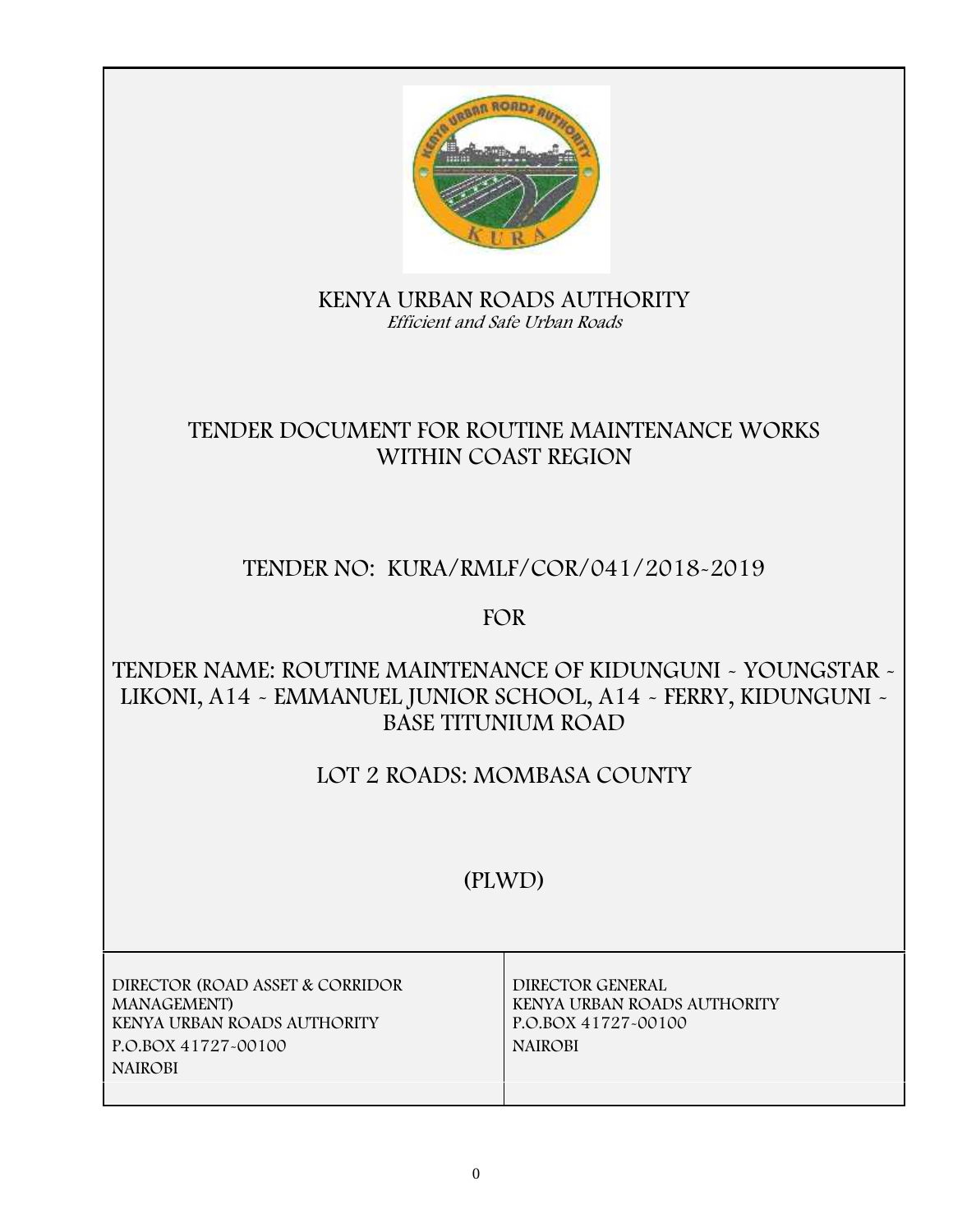#### **ROUTINE MAINTENANCE OF KIDUNGUNI - YOUNGSTAR - LIKONI, A14 - EMMANUEL JUNIOR SCHOOL, A14 - FERRY, KIDUNGUNI - BASE TITUNIUM ROAD LOT 2 ROADS: MOMBASA COUNTY**

## **TABLE OF CONTENTS**

| SECTION II: INSTRUCTIONS TO TENDERERS AND CONDITIONS OF TENDER  4     |  |
|-----------------------------------------------------------------------|--|
|                                                                       |  |
|                                                                       |  |
|                                                                       |  |
|                                                                       |  |
|                                                                       |  |
| SECTION VI: SUPERVISION AND CONTRACT EVALUATION MANUAL 2012  110      |  |
|                                                                       |  |
|                                                                       |  |
|                                                                       |  |
|                                                                       |  |
|                                                                       |  |
|                                                                       |  |
|                                                                       |  |
|                                                                       |  |
|                                                                       |  |
| SECTION XIII: FORM OF PERFORMANCE BANK GUARANTEE (UNCONDITIONAL)  153 |  |

**Issued by the Kenya Urban Roads Authority: September, 2018**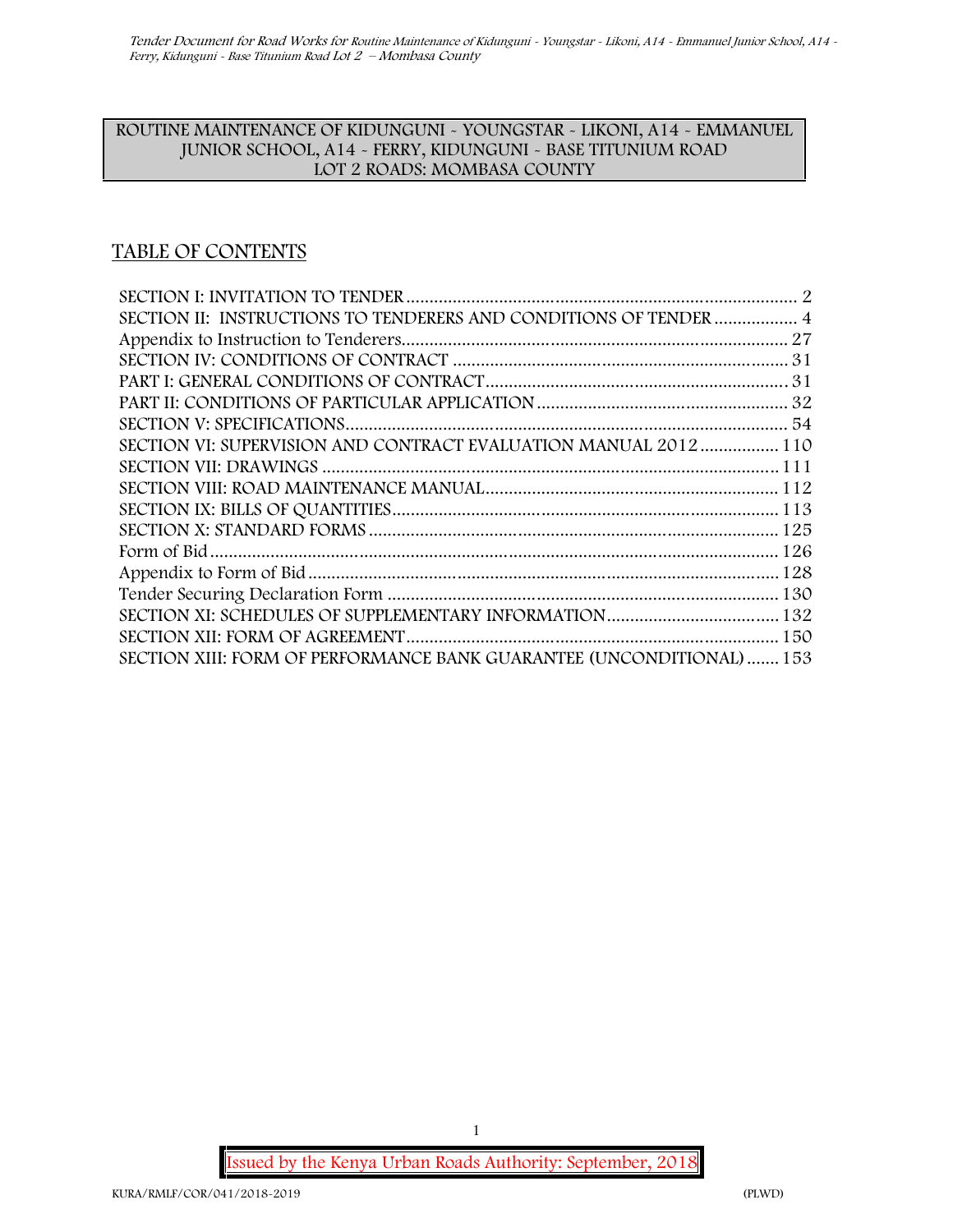## **SECTION I: INVITATION TO TENDER**

**Issued by the Kenya Urban Roads Authority: September, 2018**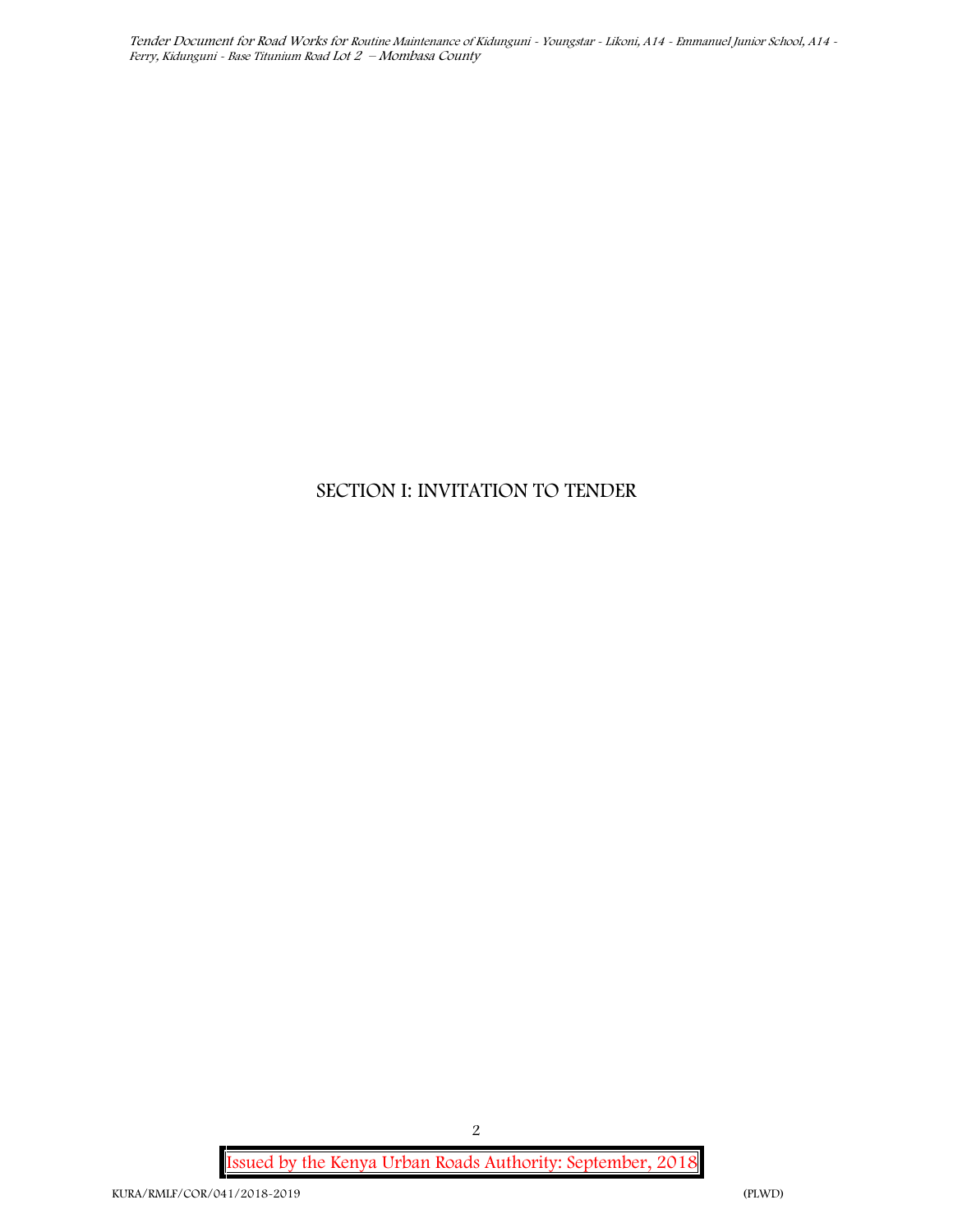*(\* Invitation to tender to be inserted\*)*

**Issued by the Kenya Urban Roads Authority: September, 2018**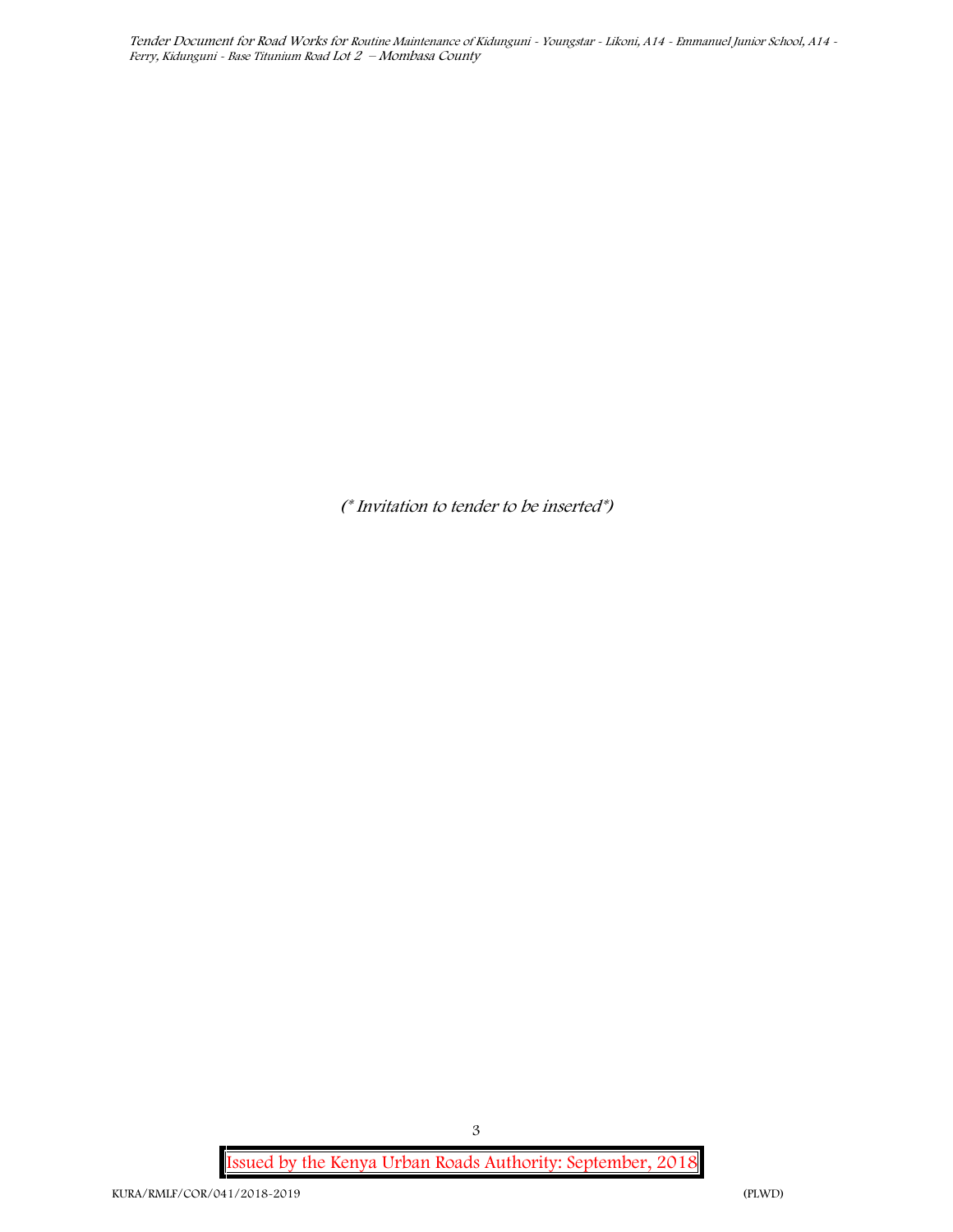# **SECTION II: INSTRUCTIONS TO TENDERERS AND CONDITIONS OF TENDER**

**Issued by the Kenya Urban Roads Authority: September, 2018**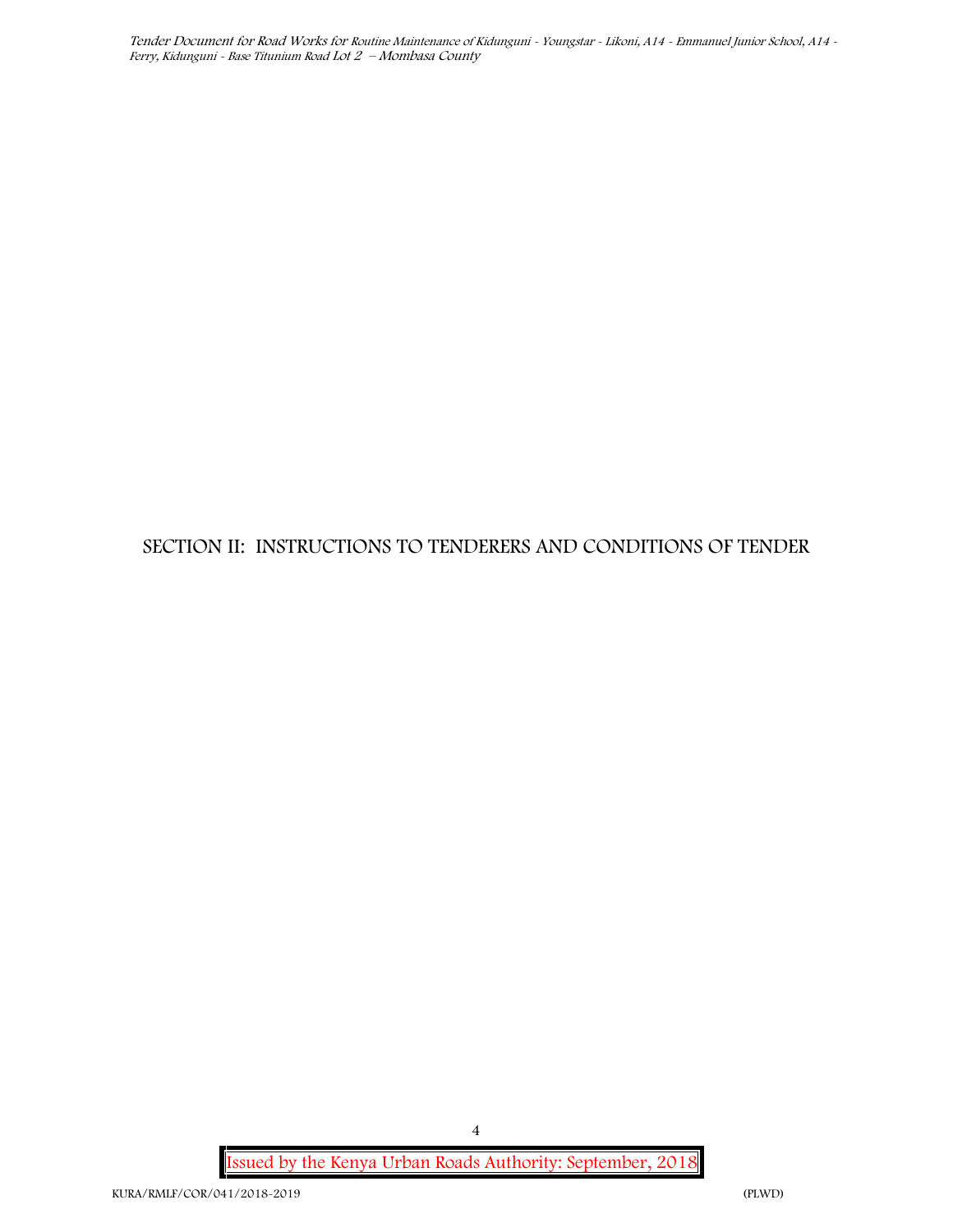#### **TABLE OF CONTENTS**

| A.          |                                                                      |  |
|-------------|----------------------------------------------------------------------|--|
| 1           |                                                                      |  |
| 2           |                                                                      |  |
| 3           |                                                                      |  |
| 4           |                                                                      |  |
| 5           |                                                                      |  |
| 6           |                                                                      |  |
| 7           |                                                                      |  |
| 8           |                                                                      |  |
| <b>B.</b>   |                                                                      |  |
| 9           |                                                                      |  |
| 10          |                                                                      |  |
| 11          |                                                                      |  |
| $C_{\cdot}$ |                                                                      |  |
| 12          |                                                                      |  |
| 13          |                                                                      |  |
| 14          |                                                                      |  |
| 15          |                                                                      |  |
| 16          |                                                                      |  |
| 17          |                                                                      |  |
| 18          |                                                                      |  |
| 19          |                                                                      |  |
| 20          |                                                                      |  |
| D.          |                                                                      |  |
| 21          |                                                                      |  |
| 22          |                                                                      |  |
| 23          |                                                                      |  |
| 24          |                                                                      |  |
| E.          |                                                                      |  |
| 25          |                                                                      |  |
| 26          |                                                                      |  |
| 27          |                                                                      |  |
| 28          |                                                                      |  |
| 29          |                                                                      |  |
| 30          |                                                                      |  |
| F.          |                                                                      |  |
| G.          |                                                                      |  |
| 31          |                                                                      |  |
| 32          | employer's right to accept any bid and to reject any or all bids  18 |  |
| 33          |                                                                      |  |
| 34          |                                                                      |  |
| 35          |                                                                      |  |
| 36          |                                                                      |  |

ssued by the Kenya Urban Roads Authority: September, 2018

 $\,$  5  $\,$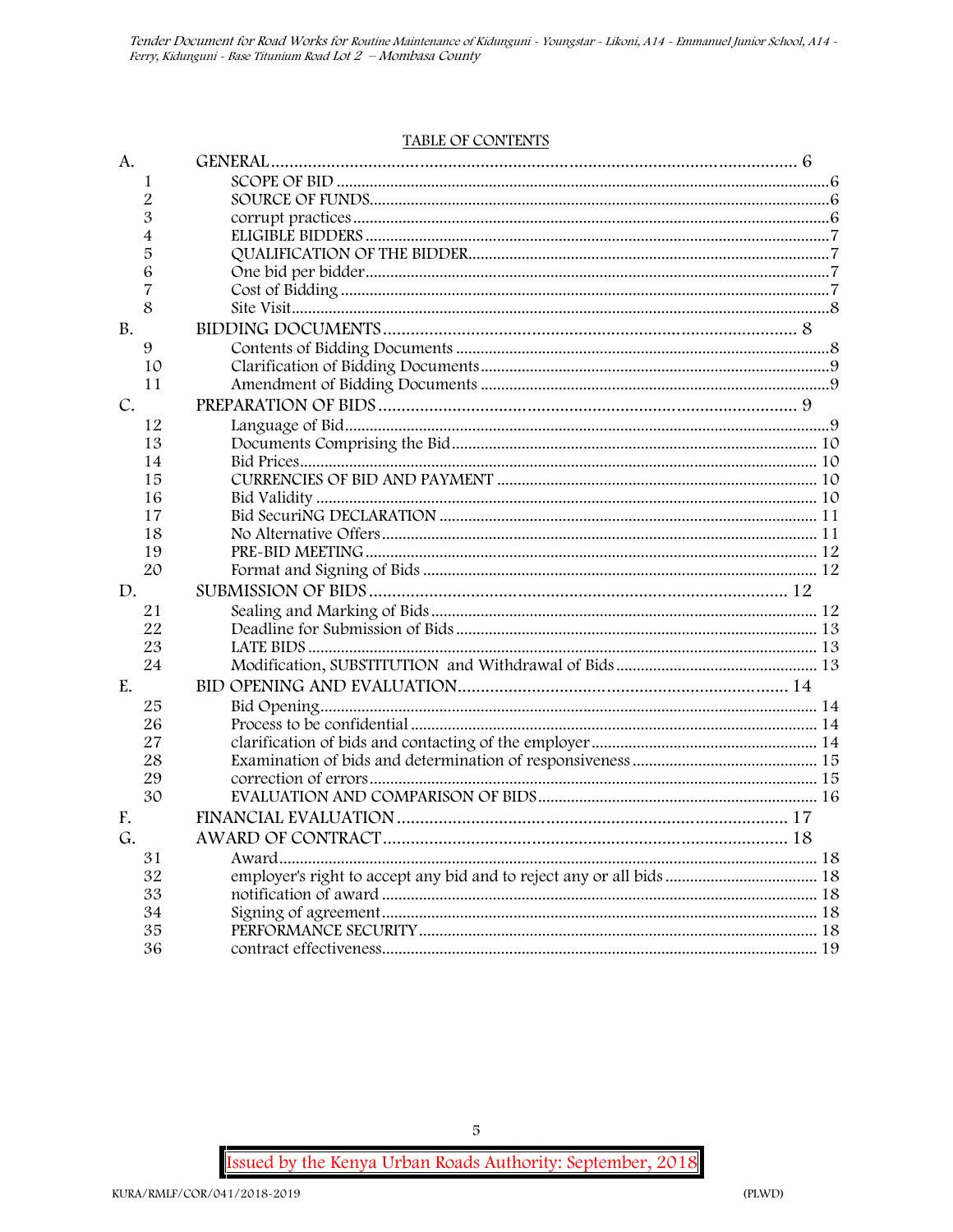## **INSTRUCTIONS TO TENDERERS AND CONDITIONS OF TENDER**

#### **A. GENERAL**

- **1 SCOPE OF BID**
	- 1.1 The Employer, as defined in the Conditions of Contract Part II hereinafter "the Employer" wishes to receive bids for the construction of works as described in Section 1, clause 102 of the Special Specifications –"Location and extent of the Works")
	- 1.2 The successful bidder will be expected to complete the Works within the period stated in the Appendix to Form of Bid from the date of commencement of the Works.
	- 1.3 Throughout these bidding documents, the terms bid and tender and their derivatives (bidder/tenderer, bid/tendered, bidding/tendering etc.) are synonymous, and day means calendar day. Singular also means plural.

#### **2 SOURCE OF FUNDS**

2.1 The source of funding is the Government of Kenya through the Road Maintenance Levy Fund.

#### **3 CORRUPT PRACTICES**

3.1 The government requires that the bidders, suppliers, sub-contractors and supervisors observe the highest standards of ethics during the execution of such contracts. In this pursuit of this policy, the government;

Defines for the purpose of this provision, the terms set forth below as follows:

- i) "corrupt practice" means the offering, giving ,receiving, or soliciting of anything of value to influence the action of the public official in the procurement process or in the execution, and
- ii) "fraudulent practice" means a misrepresentation of facts in order to influence a procurement process or the execution of a contract to the detriment of the employer, and includes collusive practices among bidders (prior to or after bid submission) designed to establish bid prices at artificial, non-competitive levels and to deprive the employer the benefits of free and open competition

Will reject a proposal for award if it determines that the bidder recommended for award has engaged in corrupt or fraudulent practices in competing for the contract, and

Will declare a firm ineligible, either indefinitely or for a stated period of time, to be awarded a government contract if it at any time it is determined that the firm has engaged in corrupt or fraudulent practices in competing for, or in executing, a government financed contract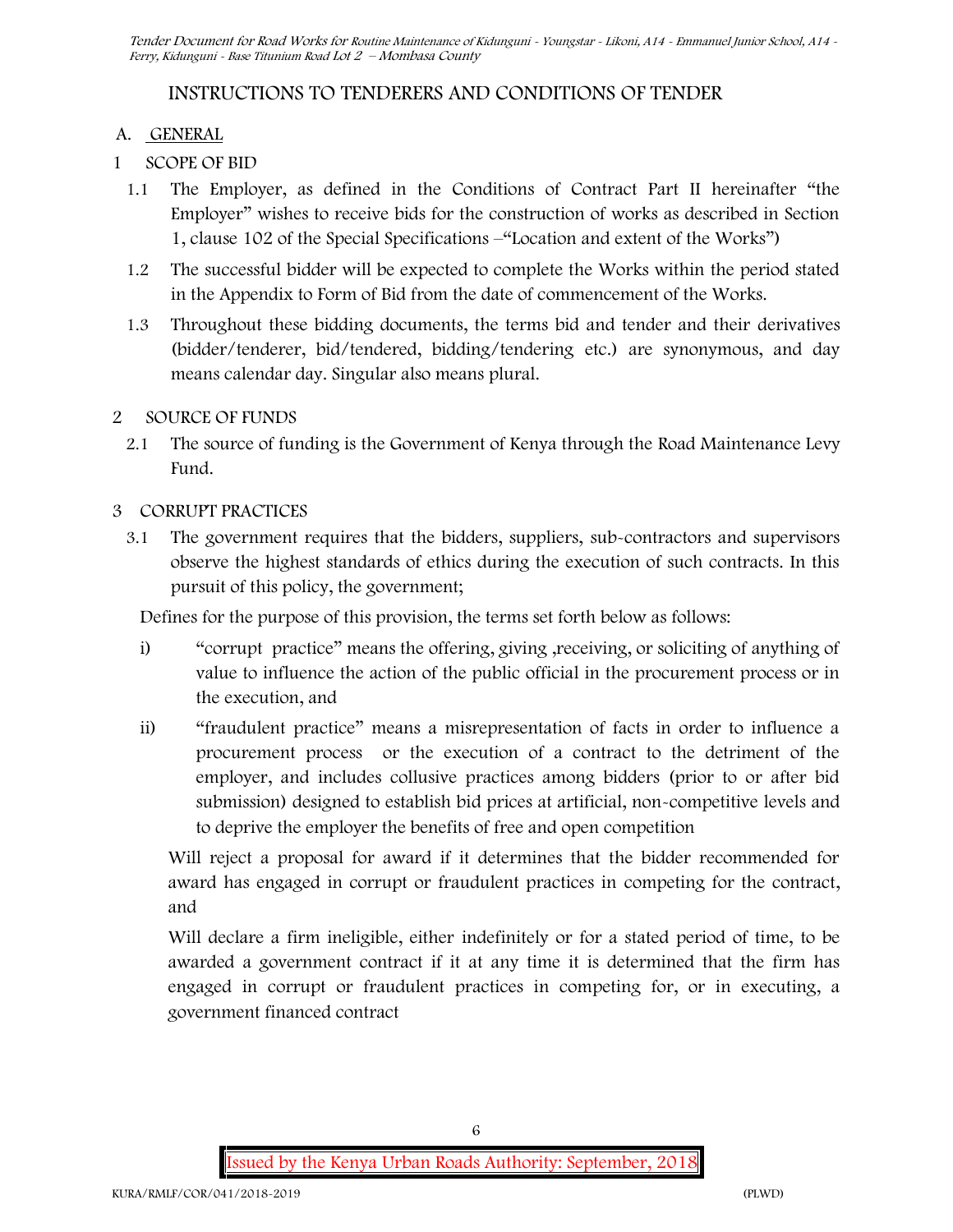## **4 ELIGIBLE BIDDERS**

- 4.1 This invitation to bid is open to all bidders who are legally registered or incorporated in the Republic of Kenya as of the time of bid submission. Registration with the National Construction Authority (NCA) as a road works contractor is mandatory.
- 4.2 Bidders shall not have a conflict of interest. Bidders shall be considered to have conflict of interest, if they participated as a consultant in the preparation of the design, documentation or technical specifications of the works that are the subject of this bidding other than as far as required by the Employer.
- 4.3 A firm that is under a declaration of eligibility by the Employer in accordance with clause 3, at the date of submission of the Bid or thereafter, shall be disqualified.
- 4.4 Bidders shall provide such evidence of their continued eligibility satisfactory to the Employer as the Employer shall reasonably request.

## **5 QUALIFICATION OF THE BIDDER**

- 5.1 Bidders shall as part of their bid:
- (a) Submit a written power of attorney authorizing the signatory of the bid to commit the bidder; and
- (b) Update any information submitted with their bids and update in any case the information indicated in the schedules and continue to meet the minimum threshold criteria set out in the bid documents.
	- 5.2 As a minimum, bidders shall update the following information:
- (a) evidence of access to lines of credit from a bank and availability of other financial resources
- (b) financial predictions for the current year and the two subsequent years, including the effect of known commitments
- (c) work commitments
- (d) current litigation information; and
- (e) availability of critical equipment
	- 5.3 Bidders shall also submit proposals of work methods and schedule in sufficient detail to demonstrate the adequacy of the bidders' proposals to meet the technical specifications and the completion time referred to in Clause 1.2 above.

### **6 ONE BID PER BIDDER**

- 6.1 Each bidder shall submit only one bid. A bidder who submits or participates in more than one bid will be disqualified.
- **7 COST OF BIDDING**
	- 7.1 The bidder shall bear all costs associated with the preparation and submission of his bid and the Employer will in no case be responsible or liable for those costs, regardless of the conduct or outcome of the bidding process.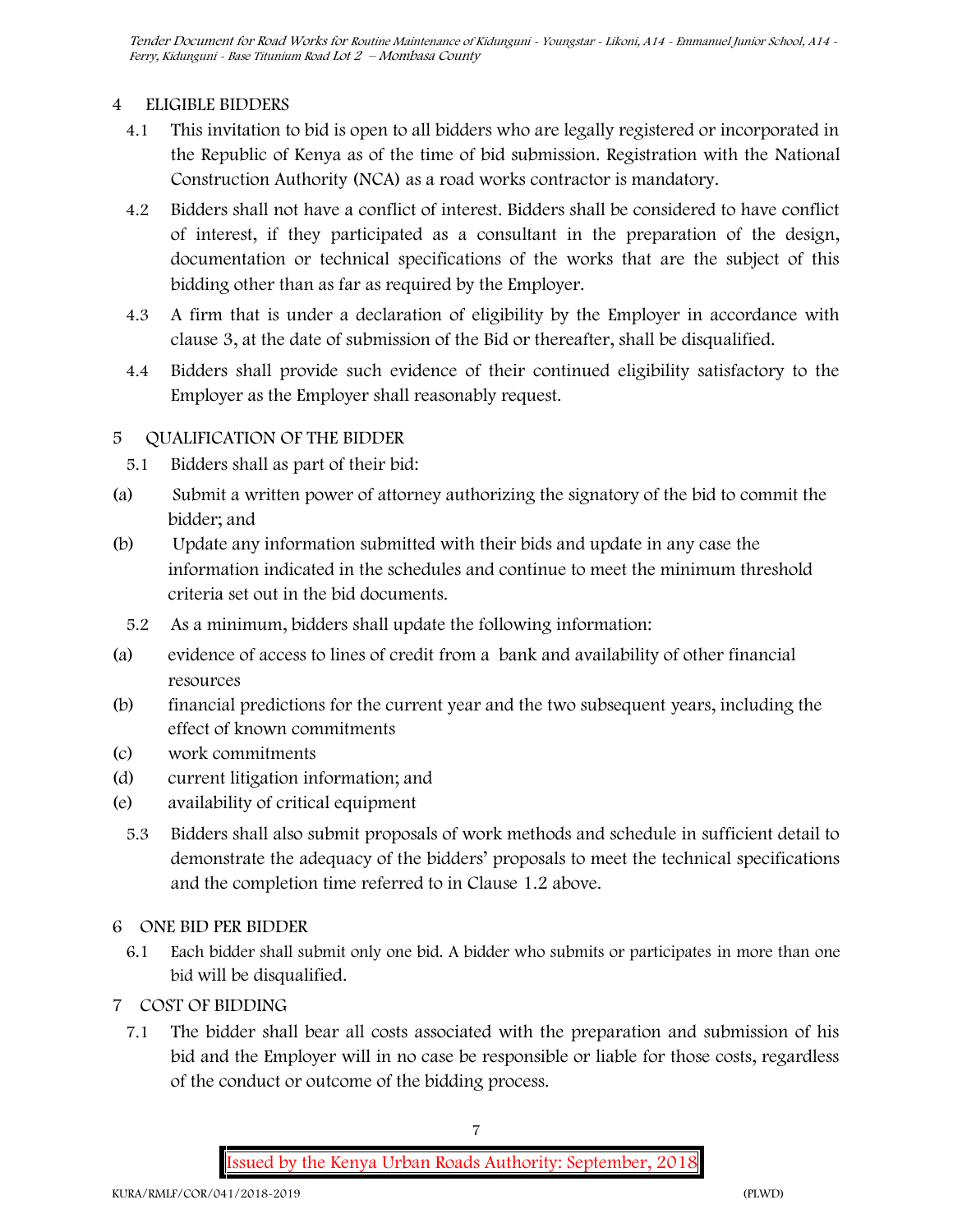#### **8 SITE VISIT**

- 8.1 The tenderer is advised to visit and examine the site and its surroundings and obtain for himself on his own responsibility, all information that may be necessary for preparing the tender and entering into a contract. The costs of visiting the site shall be the tenderer's own responsibility.
	- 8.2 The tenderer and any of his personnel or agents will be granted permission by the Employer to enter upon premises and lands for the purpose of such inspection, but only upon the express condition that the tenderer, his personnel or agents, will release and indemnify the Employer from and against all liability in respect of, and will be responsible for personal injury (whether fatal or otherwise), loss of or damage to property and any other loss, damage, costs and expenses however caused, which but for the exercise of such permission, would not have arisen.
	- 8.3 A Mandatory pre-tender site meeting shall be held as specified in the tender notice. A representative of the Employer will be available to meet the intending tenderers at the venue.
	- 8.4 The Employer will conduct a Site Visit concurrently with the pre-bid meeting referred to in Clause 19, attendance for which is necessary for all bidders. Attendance by the tenderers shall be as specified in the tender notice.
	- 8.5 Tenderers must provide their own transport. The representative will not be available at any other time for site inspection visits.
	- 8.6 Each tenderer shall complete the Certificate of Tenderer's Visit to the Site, whether he in fact visits the Site at the time of the organized site visit or by himself at some other time.

### **B. BIDDING DOCUMENTS**

- 9 CONTENTS OF BIDDING DOCUMENTS
	- 9.1 The set of documents comprising the tender includes the following together with any addenda issued in accordance with Clause 11:
- (a) Invitation to Bid
- (b) Instructions to Bidders and Conditions of Tender
- (c) Appendix to Instruction to Tenderers
- (d) Conditions of Contract Part I
- (e) Conditions of Contract Part II
- (f) Road Maintenance Manual (May 2010 Edition)
- (g) Standard Specifications
- (h) Special Specifications
- (i) Form of Bid, Appendix to Form of Bid and Bid Security
- (j) Bills of Quantities
- (k) Schedules of Supplementary information
- (l) Form of Contract Agreement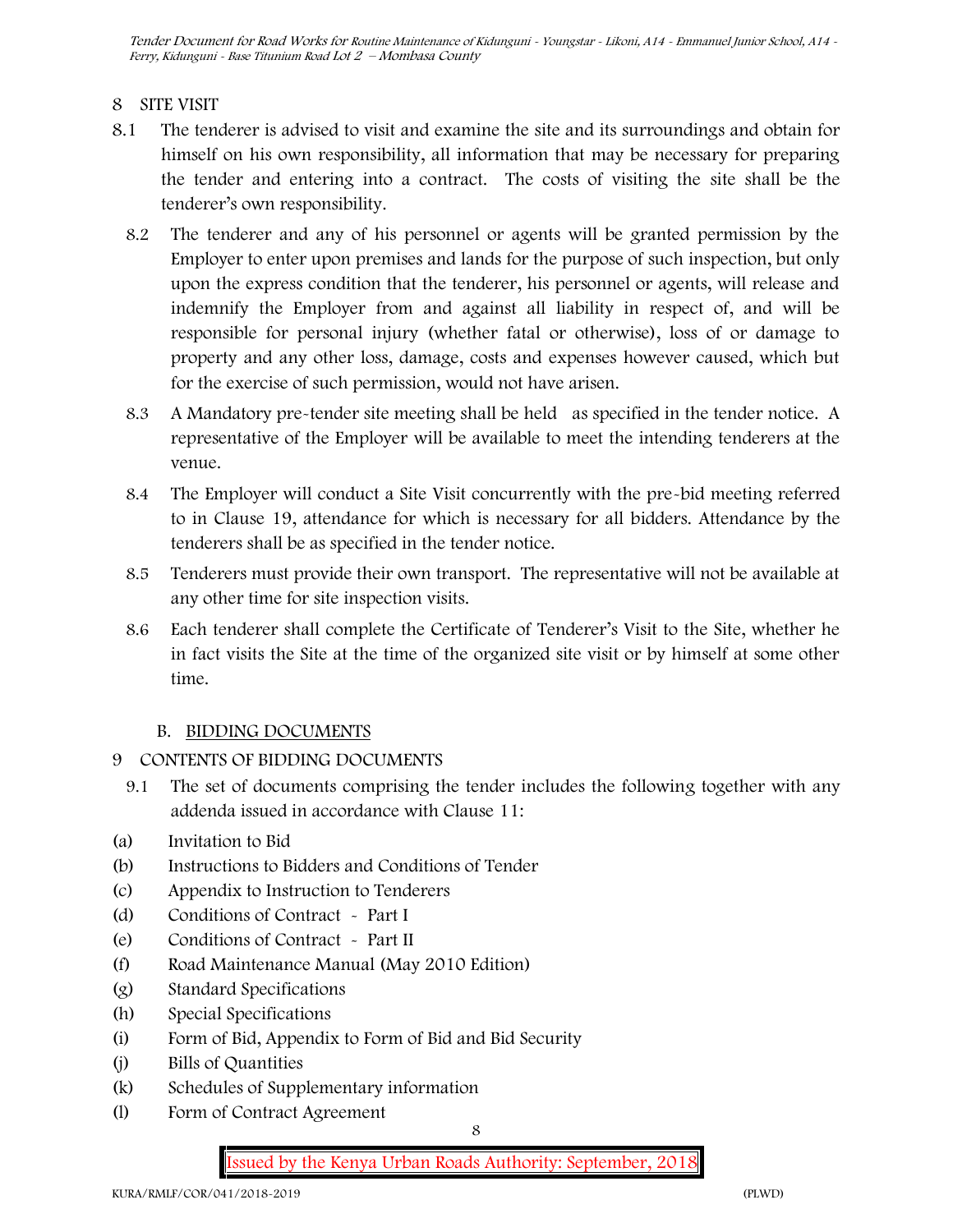- (m) Form of Performance Security
- (n) Drawings
- (o) BID Addenda (BID Notices)
- (p) Declaration Form
	- 9.2 The bidder is expected to examine carefully all instructions, conditions, forms, terms, specifications and drawings in the bidding documents. Failure to comply with the requirements of bid submission will be at the bidder's own risk. Bids that are not substantially responsive to the requirements of the bidding documents will be rejected.
	- 9.3 All recipients of the documents for the proposed Contract for the purpose of submitting a tender (whether they submit a tender or not) shall treat the details of the documents as "private and confidential".

#### **10 CLARIFICATION OF BIDDING DOCUMENTS**

- 10.1 The prospective bidder requiring any clarification of the bidding documents may notify the Employer in writing, cable or by e-mail (hereinafter the term cable is deemed to include telex and facsimile) at the Employer's mailing address indicated in the Bidding Data.
- 10.2 The Employer will respond in writing to any request for clarification that he receives earlier than 7 days prior to the deadline for the submission of bids. Copies of the Employer's response to queries raised by bidders (including an explanation of the query but without identifying the sources of the inquiry) will be sent to all prospective bidders who will have purchased the bidding documents.

#### **11 AMENDMENT OF BIDDING DOCUMENTS**

- 11.1 At any time prior to the deadline for submission of bids, the Employer may, for any reason, whether at his own initiative or in response to a clarification requested by a prospective bidder, modify the bidding documents by issuing subsequent Addenda.
- 11.2 The Addendum thus issued shall be part of the bidding documents pursuant to Sub- Clause 10.1 and shall be communicated in writing or cable to all purchasers of the bidding documents. Prospective bidders shall promptly acknowledge receipt of each Addendum in writing or by cable to the Employer.
- 11.3 In order to afford prospective bidders reasonable time in which to take an Addendum into account in preparing their bids, the Employer may, at his discretion, extend the deadline for the submission of bids in accordance with Clause 16.2.

#### **C. PREPARATION OF BIDS**

#### **12 LANGUAGE OF BID**

12.1 The bid prepared by the bidder and all correspondences and documents relating to the bid exchanged by the bidder and the Employer shall be written in the English Language. Supporting documents and printed literature furnished by the bidder may be in another language provided they are accompanied by an appropriate translation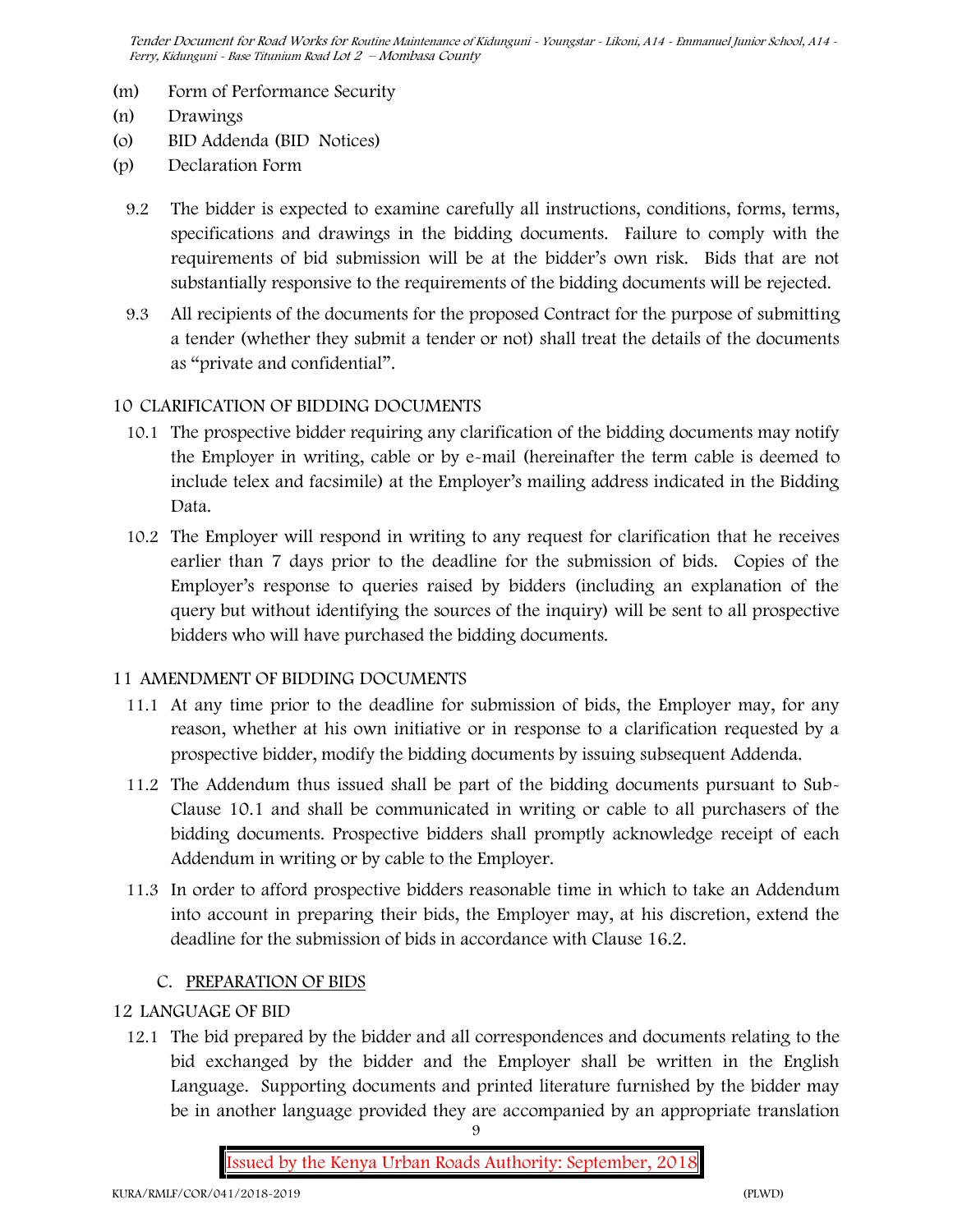of pertinent passages in the above stated language. For the purpose of interpretation of the bid, the English language shall prevail.

## **13 DOCUMENTS COMPRISING THE BID**

- 13.1 The bid to be prepared by the bidder shall comprise:
- (a) Duly filled-in Form of Bid and Appendix to form of bid;
- (b) Bid security;
- (c) Priced Bills of Quantities;
- (d) Schedules of information
- (e) Qualification criteria
- (f) Any other materials required to be completed and submitted in accordance with the Instructions to Bidders embodied in these bidding documents.
	- 13.2 These Forms, Bills of Quantities and Schedules provided in these bidding documents shall be used without exception (subject to extensions of the Schedules in the same format).

### **14 BID PRICES**

- 14.1 Unless explicitly stated otherwise in the bidding documents, the contract shall be for the whole works as described in Sub-Clause 1.1, based on the basic unit rates and prices in the Bill of Quantities submitted by the bidder.
- 14.2 The bidder shall fill in rates and prices for all items of Works described in the Bills of Quantities, whether quantities are stated or not.
- 14.3 All duties, taxes (including VAT) and other levies payable by the Contractor under the Contract, or for any other cause as of the date 7 days prior to the deadline for submission of bids, shall be included in the rates and prices and the total Bid Price submitted by the bidder.
- 14.4 Unless otherwise provided in the Bidding Data and Conditions of Particular Application the rates and prices quoted by the bidder are subject to adjustment during the performance of the contract in accordance with the provisions of Clause 70 of the Conditions of Contract.

## **15 CURRENCIES OF BID AND PAYMENT**

15.1 Bids shall be priced in Kenya Shillings.

## **16 BID VALIDITY**

- 16.1 The bid shall remain valid and open for acceptance for a period of 90 calendar days from the specified date of bid opening specified in Clause 22.
- 16.2 In exceptional circumstances prior to expiry of the original bid validity period, the Employer may request that the bidders extend the period of validity for a specified additional period. The request and the responses thereto shall be made in writing or by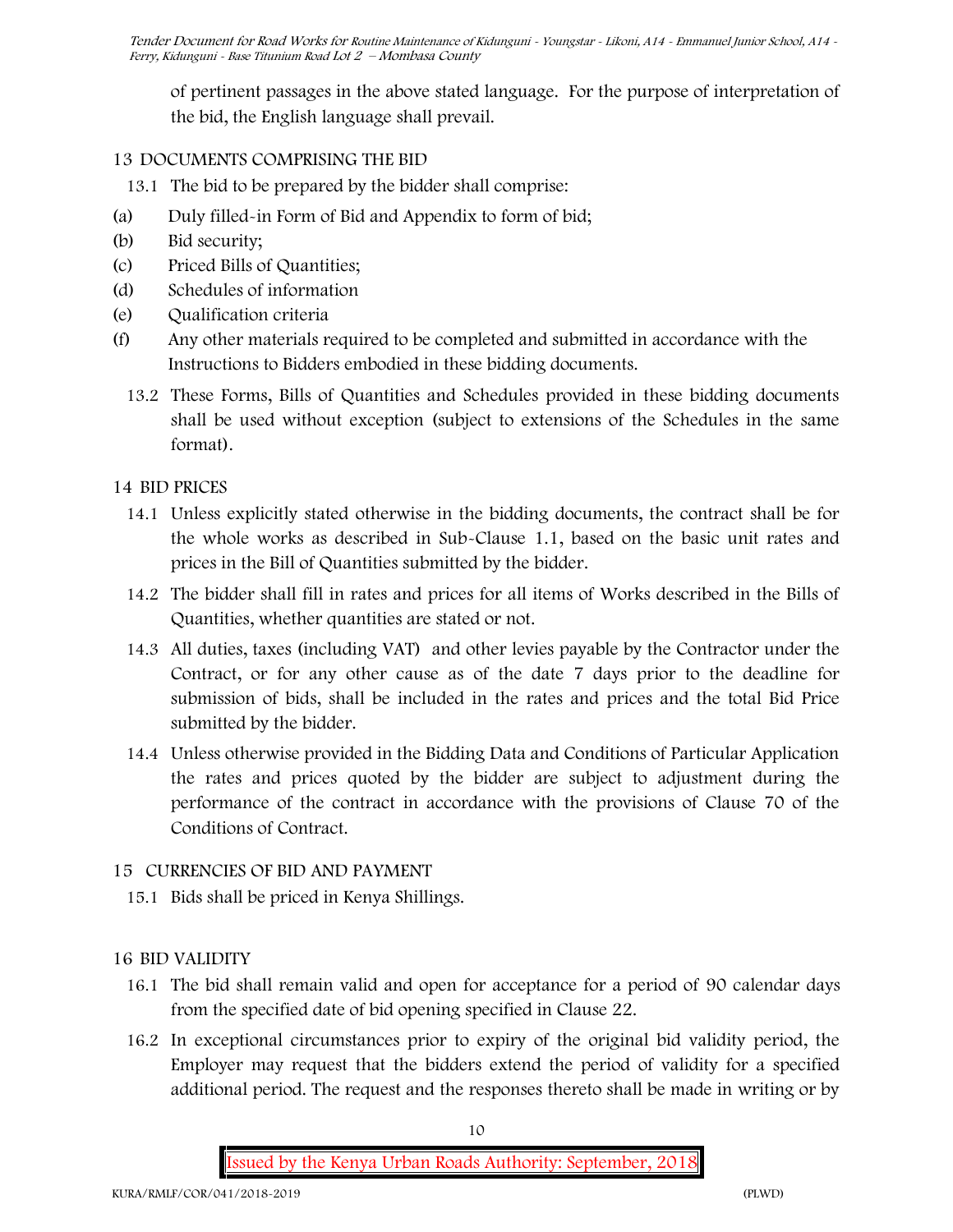cable. A bidder may refuse the request without forfeiting his bid security. A bidder agreeing to the request will not be required nor permitted to modify his bid, but will be required to extend the validity of his bid security for the period of the extension, and in compliance with Clause 17 in all respects.

## **17 BID SECURING DECLARATION**

- 17.1 The bidder shall furnish, as part of his bid, a duly filled and signed bid Securing Declaration Form as shown in the Appendix to instruction to tenderers.
- 17.2 The bid securing declaration shall be in the format and in accordance with bid securing declaration form included in Section 3. The bid securing declaration shall remain valid for a period of thirty (30) days beyond the original validity period for the bid, and beyond any period of extension subsequently requested under Sub-Clause 16.2.
- 17.3 Any bid not accompanied by an acceptable bid securing declaration will be rejected by the Employer as non-responsive.
- 17.4 The bid securing declaration of unsuccessful bidders will expire either 28 days after the expiration of the period of bid validity or upon receipt of copy of notification of award to successful bidder whichever comes earlier.
- 17.5 The bid securing declaration of the successful bidder will be discharged upon the bidder signing the Contract Agreement and furnishing the required performance security.
- 17.6 The bidder shall automatically be suspended from being eligible for bidding in any contract with the Purchaser for the period of time of 5 years starting on the date of expiration of tender validity period, if:
- (a) a bidder withdraws his bid, except as provided in Sub-Clause 24.2. or
- (b) in the case of a successful bidder, if he fails within the specified time limit to:
	- (i) sign the Contract Agreement or
	- (ii) furnish the necessary performance security

### **18 NO ALTERNATIVE OFFERS**

- 18.1 The bidder shall submit one offer, which complies fully with the requirements of the bidding documents.
- 18.2 The bid submitted shall be solely on behalf of the bidder. A bidder who submits or participates in more than one bid will be disqualified.
- 18.3 A price or rate shall be entered in indelible ink against every item in the Bills of Quantities with the exception of items which already have Prime Cost or Provisional sums affixed thereto. The bidders are reminded that no "nil" or "included" rates or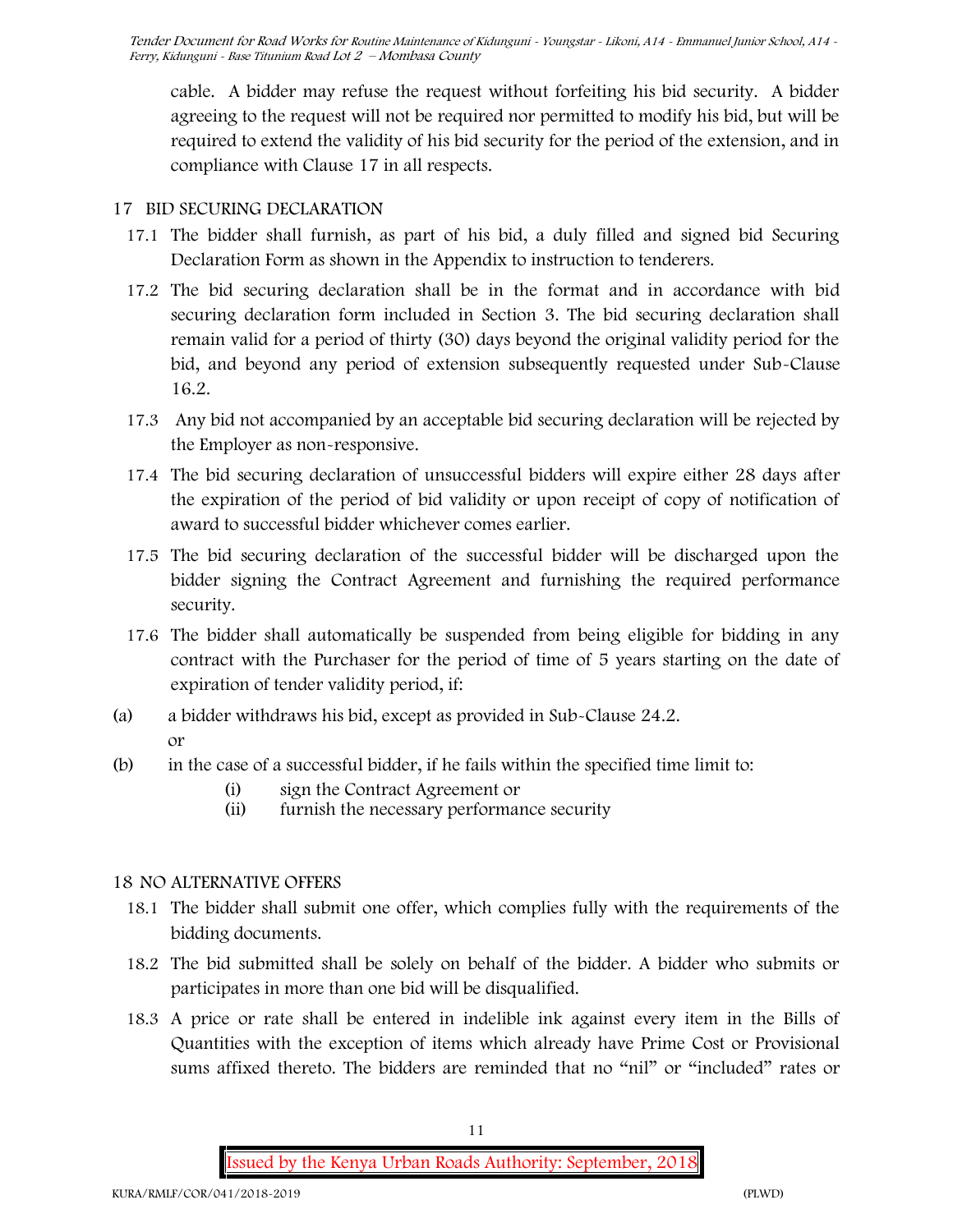"lump-sum" discounts will be accepted. The rates for various items should include discounts if any. Bidders who fail to comply will be disqualified.

#### **19 PRE-BID MEETING**

- 19.1 The bidder's designated representative is invited to attend a mandatory pre-bid meeting, which will take place as specified in the Tender. The purpose of the meeting will be to clarify issues and to answer questions on any matter that may be raised at that stage.
- 19.2 The bidder is requested as far as possible to submit any questions in writing or by cable, to reach the Employer not later than one week before the meeting. It may not be practicable at the meeting to answer questions received late, but questions and responses will be transmitted in accordance with the Minutes of the meeting, including the text of the questions raised and the responses given together with any responses prepared after the meeting, will be transmitted without delay to all purchasers of the bidding documents. Any modification of the bidding documents listed in Sub-Clause 9.1, which may become necessary as a result of the pre-bid meeting shall be made by the Employer exclusively through the issue of an Addendum pursuant to Clause 10 or through the minutes of the pre-bid meeting.

### **20 FORMAT AND SIGNING OF BIDS**

- 20.1 The bidder shall prepare one original of the documents comprising the bid as described in Clause 13 of these Instructions to Bidders, bound with the section containing the Form of Bid and Appendix to Bid, and clearly marked "ORIGINAL". In addition, the bidder shall submit another copy of the bid clearly marked "COPY OF ORIGINAL". In the event of discrepancy between them, the original shall prevail.
- 20.2 The original and copies of the bid shall be typed or written in indelible ink (in the case of copies, photocopies are also acceptable) and shall be signed by a person or persons duly authorized to sign on behalf of the bidder pursuant to Sub-Clause 5.1(a) OR 4.3 (c) as the case may be. The person or persons signing the bid shall initial all pages of the bid where entries or amendments have been made.
- 20.3 The bid shall be without alterations, omissions or conditions except as necessary to correct errors made by the bidder, in which case such corrections shall be initialled by the person or persons signing the bid.

### **D. SUBMISSION OF BIDS**

- **21 SEALING AND MARKING OF BIDS**
	- 21.1 The bidder shall seal the original and each copy of the bid in separate envelopes duly marking the envelopes "ORIGINAL" and "COPY". The envelopes shall then be sealed in an outer separate envelope.
	- 21.2 The inner and outer envelopes shall be: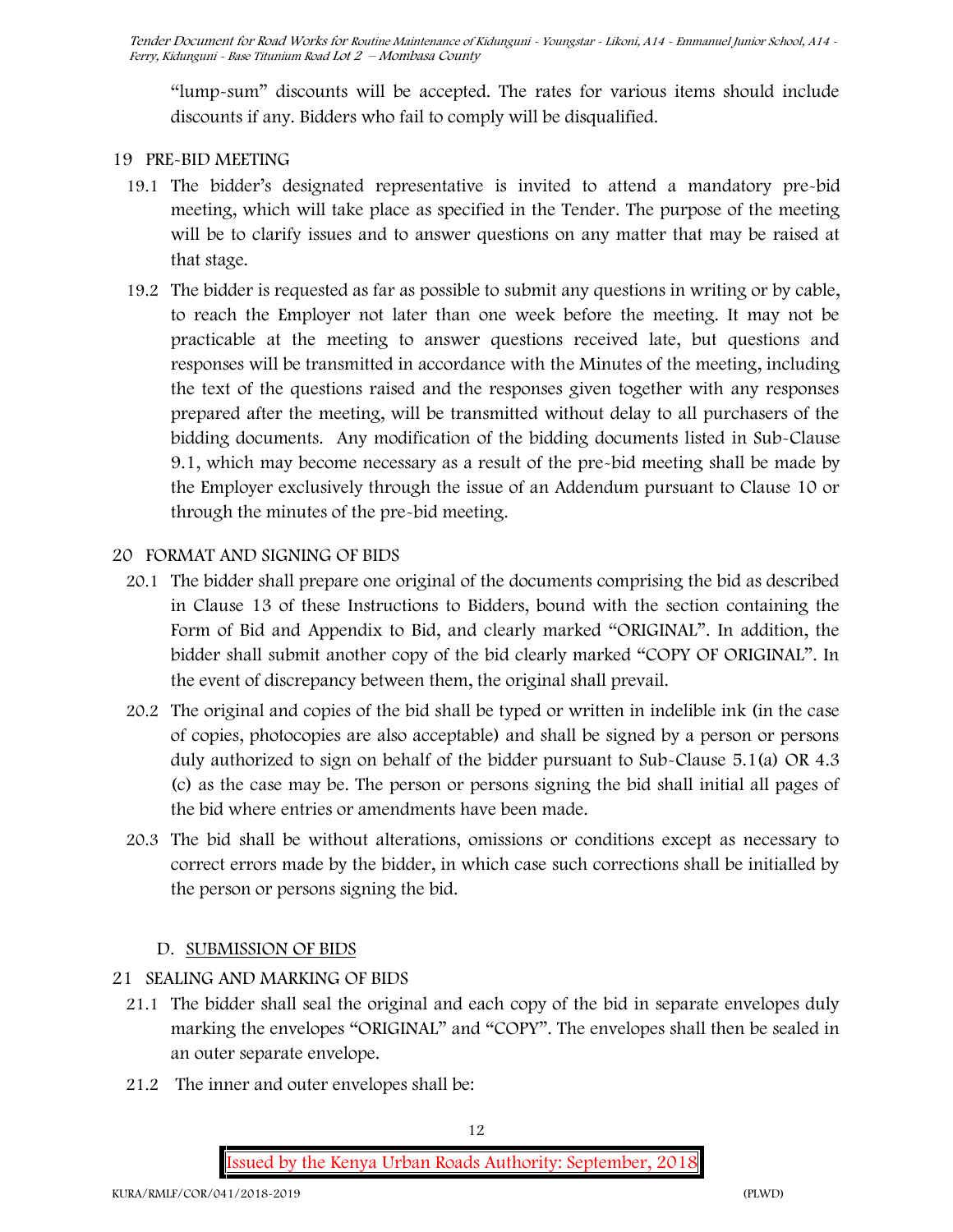- (a) Addressed to the Employer at the address provided in the Appendix to Form of Bid.
- (b) Bear the name and identification number of the contract. In addition to the identification required in sub-Clause 21.2, the inner envelopes shall indicate the name and address of the bidder to enable the bid to be returned unopened in case it is declared "late" pursuant to Clause 23.1, and for matching purposes under Clause 24.
- 21.3 If the outer envelope is not sealed and marked as instructed above, the Employer will assume no responsibility for the misplacement or premature opening of the bid. If the outer envelope discloses the bidder's identity the Employer will not guarantee the anonymity of the bid submission, but this shall not constitute grounds for rejection of the bid.

#### **22 DEADLINE FOR SUBMISSION OF BIDS**

22.1 Bids must be received by the Employer at the address specified in Sub Clause 21.2 not later than **the date indicated in the tender notice.**

Tenders delivered by hand must be placed in the "tender box" provided in the office of the employer.

Proof of posting will not be accepted as proof of delivery and any tender delivered after the above stipulated time, from whatever cause arising will not be considered.

- 22.2 The Employer may, at his discretion, extend the deadline for the submission of bids through the issue of an Addendum in accordance with Clause 11 in which case all rights and obligations of the Employer and the bidders previously subject to the original deadline shall thereafter be subject to the new deadline as extended.
- **23 LATE BIDS**
	- 23.1 Any bid received by the Employer after the deadline for submission of bids prescribed in Clause 22 will be returned unopened to the bidder.

#### **24 MODIFICATION, SUBSTITUTION AND WITHDRAWAL OF BIDS**

- 24.1 The bidder may modify, substitute or withdraw his bid after bid submission, provided that written notice of modification or withdrawal is received by the Employer prior to the prescribed deadline for submission of bids.
- 24.2 The bidder's modification, substitution or withdrawal notice shall be prepared, sealed, marked and delivered in accordance with the provisions of Clause 21, with the outer and inner envelopes additionally marked "MODIFICATION" or "WITHDRAWAL" as appropriate.
- 24.3 No bid may be modified subsequent to the deadline for submission of bids, except in accordance with Sub-Clause 29.2.
- 24.4 Any withdrawal of a bid during the interval between the deadline for submission of bids and expiration of the period of bid validity specified in Clause 17 may result in the forfeiture of the bid security pursuant to Sub-Clause 17.6.

13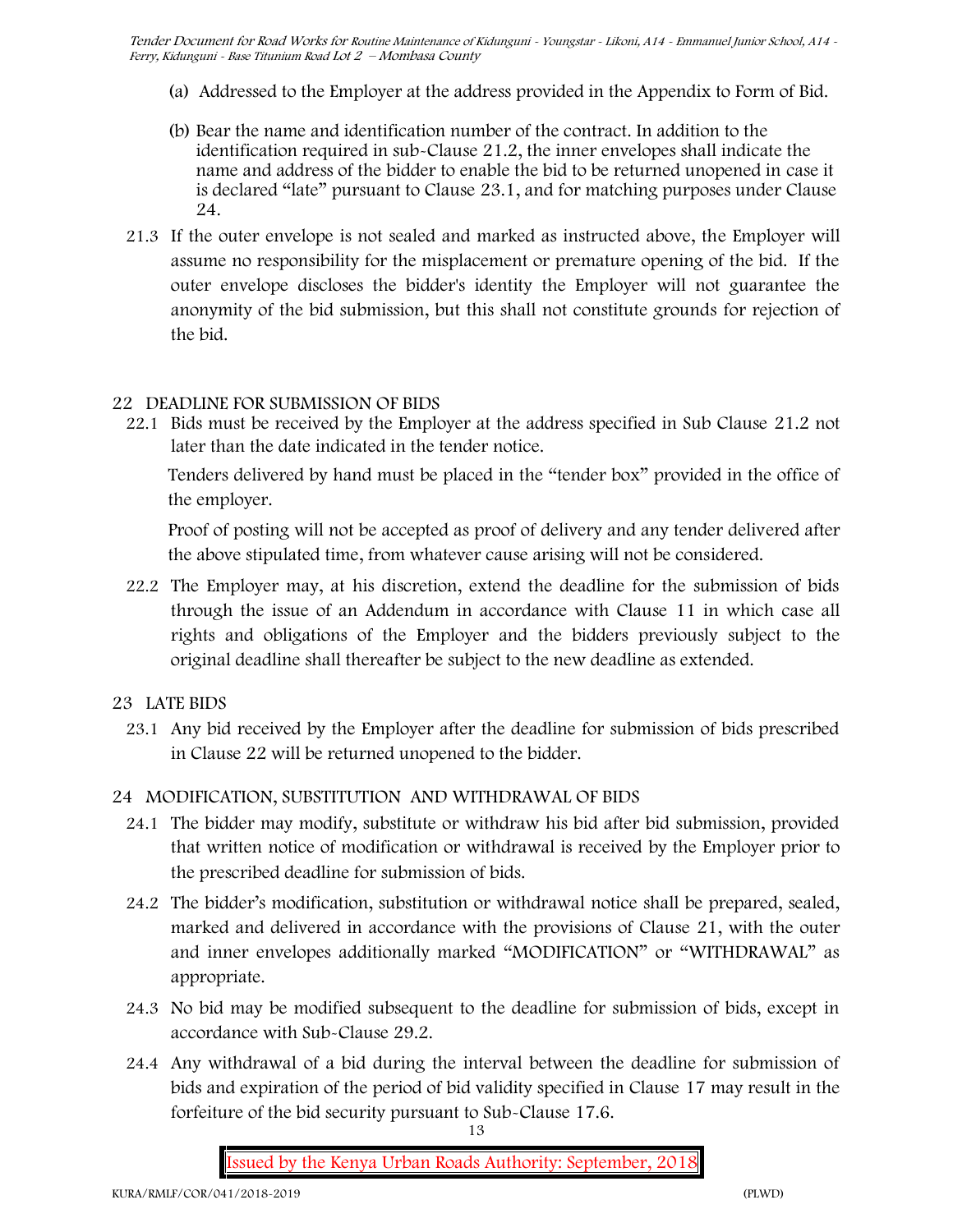#### **E. BID OPENING AND EVALUATION**

#### **25 BID OPENING**

- 25.1 The Employer will open the bids, including withdrawals and modifications made pursuant to Clause 24, in the presence of bidders' designated representatives who choose to attend, at the time, date, and location stipulated in the letter of invitation. The bidders' representatives who are present shall sign a register evidencing their attendance.
- 25.2 Envelopes marked "WITHDRAWAL" and "SUBSTITUTION" shall be opened first and the name of the bidder shall be read out. Bids for which an acceptable notice of withdrawal has been submitted pursuant to Clause 24 shall not be opened.
- 25.3 The bidder's name, the Bid Prices, including any bid modifications and withdrawals, the presence (or absence) of bid security, and any such details as the Employer may consider appropriate, will be announced by the Employer at the opening. Subsequently, all envelopes marked "MODIFICATION" shall be opened and the submissions therein read out in appropriate detail. No bid shall be rejected at bid opening except for late bids pursuant to Clause 22.
- 25.4 The Employer shall prepare minutes of the bid opening, including the information disclosed to those present in accordance with Sub-Clause 24.3.
- 25.5 Bids not opened and read out at bid opening shall not be considered further for evaluation, irrespective of the circumstances.

#### **26 PROCESS TO BE CONFIDENTIAL**

26.1 Information relating to the examination, evaluation and comparison of bids, and recommendations for the award of contract shall not be disclosed to bidders or any other persons not officially concerned with such process until the award to the successful bidder has been announced. Any effort by a bidder to influence the Employer's processing of bids or award decisions may result in the rejection of the bidder's bid.

#### **27 CLARIFICATION OF BIDS AND CONTACTING OF THE EMPLOYER**

- 27.1 To assist in the examination, evaluation, and comparison of bids, the Employer may, at its discretion, ask any bidder for clarification of its bid, including breakdowns of unit rates. The request for clarification and the response shall be in writing or by cable, but no change in the price or substance of the bid shall be sought, offered, or permitted except as required to confirm the correction of arithmetic errors discovered by the Employer in the evaluation of the bids in accordance with Clause 29.
- 27.2 Subject to Sub-Clause 26.1, no bidder shall contact the Employer on any matter relating to its bid from the time of the bid opening to the time the contract is awarded.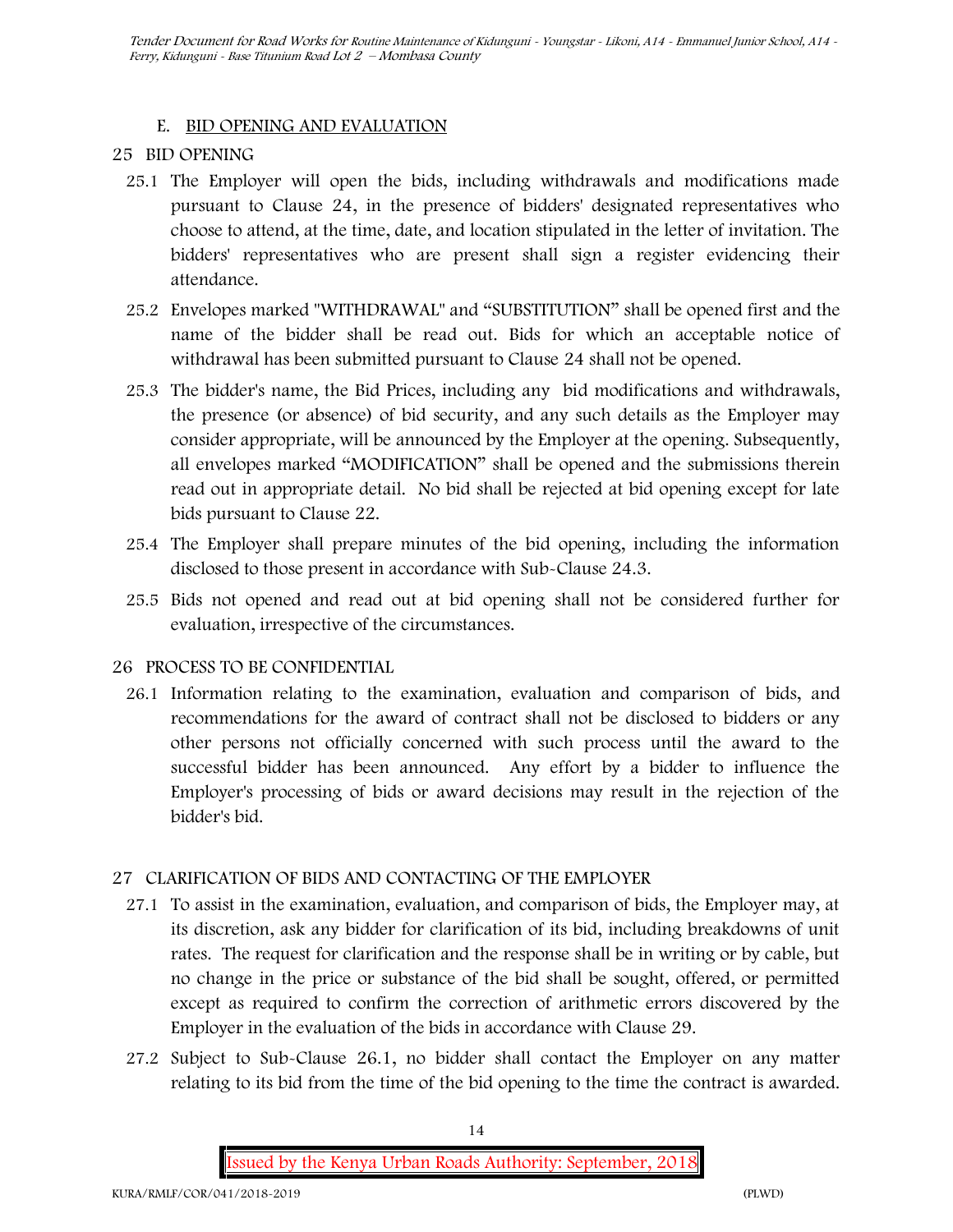If the bidder wishes to bring additional information to the notice of the Employer, should do so in writing.

27.3 Any effort by the bidder to influence the Employer in the Employer's bid evaluation, bid comparison or contract award decisions may result in the rejection of the bidder's bid.

## **28 EXAMINATION OF BIDS AND DETERMINATION OF RESPONSIVENESS**

- 28.1 Prior to the detailed evaluation of bids, the Employer will determine whether each bid (a) has been properly signed; (b) is accompanied by the required securities; (c) is substantially responsive to the requirements of the bidding documents; and (d) provides any clarification and/or substantiation that the Employer may require to determine responsiveness pursuant to Sub-Clause 28.2.
- 28.2 A substantially responsive bid is one that conforms to all the terms, conditions, and specifications of the bidding documents without material deviation or reservation and has a valid tender bank guarantee. A material deviation or reservation is one

(a) Which affects in any substantial way the scope, quality, or performance of the works;

(b) Which limits in any substantial way, inconsistent with the bidding documents, the Employer's rights or the bidder's obligations under the contract; or

(c) Whose rectification would affect unfairly the competitive position of other bidders presenting substantially responsive bids.

28.3 If a bid is not substantially responsive, it will be rejected by the Employer and may not subsequently be made responsive by correction or withdrawal of the nonconforming deviation or reservation.

### **29 CORRECTION OF ERRORS**

Tenders determined to be substantially responsive shall be checked by the Employer for any arithmetic errors in the computations and summations. Errors will be corrected by the Employer as follows:

- (a) Where there is a discrepancy between the amount in figures and the amount in words, the amount in words will govern.
- (b) Where there is a discrepancy between the unit rate and the line item total resulting from multiplying the unit rate by the quantity, the unit rate as quoted will prevail, unless in the opinion of the Employer, there is an obvious typographical error, in which case adjustment will be made to the entry containing that error.
- (c) In the event of a discrepancy between the tender amount as stated in the Form of Tender and the corrected tender figure in the main summary of the Bills of Quantities, the amount as stated in the Form of Tender shall prevail.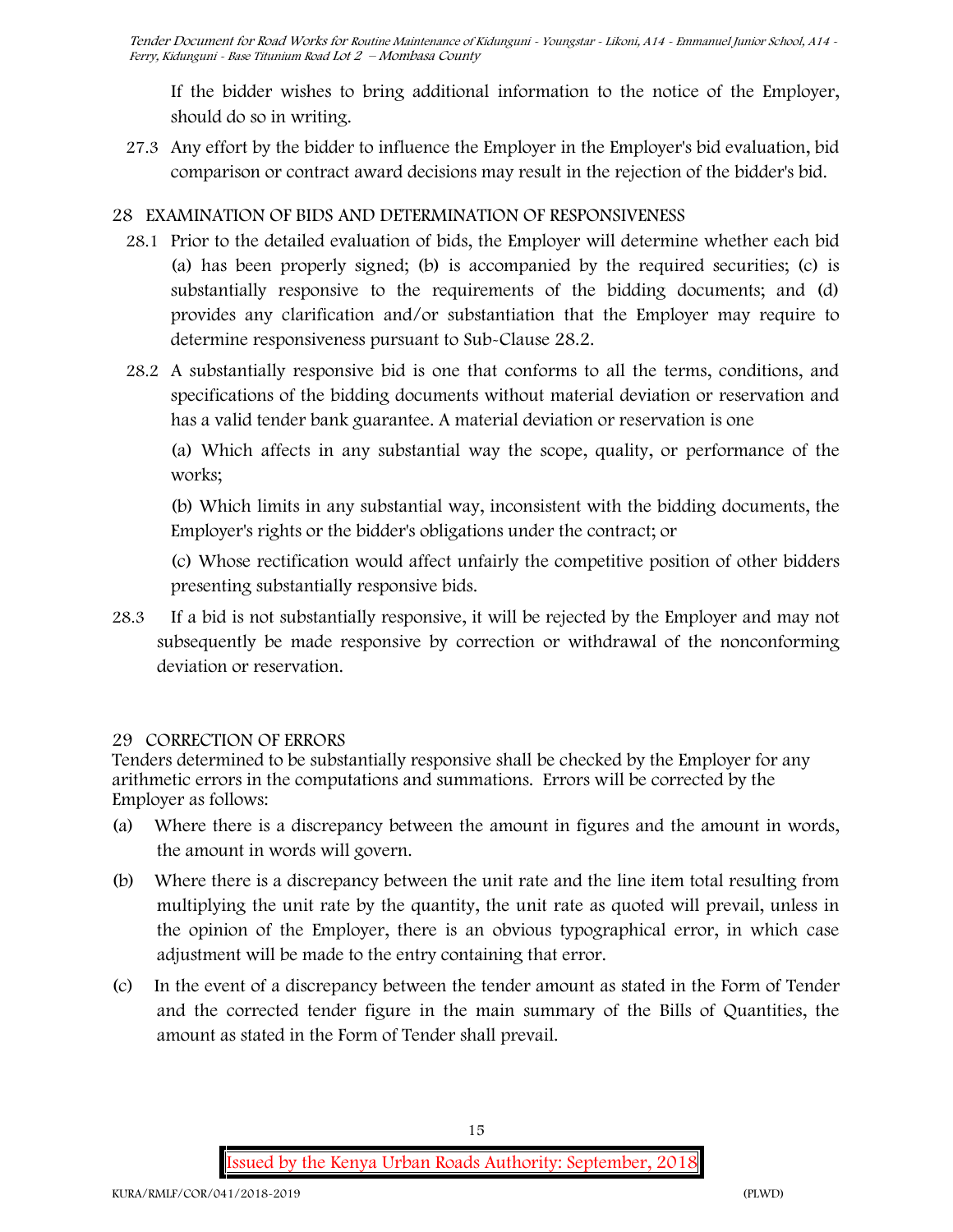- (d) The Error Correction Factor shall be computed by expressing the difference between the tender amount and the corrected tender sum as a percentage of the corrected work items (i.e. corrected tender sum less Prime Cost and Provisional Sums.
- (e) The Error Correction Factor shall be applied to all work items (as a rebate or addition as the case may be) for the purposes of valuations for Interim Certificates and valuations of variations.
- (f) The Bidder shall within three (3) days after issuance of the written notice by the Employer, or such further time as the Employer may allow, correct his tender in such a manner as may be agreed or directed by the Employer failing which the tender may be absolutely rejected and the Bid Security forfeited in accordance with Sub-Clause 17.6 .

#### **30 EVALUATION AND COMPARISON OF BIDS**

- 30.1 The Employer will carry out evaluation of details and information provided in post- Qualification Questionnaire and any bidder who does not qualify shall not have his/her bid evaluated further.
- 30.2 The Employer will then evaluate and compare only the bids determined to be substantially responsive in accordance with Clauses 27 and 28.
	- 30.3 The procuring entity may at any time terminate procurement proceedings before contract award and shall not be liable to any person for the termination.
	- 30.4 A tenderer who gives false information in the tender document about its qualification or who refuses to enter into a contract after notification of contract award shall be considered for debarment from participating in future public procurement.

#### **31. QUALIFICATION AND EVALUATION CRITERIA**

- 31.1 Post-qualification will be based on meeting all of the following minimum point scale criteria regarding the Applicant's general and particular experience, personnel and equipment capabilities as well as financial position. The Employer reserves the right to waive minor deviations, if they do not materially affect the capacity of an applicant to perform the contract. Subcontractor's experience and resources shall not be taken into account in determining the Applicant's compliance with qualifying criteria.
- **31.2** *General Experience***.**

The Applicant shall meet the following minimum criteria: -

- (a) Average annual turnover for the last 2 years **KShs 10,000,000.00/-.**
- (b) Successful completion as a prime contractor or sub-contractor in the execution of at least three roads rehabilitation/new construction projects of a similar nature and comparable in complexity to the proposed contract within the last three years, for which at least one was located in an urban environment in Kenya.
- 31.3 *Personnel Capabilities***.** The Applicant should list down personnel of minimum qualification of HND in Civil Engineering for Site Agent, Ordinary Diploma for the surveyor and other supervisory staff.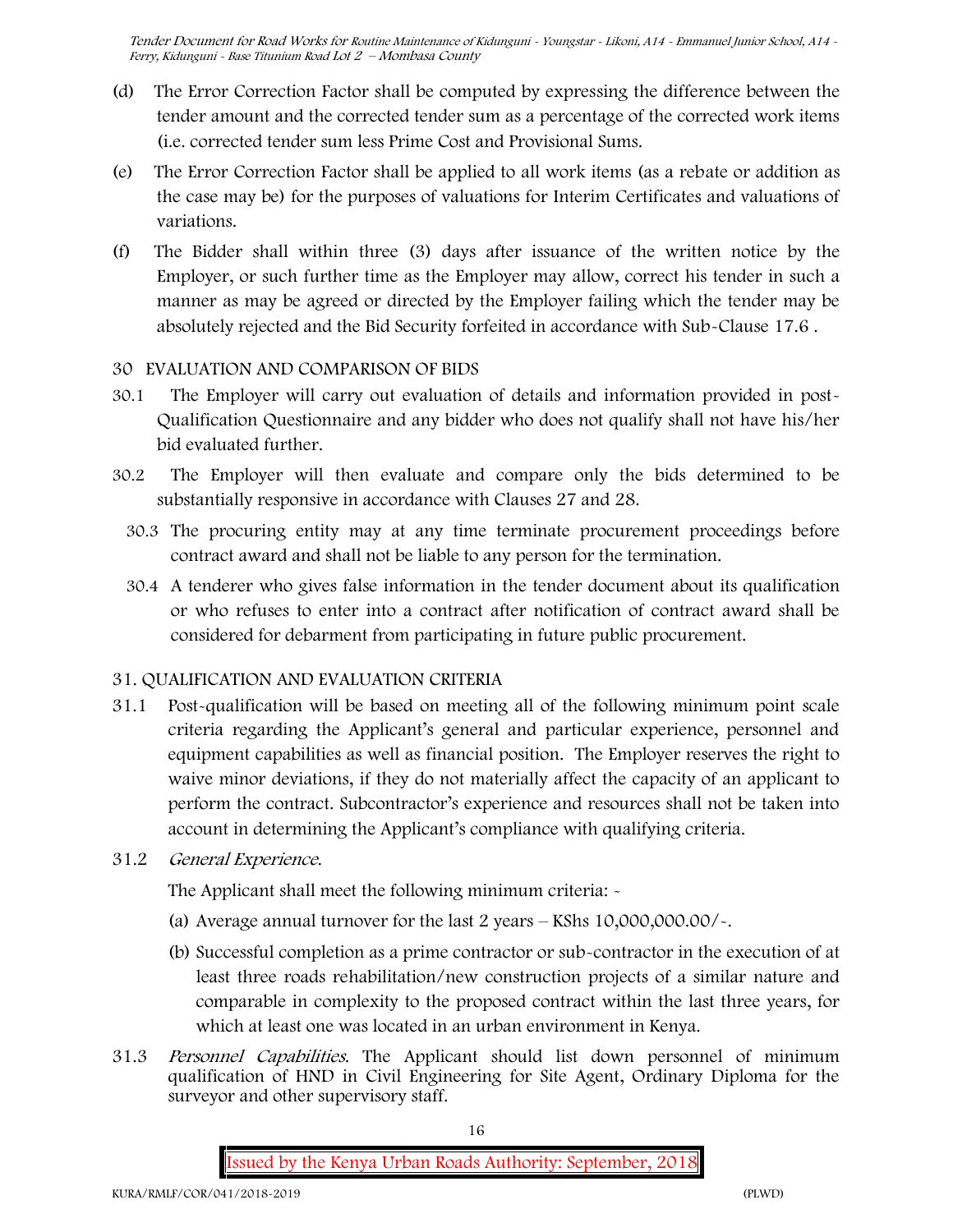- 31.4 *Equipment Capabilities.* The Applicant should list down, the plants and equipment that are in his ownership and the ones proposed for hire which should be suitable for executing contract works. – Applicants must attaché evidence of ownership or hiring arrangements.
- 31.5 *Cash flow statement.* The Applicant should demonstrate that the firm has access to or has available, liquid assets, unencumbered real assets, lines or credit, and other financial means sufficient to meet the construction cash flow for a period of 2 months, estimated at 20% of the estimated tender sum.
- **31.6 Balance Sheets***.* Signed and stamped Audited balance sheets for the last two years should be submitted and must demonstrate the soundness of the Applicant's financial position, availability of working capital and net worth.
- **31.7 Financial position/Ratios.** The applicant's financial information will be assessed in terms of ROCE, current ratio and return on equity, and the point scale criteria on their financial position given on this basis. Where necessary, the Employer may make inquiries with the Applicant's bankers.
- 31.8 *Litigation History.* The Applicant should provide accurate information on any litigation or arbitration resulting from contracts complete or under execution by him over the last five years. A consistent history of litigation against the Applicant may result in failure of the application.
- 31.9 Post-qualification criteria are as provided in the Appendix to instruction to tenderers. The bidders who pass the technical criteria will be subjected to financial evaluation.

#### **F. FINANCIAL EVALUATION**

30.8 Comparison of major rates of items of construction & credibility of tenderers rates

The Employer will compare the tenderers' rates with the Engineer's estimates for major items of construction. If some bids are seriously unbalanced or front loaded in relation to the Engineer's estimates for the major items of work to be performed under the contract, the Employer may require the bidder to produce detailed price analyses for any or all items of the Bills of Quantities, to demonstrate the internal consistency of those prices with the construction methods and schedule proposed. After evaluation of the price analyses, taking into consideration the schedule of estimated contract payments, the Employer may require that the amount of the Performance Security set forth in Clause 35 be increased at the expense of the bidder to a level sufficient to protect the Employer against financial loss in the event of default of the successful bidder under the contract.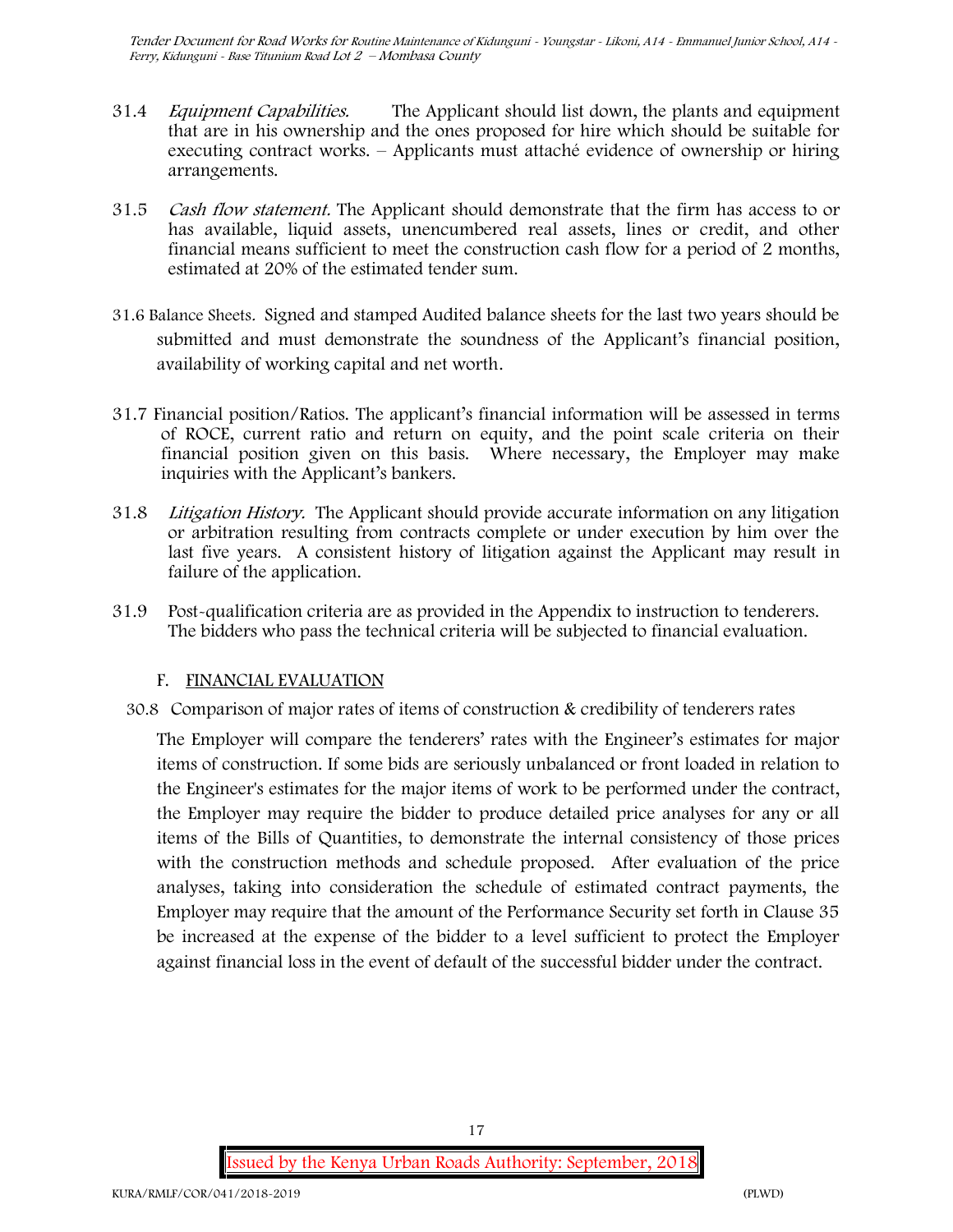## **G. AWARD OF CONTRACT**

#### **31 AWARD**

31.1 Subject to Clause 32, the Employer will award the contract to the bidder whose bid has been determined to be substantially responsive to the bidding documents and who has offered the lowest Evaluated Bid Price pursuant to Clause 29, provided that such bidder has been determined to be (a) eligible in accordance with the provisions of Sub-Clause 3.1, and (b) qualified in accordance with the provisions of Clause 4.

#### **32 EMPLOYER'S RIGHT TO ACCEPT ANY BID AND TO REJECT ANY OR ALL BIDS**

32.1 The Employer reserves the right to accept or reject any bid, and to annul the bidding process and reject all bids, at any time prior to award of contract, without thereby incurring any liability to the affected bidder or bidders or any obligation to inform the affected bidder or bidders of the grounds for the Employer's action.

#### **33 NOTIFICATION OF AWARD**

- 33.1 Prior to expiration of the period of bid validity prescribed by the Employer, the Employer will notify the successful bidder in writing or by cable confirmed by registered letter that its bid has been accepted. This letter (hereinafter and in the Conditions of Contract called "Letter of Acceptance") shall specify the sum, which the Employer will pay the Contractor in consideration of the execution and completion of the works and the remedying of any defects therein by the Contractor as prescribed by the contract (hereinafter and in the Conditions of Contract called "the Contract Price").
- 33.2 At the same time that the Employer notifies the successful bidder that his bid has been accepted, the Employer shall notify the other bidders that their bids have been unsuccessful and that their bid security will be returned as promptly as possible, in accordance with sub clause 17.4.

#### **34 SIGNING OF AGREEMENT**

34.1 Within 21 days of receipt of the Notification of Award, the successful bidder shall sign the Form of Agreement and return it to the Employer, together with the required performance security.

#### **35 PERFORMANCE SECURITY**

- 35.1 After 14 days of receipt of the Letter of Acceptance from the Employer, the successful bidder shall furnish to the Employer a performance security in the form stipulated in the Conditions of contract. The form of performance security provided in Section 9 of the bidding documents shall be used.
- 35.2 The successful bidder shall provide a performance security in the form of an Unconditional Bank Guarantee from a reputable bank located in Kenya.
- 35.3 Failure by successful bidder to lodge the required performance Guarantee within 14 days of the receipt of the letter of Acceptance shall constitute sufficient grounds for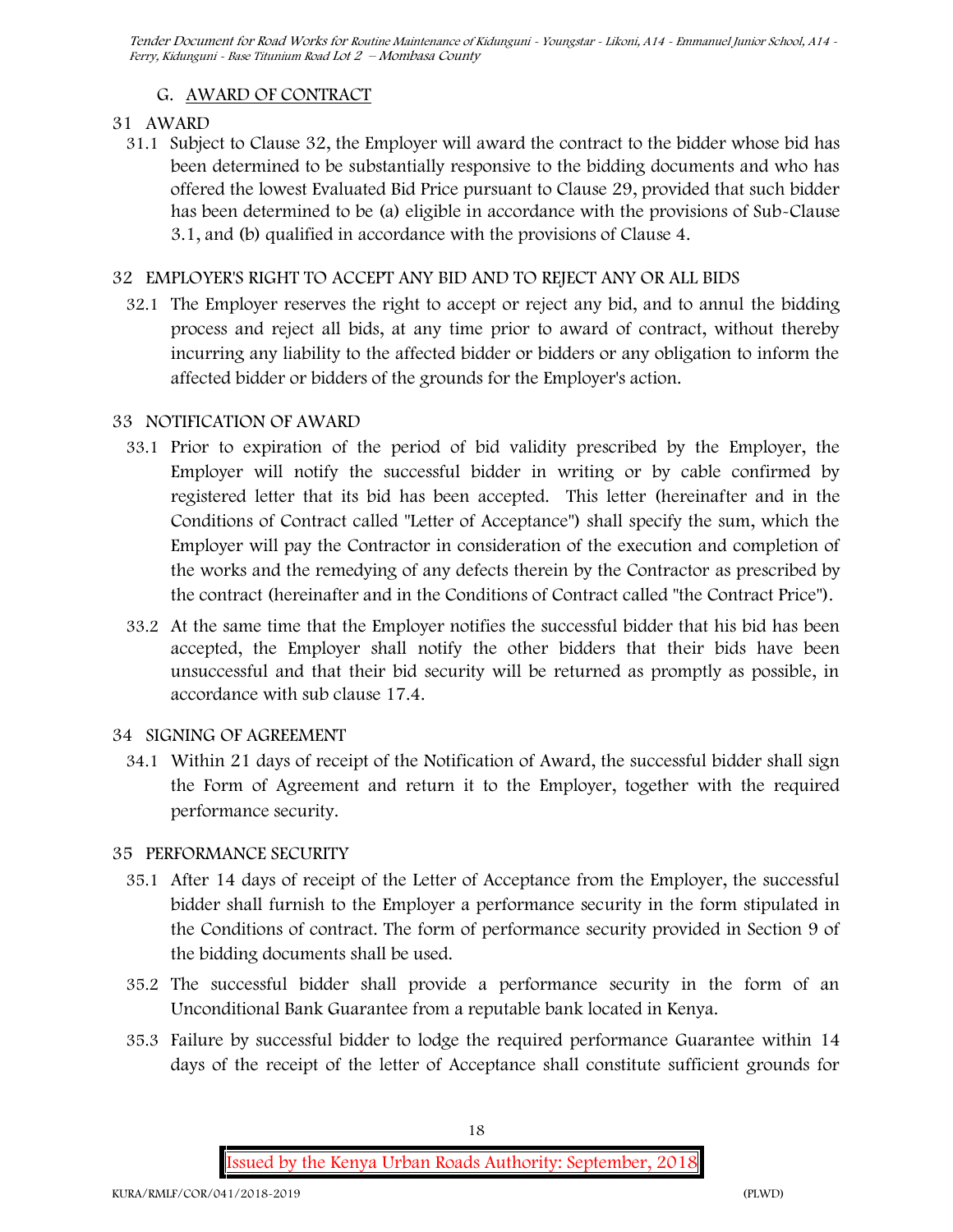annulment of the award and forfeiture of the bid surety; in which event the Employer may make the award to another bidder or call for new bids.

#### **36 CONTRACT EFFECTIVENESS**

36.1 The Contract will be effective only upon signature of the Agreement between the Contractor and the Employer.

**Issued by the Kenya Urban Roads Authority: September, 2018**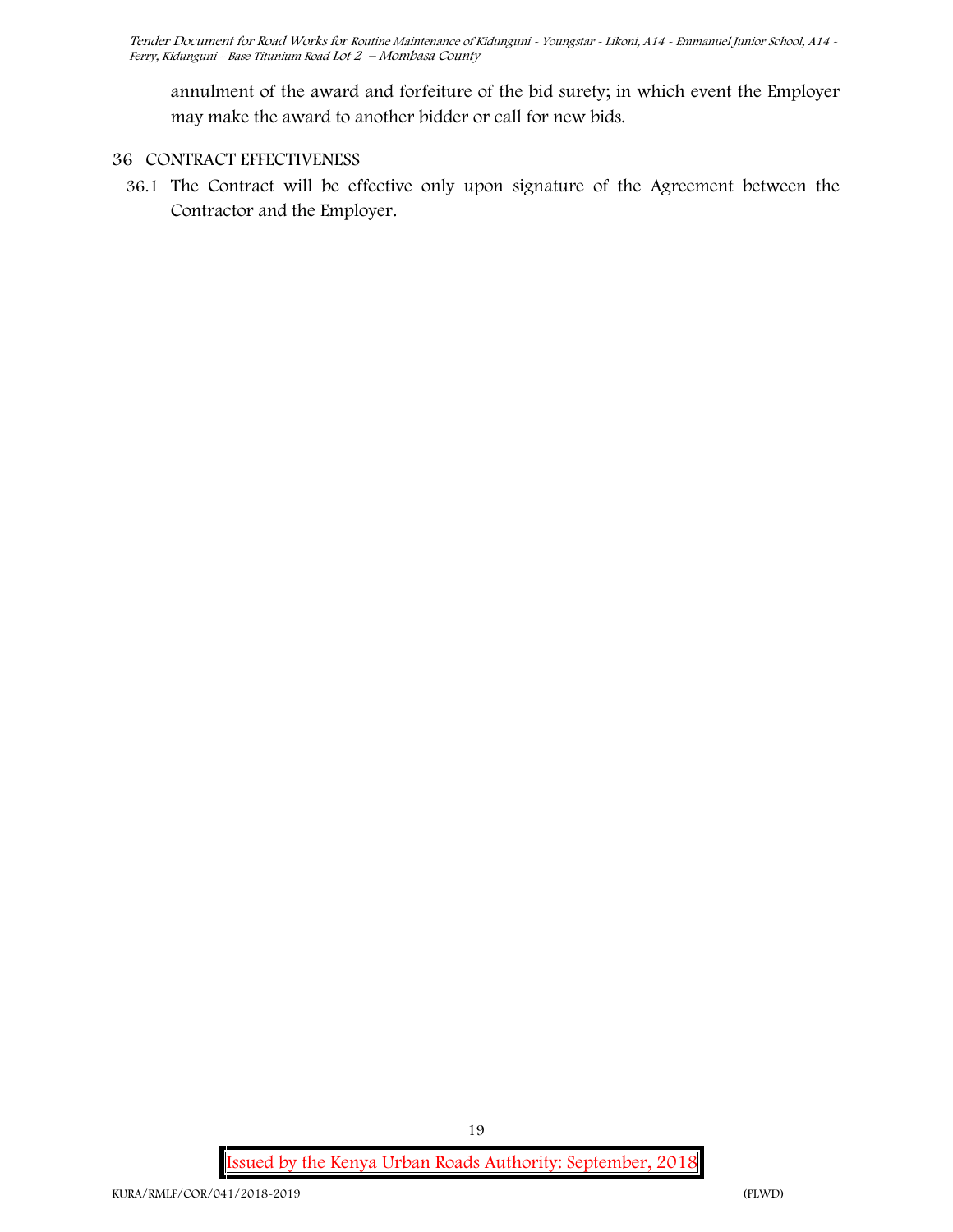## **QUALIFICATION CRITERIA**

This Section contains all the factors, methods and criteria that the Employer shall use to evaluate applications. The information to be provided in relation to each factor and the definitions of the corresponding terms are included in the respective Application Forms.

#### **Contents**

| 8. Schedule of the Major Items of Plant/Equipment Available for Proposed Contract 24 |  |
|--------------------------------------------------------------------------------------|--|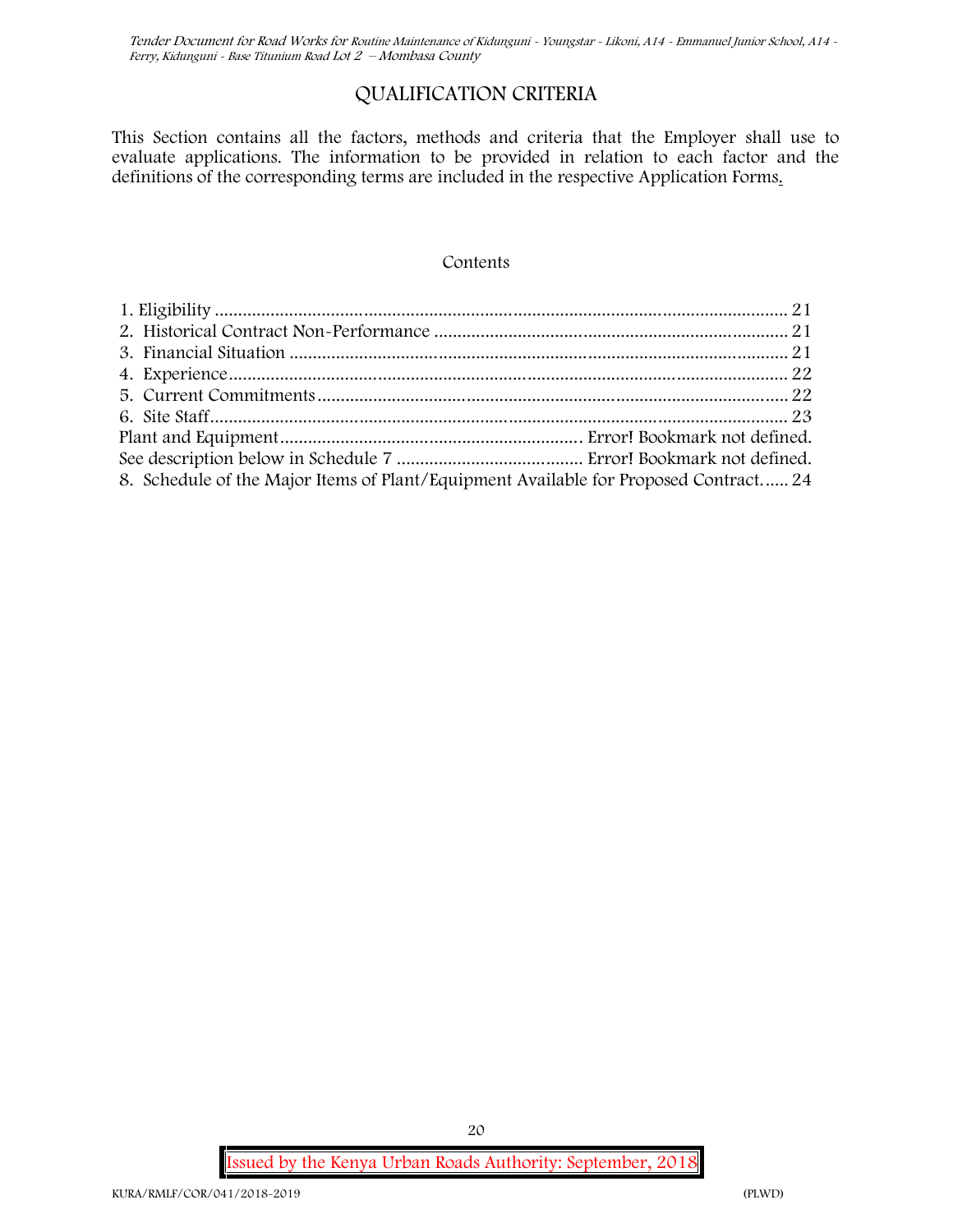|     |                                            | Qualification Criteria                                                                                                                                                                                                                                                                                                                                                                                                                                                        | Compliance<br>Requirement | Documentation              |
|-----|--------------------------------------------|-------------------------------------------------------------------------------------------------------------------------------------------------------------------------------------------------------------------------------------------------------------------------------------------------------------------------------------------------------------------------------------------------------------------------------------------------------------------------------|---------------------------|----------------------------|
| No. | Subject                                    | Requirement                                                                                                                                                                                                                                                                                                                                                                                                                                                                   | Bidder                    | Submission<br>Requirements |
|     | 1. Eligibility                             |                                                                                                                                                                                                                                                                                                                                                                                                                                                                               |                           |                            |
| 1.1 | Eligibility                                | Nationality in accordance with<br>Sub-Clause 4.1.                                                                                                                                                                                                                                                                                                                                                                                                                             | Must meet requirement     | Section 2, Schedule 1      |
| 1.2 | Conflict of Interest                       | No conflicts of interest in Sub-<br>Clause 4.2.                                                                                                                                                                                                                                                                                                                                                                                                                               | Must meet requirement     | Section 2, Schedule 1      |
| 1.3 | Debarment                                  | Not having been declared<br>ineligible by the Employer, as<br>described in Sub-Clause 4.3.                                                                                                                                                                                                                                                                                                                                                                                    | Must meet requirement     | Section 2, Schedule 11     |
| 1.4 | Incorporation &<br>Registration            | Pursuant to sub-clause 4.1 the<br>following shall be provided;<br>- Copy of Certificate of<br>incorporation certified by a<br>Commissioner of Oaths or<br>issuing authority to show that<br>the applicant is a registered<br>company and legally authorised<br>to do business in Kenya<br>- Proof of registration with the<br>National Construction Authority<br>in the categories indicated in<br>the tender notice.                                                         | Must meet requirement     | Section 2, Schedule 1      |
|     | 2. Historical Contract Non-Performance     |                                                                                                                                                                                                                                                                                                                                                                                                                                                                               |                           |                            |
| 2.1 | History of Non-<br>Performing<br>Contracts | Non-performance of a contract<br>did not occur within the last<br>five (5) years prior to the<br>deadline for application<br>submission based on all<br>information on fully settled<br>disputes or litigation. A fully<br>settled dispute or litigation is<br>one that has been resolved in<br>accordance with the Dispute<br>Resolution Mechanism under<br>the respective contract, and<br>where all appeal instances<br>available to the applicant have<br>been exhausted. | Must meet requirement     | Section 2, Schedule 5      |
| 2.2 | Pending Litigation                         | All pending litigation shall in<br>total not represent more than<br>fifty percent (50%)] of the<br>Applicant's net worth and shall<br>be treated as resolved against<br>the Applicant.                                                                                                                                                                                                                                                                                        | Must meet requirement     | Section 2, Schedule 10     |
|     | 3. Financial Situation                     |                                                                                                                                                                                                                                                                                                                                                                                                                                                                               |                           |                            |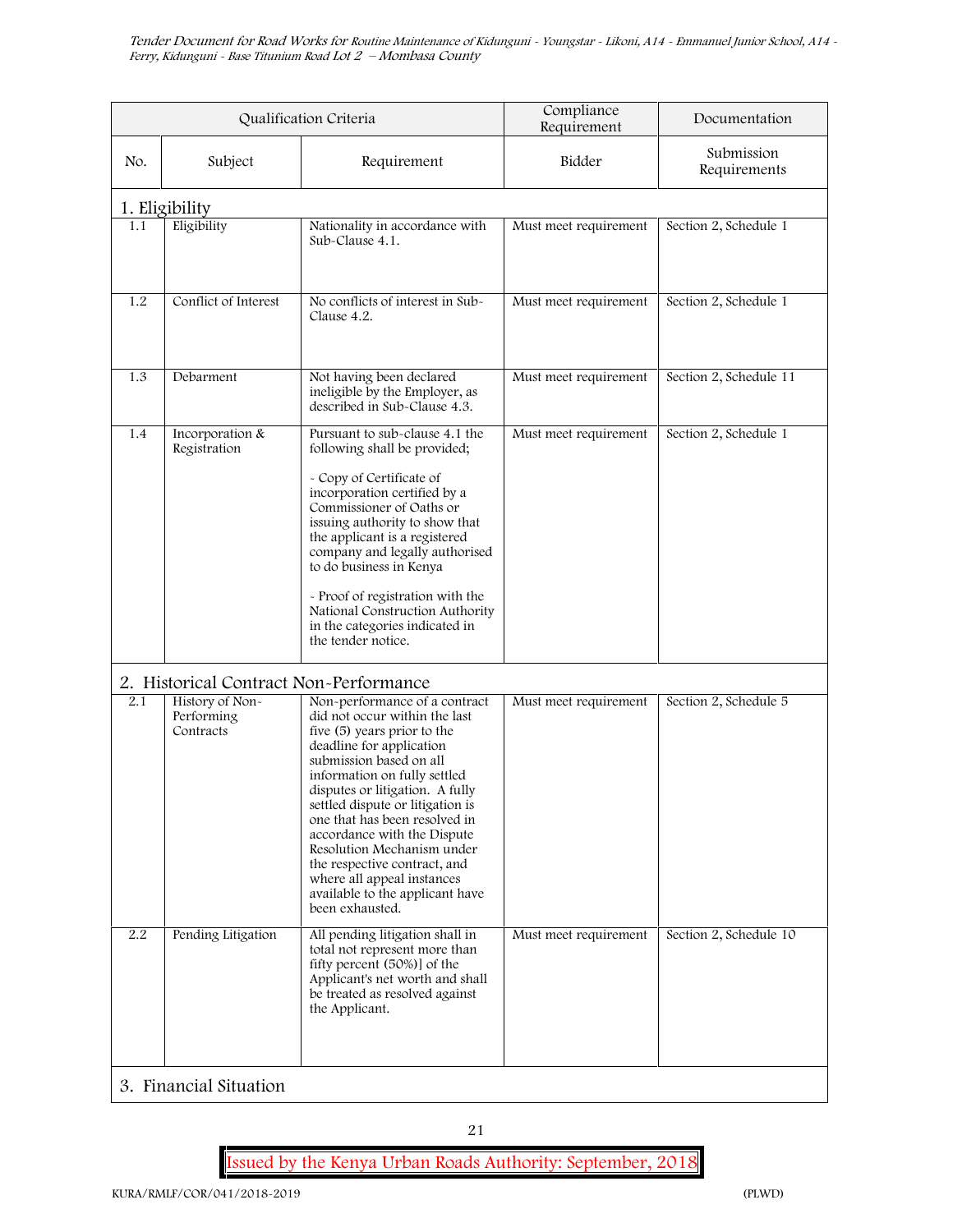|        |                                            | Qualification Criteria                                                                                                                                                                                                                                                                                                                                                                                                                                                                                       | Compliance<br>Requirement                                                                                                           | Documentation                                                                                                                                                                                                                                                                                                                                                         |
|--------|--------------------------------------------|--------------------------------------------------------------------------------------------------------------------------------------------------------------------------------------------------------------------------------------------------------------------------------------------------------------------------------------------------------------------------------------------------------------------------------------------------------------------------------------------------------------|-------------------------------------------------------------------------------------------------------------------------------------|-----------------------------------------------------------------------------------------------------------------------------------------------------------------------------------------------------------------------------------------------------------------------------------------------------------------------------------------------------------------------|
| No.    | Subject                                    | Requirement                                                                                                                                                                                                                                                                                                                                                                                                                                                                                                  | Bidder                                                                                                                              | Submission<br>Requirements                                                                                                                                                                                                                                                                                                                                            |
| 3.1    | Financial<br>Performance                   | (a)Submission of audited<br>balance sheets or other financial<br>statements acceptable to the<br>Employer, for the last two [2]<br>vears or Authenticated Bank<br>Statement for the last Six (6)<br>Months to demonstrate:<br>(b) the current soundness of the<br>applicants financial position<br>and its prospective long term<br>profitability, and<br>(c) capacity to have a cash flow<br>equivalent to 5% of the tender<br>sum                                                                          | Must submit as<br>required and bidders<br>who meet the<br>requirement are<br>marked YES, those<br>that do not meet are<br>marked NO | Attach evidence on the<br>requirement of Section 2,<br>Schedule 8<br>a) All pages must be<br>initialized and stamped by<br>both a practicing Auditor<br>registered with ICPAK and<br>one of the Directors.<br>Auditor's practicing<br>membership number from<br>ICPAC must be indicated.<br>Non-adherence to this to<br>part a, b and c leads to<br>disqualification. |
|        |                                            |                                                                                                                                                                                                                                                                                                                                                                                                                                                                                                              |                                                                                                                                     | (b) All pages in the bank<br>statement must be<br>initialized and stamped by<br>the issuing bank.                                                                                                                                                                                                                                                                     |
| 3.2    | Average Annual<br>Construction<br>Turnover | (d) Average annual<br>construction turnover of<br>Kshs.10 Million [Ten Million],<br>calculated as total certified<br>payments received for contracts<br>in progress or completed,<br>within the last two $[(2)]$ years                                                                                                                                                                                                                                                                                       | Must submit as<br>required and bidders<br>who meet the<br>requirement are<br>marked YES, those<br>that do not meet are<br>marked NO | Section 2, Schedule 8                                                                                                                                                                                                                                                                                                                                                 |
|        | 4. Experience                              |                                                                                                                                                                                                                                                                                                                                                                                                                                                                                                              |                                                                                                                                     |                                                                                                                                                                                                                                                                                                                                                                       |
| 4.1(a) | General<br>Construction<br>Experience      | Experience under construction<br>contracts in the role as a main<br>contractor or subcontractor for<br>at least the last four [4] years<br>prior to the applications<br>submission deadline                                                                                                                                                                                                                                                                                                                  | Must submit as<br>required and bidders<br>who meet the<br>requirement are<br>marked YES, those<br>that do not meet are<br>marked NO | Section 2, Schedule 6A                                                                                                                                                                                                                                                                                                                                                |
| 4.2(b) | Specific<br>Construction<br>Experience     | Participation as a roads<br>contractor, management<br>contractor or subcontractor, in<br>at least three (3) each with a<br>value of at least<br>Kshs. 5 Million (five million),<br>successfully and substantially<br>completed for the last 3 years.<br>One (1) of the contracts should<br>be in a City and that are similar<br>to the proposed works. The<br>similarity shall be based on the<br>physical size, complexity,<br>methods/technology or other<br>characteristics as described in<br>Section 2. | Must submit as<br>required and bidders<br>who meet the<br>requirement are<br>marked YES, those<br>that do not meet are<br>marked NO | Section 2, Schedule6A                                                                                                                                                                                                                                                                                                                                                 |
|        | 5. Current Commitments                     |                                                                                                                                                                                                                                                                                                                                                                                                                                                                                                              |                                                                                                                                     |                                                                                                                                                                                                                                                                                                                                                                       |
| 5.1    | On-going contracts                         | The total value of outstanding<br>works on the on-going contracts<br>should not exceed the average<br>annual turnover for the last two<br>years.                                                                                                                                                                                                                                                                                                                                                             | Must submit as<br>required and bidders<br>who meet the<br>requirement are<br>marked YES, those<br>that do not meet are<br>marked NO | Section 2, Schedule 6B                                                                                                                                                                                                                                                                                                                                                |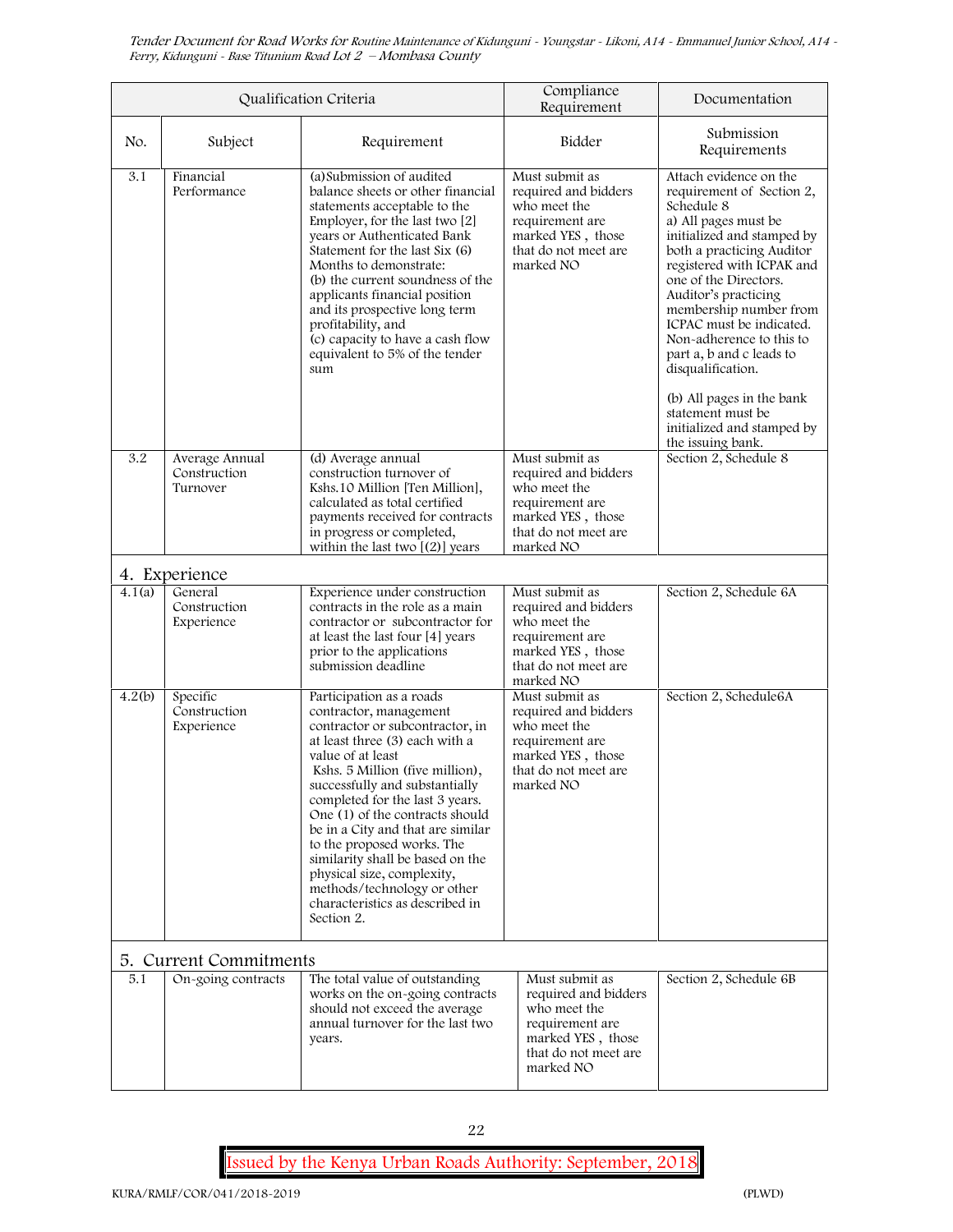|     |                                        | Qualification Criteria                                                                                           | Compliance<br>Requirement                                                                                                           | Documentation              |
|-----|----------------------------------------|------------------------------------------------------------------------------------------------------------------|-------------------------------------------------------------------------------------------------------------------------------------|----------------------------|
| No. | Subject                                | Requirement                                                                                                      | Bidder                                                                                                                              | Submission<br>Requirements |
|     |                                        |                                                                                                                  |                                                                                                                                     |                            |
|     | 6. Site Staff                          |                                                                                                                  |                                                                                                                                     |                            |
|     | HQ Staff                               | The site staff shall posses<br>minimum levels of qualifications<br>set below;<br>Qualification = Higher National |                                                                                                                                     | Section 2, Schedule 5      |
|     |                                        | Diploma in Civil<br>Engineering/Building<br>construction                                                         | Must submit as<br>required and bidders<br>who meet the<br>requirement are<br>marked YES, those                                      |                            |
|     | Site Agent                             | Qualification = Diploma in Civil<br>Engineering/Building<br>construction                                         | that do not meet are<br>marked NO                                                                                                   |                            |
|     |                                        | General Experience<br>Specific Experience                                                                        |                                                                                                                                     |                            |
|     | Foreman                                | Qualification = $Dip$ . Civil<br>Engineering<br>General Experience = $2$ yrs<br>Specific Experience $= 1$ Yrs    | Must submit as<br>required and bidders<br>who meet the<br>requirement are                                                           |                            |
|     | Site Surveyor                          | Qualification = $Diploma$ in Survey<br>General Experience $=$ 3 yrs<br>Specific Experience $= 2$ Yrs             | marked YES, those<br>that do not meet are<br>marked NO                                                                              |                            |
|     | 7. Plant and Equipment                 |                                                                                                                  |                                                                                                                                     |                            |
|     | See description<br>below in Schedule 7 |                                                                                                                  |                                                                                                                                     |                            |
| 8.  | Work Methodology                       | Submission of a brief work<br>methodology in accordance with<br>sub-clause 5.3                                   | Must submit as<br>required and bidders<br>who meet the<br>requirement are<br>marked YES, those<br>that do not meet are<br>marked NO | Section 2                  |
| 9.  | Business permit and<br>office location | Should have a physical address<br>and Current business Permit                                                    | Must submit as<br>required and bidders<br>who meet the<br>requirement are<br>marked YES, those<br>that do not meet are<br>marked NO | Section 2, Schedule 1      |
| 10  | Litigation History                     | The applicant to provide a valid<br>Sworn affidavit for the tender.                                              | Must submit as<br>required and bidders<br>who meet the<br>requirement are<br>marked YES, those<br>that do not meet are<br>marked NO | Section 2, Schedule 10     |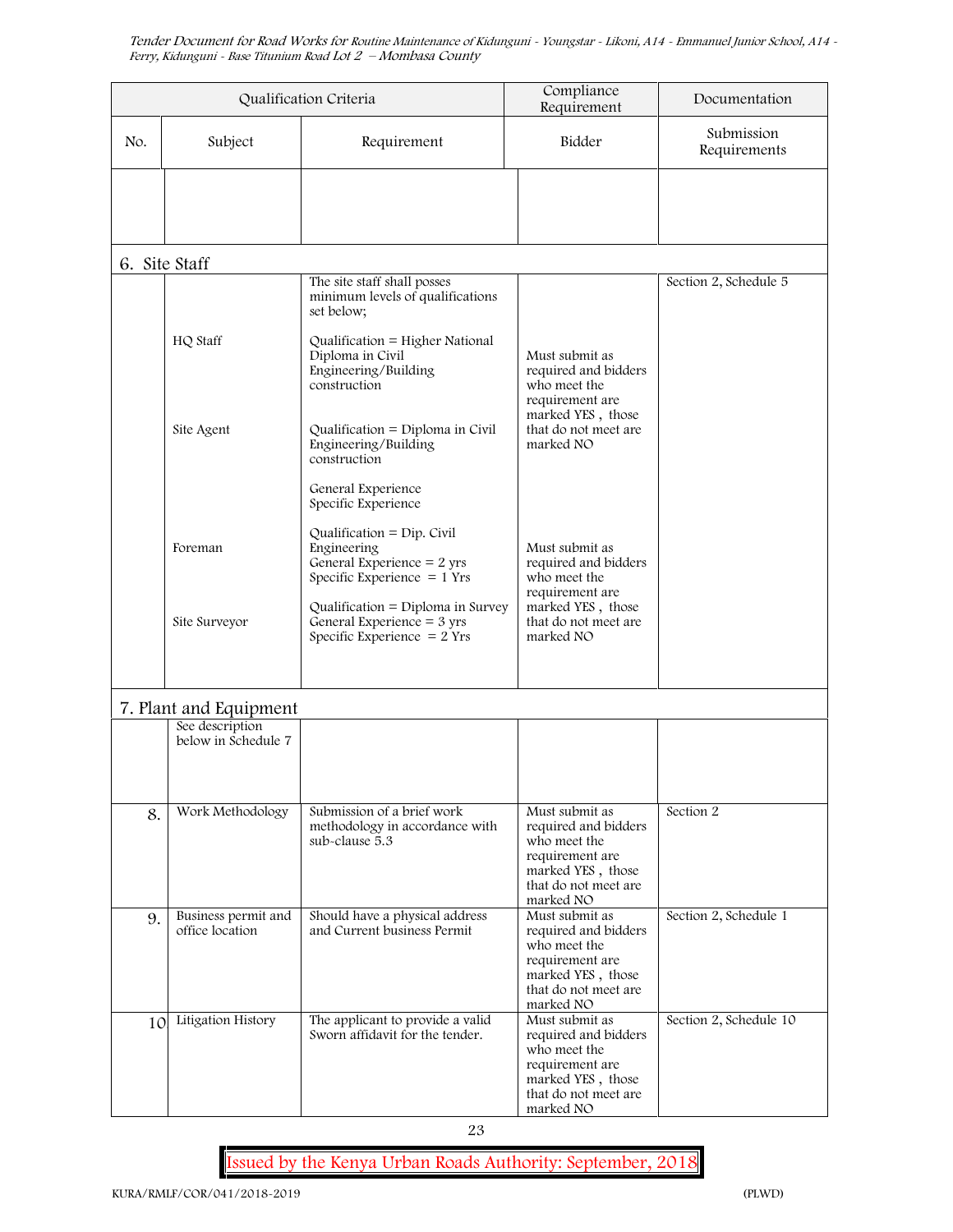**8. Schedule of the Major Items of Plant/Equipment Available for Proposed Contract.**

The Bidder must indicate the core plant and equipment considered by the company to be necessary for undertaking the project together with proof ownership or lease of the same (the lease must be current (From July 2018) and lease which are not current shall not be accepted) (\* Mandatory minimum number of equipment required by the Employer for the execution of the project that the bidder must make available for the Contract).

| Item<br>No.               | Equipment Details                         | *Minimum<br>Number<br>Required<br>for the<br>Contract<br>Execution | Compliance<br>Requirement | No of<br>Equipment<br>Owned by<br>the Bidder | No. of<br>equipment<br>to be<br>hired/<br>purchased<br>by the<br>Bidder | No. of<br>equipment<br>to be made<br>available for<br>the Contract<br>by the<br>Bidder |
|---------------------------|-------------------------------------------|--------------------------------------------------------------------|---------------------------|----------------------------------------------|-------------------------------------------------------------------------|----------------------------------------------------------------------------------------|
| $\mathbf{A}$              | General Plant                             |                                                                    |                           |                                              |                                                                         |                                                                                        |
|                           | Asphalt Concrete patching<br>plant        | optional                                                           |                           |                                              |                                                                         |                                                                                        |
| $\, {\bf B}$              | Milling Machine                           |                                                                    |                           |                                              |                                                                         |                                                                                        |
|                           | Asphalt Milling Machine                   | optional                                                           |                           |                                              |                                                                         |                                                                                        |
| $\mathcal{C}$             | Bituminous Plants                         |                                                                    |                           |                                              |                                                                         |                                                                                        |
|                           | Bitumen Pressure distributor              | optional                                                           |                           |                                              |                                                                         |                                                                                        |
|                           | Asphalt concrete paver                    | optional                                                           |                           |                                              |                                                                         |                                                                                        |
| $\mathbf D$               | Compactors                                |                                                                    |                           |                                              |                                                                         |                                                                                        |
|                           | Vibrating compaction plate<br>300 mm wide | $\mathbf{1}$                                                       | Yes/No                    |                                              |                                                                         |                                                                                        |
|                           | Vibrating compaction plate<br>600 mm wide | $\mathbf{1}$                                                       | Yes/No                    |                                              |                                                                         |                                                                                        |
| ${\bf E}$                 | Pot hole repair machines                  |                                                                    |                           |                                              |                                                                         |                                                                                        |
|                           | Colas Sprayer                             | $\mathbf{1}$                                                       | Yes/No                    |                                              |                                                                         |                                                                                        |
|                           | Pavement Cutter Machine                   | $\mathbf{1}$                                                       | Yes/No                    |                                              |                                                                         |                                                                                        |
|                           | Paver Braker Machine                      | $\mathcal{O}$                                                      |                           |                                              |                                                                         |                                                                                        |
|                           | Pedestrian Roller                         | $\mathbf{1}$                                                       | Yes/No                    |                                              |                                                                         |                                                                                        |
| $\boldsymbol{\mathrm{F}}$ | Concrete Equipment                        |                                                                    |                           |                                              |                                                                         |                                                                                        |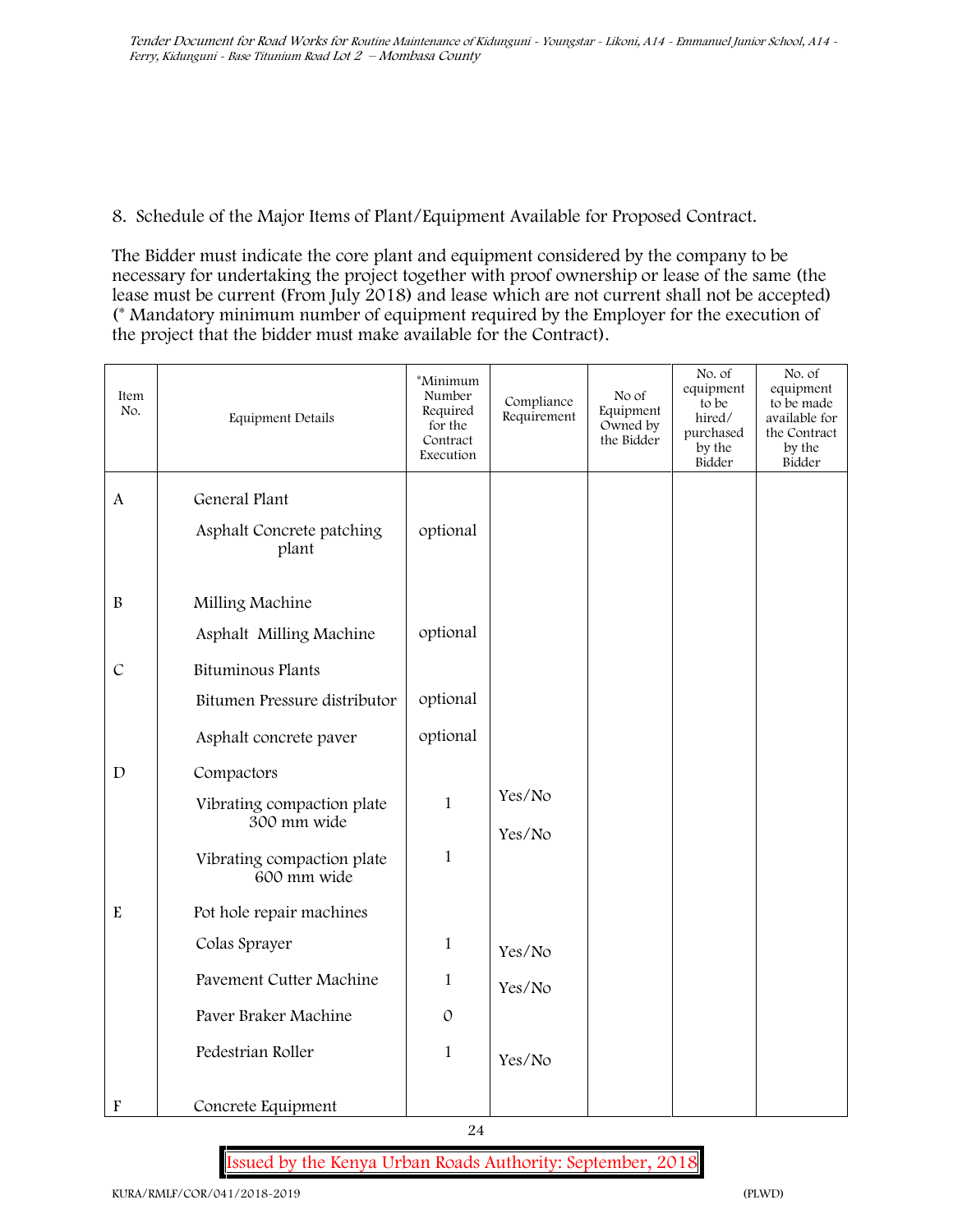| Item<br>No. | Equipment Details                                                                                   | *Minimum<br>Number<br>Required<br>for the<br>Contract<br>Execution | Compliance<br>Requirement | No of<br>Equipment<br>Owned by<br>the Bidder | No. of<br>equipment<br>to be<br>hired/<br>purchased<br>by the<br>Bidder | No. of<br>equipment<br>to be made<br>available for<br>the Contract<br>by the<br>Bidder |
|-------------|-----------------------------------------------------------------------------------------------------|--------------------------------------------------------------------|---------------------------|----------------------------------------------|-------------------------------------------------------------------------|----------------------------------------------------------------------------------------|
|             | Mobile concrete mixers                                                                              | $\mathbf{1}$                                                       | Yes/No                    |                                              |                                                                         |                                                                                        |
|             | Concrete vibrators                                                                                  | $\mathbf{1}$                                                       | Yes/No                    |                                              |                                                                         |                                                                                        |
| $\mathsf G$ | Transport (Tippers,<br>dumpers, water tankers)                                                      |                                                                    |                           |                                              |                                                                         |                                                                                        |
|             | $4X2$ tippers payload $7 - 12$<br>tonnes                                                            |                                                                    |                           |                                              |                                                                         |                                                                                        |
|             | 6X4 tippers payload $16 - 20$<br>tonnes                                                             |                                                                    |                           |                                              |                                                                         |                                                                                        |
|             | 8X4 tippers payload 16 - 20<br>tonnes                                                               |                                                                    |                           |                                              |                                                                         |                                                                                        |
|             | Flat bed lorries                                                                                    |                                                                    |                           |                                              |                                                                         |                                                                                        |
|             | Subtotal for $G$ – tippers &<br>dumpers                                                             | 3                                                                  |                           |                                              |                                                                         |                                                                                        |
|             | Water tankers $(18,000 -$<br>20,000 litres<br>capacity)                                             | $\mathbf{1}$                                                       | Yes/No<br>Yes/No          |                                              |                                                                         |                                                                                        |
| H           | $Earth$ – Moving Equipment                                                                          |                                                                    |                           |                                              |                                                                         |                                                                                        |
|             | Wheeled loaders                                                                                     |                                                                    |                           |                                              |                                                                         |                                                                                        |
|             | Motor graders (93 -<br>205kW)                                                                       | 1                                                                  |                           |                                              |                                                                         |                                                                                        |
|             | Trench excavator                                                                                    |                                                                    | Yes/No                    |                                              |                                                                         |                                                                                        |
|             | Subtotal for H - Earth<br>moving equipment<br>Excavators                                            |                                                                    |                           |                                              |                                                                         |                                                                                        |
|             | Hydraulic crawler mounted<br>$(7 - 10 \text{ tonnes}) - 0.25 - 0.4$<br>m <sup>3</sup> SAE bucket.   |                                                                    |                           |                                              |                                                                         |                                                                                        |
| $\bf{I}$    | Hydraulic crawler mounted<br>$(10 - 16 \text{ tonnes}) - 0.40 -$<br>0.60 m <sup>3</sup> SAE bucket. |                                                                    |                           |                                              |                                                                         |                                                                                        |
|             | Hydraulic wheel mounted<br>$(7 - 10 \text{ tonnes}) - 0.25 - 0.4$<br>m <sup>3</sup> SAE bucket.     |                                                                    |                           |                                              |                                                                         |                                                                                        |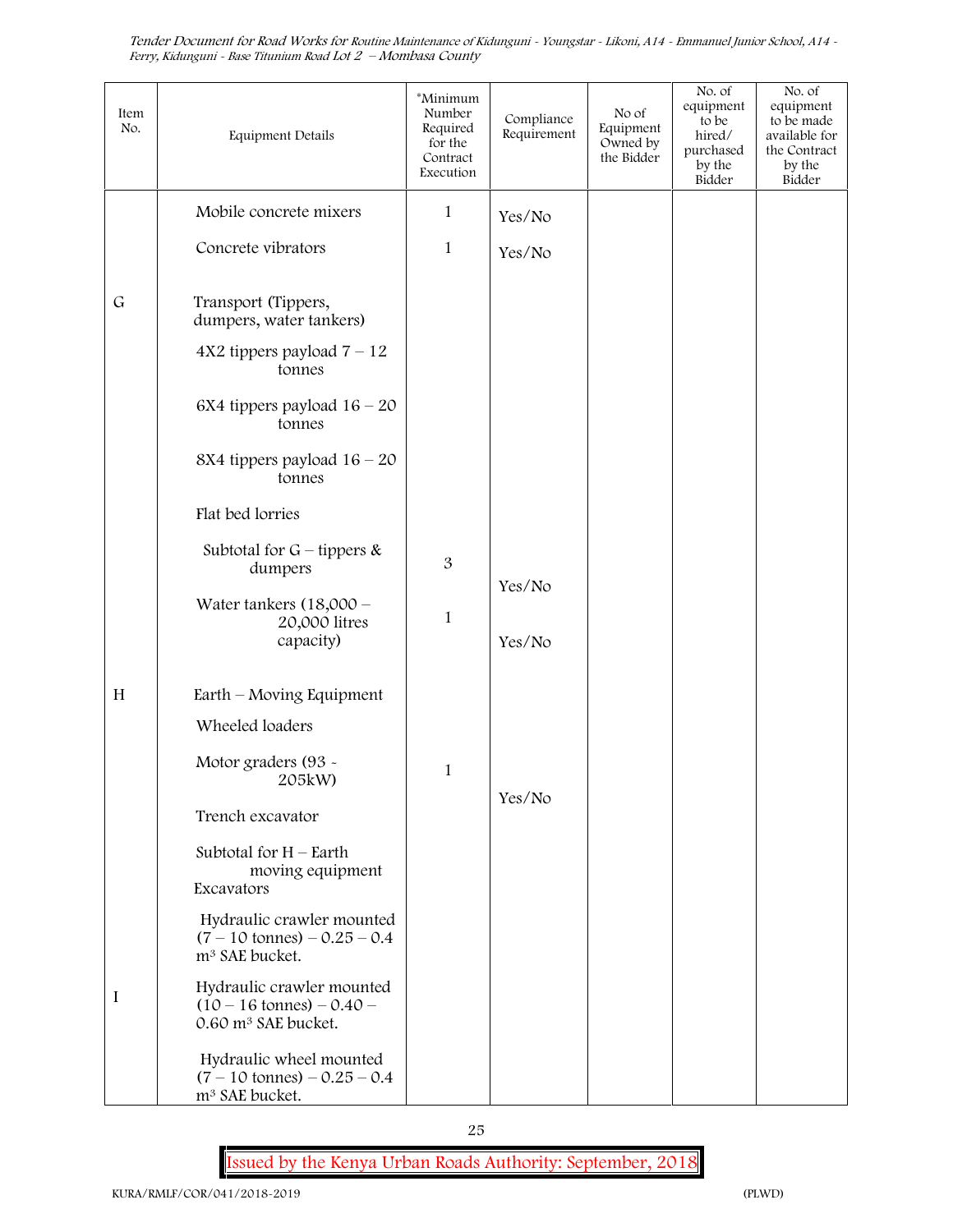| Item<br>No. | <b>Equipment Details</b>                                                                                                                                                                                                                       | *Minimum<br>Number<br>Required<br>for the<br>Contract<br>Execution | Compliance<br>Requirement  | No of<br>Equipment<br>Owned by<br>the Bidder | No. of<br>equipment<br>to be<br>hired/<br>purchased<br>by the<br>Bidder | No. of<br>equipment<br>to be made<br>available for<br>the Contract<br>by the<br>Bidder |
|-------------|------------------------------------------------------------------------------------------------------------------------------------------------------------------------------------------------------------------------------------------------|--------------------------------------------------------------------|----------------------------|----------------------------------------------|-------------------------------------------------------------------------|----------------------------------------------------------------------------------------|
|             | Hydraulic wheel mounted<br>$(10 - 16 \text{ tonnes}) - 0.40 -$<br>0.6 m <sup>3</sup> SAE bucket.<br>Hydraulic wheel mounted<br>backloader $(7 - 10 \text{ tonnes})$<br>$-0.25 - 0.4$ m <sup>3</sup> SAE bucket.<br>Subtotal for I (Excavators) |                                                                    |                            |                                              |                                                                         |                                                                                        |
| J           | Rollers<br>Self-propelled single drum<br>vibrating (various types)<br>Pneumatic rubber tyre (1-2)<br>tonnes/wheel)<br>Double drum vibrating<br>pedestrian roller                                                                               | $\mathbf{1}$<br>$\mathbf{1}$<br>$\mathbf{1}$<br>Optional           | Yes/No<br>Yes/No<br>Yes/No |                                              |                                                                         |                                                                                        |

**Issued by the Kenya Urban Roads Authority: September, 2018**

26

 $\ddot{\phantom{0}}$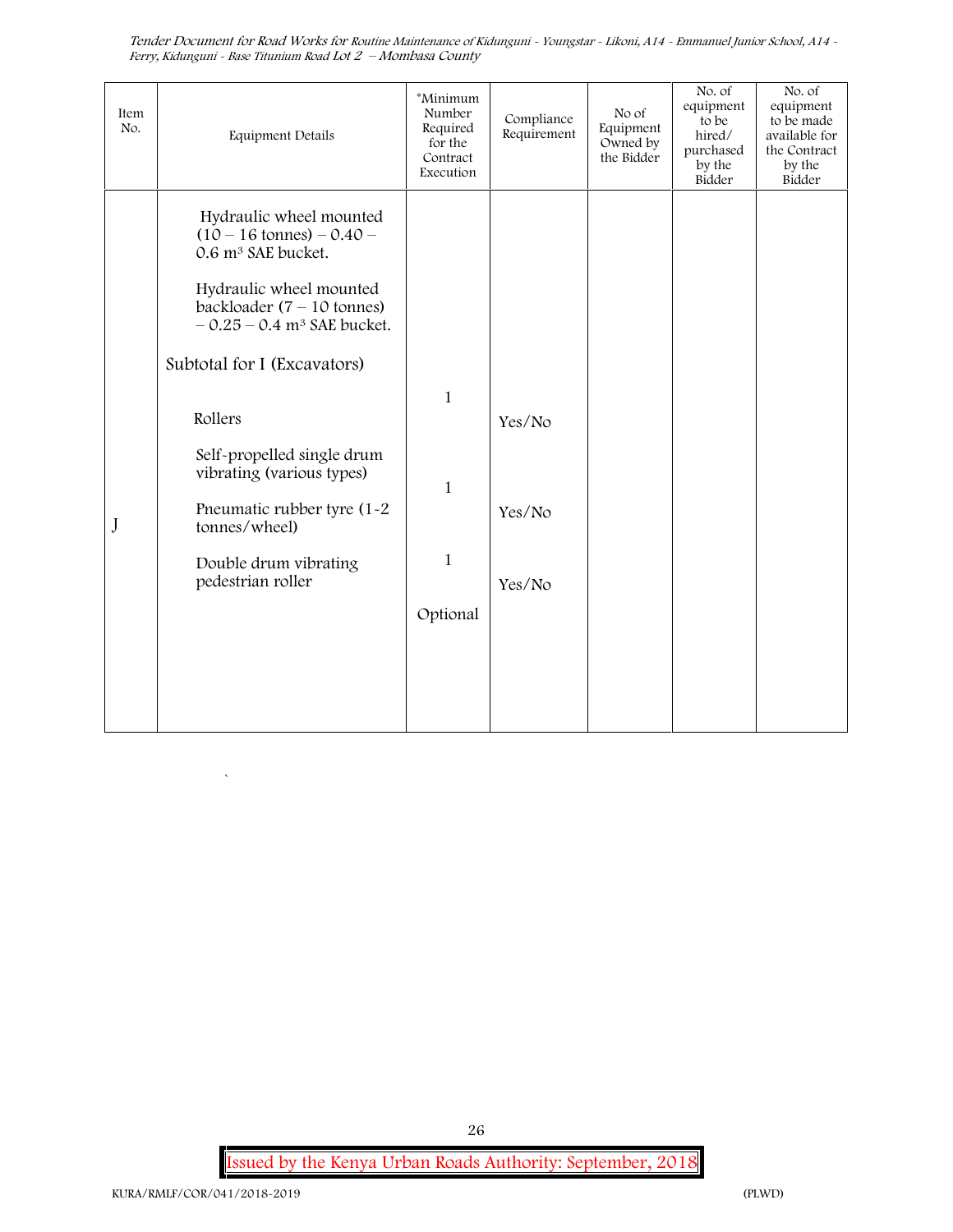## **Appendix to Instruction to Tenderers**

## **Table 1: Pre- Qualification Checklist for Completeness and Responsiveness.**

| $S/NO$ . | Completeness and<br>Responsiveness<br>Criteria                | References                                   | Requirement                                                                                                                              |  |
|----------|---------------------------------------------------------------|----------------------------------------------|------------------------------------------------------------------------------------------------------------------------------------------|--|
| 1.       | Form of Bid                                                   | Section II<br>Clause 20.2                    | Amount must be indicated<br>Properly stamped, filled and signed<br>$\ddot{\phantom{1}}$                                                  |  |
| 2.       | Appendix to Form of<br>Bid                                    | Section II<br>Clause 20.2                    | Properly stamped, filled and signed                                                                                                      |  |
| 3.       | <b>Bid Security</b>                                           | Section II<br>Clause 17                      | - The bidder must fill, stamp and sign the<br>Bid Securing Declaration Form                                                              |  |
| 4.       | <b>Confidential Business</b><br>Questionnaire                 | Section IX;<br>Schedule 1                    | Properly filled, stamped and signed<br>Provide all required information                                                                  |  |
| 5.       | Form of Power of<br>Attorney                                  | Section IX;<br>Schedule 2<br>Clause $5.1(a)$ | Properly filled, stamped and signed                                                                                                      |  |
| 6.       | Tax Compliance<br>Certificate                                 | Tender notice                                | - Provide valid tax compliance certificate                                                                                               |  |
| 7.       | Registration with<br>National Construction<br>Authority (NCA) | Tender notice<br>Item 1.4 of QC              | - Copy of valid certificate and practicing<br>license                                                                                    |  |
| 8.       | Certificate of<br>Incorporation                               | Tender notice<br>Item 1.4 of QC              | Copy of certificate Certified by<br>Commissioner for Oaths                                                                               |  |
| 9.       | Certificate of<br>Registration in a<br>target group           | Tender notice                                | - Certified copy of a valid certificate from<br>National or County Treasury for<br>relevant category                                     |  |
| 10.      | Priced Bill of<br>Quantities                                  | Clause 14.1<br>Section IX                    | Fill all rates, prices and amounts and<br>counter sign any alteration(s)<br>Stamp and initial all pages of BOQ's                         |  |
|          | Eligibility                                                   | Section II;<br>Schedule 1<br>Clause 4.1      | Legible copies of National ID or passport<br>for all directors<br>System generated Form CR12 (12<br>$\widetilde{\phantom{m}}$<br>months) |  |
| 11.      | Conflict of interest                                          | Section II;<br>Schedule 1<br>Clause 4.2      | - to state explicitly                                                                                                                    |  |

27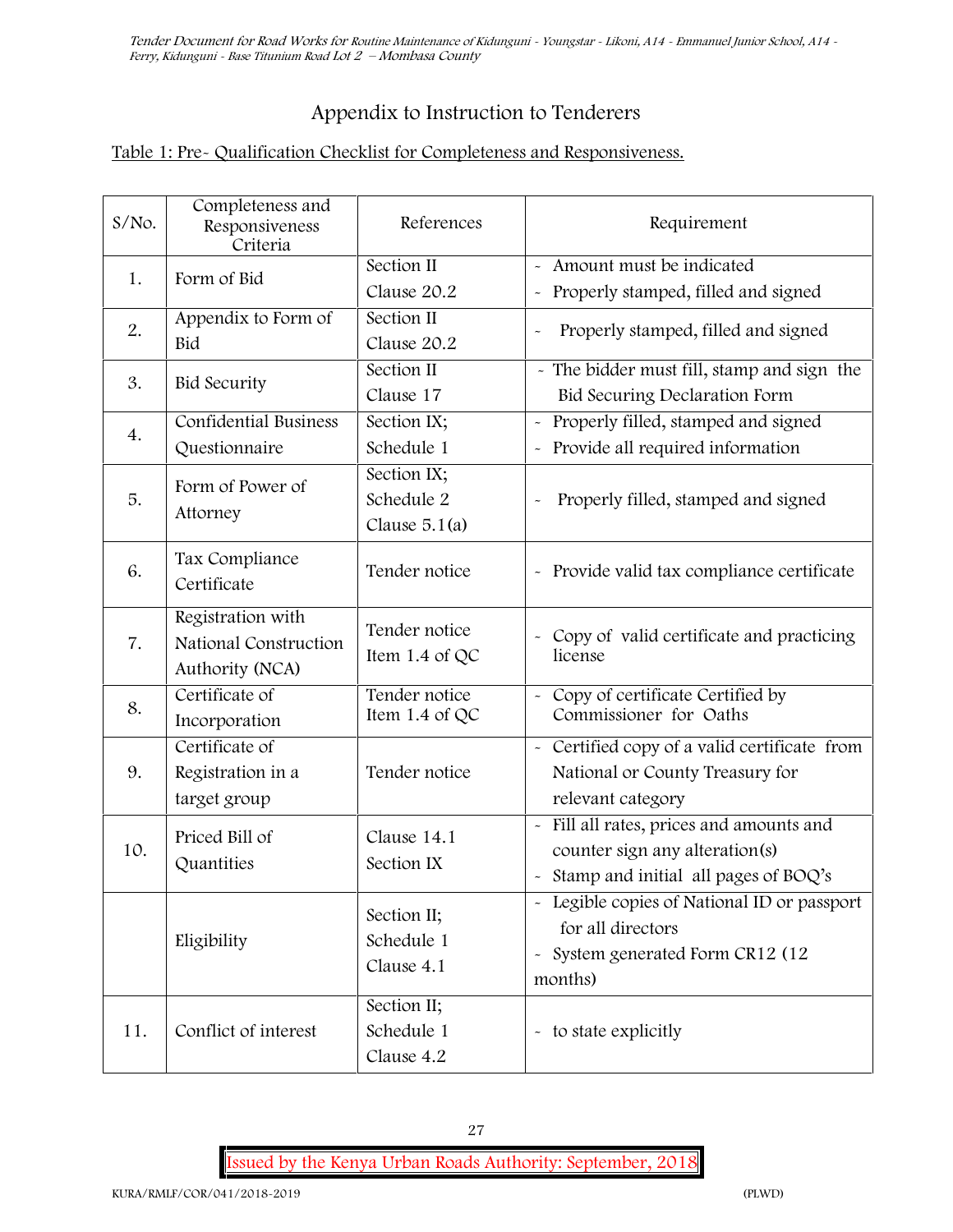|                |                                                                            | Mambasa Cauntu<br>Section II                |                                                                                                                                                                                                                                                                                                                                         |
|----------------|----------------------------------------------------------------------------|---------------------------------------------|-----------------------------------------------------------------------------------------------------------------------------------------------------------------------------------------------------------------------------------------------------------------------------------------------------------------------------------------|
| 12.            | Debarment                                                                  | Clause 30.4;<br>Schedule 11                 | Properly filled, stamped and signed                                                                                                                                                                                                                                                                                                     |
|                |                                                                            | Item 1.3 of QC                              |                                                                                                                                                                                                                                                                                                                                         |
| 13.            | Pending Litigation                                                         | Item 2.2 of QC                              | Provide original sworn affidavit for the<br>specific tender                                                                                                                                                                                                                                                                             |
| 14.            | Litigation History                                                         | Section II Clause<br>31.8; Schedule 10      | Properly filled, stamped and signed                                                                                                                                                                                                                                                                                                     |
| 15.            | History of Non<br>performance                                              | Schedule 6B<br>Item $2.1$ of QC             | - Fill information on non-completed<br>works                                                                                                                                                                                                                                                                                            |
| 16.            | Certificate of<br>Tenderers Visit to Site                                  | Section II;<br>Clause 8.3                   | - Attend pre-bid meeting/visit<br>- Certificate must be signed and stamped<br>by the Employer's representative                                                                                                                                                                                                                          |
| 17.            | Schedule of Major<br>Items of Plant                                        | Section XI<br>Item 5 of QC;<br>Schedule 7   | Properly filled, stamped and signed<br>$\tilde{\phantom{a}}$                                                                                                                                                                                                                                                                            |
| 18.            | Schedule of Key<br>Personnel                                               | Section XI<br>Item 6 of QC;<br>Schedule 5   | - Properly filled, stamped and signed                                                                                                                                                                                                                                                                                                   |
| 19.            | Roadwork Completed<br>Satisfactorily                                       | Section XI;<br>Item 4 of QC<br>Schedule 6A  | Properly filled, stamped and signed                                                                                                                                                                                                                                                                                                     |
| 20.            | Schedule of Ongoing<br>Projects                                            | Section XI;<br>Item 5.1 of QC<br>Schedule 7 | Properly filled, stamped and signed                                                                                                                                                                                                                                                                                                     |
| 21.            | Schedule of other<br>Supplementary<br>Information /<br>Financial Standings | Section XI;<br>Item 5.1 of QC<br>Schedule 9 | Properly filled, stamped and signed                                                                                                                                                                                                                                                                                                     |
| 22             | Declaration form for<br>bankrupt or insolvent                              | Schedule 11                                 | Properly filled, stamped and signed<br>$\tilde{\phantom{a}}$                                                                                                                                                                                                                                                                            |
| 23             | Anti-corruption form                                                       | Schedule 12                                 | Properly filled, stamped and signed<br>$\tilde{\phantom{a}}$                                                                                                                                                                                                                                                                            |
| 24.            | Copy of Bid Document                                                       | Clause 20.1                                 | Replica of the original                                                                                                                                                                                                                                                                                                                 |
| 25.            | Bid documents must<br>be serialized                                        | <b>PPDA 2015</b>                            | -All pages of the tender documents must<br>be serialized. (either the bidder serializes<br>from the first page of the tender<br>documents or serializes as continuity from<br>the KURA tender documents i.e. if the<br>KURA tender documents ends at page 200<br>then the next document of the bidder<br>should continue as $201, 2012$ |
| <b>REMARKS</b> |                                                                            | Clause 13.1/20.2                            | Bid document to be complete, properly<br>filled and signed.                                                                                                                                                                                                                                                                             |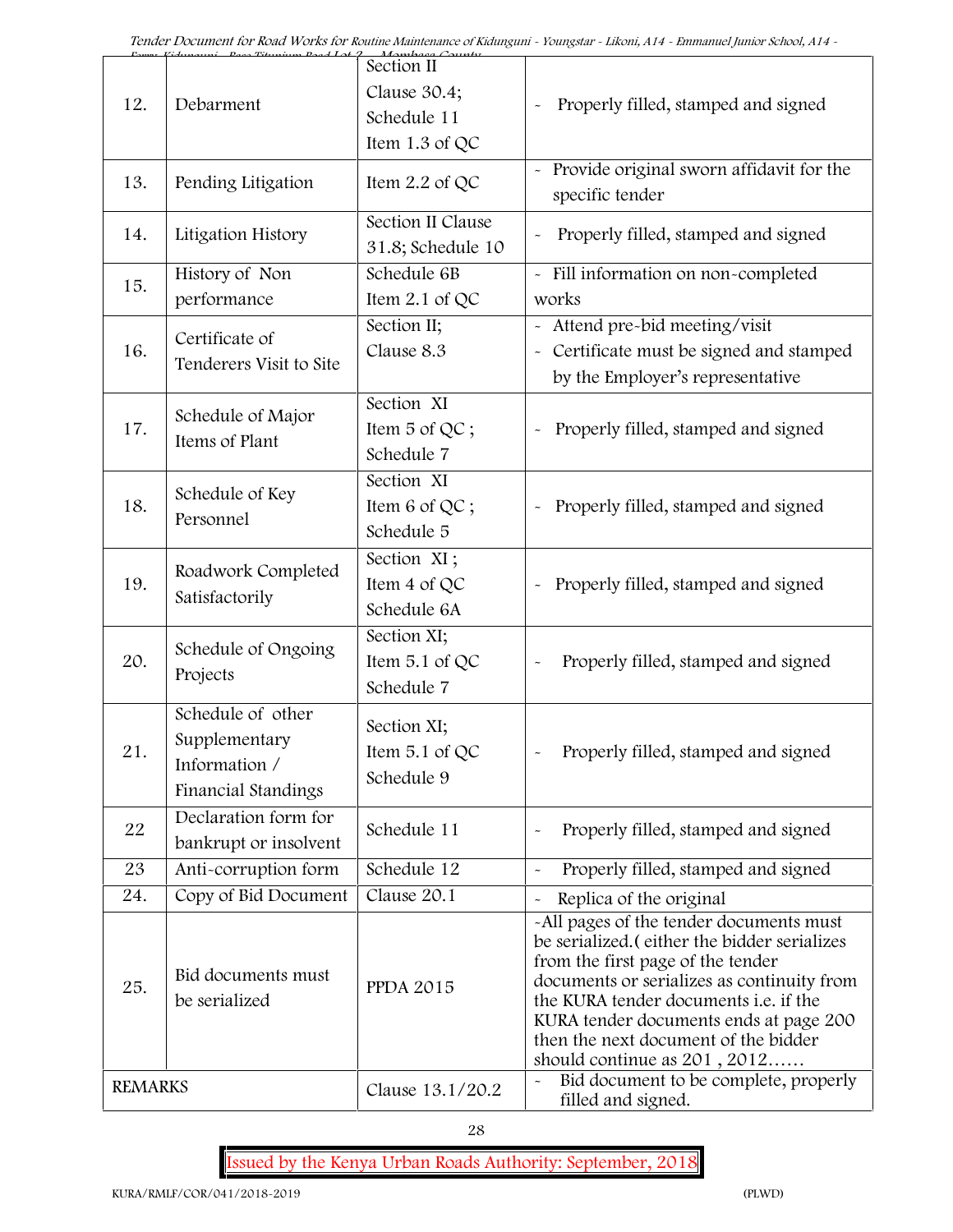**Key:** QC – Qualification Criteria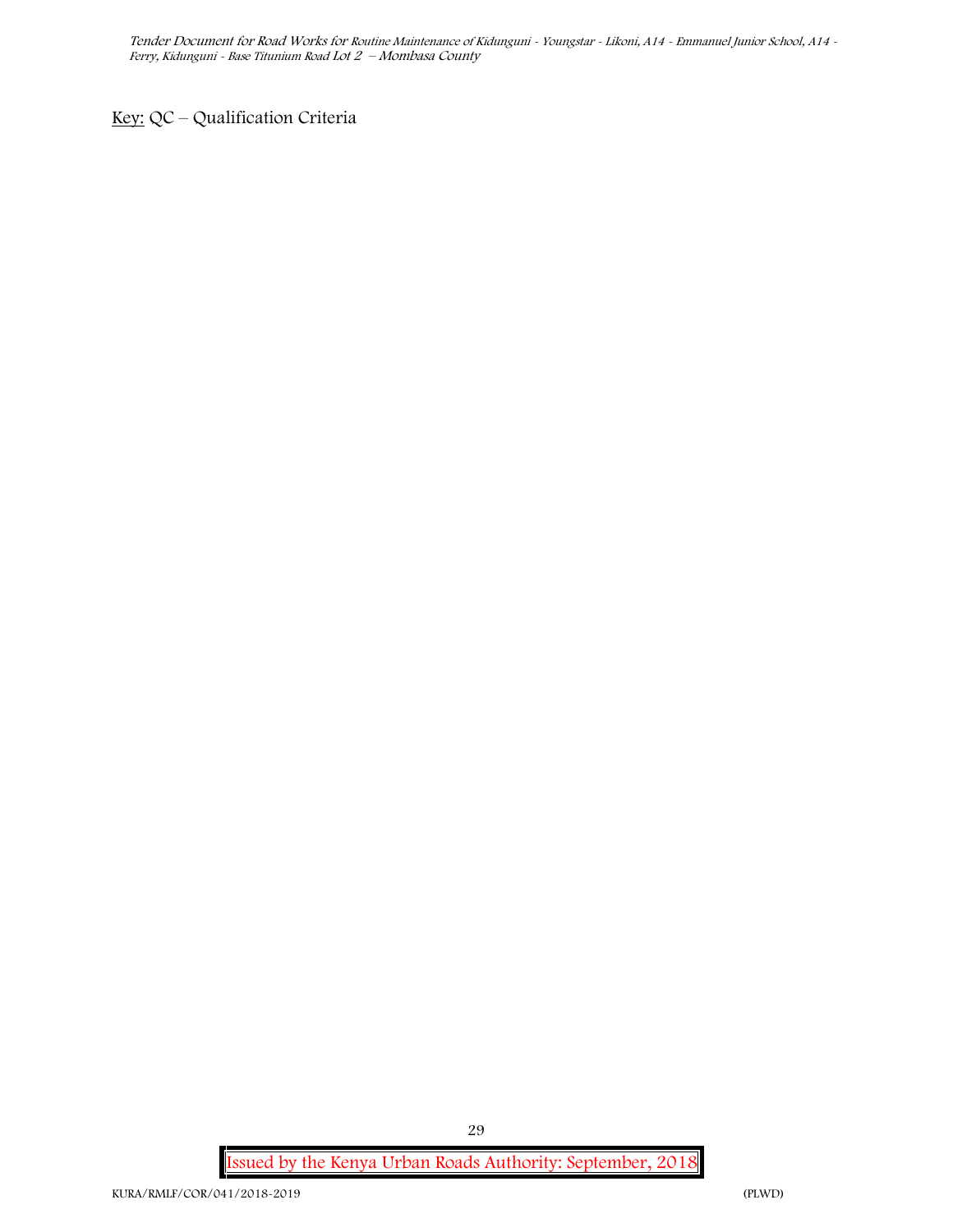| Table 2: Post-qualification Score |
|-----------------------------------|
|                                   |

| <b>ITEM</b>    |               | <b>DESCRIPTION</b>                   | <b>MUST</b>     | <b>MEET</b> |
|----------------|---------------|--------------------------------------|-----------------|-------------|
|                |               |                                      | <b>CRITERIA</b> |             |
| 1              |               | <b>FINANCIAL CAPACITY</b>            |                 |             |
|                | a             | Audited Statements                   | YES/NO          |             |
|                | b             | Cash flow statement (forecasts)      | YES/NO          |             |
|                | $\mathcal{C}$ | Financial position/Ratios            | YES/NO          |             |
|                | d             | Turnover                             | YES/NO          |             |
| $\overline{2}$ |               | <b>EXPERIENCE</b>                    |                 |             |
|                |               | General Experience                   | YES/NO          |             |
|                |               | Specific experience in related works | YES/NO          |             |
| 3              |               | <b>CURRENT COMMITMENTS</b>           |                 |             |
|                |               | On-going works                       | YES/NO          |             |
| 4              |               | <b>KEY PERSONNEL</b>                 |                 |             |
|                |               | HQ Staff                             | YES/NO          |             |
|                |               | Site Agent                           | YES/NO          |             |
|                |               | Surveyor                             | YES/NO          |             |
|                |               | Foreman                              | YES/NO          |             |
| 5              |               | PLANT AND EQUIPMENT                  |                 |             |
|                |               | Equipment capabilities               | YES/NO          |             |
| 6              |               | WORK METHODOLOGY                     | YES/NO          |             |
| 7              |               | LITIGATION HISTORY                   | YES/NO          |             |
| 8              |               | Business permit and office location  | YES/NO          |             |

- Bidders must achieve YES in all the measured parameters to qualify.
- The bidders who pass the technical criteria will be subjected to financial evaluation

**Issued by the Kenya Urban Roads Authority: September, 2018**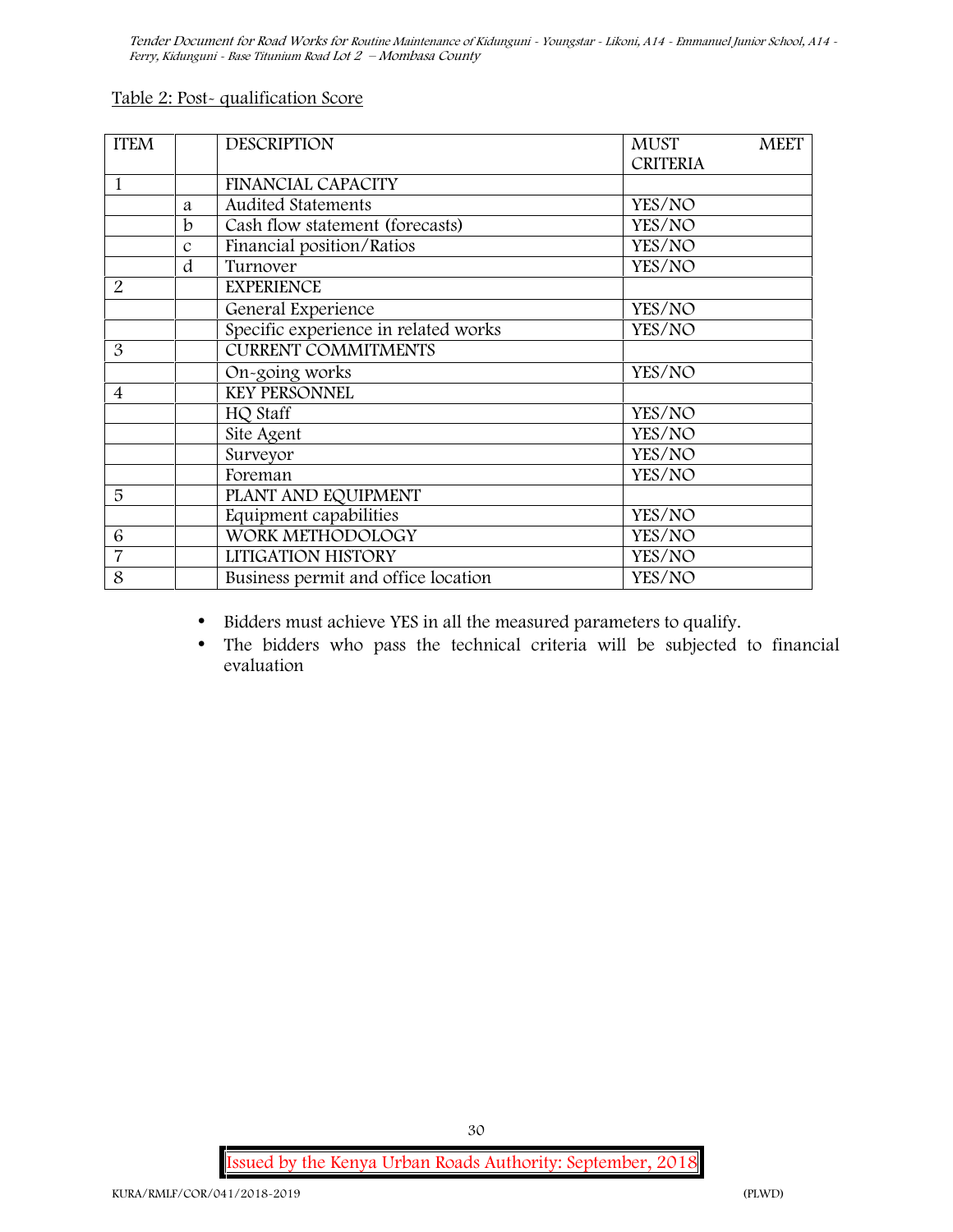# **SECTION IV: CONDITIONS OF CONTRACT PART I: GENERAL CONDITIONS OF CONTRACT**

The Conditions Of Contract Part 1 – General Conditions shall be those forming Part 1 of the Conditions of Contract for works of Civil engineering construction Fourth Edition 1987, reprinted in 1992 with further amendments, prepared by the Federation Internationale des Ingenieurs Conseils (FIDIC)

Copies of the FIDIC Conditions of Contract can be obtained from:

FIDIC Secretariat P.O.Box 86 1000 Lausanne 12 **Switzerland** Fax: 41 21 653 5432 Telephone: 41 21 653 5003

**Issued by the Kenya Urban Roads Authority: September, 2018**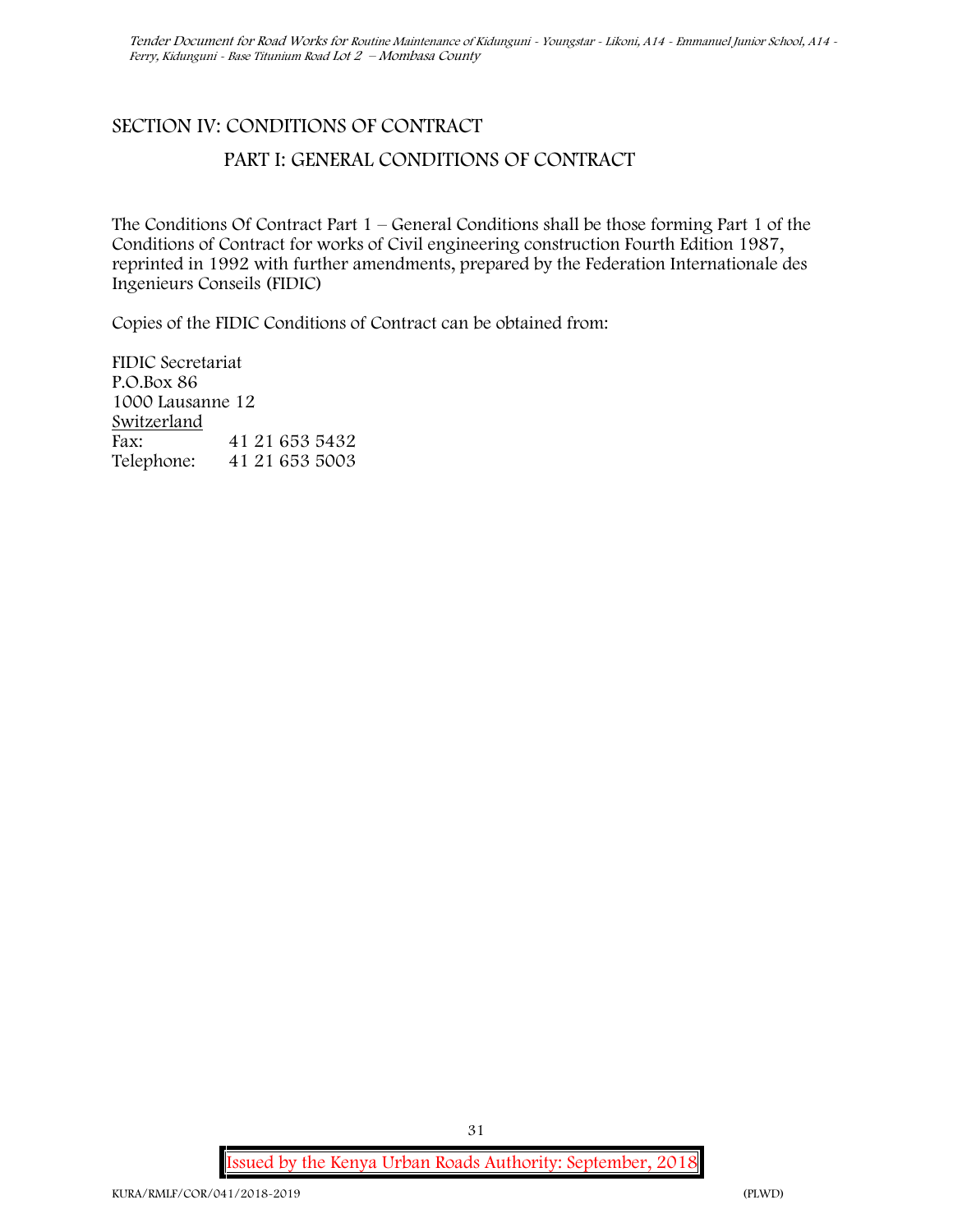## **PART II: CONDITIONS OF PARTICULAR APPLICATION**

The following Conditions of Particular Application shall supplement the General Conditions of Contract. Whenever there is a conflict, the provisions herein shall prevail over those in the General Conditions of Contract. The Particular Condition is preceded by the corresponding clause number of the General Conditions to which it relates.

**Issued by the Kenya Urban Roads Authority: September, 2018**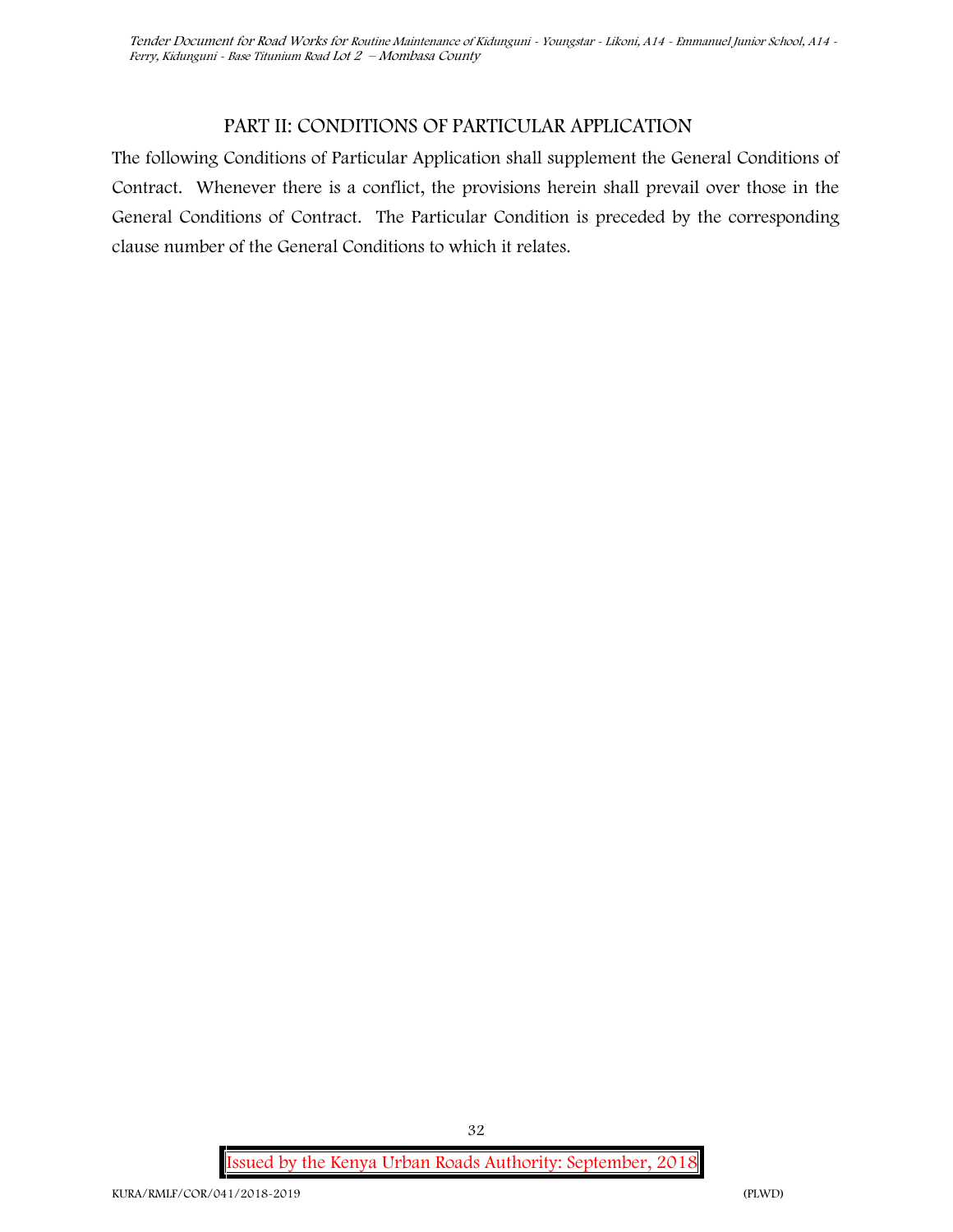#### **CONTENTS**

| SUBCLAUSE 8.2 - SITE OPERATIONS AND METHODS OF CONSTRUCTION  36             |  |
|-----------------------------------------------------------------------------|--|
|                                                                             |  |
|                                                                             |  |
|                                                                             |  |
|                                                                             |  |
|                                                                             |  |
|                                                                             |  |
|                                                                             |  |
|                                                                             |  |
| SUBCLAUSE 15.2-LANGUAGE ABILITY AND QUALIFICATIONS OF CONTRACTOR'S          |  |
|                                                                             |  |
|                                                                             |  |
| SUBCLAUSE 16.3 - QUALIFICATION AND LANGUAGE ABILITY OF SUPERINTENDING STAFF |  |
| 39                                                                          |  |
| SUBCLAUSE 19.1 - SAFETY, SECURITY AND PROTECTION OF THE ENVIRONMENT  39     |  |
|                                                                             |  |
| SUBCLAUSE 21.1 - INSURANCE OF WORKS AND CONTRACTOR 'S EQUIPMENT  40         |  |
|                                                                             |  |
|                                                                             |  |
|                                                                             |  |
|                                                                             |  |
|                                                                             |  |
|                                                                             |  |
|                                                                             |  |
|                                                                             |  |
| SUBCLAUSE 29.2 - REINSTATEMENT AND COMPENSATION FOR DAMAGES TO PERSONS      |  |
|                                                                             |  |
|                                                                             |  |
|                                                                             |  |
|                                                                             |  |
|                                                                             |  |
|                                                                             |  |
|                                                                             |  |
|                                                                             |  |
|                                                                             |  |
|                                                                             |  |
|                                                                             |  |
|                                                                             |  |
|                                                                             |  |
|                                                                             |  |
|                                                                             |  |
|                                                                             |  |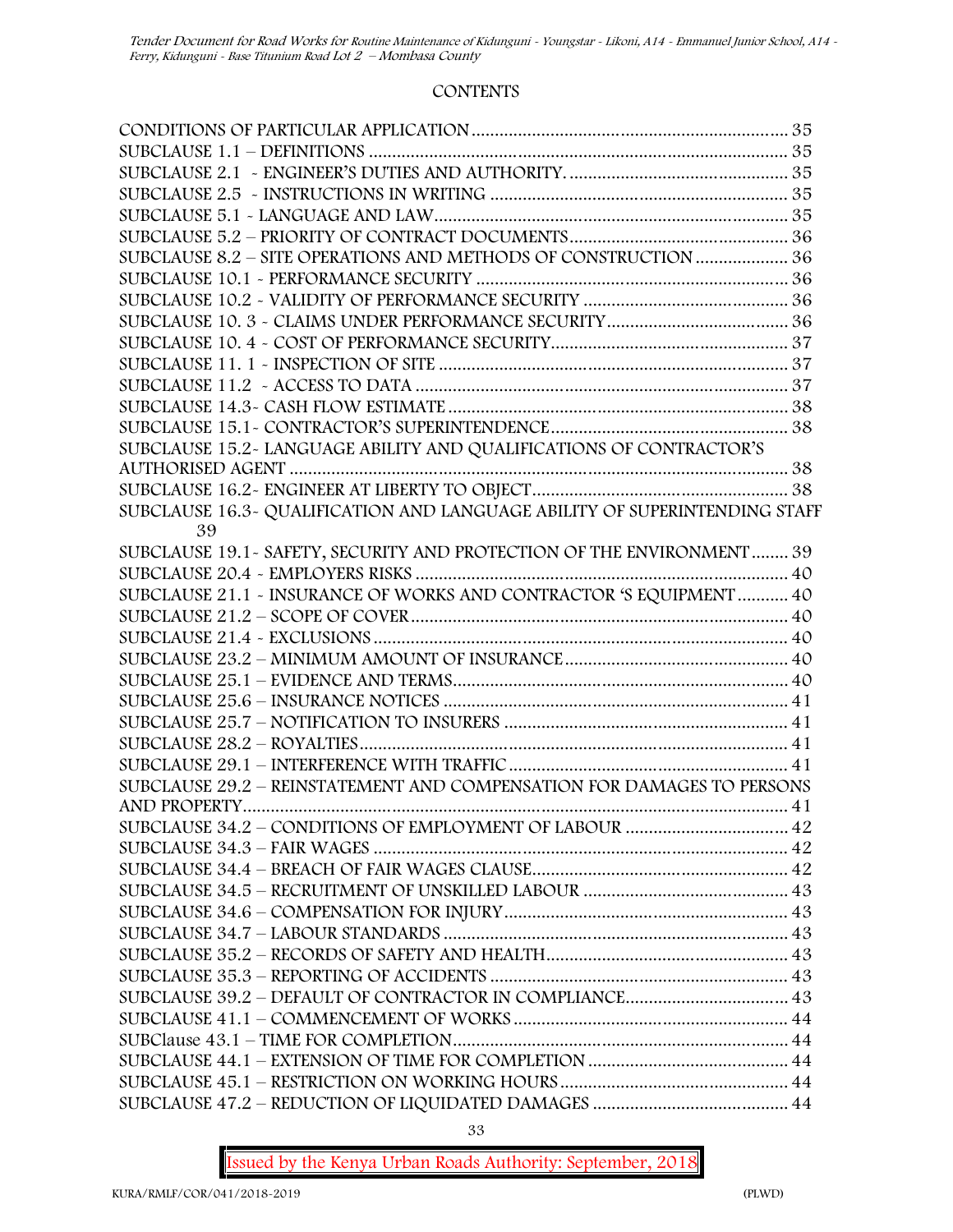| SUBCLAUSE 54.1 - CONTROCTOR'S EQUIPMENT, TEMPORARY WORKS & MATERIALS 45 |  |
|-------------------------------------------------------------------------|--|
|                                                                         |  |
|                                                                         |  |
|                                                                         |  |
|                                                                         |  |
| SUBCLAUSE 60.3 - RETENTION MONEY AND PAYMENT OF RETENTION MONEY 46      |  |
|                                                                         |  |
|                                                                         |  |
|                                                                         |  |
|                                                                         |  |
|                                                                         |  |
|                                                                         |  |
|                                                                         |  |
|                                                                         |  |
|                                                                         |  |
|                                                                         |  |
|                                                                         |  |
|                                                                         |  |
|                                                                         |  |
|                                                                         |  |
|                                                                         |  |
|                                                                         |  |
|                                                                         |  |
|                                                                         |  |
|                                                                         |  |
|                                                                         |  |
|                                                                         |  |
|                                                                         |  |
|                                                                         |  |
|                                                                         |  |
|                                                                         |  |
|                                                                         |  |
|                                                                         |  |
|                                                                         |  |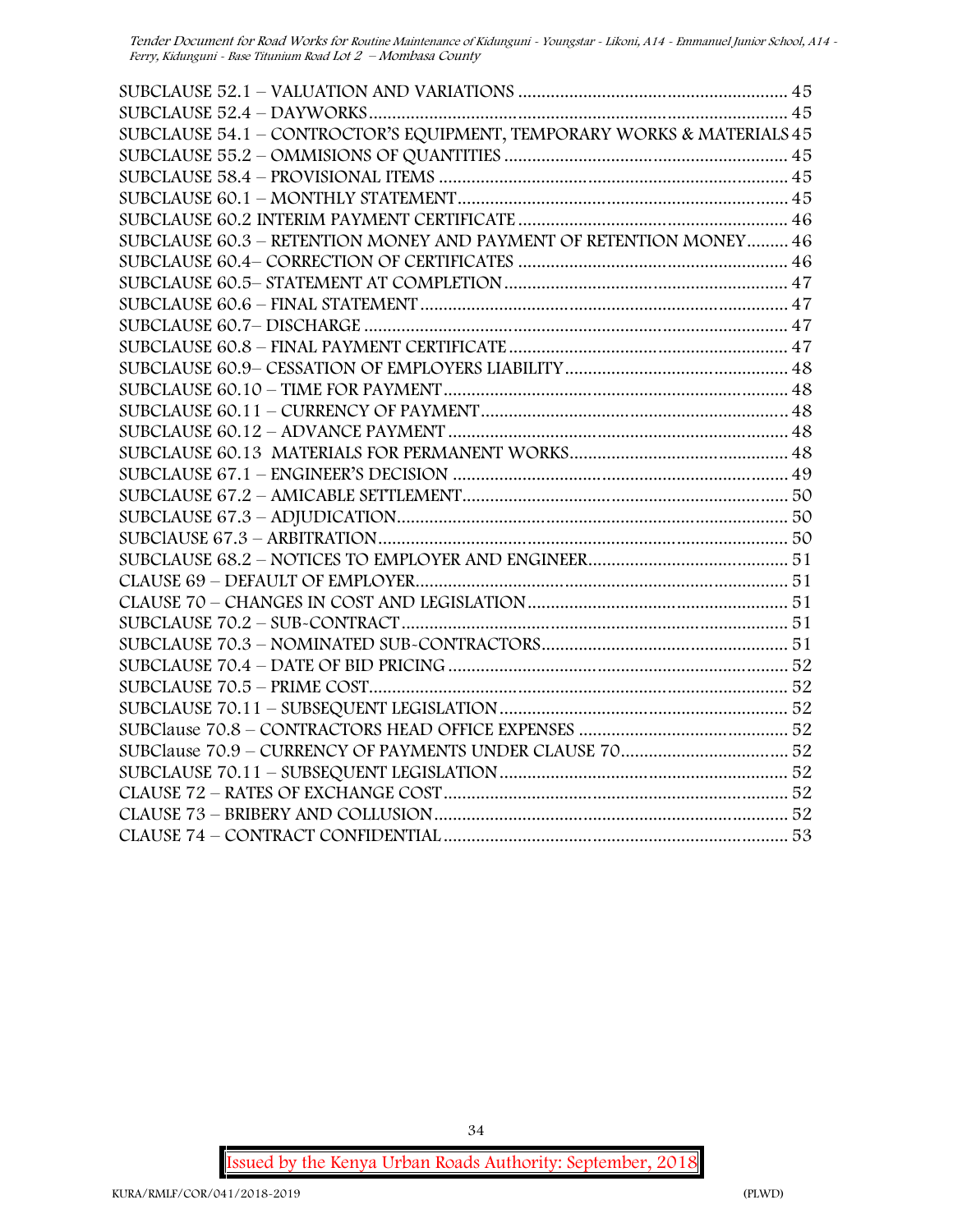#### **CONDITIONS OF PARTICULAR APPLICATION**

SUBCLAUSE 1.1 – DEFINITIONS

Amend this sub-clause as follows:

(a) (i) The "Employer" is the Kenya Urban Roads Authority, represented by the Director General - Kenya Urban Roads Authority.

(ii) The "Engineer" is the General Manager (Maintenance) - Kenya Urban Roads Authority.

.(b) (i) Insert in line 2 after the Bills Of Quantities", the following, "the rates entered by the Contractor (whether or not such rate be employed in computation of the Contract Price),"

Amend subparagraph (b) (v) of Sub-Clause 1.1 by adding the following words at the end: The word "BID" is synonymous with "bid" and the word "Appendix to BID" with "Appendix to Bid" and the word "BID documents" with "bidding documents".

Add the following at the end of this sub-clause:

(h) "Materials" means materials and other things intended to form or forming part of the Permanent Works.

(i) "Quantified site instructions" means Site instructions from the Engineer or his representative to the Contractor instructing him to carry out quantified works drawn from the contract to be carried out within a specified period.

SUBCLAUSE 2.1 - ENGINEER'S DUTIES AND AUTHORITY.

With reference to Sub-Clause 2.1 (b), the following shall also apply: The Engineer shall obtain the specific approval of the Employer before taking any of the following actions specified in Part 1:

(a) Consenting to the subletting of any part of the works under Clause 4;

(b) Certifying additional cost determined under Clause 12;

(c) Determining an extension of time under Clause 44;

(d) Issuing a variation under Clause 51;

(e) Fixing rates or prices under Clause 52

#### SUBCLAUSE 2.5 - INSTRUCTIONS IN WRITING

Add at the end of sub-clause 2.5 the following: "The site instructions shall be in the form of quantiffied site instructions and the contractor shall commence execution of the site instructions within three (3) days and complete within the completion period as stipulated in the instructions.

#### SUBCLAUSE 5.1 - LANGUAGE AND LAW

The Contract document shall be drawn up in the ENGLISH LANGUAGE. Communication between the Contractor and the Engineer's Representative shall be in this given language.

The Laws applicable to this Contract shall be the Laws of the Republic of Kenya.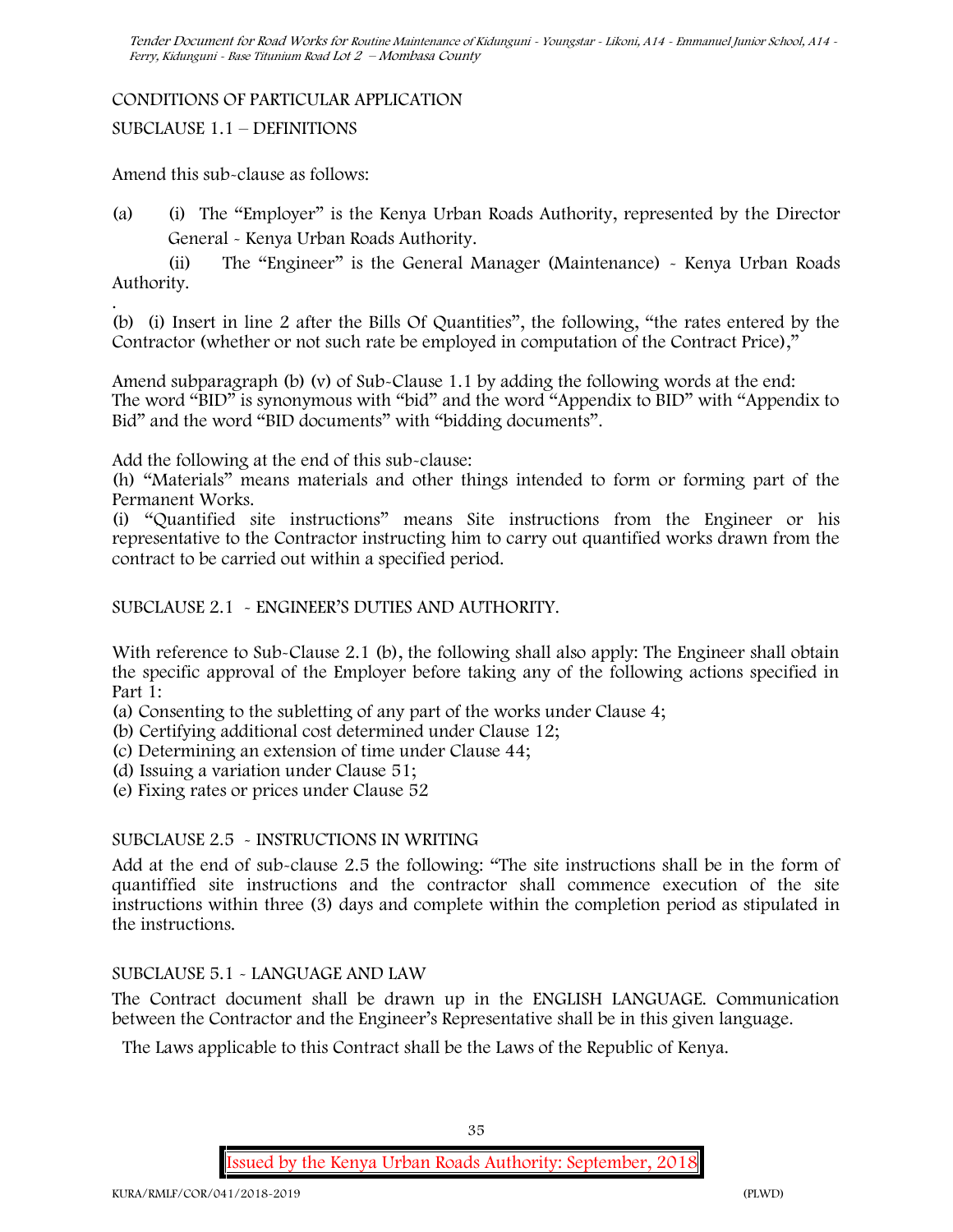# SUBCLAUSE 5.2 – PRIORITY OF CONTRACT DOCUMENTS

Delete the documents listed 1-6 and substitute:

- (1) The Contract Agreement (if completed)
- (2) The Letter Of Acceptance;
- (3) The Bid and Appendix to Bid;
- (4) The Conditions of Contract Part II;
- (5) The Conditions of Contract Part I;
- (6) The Special Specifications;
- (7) The Standard Specification for Road and Bridge Construction, 1986;
- (8) The Drawings;
- (9) The priced Bills of Quantities
- (10) Other documents as listed in the Appendix to form of Bid

# SUBCLAUSE 8.2 – SITE OPERATIONS AND METHODS OF CONSTRUCTION

Add sub- clause 8.2(b) at the end as follows:

"The Contractor shall submit to the Engineer Works Methodology not later than 14 days from the date of award of the contract and general description of his proposed arrangements and methods for the execution of the Works. This shall include inter-alia temporary office, buildings, access roads, construction plant and its intended production output, working shift arrangements, labour strength, skilled and unskilled, and supervision arrangements, power supply arrangements, supply of materials including a materials utilisation programme, stone crushing, aggregate production and storage, cement handling, concrete mixing and handling, methods of excavation, dealing with water, testing methods and facilities."

SUBCLAUSE 10.1 - PERFORMANCE SECURITY

Replace the text of Sub-clause 10.1 with the following:

"The Contractor shall provide security for his proper performance of the Contract within 28 days after receipt of the Letter of Acceptance. The Performance Security shall be in the form of a bank guarantee as stipulated by the Employer in the Appendix to Bid. The Performance Security shall be issued by a bank incorporated in Kenya. The Contractor shall notify the Engineer when providing the Performance Security to the Employer.

"Without limitation to the provisions of the preceding paragraph, whenever the Engineer determines an addition to the Contract Price as a result of a change in cost, the Contractor, at the Engineers written request, shall promptly increase the value of the Performance Security by an equal percentage.

SUBCLAUSE 10.2 - VALIDITY OF PERFORMANCE SECURITY

The Performance Security shall be valid until a date 28 days after the date of issue of the Defects Liability Certificate. The security shall be returned to the Contractor within 14 days of expiration.

SUBCLAUSE 10. 3 - CLAIMS UNDER PERFORMANCE SECURITY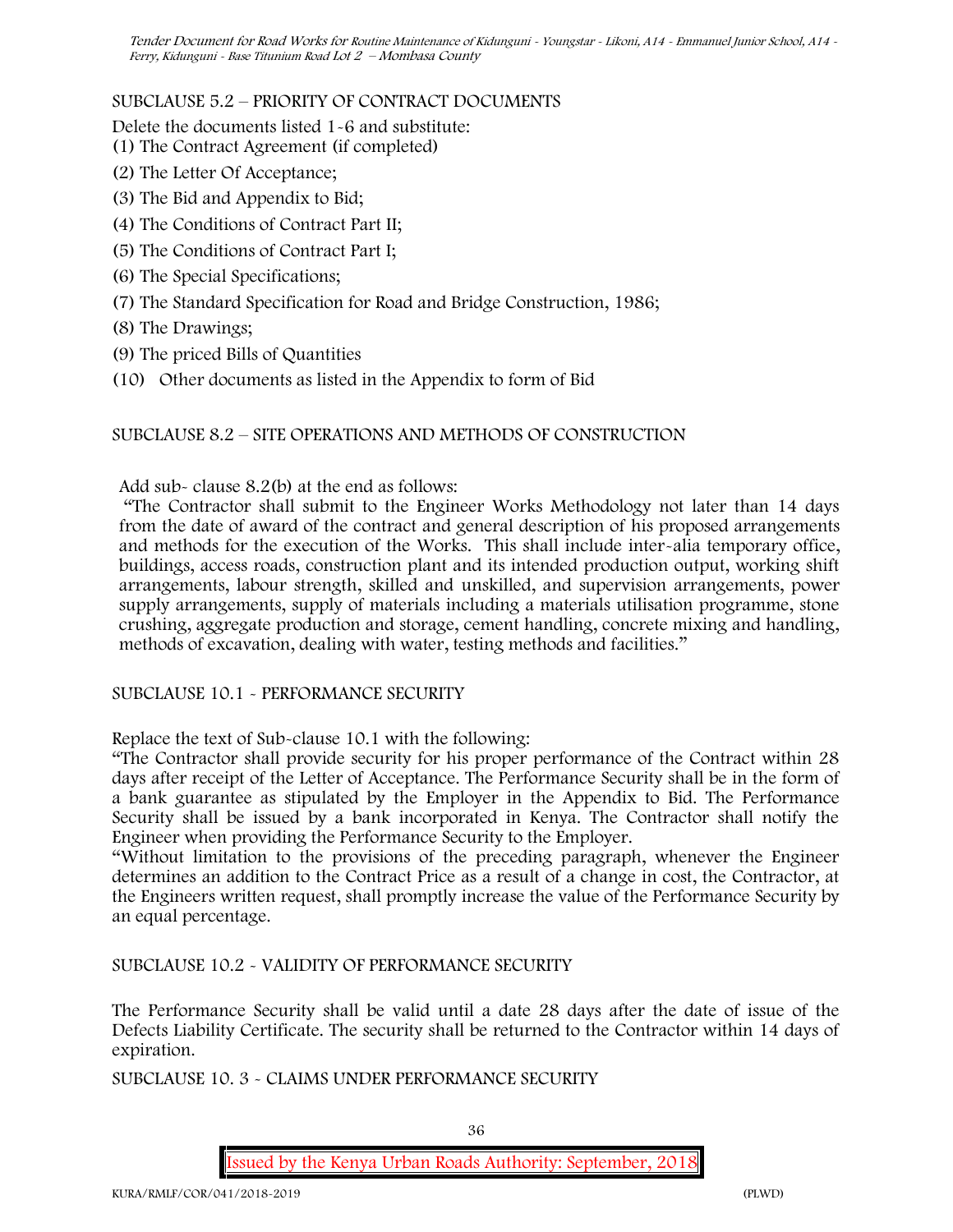Delete the entire sub-clause 10.3.

# SUBCLAUSE 10. 4 - COST OF PERFORMANCE SECURITY

The cost of complying with the requirements of this clause shall be borne by the Contractor.

# SUBCLAUSE 11. 1 - INSPECTION OF SITE

In line 17 after "affect his BID" add

"and the Contractor shall be deemed to have based his BID on all the aforementioned"

Delete the last paragraph completely and replace with the following:

"The Employer in no way guarantees completeness nor accuracy of the soil, materials, subsurface and hydrological information made available to the Contractor at the time of BIDing or at any other time during the period of the Contract, and the Contractor shall be responsible for ascertaining for himself all information as aforesaid for the execution of works and his BID shall be deemed to have been priced accordingly.

# SUBCLAUSE 11.2 - ACCESS TO DATA

Data made available by the Employer in accordance with Clause 11.1 shall be deemed to include data listed elsewhere in the Contract as open for inspection at the address stipulated in the Appendix to Bid.

# SUBCLAUSE 14.1 PROGRAM TO BE SUBMITTED

The time within which the program shall be submitted shall be fourteen (14) days from the issuance of order to commence**.**

The programme shall be in the form of a Critical Path Method Network (CPM network) showing the order of procedure and description of the construction methods and arrangements by which he proposes to carry out the works. It should also be supplemented by a time – bar chart of the same programme.

The programme shall be coordinated with climatic, groundwater and other conditions to provide for the completion of the Works in the instruction and by the time specified. The programme shall be revised on demand by the Engineer or his representative.

During the execution of the works, the Contractor shall submit to the Engineer full and detailed particulars of any proposed amendments to the arrangements and methods submitted in accordance with the foregoing. If details of the Contractor's proposals for Temporary Works are required by the Engineer for his own information the Contractor shall submit such details within seven days of being requested to do so.

The various operations pertaining to the works shall be carried out in such a progressive sequence as will achieve a continuous and consecutive output of fully completed road works inclusive of all bridge works and culverts within the time limits specified in the Contract and the instructions. Generally the Contractor shall carry out works within the sections stated in the instructions.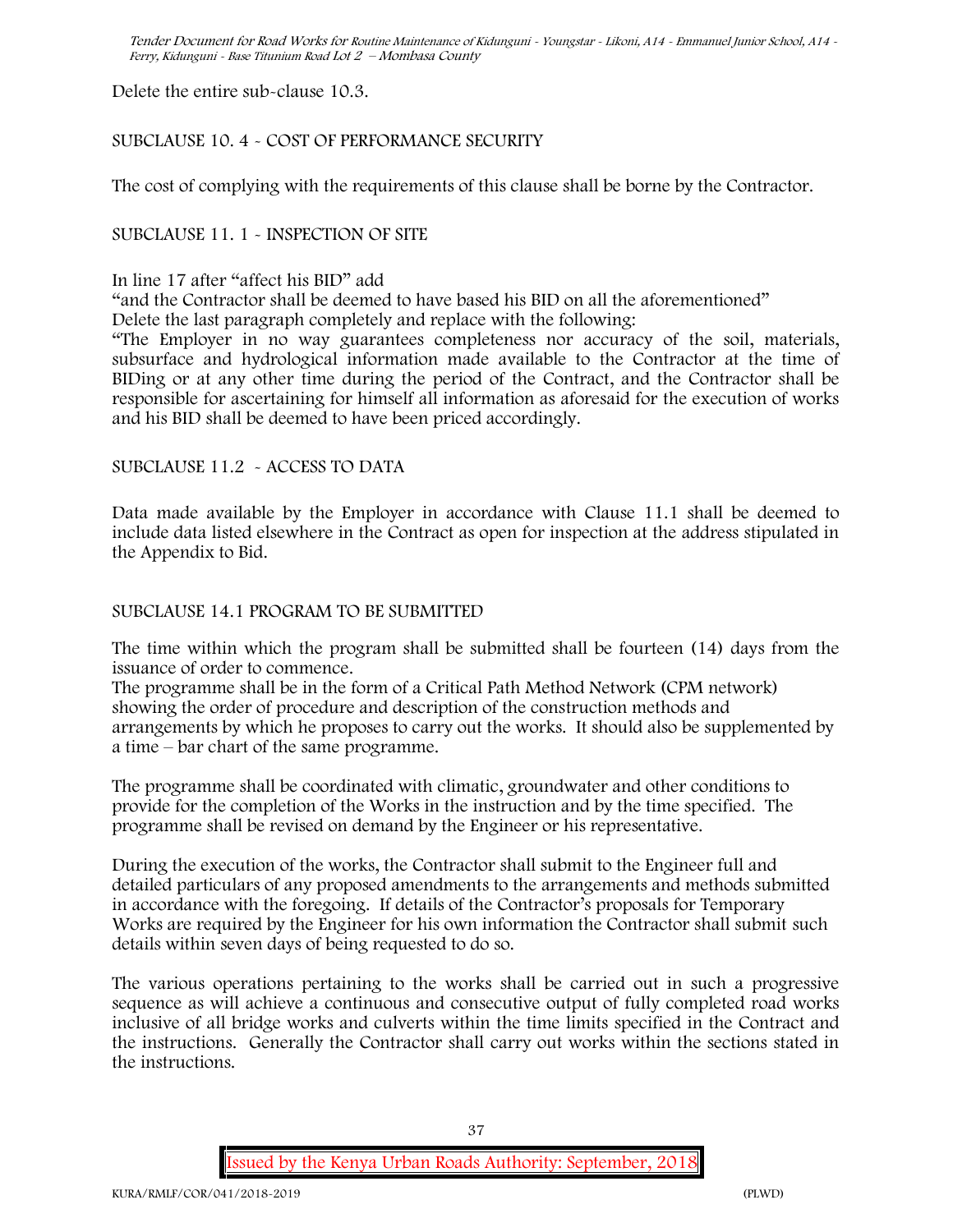The Contractor shall allow in his programme for the following 10 public holidays per calendar year in Kenya.

- New Years Day (1st January)
- Good Friday
- Easter Monday
- Labour day  $(1<sup>st</sup> May)$
- Madaraka Day (1st June)
- Idd Ul Fitr
- Mashujaa Day (20th October)
- $\bullet$  Jamhuri day (12<sup>th</sup> December)
- Christmas Day (25<sup>th</sup> December)
- Boxing day (26<sup>th</sup> December)

The Contractor should also allow per calendar year for a further 2 unspecified public holidays which may be announced by the Government of Kenya with no prior notification.

Add the following at the end of this sub-clause: -

The Employer shall have the right to withhold payment at any time if the contractor fails to submit the programme or revised programme due to his negligence, failure or omission.

# SUBCLAUSE 14.3- CASH FLOW ESTIMATE

The cash flow estimates shall be submitted together with the works programme.

# SUBCLAUSE 15.1- CONTRACTOR'S SUPERINTENDENCE

Add the following at the end of the first paragraph of sub-clause 15.1:

"The Contractor shall, within seven (7) days of receipt of the Engineer's order to commence the works inform the Engineer in writing the name of the Contractor's Representative and the anticipated date of his/her arrival on site."

Add the following Sub-clause 15.2

### SUBCLAUSE 15.2- LANGUAGE ABILITY AND QUALIFICATIONS OF CONTRACTOR'S AUTHORISED AGENT

The Contractor's Agent or Representative on the site shall have as a minimum an ordinary diploma in civil Engineering or building construction or have equivalent status approved by the Engineer and shall be able to read and write English fluently.

The Contractor's Agent or Representative shall have at least 3 years related experience.

SUBCLAUSE 16.2- ENGINEER AT LIBERTY TO OBJECT

At the end of this Clause add

"by a competent substitute approved by the Engineer and at the Contractors own expense." Add the following Sub-Clauses 16.3 and 16.4: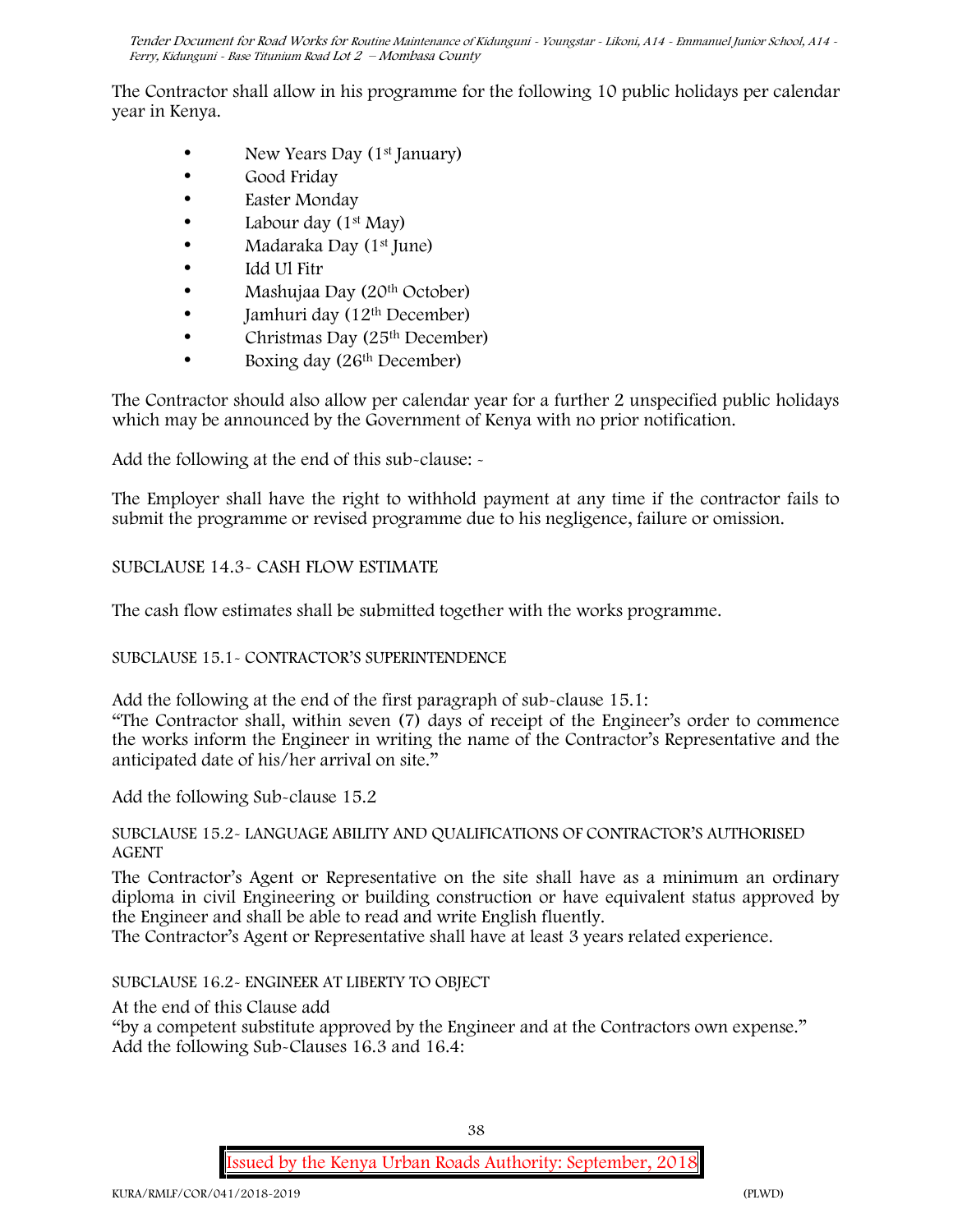# SUBCLAUSE 16.3- QUALIFICATION AND LANGUAGE ABILITY OF SUPERINTENDING STAFF

The Contractor's superintending staff shall meet the following minimum qualifications: Should have a working knowledge of English or Kiswahili. Should any of the superintending staff not be able to meet this condition, the Contractor shall propose to the Engineer arrangements for provision of a sufficient number of interpreters of approved qualifications. The Engineer, at his discretion, may amend, approve or reject such arrangements or reject deployment of superintending staff not meeting the language requirements. The Engineer may at any time during the duration of the Contract amend any approved arrangements made for interpreters, which shall be implemented at the Contractors expense.

The key staff listed below must have academic qualifications from government-recognised institutions or equivalent institutions of the levels set out in Section 5, Part 6.

- Site Agent
- Site Engineer
- Site Surveyor
- Foremen

The key staff listed below must have minimum experience set out in Section 5, Part 6:

- Site Agent
- Site Engineer
- Site Surveyor
- Foremen

Qualifications as above shall be subject to verification and approval on site by the Engineer or his representative on site before commencement of the said works.

### SUBCLAUSE 19.1- SAFETY, SECURITY AND PROTECTION OF THE ENVIRONMENT

Add Sub-Clause-paragraph (d) of Sub-Clause 19 as follows:

Notwithstanding the Contractor's obligation under Sub-Clause-paragraph (a), (b) and 9(c) of Sub-Clause 19.1 of the Conditions Of Contract, the Contractor shall observe the following measures with a view to reducing or elimination adverse environmental effects by the site works:

- (i) All quarries and borrow pits shall be filled and landscaped to their original state after extraction of construction material
- (ii) Soil erosion due to surface runoff or water from culverts or other drainage structures should be avoided by putting in place proper erosion control measures that shall include, but are not limited to grassing and planting if trees
- (iii) Long traffic diversion roads shall be avoided so as to minimize the effect of dust on the surrounding environment. In any case all diversions shall be kept damp and dust free
- (iv) Spillage of oils, fuels and lubricants shall be avoided and if spilt, shall be collected and disposed off in such a way as not to adversely affect the environment
- (v) Rock blasting near settlement areas shall be properly coordinated with the relevant officers of the Government so as to minimize noise pollution and community interference.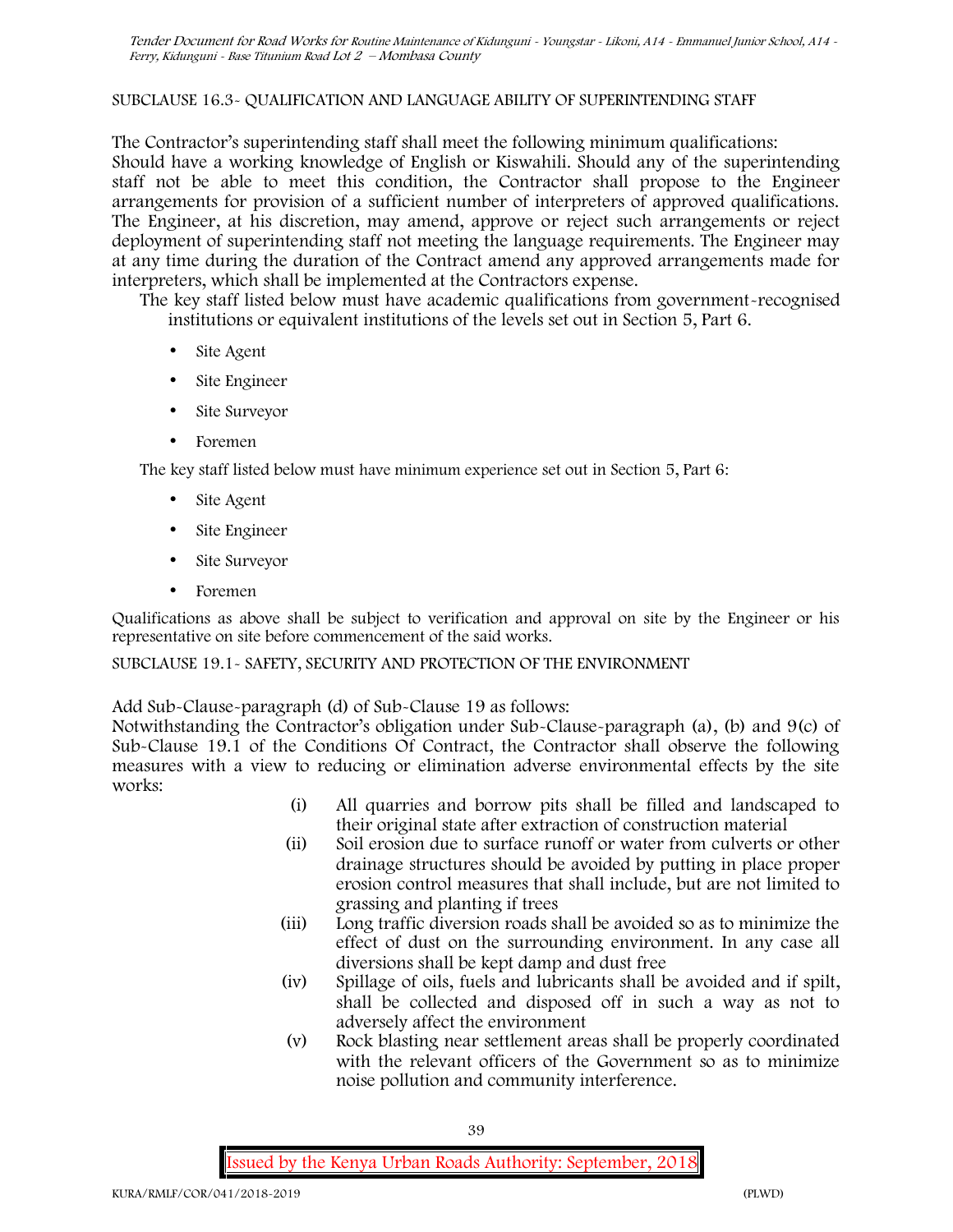### SUBCLAUSE 20.4 - EMPLOYERS RISKS

Delete Sub-Clause (h) and substitute with;

- (h) any operation of the forces of nature (insofar as it occurs on site) which an experienced contractor:
	- (i) could not have reasonably foreseen, or
	- (ii) could reasonably have foreseen, but against which he could not reasonably have taken at least one of the following measures:
		- (A) prevent loss or damage to physical property from occurring by taking appropriate measures or
		- (B) insure against such loss or damage

### SUBCLAUSE 21.1 - INSURANCE OF WORKS AND CONTRACTOR 'S EQUIPMENT

Add the following words at the end of Sub-paragraph (a) and immediately before the last word of Sub-paragraph (b) of Sub-Clause 21.1:

"It being understood that such insurance shall provide for compensation to be payable in the types and proportions of currencies required to rectify the loss or damage incurred"

Delete the first sentence of this Clause and replace with he following:

"prior to commencement of the Works the Contractor shall, without limiting his or the Employer's obligations and responsibilities under Clause 20, insure to the satisfaction of the Employer:"

SUBCLAUSE 21.2 – SCOPE OF COVER

Amend sub-paragraph (a) of Sub-Clause 21.2 as follows:

Delete words "from the start of work at the site" and substitute the words "from the first working day after the Commencement Date"

Add the following as Sub-Clause (c) under Sub-Clause-Clause 21.2

(c ) It shall be the responsibility of the Contractor to notify the insurance company of any change in the nature and extent of the Works and to ensure the adequacy of the insurance coverage at all times during the period of the Contract.

SUBCLAUSE 21.4 - EXCLUSIONS

Amend Sub-Clause 21.4 to read as follows:

"There shall be no obligation for the insurances in Sub-Clause 21.1 to include loss or damage caused by the risks listed under Sub-Clause 20.4 sub-paragraph (a) (i) to(iv) of the Conditions of Particular Application."

SUBCLAUSE 23.2 – MINIMUM AMOUNT OF INSURANCE

Add the following at the end of this Clause: "... with no limits to the number of occurrences".

SUBCLAUSE 25.1 – EVIDENCE AND TERMS

Amend Sub-Claus OF INSURANCE 25.1 as follows: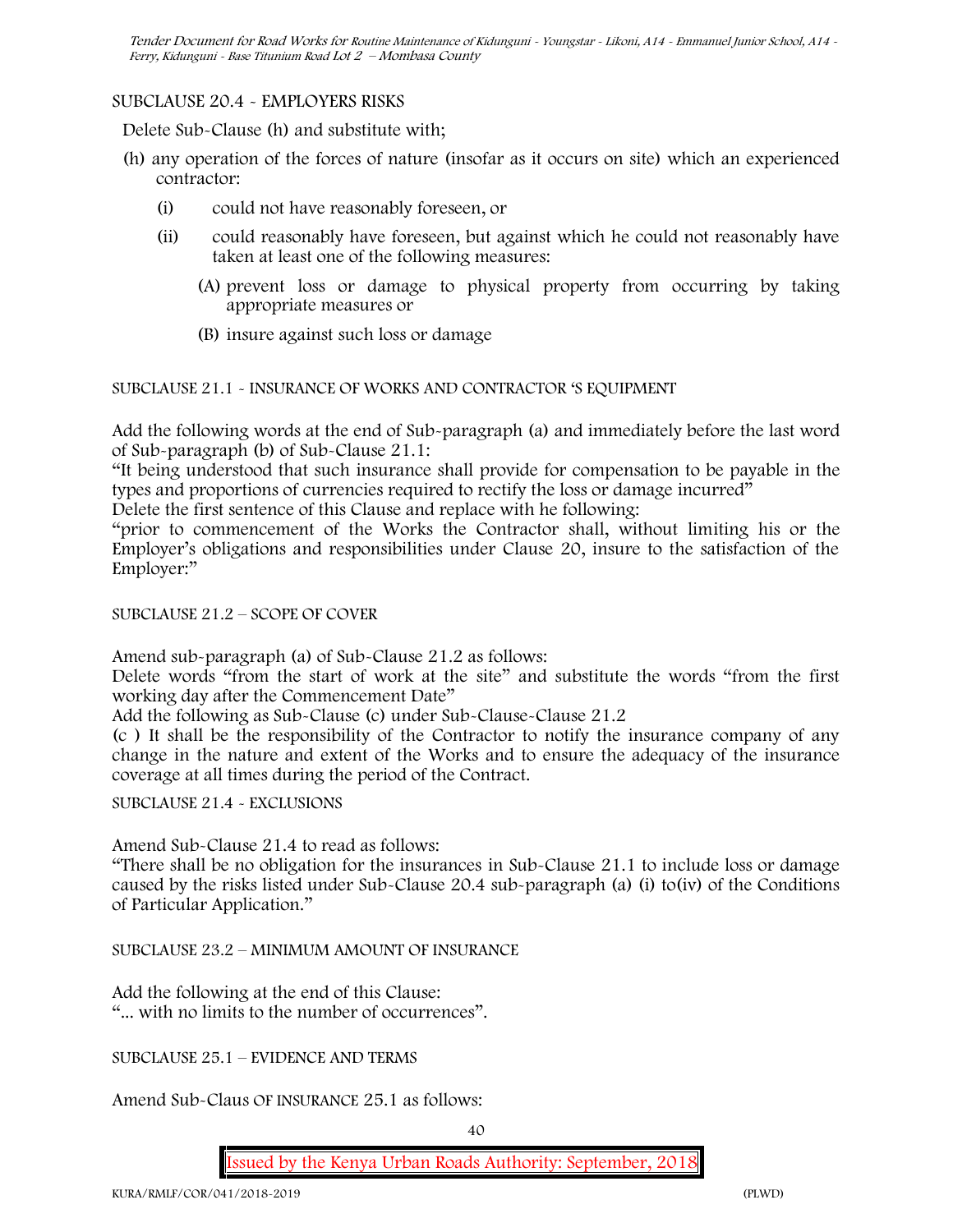Insert the words "as soon as practicable after the respective insurances have been taken out but in any case" before the words "prior to the start of work at the site" Add the following Sub-Clauses 25.6, 25.7

#### SUBCLAUSE 25.6 – INSURANCE NOTICES

Each policy of insurance effected by the Contractor for purposes of the Contract shall include a provision to the effect that the Insurer shall have a duty to give notice in writing to the Contractor and Employer of the date when a premium becomes payable. This shall not be more than thirty (30) days before that date and the policy shall remain in force until thirty (30) days after the giving of such notice.

#### SUBCLAUSE 25.7 – NOTIFICATION TO INSURERS

It shall be the responsibility of the Contractor to notify insurers under any of the insurance referred to in the preceding clauses 21, 23 and 24 on any matter or event, which by the terms of such insurance are required to be so notified. The Contractor shall indemnify and keep indemnified the Employer against all losses, claims, demands, proceedings, costs, charges and expenses whatsoever arising out of or in consequence of any default by the Contractor in complying with the requirements of this Sub-Clause whether as a result of avoidance of such insurance or otherwise.

### SUBCLAUSE 28.2 – ROYALTIES

Add at the end of this Sub-Clause the following sentence:

"The Contractor shall also be liable for all payments or compensation if any that are levied in connection with the dumping of part or all of any such material."

### SUBCLAUSE 29.1 – INTERFERENCE WITH TRAFFIC

Supplement Sub-Clause 29.1 by adding the following sentence at the end:

"The Contractor will be permitted to use existing public roads for access to the site. The Contractor shall pay vehicle license tax and road maintenance duty in accordance with relevant regulations and shall obtain any necessary permits or licenses from relevant authorities for transporting his equipment."

Add the following subclause 29.2:

#### SUBCLAUSE 29.2 – REINSTATEMENT AND COMPENSATION FOR DAMAGES TO PERSONS AND **PROPERTY**

The Contractor shall reinstate all properties whether public or private which are damaged in consequence of the construction and, maintenance of the works to a condition as specified and at least equal to that prevailing before his first entry on them.

If in the opinion of the Engineer the Contractor shall have failed to take reasonable and prompt action to discharge his obligations in the matter of reinstatement, the Engineer will inform the Contractor in writing of his opinion, in which circumstances the Employer reserves the right to employ others to do the necessary work of reinstatement and to deduct the cost thereof from any money due or which shall become due to the Contractor.

The Contractor shall refer to the Employer without delay all claims which may be considered to fall within the provisions of Clause 22.1.

Add the following Sub-Clause 34.2 to 34.8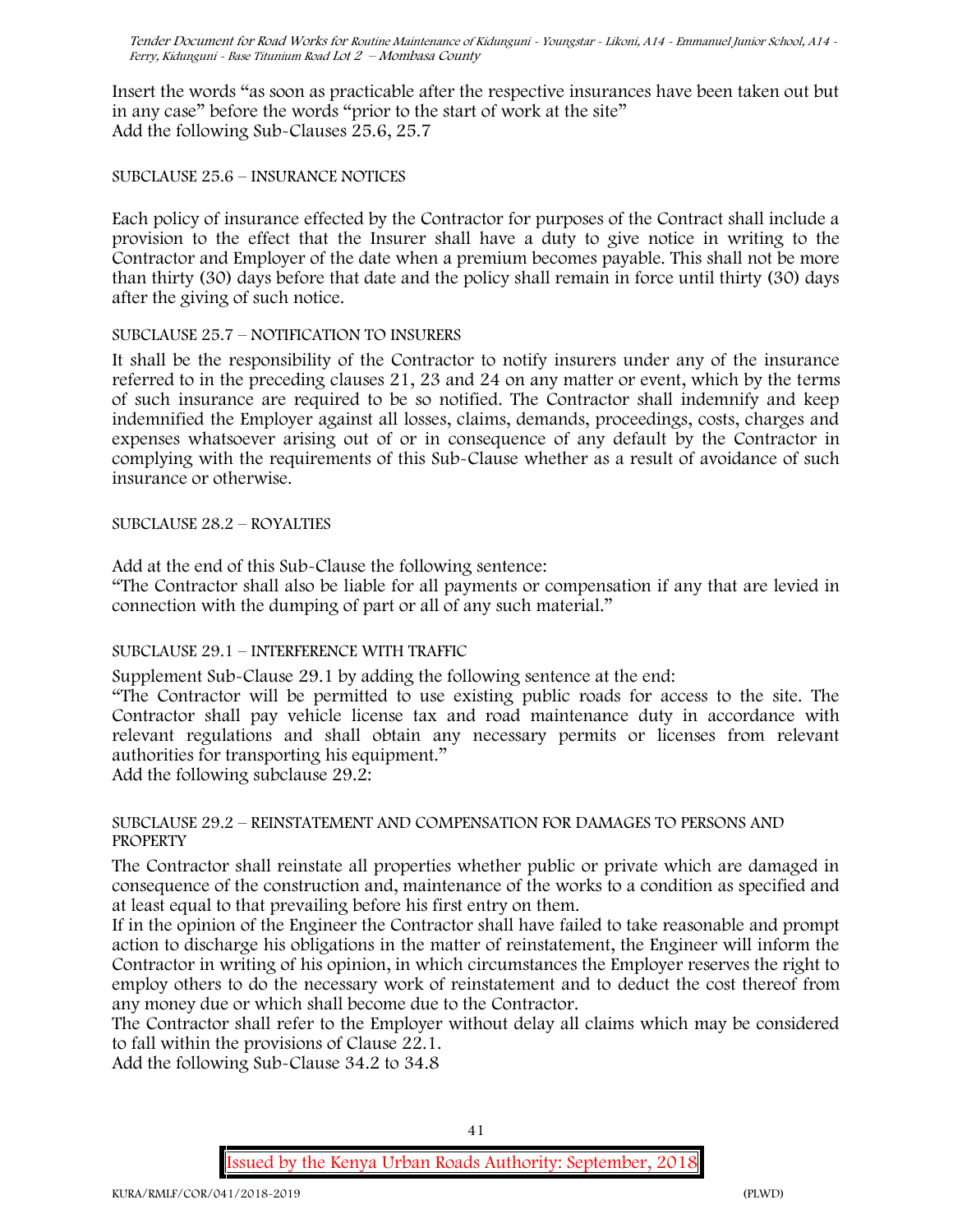# SUBCLAUSE 34.2 – CONDITIONS OF EMPLOYMENT OF LABOUR

The Contractor shall be responsible for making all arrangements for and shall bear all costs relating to recruitment, obtaining of all necessary visas, permits or other official permission for movements of staff and labour.

### SUBCLAUSE 34.3 – FAIR WAGES

The Contractor shall, in respect of all persons employed anywhere by him in the execution of the Contract, and further in respect of all persons employed by him otherwise than in the execution of the Contract in every factory, Workshop or place occupied or used by him for the execution of the Contract, observe and fulfil the following conditions:

(a) The Contractor shall pay rates of wages, observe hours of labour and provide conditions of labour, housing, amenities and facilities not less favourable than those required by the latest Regulation of Wages (Building and Construction Industry) Order as of the time of bid submission, and subsequent amendments thereto, or in any wage scales, hours of work or conditions agreed by the Ministry of Labour or other Government Department in consultation with the appropriate wage fixing authority and generally recognized by other employees in the district whose general circumstances in the trade or industry in which the Contractor is engaged are similar.

(b) In the absence of any rates of wages, hours or conditions of labour so established the Contractor shall pay rates of wages and observe hours and conditions of labour which are not less favourable than the general level of wages, hours and conditions observed by other Employers whose general circumstances in the trade or industry in which the Contractor is engaged are similar.

(c) Where the absence of established rates of wages, hours and conditions of labour or the dissimilarity of the general circumstances in the trade of industry in which the Contractor is engaged prevent the Contractor from observing rates of wages, hours and conditions of labour ascertained under sub-paragraph (a) and (b) above the Contractor in fixing the rates of wages, hours and conditions of labour of his employees shall be guided by the advice of the Labour Department.

(d) The Contractor shall recognize the freedom of his employees to be members of trade unions.

(e) The Contractor shall maintain records in English of the time worked by, and the wages paid to, his employees. The Contractor shall furnish to the Engineer or Employer, if called upon to do so, such particulars of the rates, wages and conditions of labour as the Employer or Engineer may direct.

(f) The Contractor shall at all times during the continuance of the contract display, for the information of his employees in every factory, workshop or place occupied or used by him for the execution of the Contract, a copy of this clause together with a notice setting out the general rates of wages, hours and conditions of labour of his employees.

(g) The Contractor shall be responsible for the observance of this clause by sub-Contractors employed in the execution of the works.

# SUBCLAUSE 34.4 – BREACH OF FAIR WAGES CLAUSE

Any Contractor or Sub-Contractor who is found to be in breach of Fair Wages Clause shall cease to be approved as a Contractor or Sub-Contractor for such period as the Permanent Secretary for the Ministry of Roads may determine.

Should a claim be made to the Employer alleging the Contractor's default in payment of Fair Wages of any workman employed on the Contract and if proof thereof satisfactory to the Employer is furnished by the Labour Authority, the Employer may, failing payment by the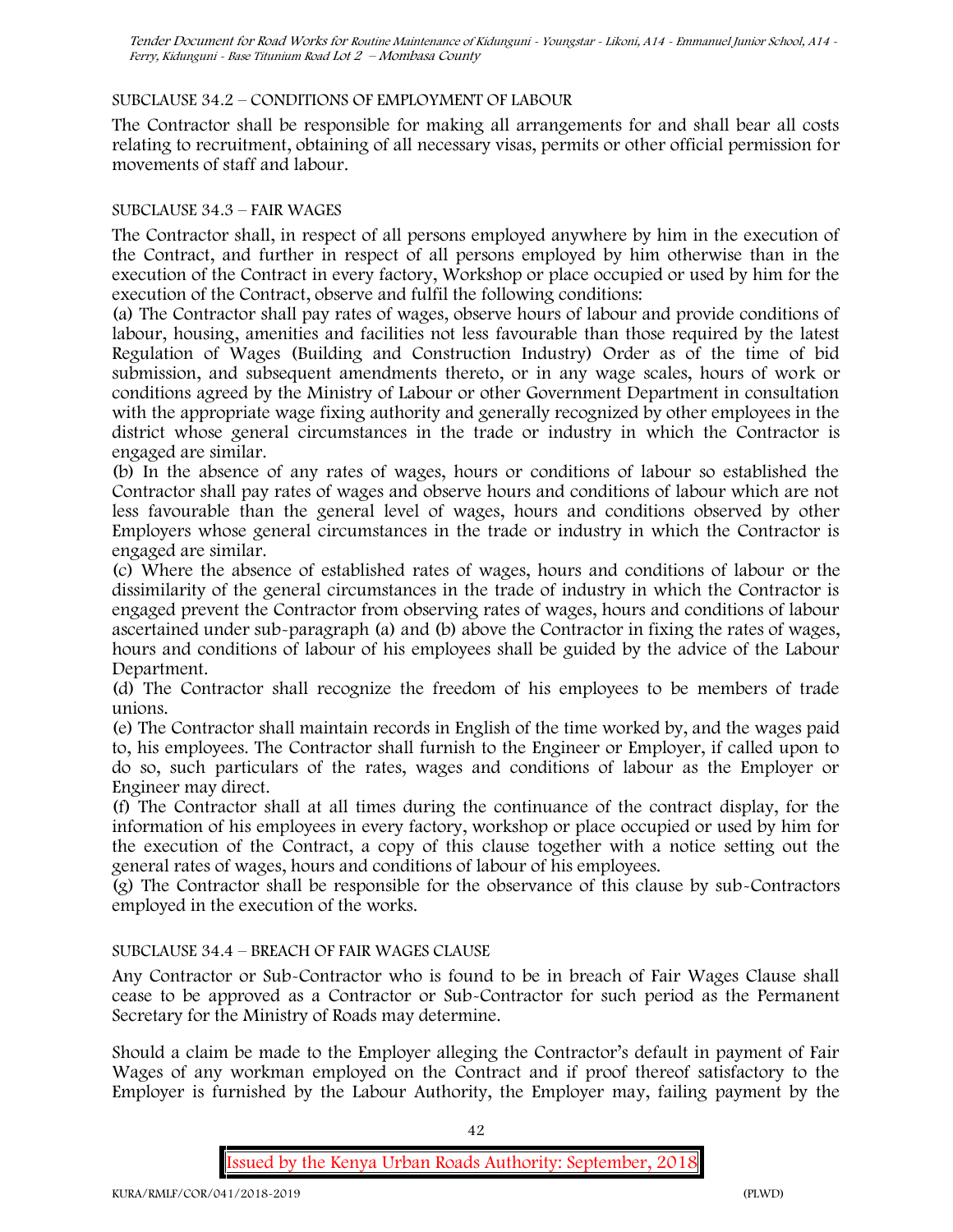Contractor, pay the claims out of any monies due or which may become due to the Contractor under the Contract.

### SUBCLAUSE 34.5 – RECRUITMENT OF UNSKILLED LABOUR

Any additional unskilled labour which is required by the Contractor for the works and which is not in his employment at the time of the acceptance of the BID shall be recruited by the Contractor from the Labour Exchange or Exchange or Exchanges nearest to the site or sites of the work.

### SUBCLAUSE 34.6 – COMPENSATION FOR INJURY

The Contractor shall in accordance with the Workmen's Compensation Act of the Laws of Kenya and any other regulations in force from time to time pay compensation for loss or damage suffered in consequence of any accident or injury or disease resulting from his work to any workman or other person in the employment of the Contractor or any Subcontractor.

### SUBCLAUSE 34.7 – LABOUR STANDARDS

(a) the Contractor shall comply with the existing local labour laws, regulations and labour standards

(b) the Contractor shall formulate and enforce an adequate safety program with respect to all work under his contract, whether performed by the Contractor or subcontractor. The Contractor has assurance from the Employer of cooperation where the implementation of these safety measures requires joint cooperation.

(c) Upon written request of the Employer the Contractor shall remove or replace any of his employees employed under this Contract.

Add the following Sub-Clause 35.2 and 35.3.

SUBCLAUSE 35.2 – RECORDS OF SAFETY AND HEALTH

The Contractor shall maintain such records and make such reports concerning safety, health and welfare of persons and damage to property as the Engineer may from time to time prescribe.

SUBCLAUSE 35.3 – REPORTING OF ACCIDENTS

The Contractor shall report to the Engineer details of any accident as soon as possible after its occurrence. In the case of any fatality or serious accident, the Contractor shall, in addition, notify the Engineer immediately by the quickest available means. The Contractor shall also notify the relevant authority whenever the Laws of Kenya require such a report.

### SUBCLAUSE 39.2 – DEFAULT OF CONTRACTOR IN COMPLIANCE

Add at the end of Sub-Clause 39.2 the following: "Where the contractor has no pending payments with the employer and the retention funds are less than the value of works to be carried out by the employer, the employer shall apply funds as per clause 10.3". The contract shall then stand determined clause 63 notwithstanding.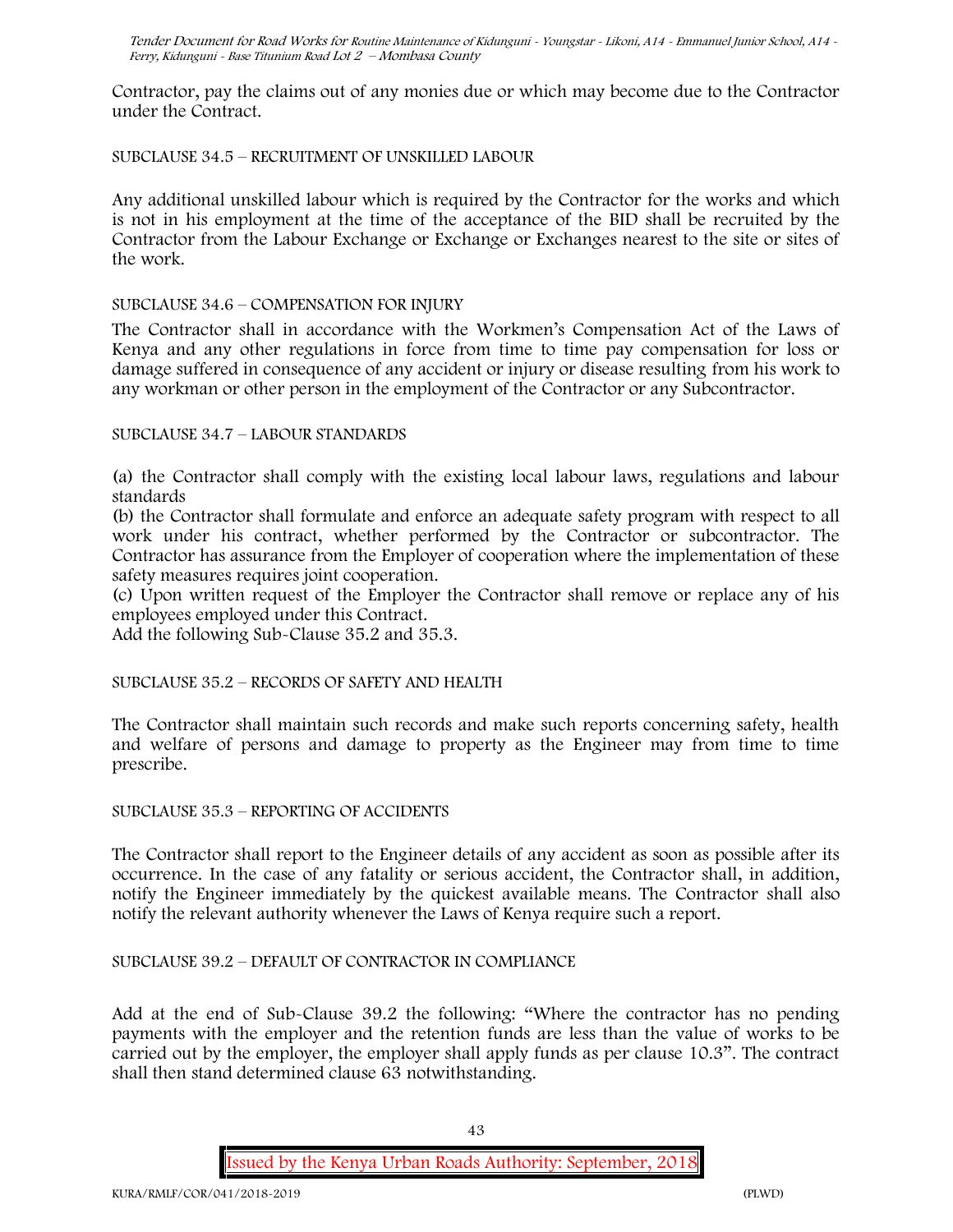### SUBCLAUSE 41.1 – COMMENCEMENT OF WORKS

#### Amend Sub-Clause 41.1 as follows:

Delete the words "as soon as is reasonably possible" in the first sentence and replace with "within the period stated in the Appendix to Bid".

For the purposes of this clause the quantified site instructions shall be treated as the works and delay in commencement in the instructed works shall constitute breach of contract that will lead to institution of remedies under clause 63 of these conditions.

#### SUBCLAUSE 43.1 – TIME FOR COMPLETION

Amend Sub-Clause 43.1 as follows:

Delete the words "within the time" to "such extended time" and substitute "by the date or dates stated or implied in Clause 14 of these Conditions of Particular Application.

### SUBCLAUSE 44.1 – EXTENSION OF TIME FOR COMPLETION

Add at the end of Sub-Clause 44.1 the following:

"Neither rains falling within the rainy seasons as occurs in Kenya nor floods caused by such rains shall be deemed exceptional weather conditions such as may fairly entitle the Contractor to an extension of time for the completion of the work."

#### SUBCLAUSE 45.1 – RESTRICTION ON WORKING HOURS

Add at the end of Sub-Clause 45.1 the following:

"If the Contractor requests permission to work by night as well as by day, then if the Engineer shall grant such permission the Contractor shall not be entitled to any additional payments for so doing. All such work at night shall be carried out without unreasonable noise or other disturbance and the Contractor shall indemnify the Employer from and against any liability for damages on account of noise or other disturbance created while or in carrying out night work and from and against all claims, demands, proceedings, costs, charges and expenses whatsoever in regard or in relation to such liability.

"In addition the Contractor will be required to provide, for any work carried out at night or recognized days of rest, adequate lighting and other facilities so that the work is carried out safely and properly.

"In the event of the Engineer granting permission to the Contractor to work double or rotary shifts or on Sundays, the Contractor shall be required to meet any additional costs to the Employer in the administration and supervision of the Contract arising from the granting of this permission."

#### SUBCLAUSE 47.2 – REDUCTION OF LIQUIDATED DAMAGES

Add the following paragraphs at the end of this Sub-Clause:

"There shall be no reduction in the amount of liquidated damages in the event that a part or a section of the Works within the Contract is certified as completed before the whole of the Works comprising that Contract.

The Employer shall pay no bonus for early completion of the Works to the Contractor.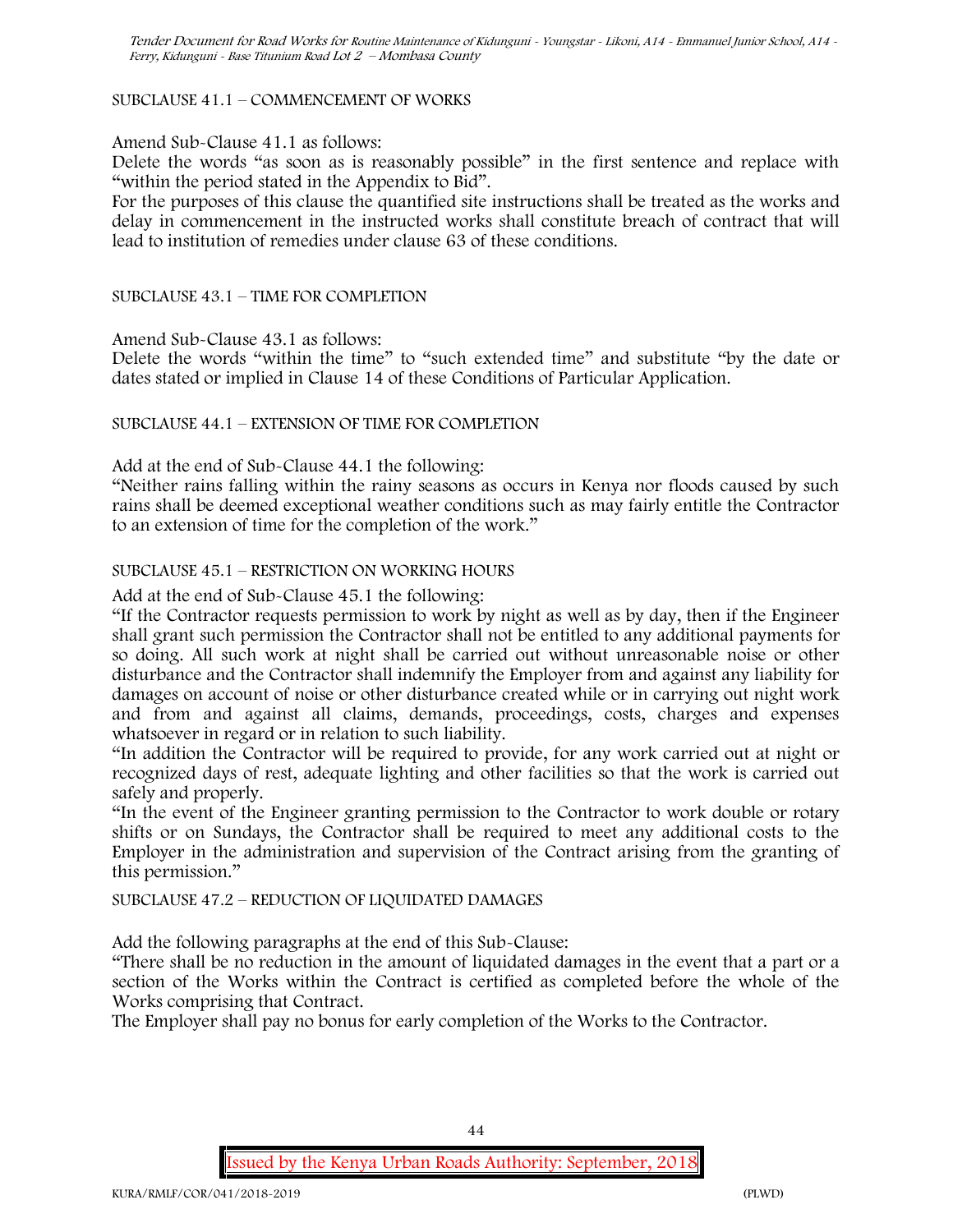SUBCLAUSE 52.1 – VALUATION AND VARIATIONS

Add new Clause 52.2(c )

No change in the unit rates or prices quoted shall be considered for items included in the schedule of Dayworks rates, or Provisional Sums and items, or for any item in the BOQ.

SUBCLAUSE 52.4 – DAYWORKS

Add the following at the end of Sub-Clause 52.4:

The work so ordered shall immediately become part of the works under the contract. The Contractor shall, as soon as practicable after receiving the Dayworks order from the Engineer undertake the necessary steps for due execution such work. Prior to commencement of any work to be done on a Dayworks basis, the Contractor shall give an advance notice to the Engineer stating the exact time of such commencement.

SUBCLAUSE 54.1 – CONTROCTOR'S EQUIPMENT, TEMPORARY WORKS & MATERIALS : Exclusive use for the works

Amend Sub-Clause 54.1 as follows: Line 5: add "written" between "the" and "consent". Delete Sub-Clauses 54.2 and 54.5.

SUBCLAUSE 55.2 – OMMISIONS OF QUANTITIES

Items of Works described in the Bills of Quantities for which no rate or price has been entered in the Contract shall be considered as included in other rates and prices in the Contract and will not be paid for separately by the Employer.

Add the following Sub-Clause 58:

Add the words "or Engineer's representative" where the word "Engineer" appears in clause 58.

SUBCLAUSE 58.4 – PROVISIONAL ITEMS

Provisional items shall be read as Provisional Sums and shall be operated as such in accordance with Sub-Clauses 58.1 to 58.3.

Clause 60 of the General Conditions is deleted and substituted with the following:-

SUBCLAUSE 60.1 – MONTHLY STATEMENT

The Contractor shall submit a statement to the Engineer at the end of each month, in a tabulated form approved by the Engineer, showing the amounts to which the Contractor considers himself to be entitled. The statement shall include the following items, as applicable;

- the value of the Permanent Work executed up to the end of previous month

- such amount as the Engineer may consider fair and reasonable for any Temporary Works for which separate amounts are provided in the Bill of Quantities

- any amount to be withheld under retention provisions of Sub-clause 60.3

- any other sum to which the Contractor may be entitled under the Contract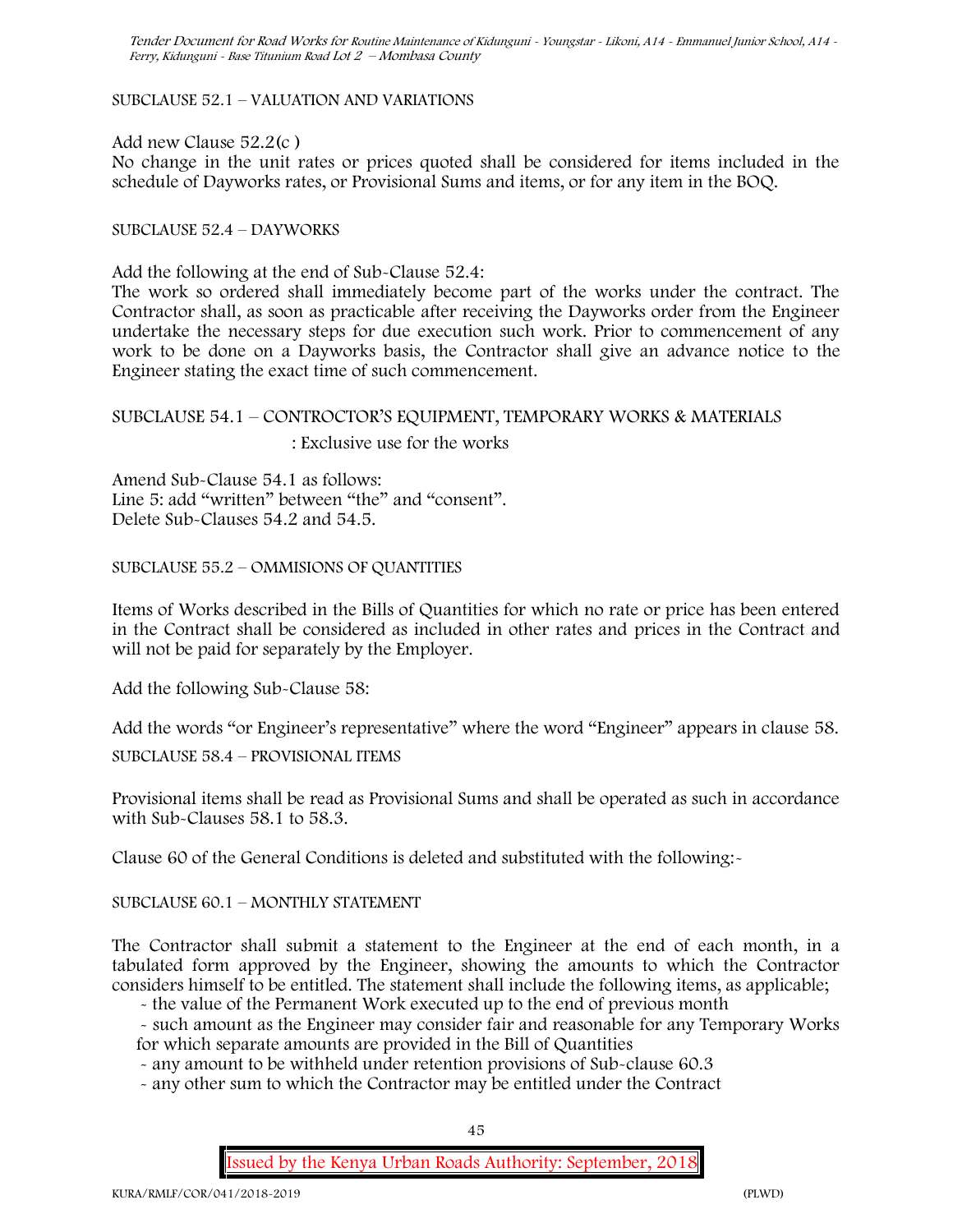If the Engineer disagrees with or cannot verify any part of the statement, the Contractor shall submit such further information as the Engineer may reasonably require and shall make such changes and corrections in the statement as may be directed by the Engineer. In cases where there is difference in opinion as to the value of any item, the Engineer's view shall prevail.

### SUBCLAUSE 60.2 INTERIM PAYMENT CERTIFICATE

The Contractor shall forward to the Engineer an Interim Payment Certificate based on the statement as corrected above and, should it be necessary in the Engineers opinion, shall promptly make any further amendments and corrections to the Interim Payment Certificate.

The Engineer shall not unreasonably withhold certifying an Interim Payment Certificate and in case of likely delay in establishing the value of an item, such item may be set aside and the remainder certified for payment.

Within 14 days after receipt of the Interim Payment Certificate and subject to the Contractor having made such further amendments and corrections as the Engineer may require, the Engineer will forward to the Employer the certified Interim Payment Certificate.

Provided that the Engineer shall not be bound to certify any payment under this Clause if the net amount thereof, after all retentions and deductions, would be less than the minimum amount of Interim Payment Certificate's stated in the Appendix to Form of Bid. However in such a case, the uncertified amount will be added to the next interim payment, and the cumulative unpaid certified amount will be compared to the minimum amount of interim payment.

SUBCLAUSE 60.3 – RETENTION MONEY AND PAYMENT OF RETENTION MONEY

A retention amounting to the percentage stipulated in the Appendix to Bid shall be made by the Engineer in the first and following Interim Payment Certificates until the amount retained shall reach the "Limit of Retention Money" named in the Appendix to Form of BID.

Upon the issue of the Taking-Over Certificate, with respect to the whole of the works one half of the retention money shall become due and shall be paid to the Contractor when the Engineer shall certify in writing that the last section of the whole works has been substantially completed.

Upon expiration of the Defects Liability Period for the works, the other half of the Retention Money shall be certified by the Engineer for payment to the Contractor.

Provided that in the event of different Defects Liability Periods being applicable to different Sections of the Permanent Works pursuant to Clause 48, the expression "expiration of the Defects Liability Period " shall, for the purpose of this sub-clause, be deemed to mean the expiration of the latest of such periods.

Provided also that if at such time, there remain to be executed by the Contractor any work instructed, pursuant to Clause 49 and 50, in respect of the works, the Engineer shall be entitled to withhold certification until completion of any such work or so much of the balance of the Retention money as shall in the opinion of the Engineer, represents the cost of the remaining work to be executed.

#### SUBCLAUSE 60.4– CORRECTION OF CERTIFICATES

The Engineer may in any Interim Payment Certificate make any correction or modification to any previous Interim Payment Certificate signed by him and shall have authority, if any work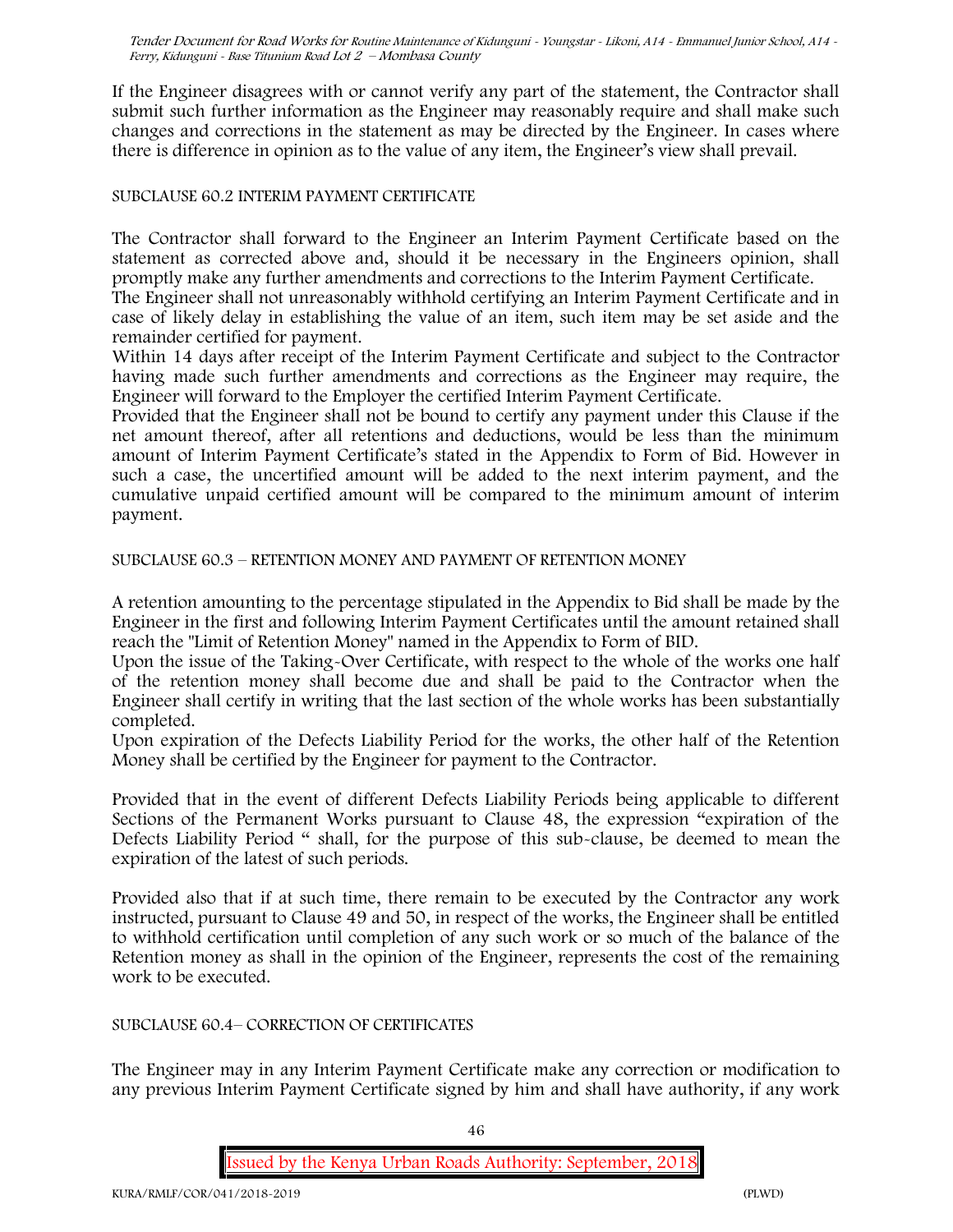is not being carried out to his satisfaction to omit or reduce the value of such work in any Interim Payment Certificate.

#### SUBCLAUSE 60.5– STATEMENT AT COMPLETION

Not later than 84 days after the issue of the Taking-Over Certificate in respect of the whole of the works, the Contractor shall submit to the Engineer a statement at completion showing in detail, in a form approved by the Engineer;

The final value of all work done in accordance with the Contract up to the date stated in such Taking-Over Certificate.

Any further sums which the Contractor considers to be due; and

An estimate of amounts that the Contractor considers will become due to him under the Contract.

Estimate amounts shall be shown separately in the Statement at Completion. The Contractor shall amend and correct the Statement as directed by the Engineer and submit a Certificate at Completion to be processed as in Sub-Clause 60.2.

#### SUBCLAUSE 60.6 – FINAL STATEMENT

Not later than 56 days after the issue of the Defects Liability Certificate pursuant to Sub-Clause 62.1, the Contractor shall submit to the Engineer for consideration a draft final statement with supporting documents showing in detail, in the form approved by the Engineer; The final value of all work done in accordance with the Contract; Any further sums which the Contractor considers to be due to him.

If the Engineer disagrees with or cannot verify any part of the draft final statement, the Contractor shall submit such further information as the Engineer may reasonable require and shall make such changes in the draft as may be required.

#### SUBCLAUSE 60.7– DISCHARGE

Upon submission of the Final Statement, the Contractor shall give to the Employer, with a copy to the Engineer, a written discharge confirming that the total of the Final statement represents full and final settlement of all monies due to the Contractor arising out of or in respect of the Contract. Provided that such discharge shall become effective only after payment under the Final Payment Certificate issued pursuant to Sub-Clause 60.8 has been made and the Performance Security referred to in Sub-Clause 10.1 has been returned to the Contractor.

### SUBCLAUSE 60.8 – FINAL PAYMENT CERTIFICATE

Upon acceptance of the Final Statement as given in Sub-Clause 60.6, the Engineer shall prepare a Final Payment Certificate which shall be delivered to the Contractor's authorized agent or representative for his signature. The Final Payment Certificate shall state:

The final value of all work done in accordance with the Contract;

After giving credit to the Employer for all amounts previously paid by the Employer, the balance, if any, due from the Employer to the Contractor or the Contractor to the Employer.

Final Certificate shall be issued for any sum due to the Contractor even if such is less than the sum named in the Appendix to the Form of BID.

47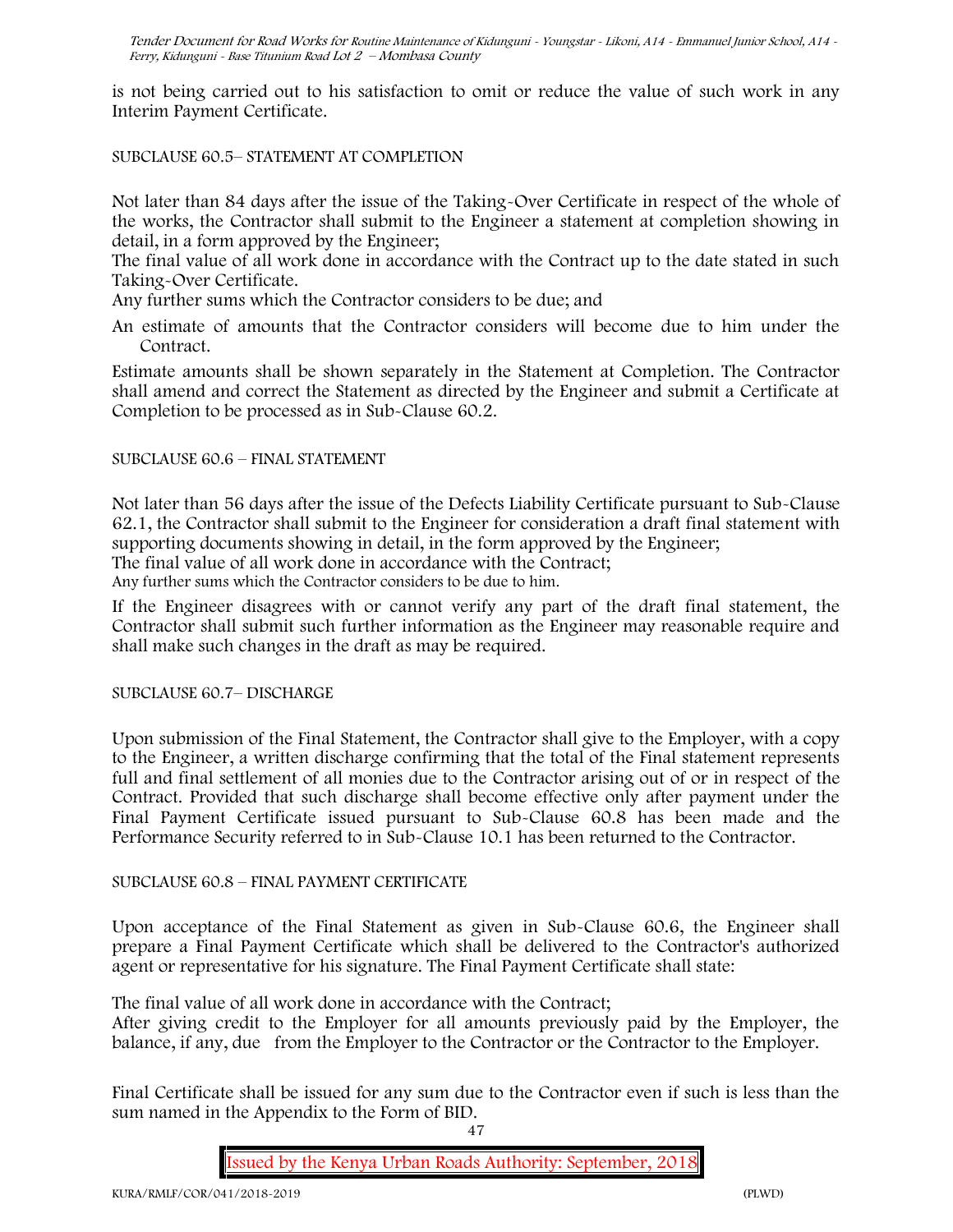### SUBCLAUSE 60.9– CESSATION OF EMPLOYERS LIABILITY

unless the Contractor notifies the Engineer of his objection to the Final Certificate within fourteen days of delivery thereof he shall be deemed to have agreed that he accepts the total Contract Price as set out in the Final Certificate as full settlement for all Work Done under the Contract including any variations and omissions thereof but excluding any variations and claims previously made in writing.

### SUBCLAUSE 60.10 – TIME FOR PAYMENT

The amount due to the Contractor under any Interim Payment Certificate or Final Payment Certificate issued pursuant to this Clause or to any other term of the Contract, shall, subject to Clause 47, be paid by the Employer to the Contractor as follows:

- (i) In the case of Interim Payment Certificate, within the time stated in the Appendix to Form of Bid, after the Engineer has signed the Interim Payment Certificate.
- (i) In the case of the Final Payment Certificate pursuant to Sub clause 60.8, within the time stated in the Appendix to Form Of Bid, after the Engineer has signed the Final Payment Certificate.
- (ii) In the event of the failure of the Employer to make payment within the times stated, the Employer shall make payment to the Contractor of simple interest at a rate equal to two percentage points above the averaged Base Lending Rate of three leading banks namely Kenya Commercial Bank, Standard Chartered Bank and Barclays Bank for the time being or as shall be the case from the time to time obtained from the Central Bank of Kenya. The provisions of this Sub clause are without prejudice to the Contractor's entitlements under Clause 69 or otherwise.

### SUBCLAUSE 60.11 – CURRENCY OF PAYMENT

The Contract Price shall be designated in Kenyan Currency.

All work performed by the Contractor under the Contract shall be valued in Kenya Shillings using the rates and prices entered in the Bills of Quantities together with such other increases to the Contract Price, except for variation of price payments in accordance with Clause 70.1.

SUBCLAUSE 60.12 – ADVANCE PAYMENT

Advance payment shall not be offered in this Contract.

### SUBCLAUSE 60.13 MATERIALS FOR PERMANENT WORKS

With respect to materials brought by the Contractor to the site for incorporation into the permanent works, the Contractor shall,

-Receive a credit in the month in which these materials are brought to site,

-Be charged a debit in the month in which these materials are incorporated in the permanent works.

Both such credit and debit to be determined by the Engineer in accordance with the following provisions.

No credit shall be given unless the following conditions shall have been met to the Engineers satisfaction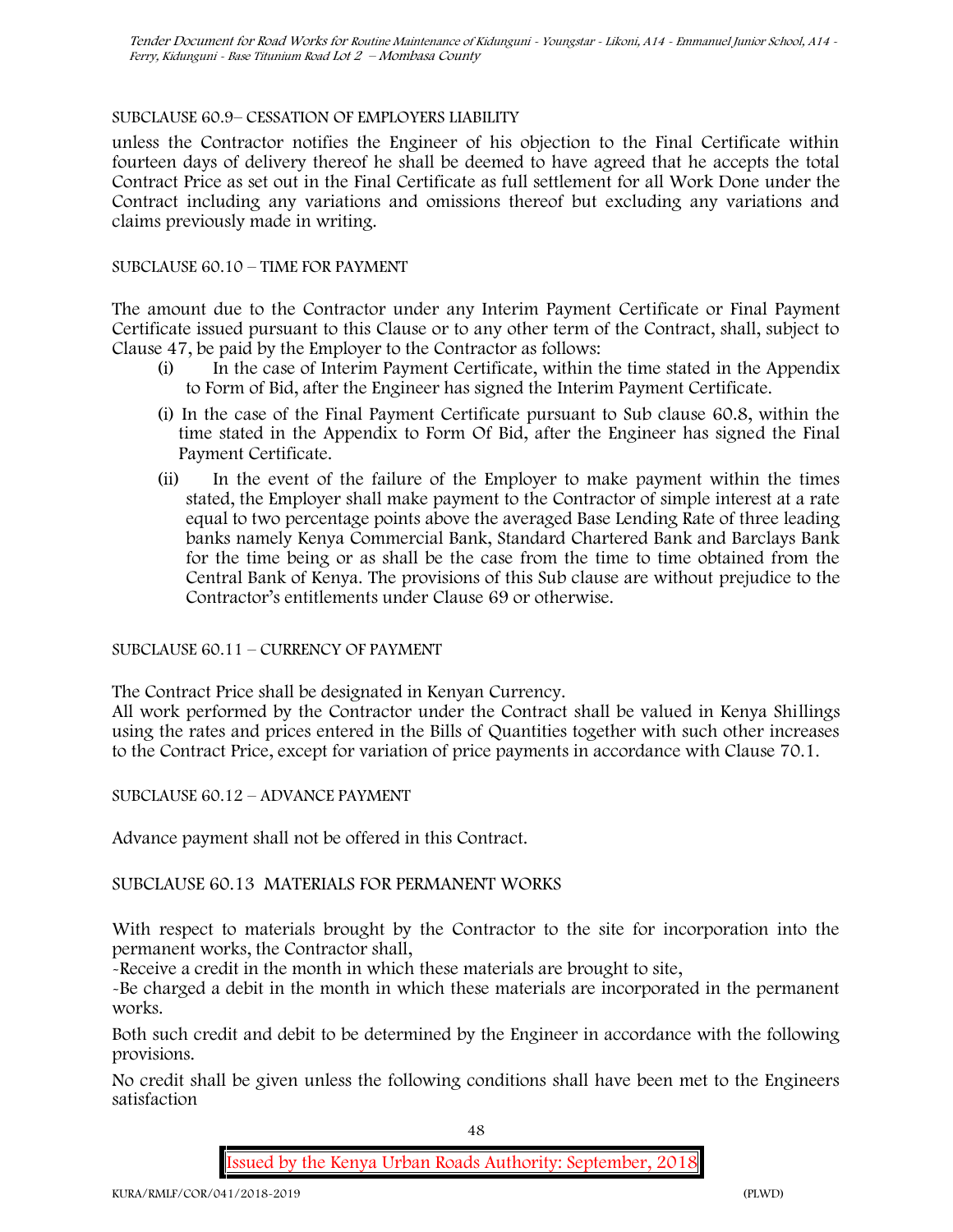- The materials are in accordance with the specifications for the works;
- The materials have been delivered to site and are properly stored and protected against loss, damage or deterioration;
- The Contractors record of the requirements, orders receipts and use of materials are kept in a form approved by the Engineer, and such records are available for inspection by the Engineer;
- The Contractor has submitted a statement of his cost of acquiring and delivering the materials and plant to the Site, together with such documents as may be required for the purpose of evidencing such cost;
- The materials are to be used within a reasonable time.
- The amount to be credited to the Contractor shall not be more than 75% of the Contractor's reasonable cost of the materials delivered to site, as determined by the Engineer after review of the documents listed in subparagraphs (a) (iv) above;
- The amount to be debited to the Contractor for any materials incorporated into the works shall be equivalent to the credit previously granted to the Contractor for such materials pursuant to Clause (b) above as determined by the Engineer.

# SUBCLAUSE 63.1 – DEFAULT OF THE CONTRACTOR

# SUBCLAUSE 67.1 – ENGINEER'S DECISION

Delete the entire Sub clause 67.1 and add the following;

"If a dispute of any kind whatsoever arises between the Employer and the Contractor in any connection with, or arising out of, the Contract or the execution of the works, whether during the execution of the works or after their completion and whether before or after repudiation or other termination of the Contract including any dispute as to any opinion, instruction, determination, certificate or valuation of the Engineer, the matter in dispute shall, in the first place, be referred in writing to the Engineer, with a copy to the other party. Such reference shall state it is made pursuant to this clause. No later than 28 (twenty eight) day after the day on which he received such reference the Engineer shall give notice of his decision to the Employer and the Contractor. Such decision shall state it is made pursuant to this clause.

Unless the Contract has already been repudiated or terminated, the Contractor shall, in every case, continue to proceed with the works with all due diligence and the Contractor and the Employer shall give effect forthwith to every such decision of the Engineer unless and until the same shall be revised, as hereinafter provided, in an Amicable Settlement, Adjudicator's or Arbitrator's award.

If either the Employer or the Contractor be dissatisfied with the any decision of the Engineer, or if the Engineer fails to give notice of his decision on or before the 28th (twenty eighth) after the day on which he received the reference, then either the Employer or the Contractor may, on or before the 28th (twenty eighth) day after the day the day on which he received notice of such decision, or on or before the 28th (twenty eighth) day after the day the day on which the said period of 28 days expired, as the case may be, give notice to the other party, with a copy for information to the Engineer, of his intention to commence Adjudication, as hereinafter provided, as to the matter in dispute. Such notice shall establish the entitlement of the party giving the same to commence Adjudication, as hereinafter provided, as to such dispute; no adjudication in respect thereof may be commenced unless such notice is given.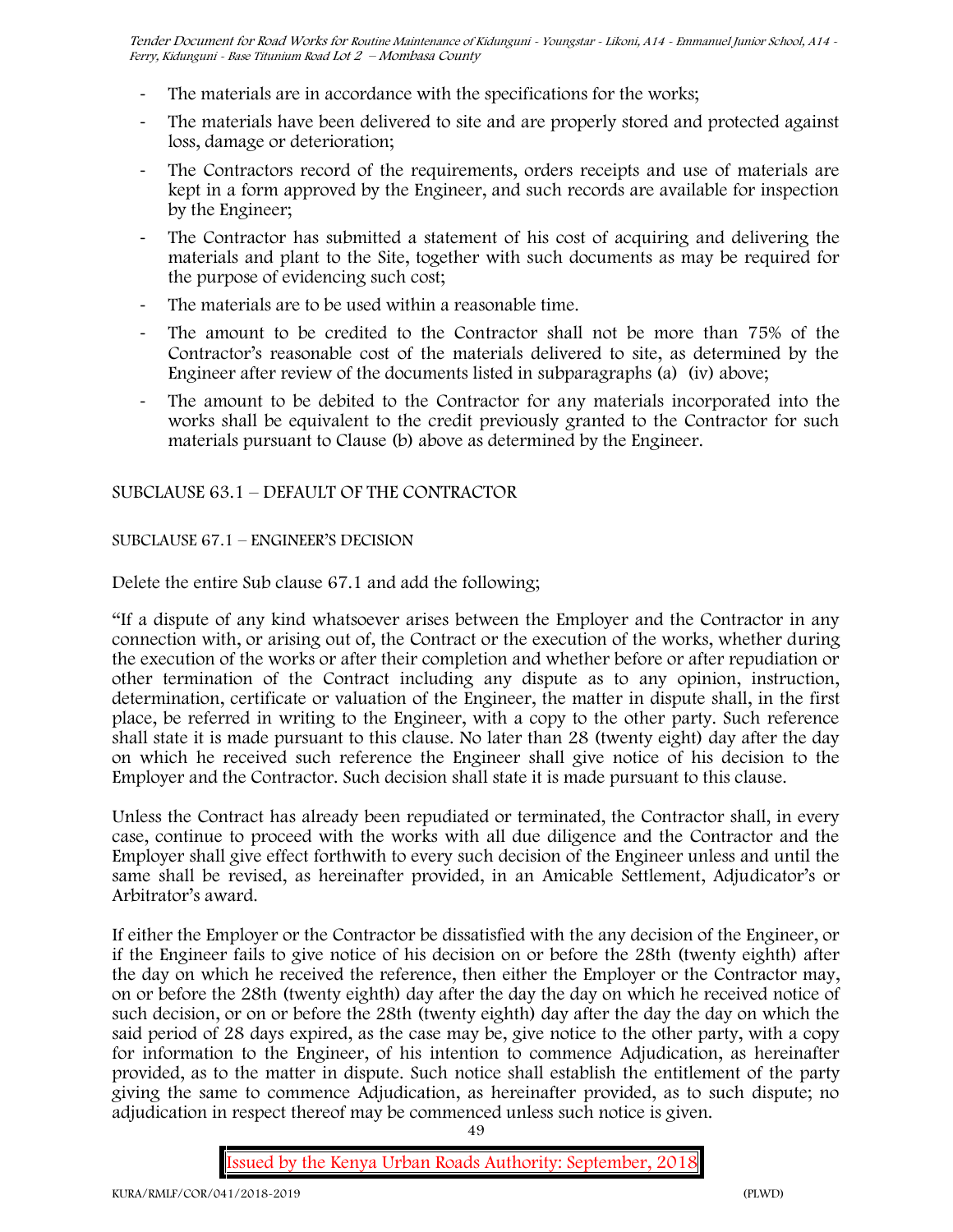If the Engineer has given notice of his decision as to a matter in dispute to the Employer and the Contractor and no notice of intention to commence adjudication as to such dispute has been given by either the Employer or the Contractor on or before the twenty eighth day after the day on which the parties received notice as to such decision from the Engineer, the said decision shall become final and binding upon the Employer and the Contractor. "

### SUBCLAUSE 67.2 – AMICABLE SETTLEMENT

Delete the entire subclause 67.2 and add the following;

"Where notice to of intention to commence adjudication as to a dispute has been in accordance with subclause 67.1, the parties shall attempt to settle such dispute in amicably before the commencement of Adjudication; provided that, unless the parties otherwise agree, Adjudication may be commenced on or after the 14th (fourteenth) day after the day on which notice of intention to commence adjudication of such dispute was given, even if an attempt at amicable settlement thereto has been made."

#### SUBCLAUSE 67.3 – ADJUDICATION

Delete the entire subclause 67.3 and add the following;

"The Adjudicator shall be appointed by the Chartered Institute of Arbitrators (Kenya) unless the appointment is agreed by the parties within 7 (seven) days of the notice to adjudication.

The adjudication process shall be conducted according to the Laws of Kenya and the Rules of the Chartered Institute of Arbitrators (Kenya)."

SUBCLAUSE 67.3 – ARBITRATION

Delete the entire subclause 67.3 and add the following;

"Any dispute in respect of which:

The decision, if any, of the Adjudicator has not become final and binding pursuant to subclause 67.1, and Amicable settlement has not been reached within the period stated in subclause 67.2,

shall be finally settled, under the Laws of Kenya and the Arbitration Rules of the Chartered Institute of Arbitrators (Kenya Branch) by one or more arbitrators appointed by the Chartered Institute of Arbitrators (Kenya Branch).

Neither party shall be limited in the in the proceedings before such arbitrator/s to the evidence or arguments put before the Adjudicator for the purpose of obtaining his said decision pursuant to subclause 67.1.

Arbitration may be commenced prior to or after completion of the works, provided that the obligations of the Employer, the Engineer and the Contractor shall not be altered by reason of the arbitration being conducted during the progress of the works.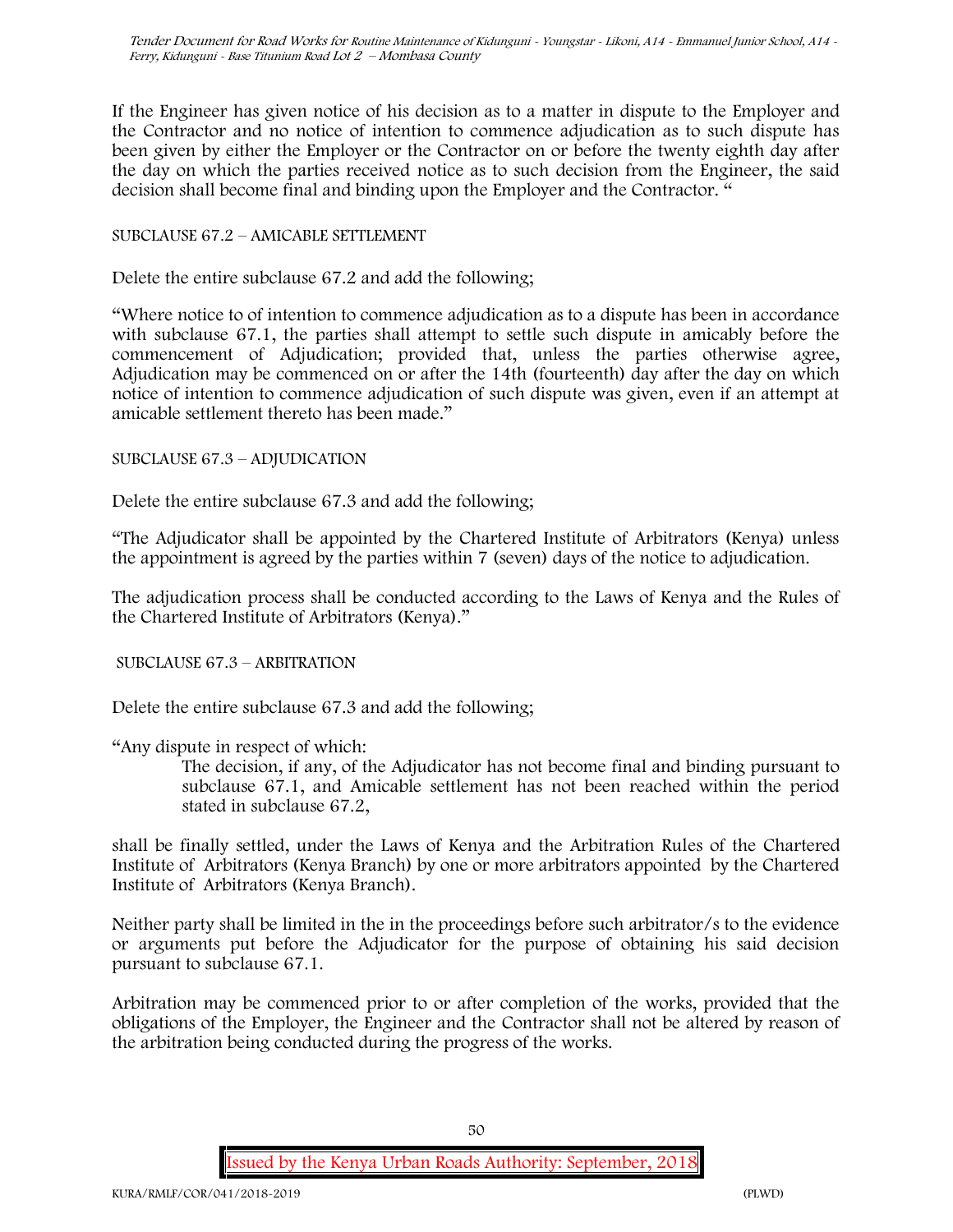#### SUBCLAUSE 68.2 – NOTICES TO EMPLOYER AND ENGINEER

Delete in Sub-Clause 68.2 the words "nominated for that purpose in Part II of these conditions".

- a. The Employer's address is: The Director General, Kenya Urban Roads Authority (KURA), P.O. Box 41727 - 00100 **NAIROBI**
- b. The Engineer's address is: General Manager (Maintenance), Kenya Urban Roads Authority (KURA), P.O. Box 41727 - 00100 **NAIROBI**

SUBCLAUSE 68.4 – All letters and notices from the Contractor to the Employer and/Engineer must be signed by the Managing Director or the person given written power of Attorney.

CLAUSE 69 – DEFAULT OF EMPLOYER

Delete Sub-Clause 69.1 (c)

In Sub-Clause 69.4 add at the end of first paragraph the following "the period of such suspension shall be as agreed upon by both parties and in any case not more than six (6) months".

In Subclause 69.4 of General Conditions of Contract Part I, insert at the end -----"The amounts of such costs which shall be added to the Contrct Price shall exclude any cost due to idle time for equipment, plant and labour."

CLAUSE 70 – CHANGES IN COST AND LEGISLATION

There shall be no claims of payments for Variation of Prices (VOP) or changes in cost for legislation.

SUBCLAUSE 70.2 – SUB-CONTRACT

(a) If the Contractor shall decide subject to Clause 4 thereof to sub-let any portion of the work he shall incorporate in the sub-contract provisions to the like effect as those contained in subclause (1) of this Clause;

(b) If the price payable under a sub-contract as aforesaid is increased above or decreased below the price in such sub-contract by reason of the operation of the incorporated provisions of sub- clause (1) of this clause then the net amount of such increase or decrease shall as the case may be, be paid to or allowed by the Contractor under this contract.

SUBCLAUSE 70.3 – NOMINATED SUB-CONTRACTORS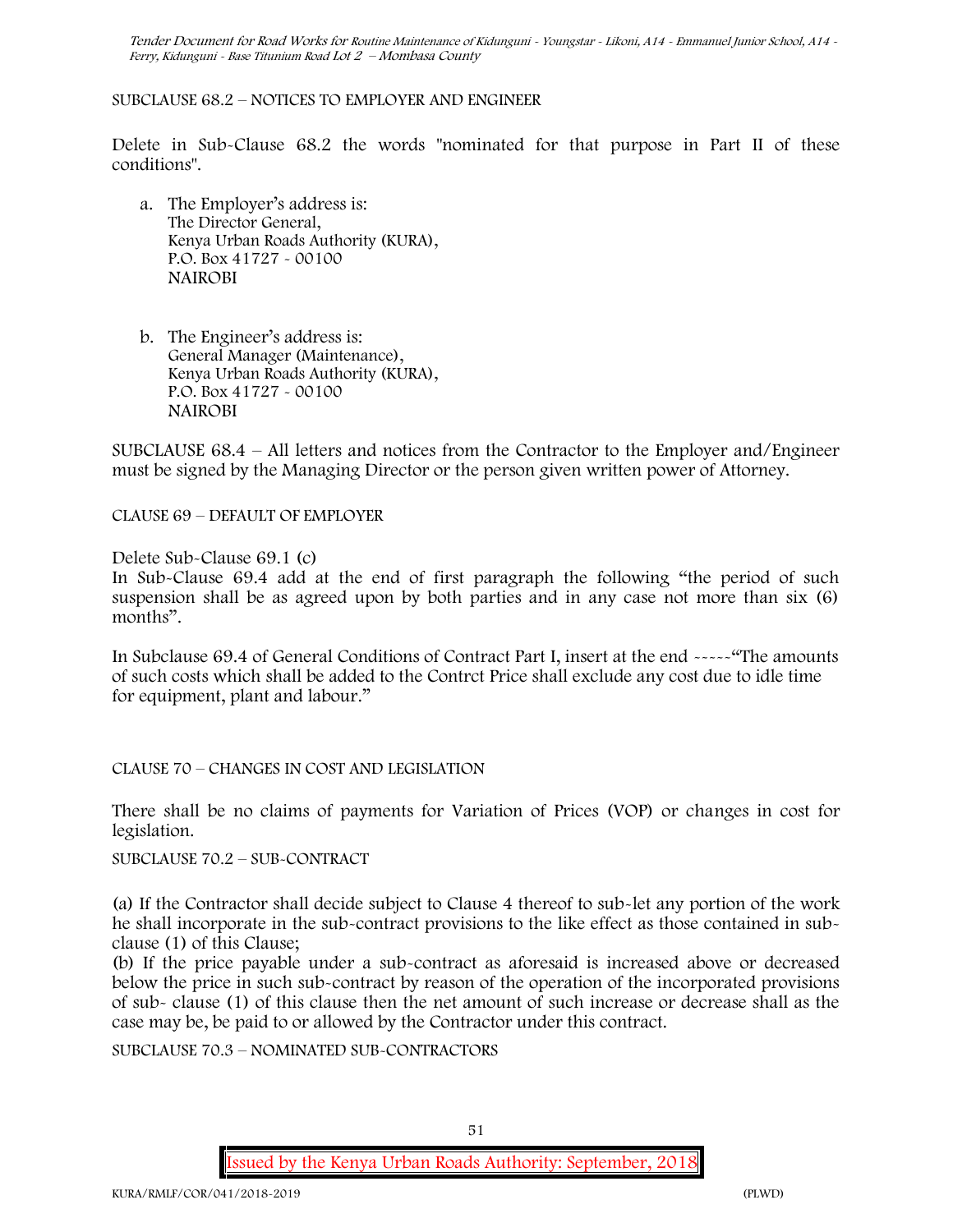This clause shall not apply in respect of work executed by any nominated sub-Contractor (fluctuation in relation to nominated sub-Contractors shall be dealt with under provisions in relation thereto which may be included in the appropriate sub-contract or contract of sale).

SUBCLAUSE 70.4 – DATE OF BID PRICING

The expression "the date of BID pricing" as used in this Clause means the date 30 days prior to the final date for submission of BIDs as determined by the Employer in the BID documents

SUBCLAUSE 70.5 – PRIME COST

For imported materials, the supplier's/ manufacturer's Prime costs shall be C.I.F. cost at point of entry by the same means of transport as determined by the Contractor's Basic Rate. For locally produced materials, the supplier's or manufacturer's prime costs shall be at their nearest depot or the nearest railway station relevant to the works.

For materials that are subject to Government Price Control, payments for price variations will be determined from the difference between the control price in force at a date 30 days prior to the final date for submission of BIDs and the price in force on the date of purchase.

SUBCLAUSE 70.11 – SUBSEQUENT LEGISLATION

No payment shall be paid for changes in the prices of the materials and labour.

SUBCLAUSE 70.8 – CONTRACTORS HEAD OFFICE EXPENSES

No payments will be made for price variation related to expenses incurred by the Contractor in his Head Office in Kenya, or overseas.

SUBCLAUSE 70.9 – CURRENCY OF PAYMENTS UNDER CLAUSE 70

All payments made pursuant to Clause 70 shall be in Kenya Shillings.

SUBCLAUSE 70.11 – SUBSEQUENT LEGISLATION

Renumber sub-clause 70(2) of part I as sub-clause 70.11 and add the following:

"Notwithstanding the foregoing, such additional or reduced cost shall not be separately paid or credited as aforesaid if the same shall already have been taken into account in accordance with the provisions of sub-clause 70.1 through 70.10 of this clause.

CLAUSE 72 – RATES OF EXCHANGE COST

Delete clause 72 in its entirety and substitute the following: The currency of BID and payment is Kenya Shillings and rates of exchange requirements are not applicable.

CLAUSE 73 – BRIBERY AND COLLUSION

Add new Clause 73.1: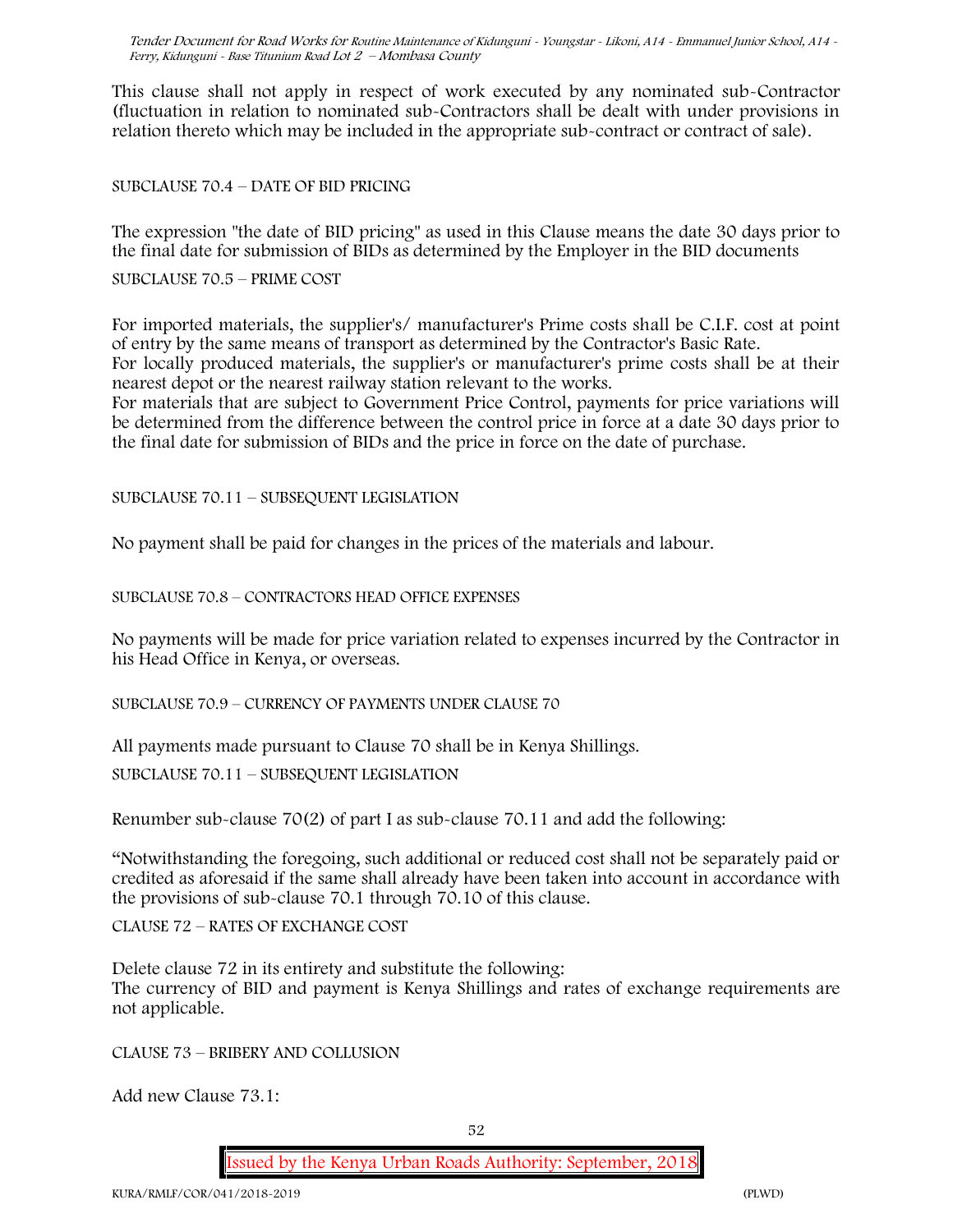"The Contractor shall not:

(a) Offer or give or agree to give to any person in the service of the Government of Kenya any gift or consideration or any kind as an inducement or reward for doing or forbearing to do or for having done or forborne to do any act in relation to the obtaining or execution of this or any other contract to which the Government of Kenya is a party or for showing or forbearing to show favour or disfavour to any person in relation to this or any other contract for the Government of Kenya.

(b) Enter into this or any other contract with the Government of Kenya in connection with which commission has been paid or agreed to be paid by or on his behalf or to his knowledge, unless before the contract is made particulars of any such commission and of the terms and conditions of any agreement for the payment thereof have been disclosed in writing to the Employer.

Any breach of this condition by the Contractor or by anyone employed by him or acting on his behalf (whether with or without the knowledge of the Contractor) or the commission of any offence by the Contractor or by anyone employed by him or acting on his behalf in relation to this or any other contract to which the Government of Kenya is a party shall entitle the Employer to determine the Contract (See Condition 63 hereof) and/ or to recover from the Contractor the amount or value of any such gift, consideration or commission.

Any dispute or difference of opinion arising in respect of either the interpretation, effect or application of this condition or of the amount recoverable hereunder by the Employer from the Contractor shall be decided by the Employer, whose decision shall be final and conclusive.

CLAUSE 74 – CONTRACT CONFIDENTIAL

Add new Clause 74.1:

The Contractor shall treat the details of this Contract as Private and Confidential and shall not publish or disclose the same or any particulars thereof in any trade or technical paper or elsewhere (save in so far as may be necessary for the purpose thereof) without the previous consent in writing of the Government. If any dispute arises as to the necessity of any publication or disclosures for the purposes of this Contract the same shall be referred to the decision of the Engineer mentioned in the said Conditions of Contract whose award shall be final.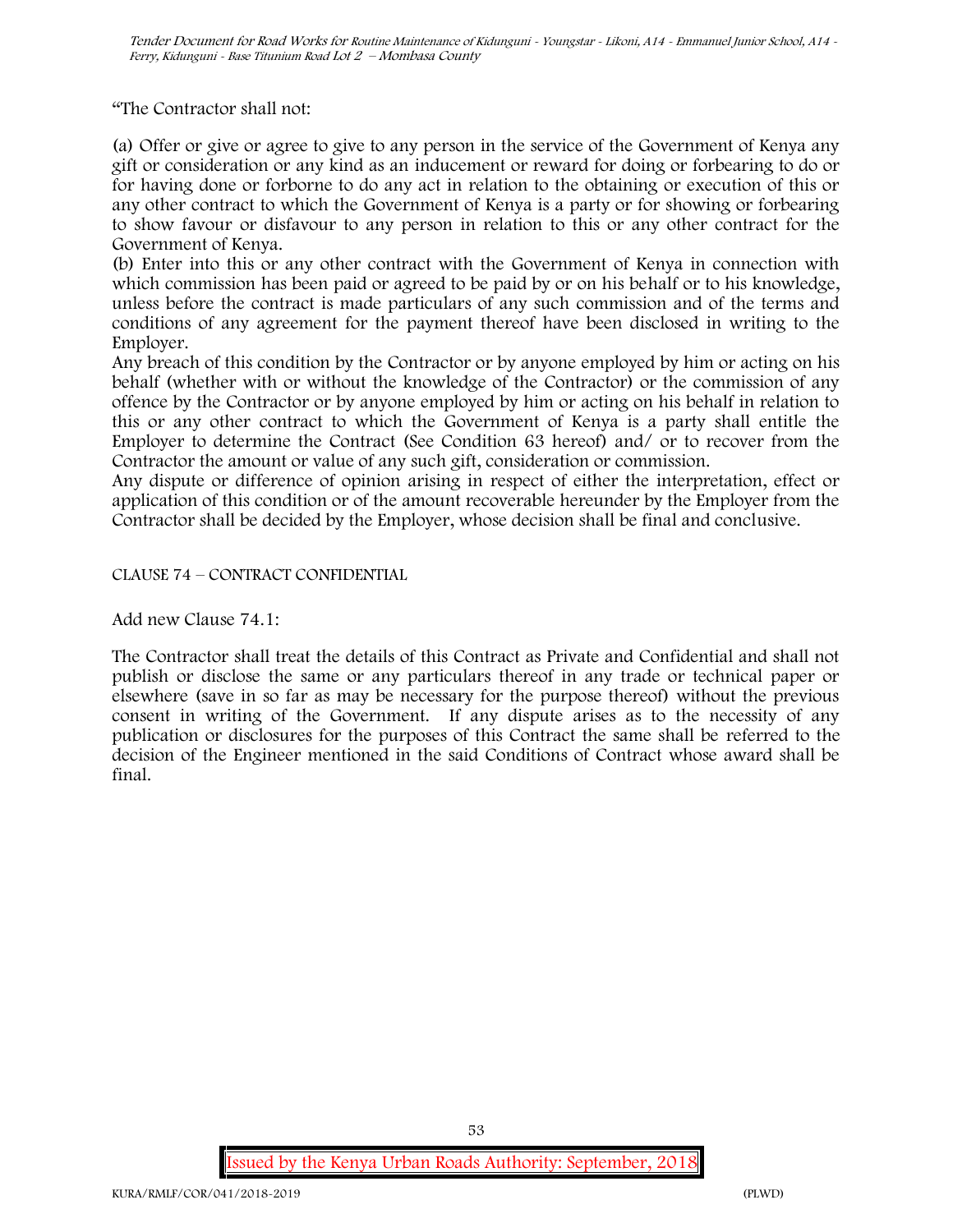# **SECTION V: SPECIFICATIONS**

**Issued by the Kenya Urban Roads Authority: September, 2018**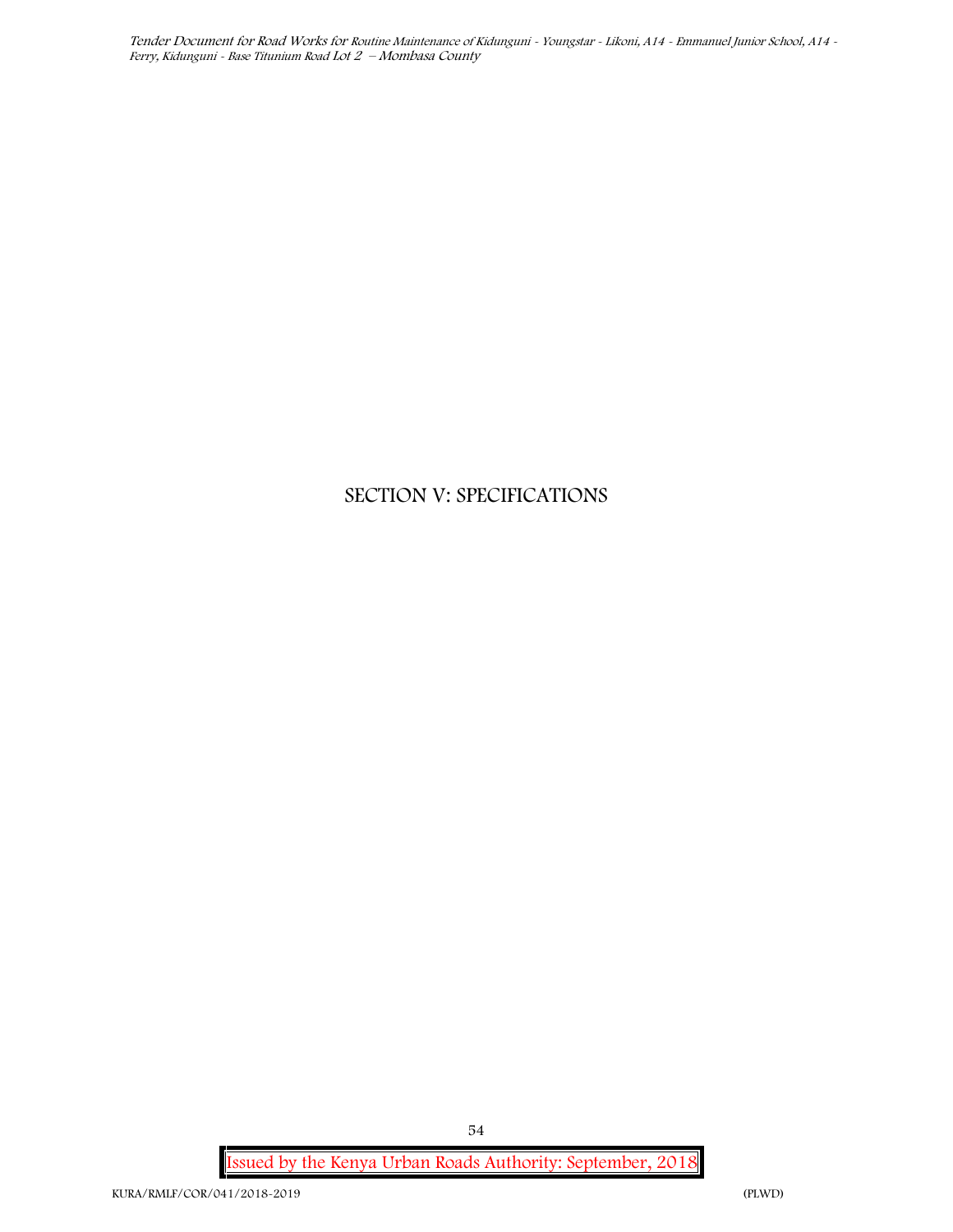### **PART I: STANDARD SPECIFICATIONS**

Standard Specifications refers to the Standard Specifications for Road and Bridge Construction, 1986 Edition**.**

**Issued by the Kenya Urban Roads Authority: September, 2018**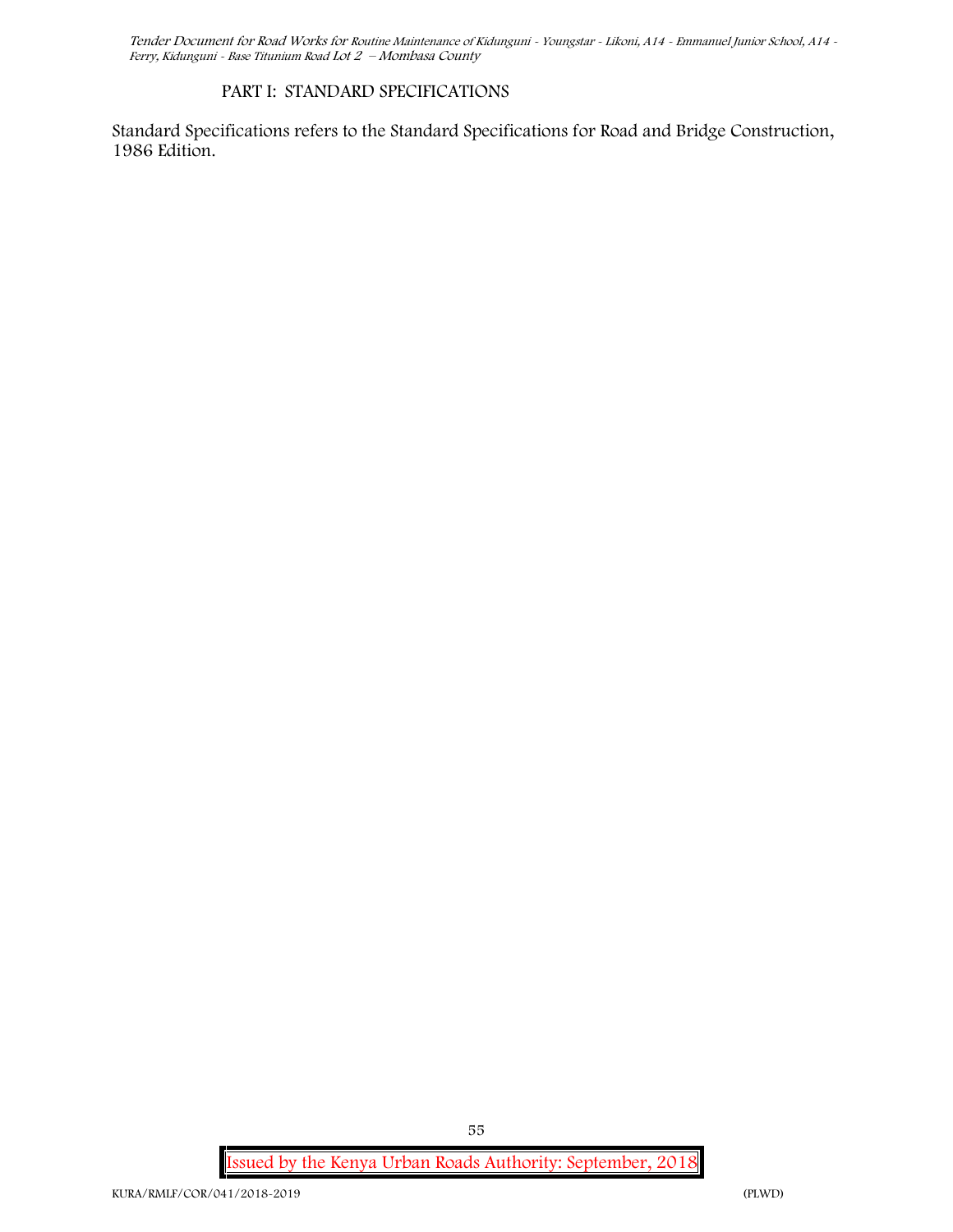**PART II: SPECIAL SPECIFICATIONS**

**SECTION 1 – GENERAL**

#### **101 SPECIAL SPECIFICATIONS**

Special specification is supplementary to the Standard Specifications and the two must be read in conjunction. In any case where there appears to be conflict between the two then the Special Specifications will take precedence.

#### **102 LOCATION OF CONTRACT.**

The works are located in Coast (Region) within Mombasa County area.

The roads contained in LOT 2 are as detailed below:

| $S/NO$ . | Road                           | Length Km |  |
|----------|--------------------------------|-----------|--|
| 1.       | Kidunguni - Youngstar - Likoni | 1.9       |  |
| 2.       | A14 - Emmanuel Junior School   | 2.1       |  |
| 3.       | $A14 - Ferry$                  | 2.5       |  |
| 4.       | Kidunguni - Base Titunium      | 2.4       |  |
|          | <b>TOTALS</b>                  | 8.9       |  |

The length of the roads is approximately 8.9 km

### **103 EXTENT OF CONTRACT**

The works to be executed under the Contract comprise mainly of but not limited to the following:-

- **1. Road Works**
- Clearance of road reserve
- Cut to spoil
- Grading and gravelling
- Repair of failed areas and AC Pothole patching
- Base repairs
- AC overlay on carriageway and walkways
- Improvement of shoulders
- Maintenance of walkways
- Concrete Paving Blocks
- Concrete Works
- **2. Drainage Works**
- Excavation/cleaning of drains and culverts
- Installation/repair of culverts, gulley pots and IBDs
- Culvert cleaning

56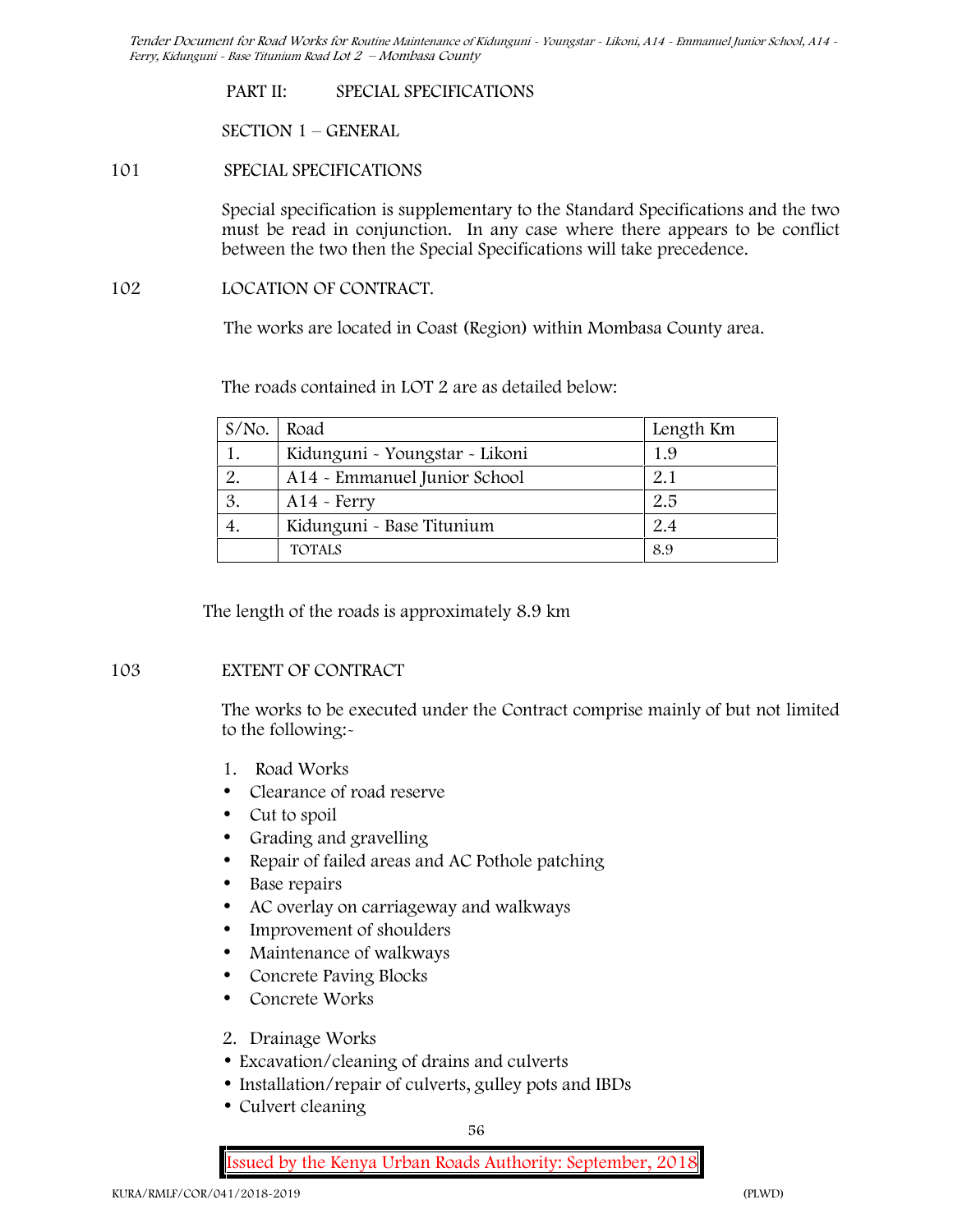- **3. Maintenance of passage of traffic through and around the works.**
- **4. Installation of road furniture and road marking.**
- **5. Relocation of services.**
- **6. Maintenance of works during Contract Period – Defect Liability Period shall be 1 month.**

Any other activity not listed above in either category but deemed to be necessary by the Engineer, shall be subject to the Engineer's formal instructions within the mode of payment stipulated either by day works or on a measured basis.

# **105 ORDER OF EXECUTION OF WORKS**

In addition to Clause 105 of the Standard Specification the Contractor shall carry out the Works such that a continuous and consecutive output of fully completed work is achieved.

### **107 TAKING OVER CERTIFICATE**

The minimum length of the road for which a certificate will be issued under clause 48 of the conditions of Contract shall be the whole length of each section of the road substantially completed.

### **109 NOTICE OF OPERATIONS**

Add the following sub- Clause.

### Notification Terms

It shall be the Contractor's responsibility to notify the Engineer when any item of works scheduled are completed and ready for approval, and the contractor shall give sufficient notice to allow control tests to be performed.

Explosive and Blasting

- (a) The requirements of the Laws of Kenya governing explosives and other requirements and regulations of Government of Kenya and other authorities shall be complied with.
- (b) No explosives of any kind shall be used without prior written consent of the Engineer.

The Contractor shall be solely responsible for the provision, handling, storage and transporting of all explosives, ancillary materials and all other items of related kind whatsoever required for blasting.

### **117 HEALTH, SAFETY AND ACCIDENTS**

### Add the following:

In addition to providing, equipping and maintaining adequate first aid stations throughout the works in accordance with the laws of Kenya, the contractor shall provide and maintain on site during the duration of the Contract, a fully equipped dispensary. This shall be with a qualified Clinical Officer / Nurse who shall offer the necessary medical advice on HIV and related diseases to the

57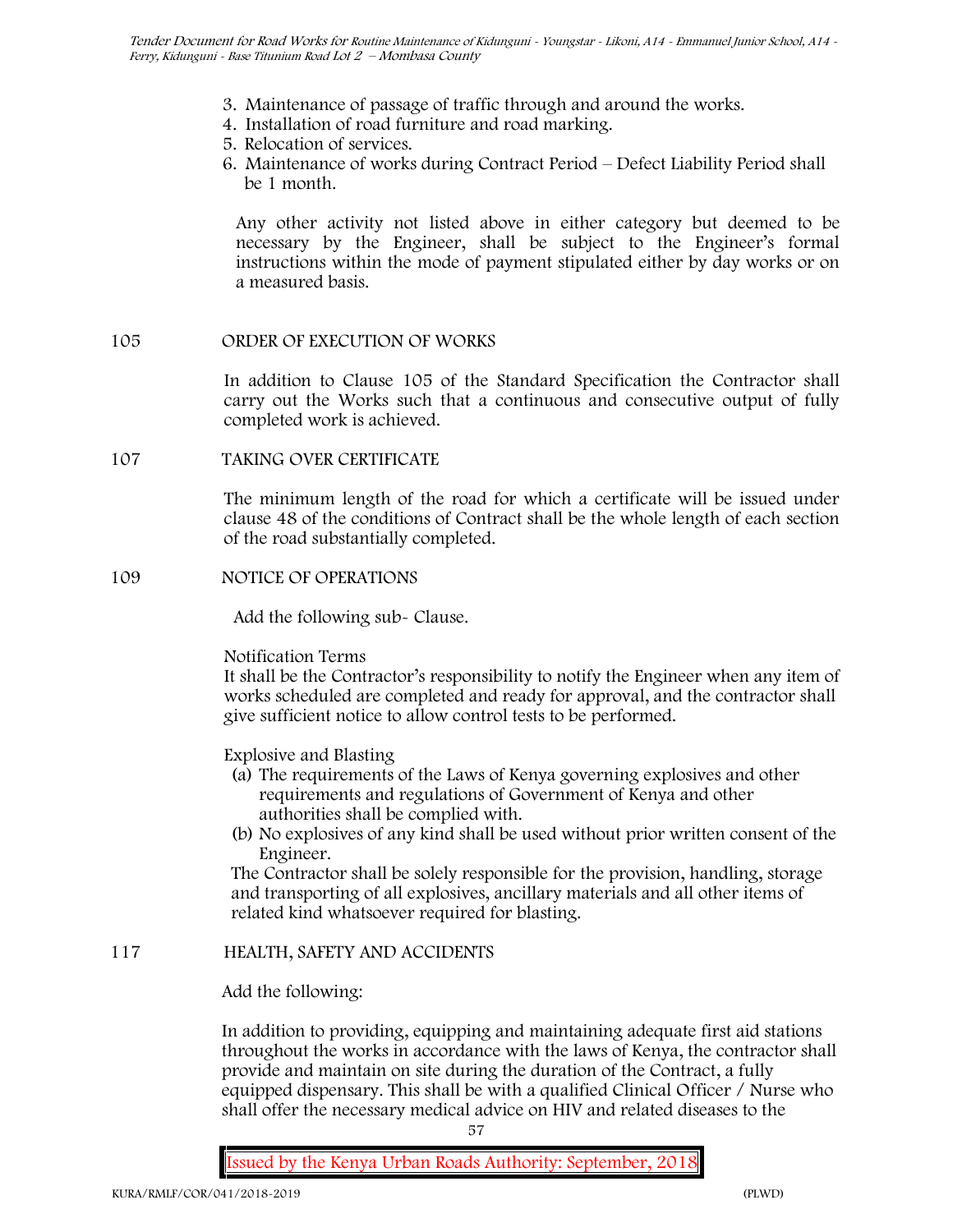Engineer's and Contractor's Site staff. The Contractor shall allow for this in the rates and be responsible for all site welfare arrangements at his own cost.

# **120 PROTECTION OF EXISTING WORKS AND SERVICES**

The Contractor shall acquaint himself with the position of all existing services such as sewers, water drains, cables for electricity and telephone, lighting and telephone poles, water mains, etc., before commencing any excavation or other work likely to affect the existing services.

The cost of all plant, equipment and materials, labour, technical and professional staff, transport and the like necessary for determining the locations of existing services, including the making good of any damage caused to such services all to the satisfaction of the Engineer, shall be deemed to be included in the tender rates. No other payment shall be made for the costs of such operations or for the making good of damage caused thereby to the existing services.

The Contractor shall be held responsible for injury to existing structures, works or services and shall indemnify and keep indemnified the Employer against any claims in this respect (including consequential damages).

# **121 DIVERSION OF SERVICES**

- (a) The Contractor shall acquaint himself with the location of all existing services such as telephone lines, electricity cables, water pipes, sewers etc., before execution of any works that may affect the services. The cost of determining the location of the existing services together with making good or repairing of any damage caused all to the satisfaction of the Engineer shall be included in the BID rates.
- (b) Subject to the agreement with the Engineer, the Contractor shall be responsible for removal of alteration and relocation of existing services.
- (c) The Contractor shall indemnify the Employer against claims originating from damage to existing services or works.

### **123 LIAISON WITH GOVERNMENT AND POLICE OFFICIALS**

The Contractor shall keep in close touch with the Police and the other Government officials of the area regarding their requirements in the control of traffic or other matters, and shall provide all assistance or facilities, which may be required by such officials in the execution of their duties.

### **124 LAND FOR ALL CAMPS SITES AND FOR THE CONTRACTOR'S OWN PURPOSES, INCLUDING TEMPORARY WORKS.**

Notwithstanding Clause 124 of the Standard Specification all requirements of land for temporary works and construction purposes shall be to the approval of the Engineer but the Contractor will make all necessary arrangements with the property owners concerned and pay all charges arising therefrom. On or before completion of the Contract, the Contractor shall remove all temporary works and shall restore all such land to the condition in which it was immediately prior to the occupation thereof as far as is reasonable and practicable. No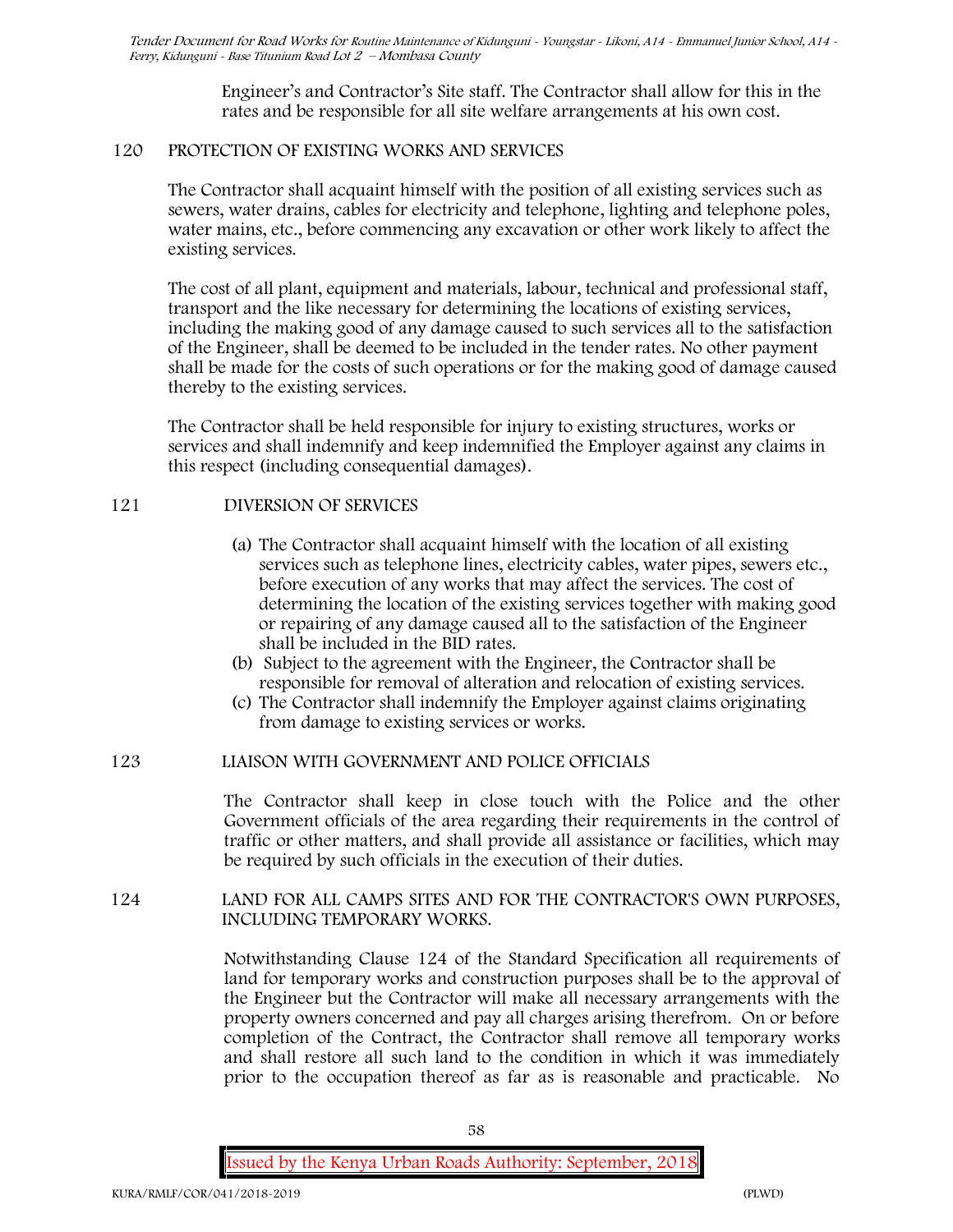separate payment will be made to the Contractor on account of these items and the Contractor must make due allowance for them in his rates.

Notwithstanding Clause 120 of the Standard Specifications, the Contractor shall be required to appoint competent surveyors who will liaise with the Engineer on matters related to the demarcation of the existing road reserve, site measurements, removal and reinstatement of existing services.

#### **128 STORAGE OF MATERIALS**

All materials shall be stored on Site in a manner approved by the Engineer and the Contractor shall carefully protect from the weather all work and materials which may be affected thereby.

### **129 TEST CERTIFICATES**

When instructed by the Engineer the Contractor shall submit certificates of test from the suppliers of materials and goods required in connection with the works as the Engineer may require.

Such certificates shall certify that the materials or goods concerned have been tested in accordance with the requirements of the specifications and shall give the results of all the tests carried out. The Contractor shall provide adequate means of identifying the materials and goods delivered to the site with the corresponding certificates.

### **131 SIGNBOARDS**

The Contractor shall provide and erect two (2) publicity signs on the site as directed. The Engineer shall, as shown in the Drawings, direct the minimum dimensions and thickness of the steel framework and sheet. The framework and sheet shall be prepared and painted black, while the ring at the top of the supporting frames shall be painted white. The wordings and KURA's logo shall be printed on backlit sticker paper resistant to the effects of weather using reflectorised paint or material approved by the Engineer. The sticker shall be placed on both sides of the board. The colours, fonts and heights of the letters shall be as indicated on the typical drawings and as directed by the Engineer.

# **132 OFFICE FOR THE RESIDENT ENGINEER, SURVEY EQUIPMENT AND FURNITURE**

### **132.1 ENGINEER'S REPRESENTATIVE OFFICE**

The contractor, when instructed, shall for the duration of the Contract, furnish and equip Resident engineer's office located at the KURA's Regional offices. The room to be occupied by the Engineer's Representative and its front office shall be provided with a floor carpet to be approved by the Engineer. The windows shall be fitted with curtains and blinders.

A telephone shall also be provided for the Resident Engineer's office for his exclusive use. All the charges and fees related to the installation and maintenance of the telephone shall be deemed to have been included in the rates for providing and maintaining the Office. The Contractor will be reimbursed,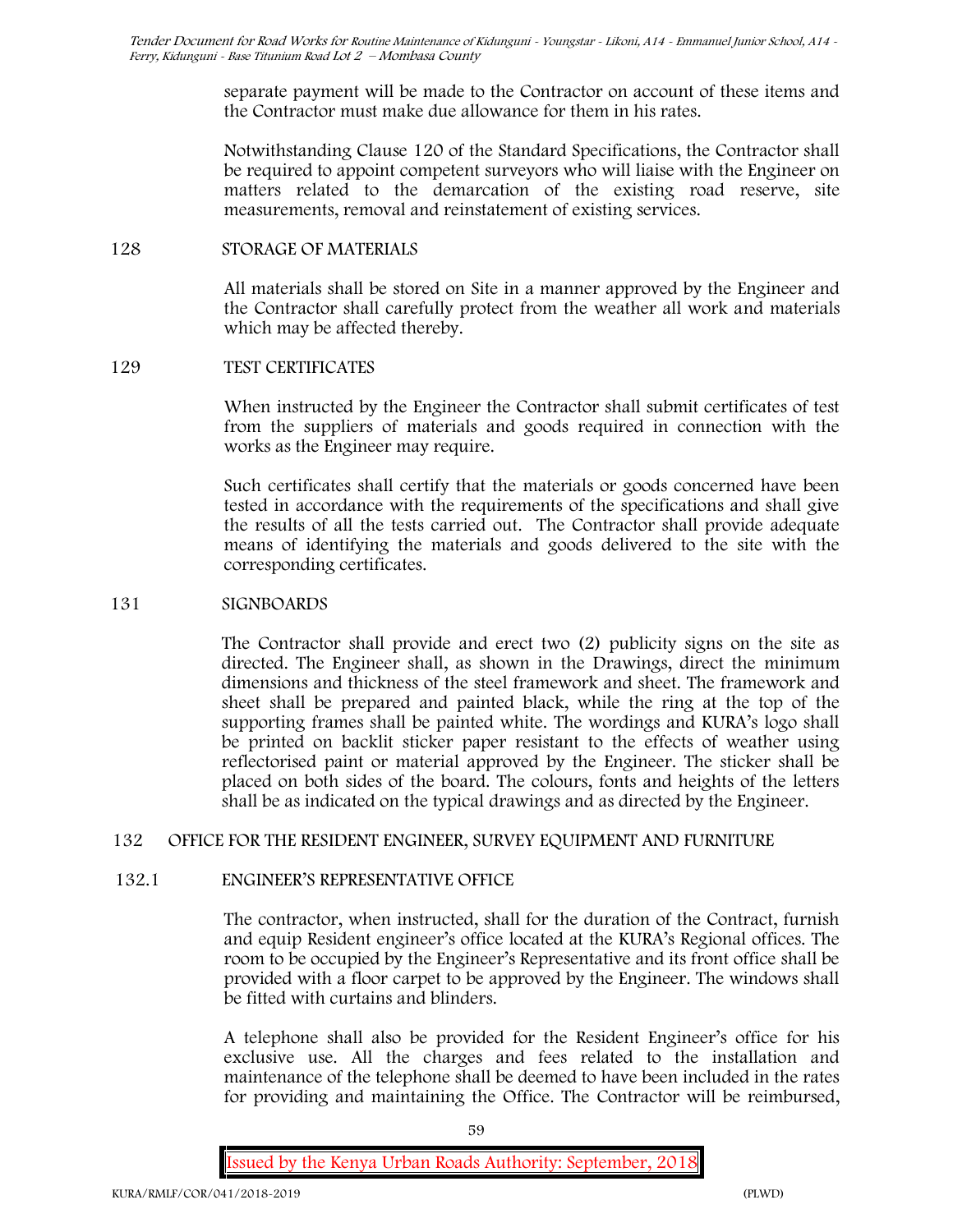> separately, the cost of operating the telephone under appropriate bill item in the BoQ.

> The offices shall be provided with day and night watchmen and security lights, the cost of which shall be deemed to have been included in the rates for the offices.

> The Contractor may be instructed by the Engineer under clause 58 of the General Conditions of Contract to make payments of general receipted accounts for such items as stationery, stores, furniture and equipment, claims and allowances for supervision personnel and any miscellaneous claims or the Engineer may direct the Contractor to purchase or pay for the above. The Contractor will, on provision of receipts, be paid under appropriate bill items in the BoQ.

**The survey equipment to be provided would include:**

| 1. Engineer's automatic level Wild NAK 2 or similar      | 2N <sub>O</sub> |
|----------------------------------------------------------|-----------------|
| 2. Total station reading 1" with tripod and setting on   |                 |
| pole with datalogger and survey software to match        |                 |
| Total Station Datalogger. Include data transfer program, |                 |
| and plotting modes, setting out calculations             |                 |
| and Cogo facilities                                      | 1No             |
| 3. Levelling staff 5m. with levelling bubble Wild GNLE   |                 |
| or similar                                               | 4No             |
| 4. 50m. steel band measuring tape                        | 2N <sub>O</sub> |
| 5. 30 m. linen measuring tape                            | 2No.            |
| 6. 3m. aluminium straight edge                           | 2N <sub>O</sub> |
| 7. 1m. stainless steel straight edge                     | 1N <sub>o</sub> |
| 8. 100m. steel band tape                                 | 2No.            |
| 9. Draughtsman's stool                                   | 3No.            |
| 10. Complete set of highway curves                       | 1No             |
| 11. Programmable scientific calculators FX 880P or       |                 |
| equivalent                                               | 4No             |
| 12. Survey umbrella                                      | 2No.            |
| 13. Roll of tracing paper                                | 10No            |
| 14. Protractor 360                                       | 2N <sub>O</sub> |
| 15. Graph paper A3 size                                  | 100No           |
| 16. Drawing table                                        | 2No.            |
| 17. Erasing shield                                       | 4No.            |
| 18. 3m. ranging rods                                     | 9N <sub>o</sub> |
| 19. Marker pens                                          | 30No.           |

The contractor may be directed to pay for stationery, equipment or reagents that are foresaid and also pay for servicing and repair of the laboratory equipment being used on the project.

The Contractor shall provide, install and maintain in a good state of repair, such survey and other equipment as listed for the duration of the contract.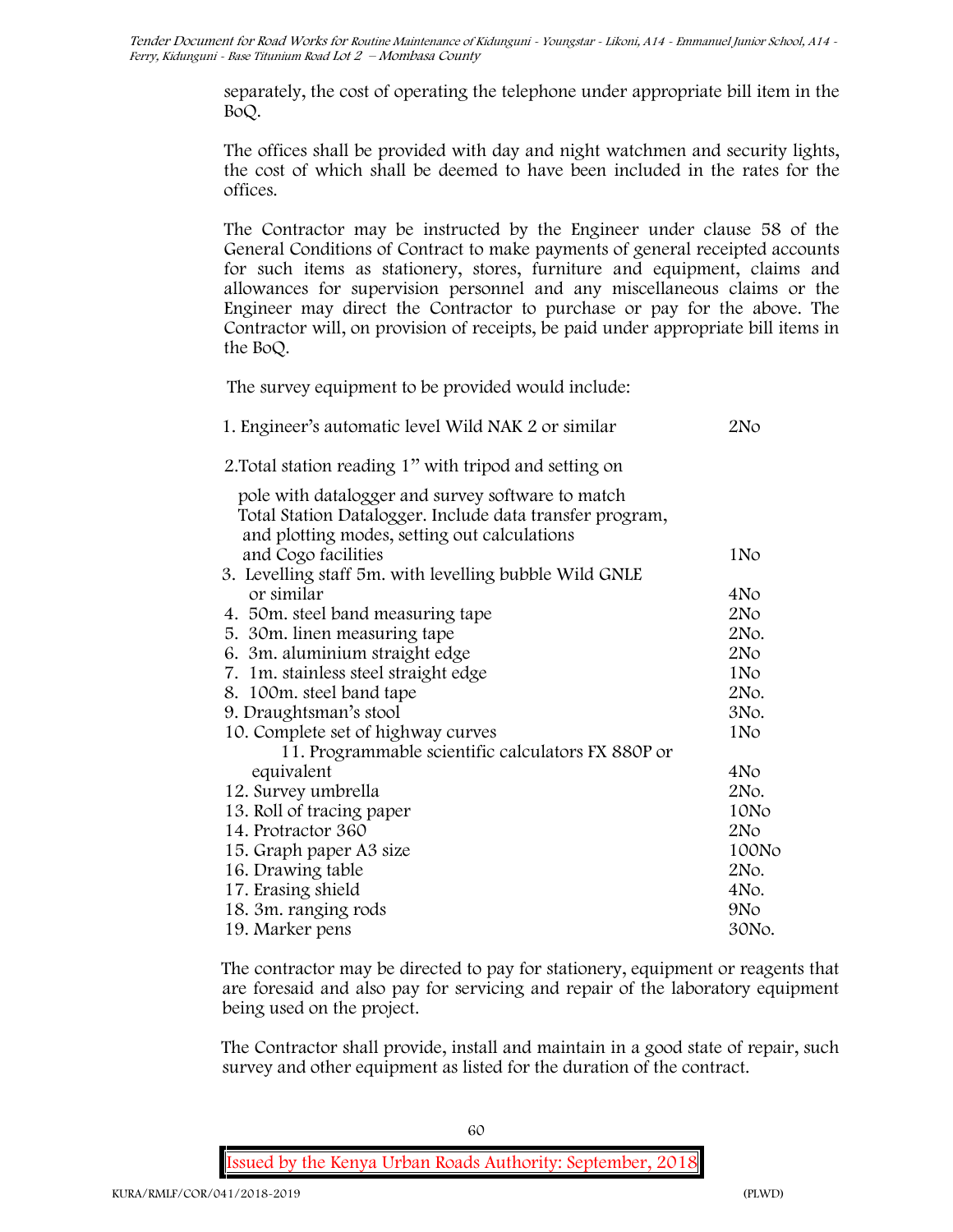Such equipment shall be of approved manufacture, and shall be made available to the Engineer for the Engineer's exclusive use throughout the Contract, not later than three (3) weeks after the Engineer's order to supply. All equipment shall be ready to use and complete to perform the tests. The equipment shall revert to the Employer on completion of the Contract.

Any delays to the Contractor or the Contractor's activities caused by the Engineer being unable to perform survey work, field or laboratory tests due to the contractor's failure to supply and/or maintain the said equipment shall be deemed to have been caused entirely by the Contractors own actions, and any consequences of such delays shall be interpreted as such.

The payment to comply with this requirement is provided in the Bill of Quantities and ownership of all equipment paid for as instructed above shall revert to the Employer after the completion of the Works.

Failure by the Contractor to provide or maintain the equipment shall make him responsible to bear all costs that may be incurred as a result of the Engineer's staff using alternative means of communication, including delays in supervision

# **(a) Mobile phones**

# and approval of Works by the Engineer.

# **132.3 COMMUNICATION FOR THE ENGINEEER**

The Contractor shall provide, connect and maintain mobile phones for the exclusive use by the Engineer for the duration of the contract. The Contractor shall include for the cost of providing the mobile units complete with charger unit, "hands free" headset for each unit, connection to the network and all service charges applicable all as directed by the Engineer. The Contractor shall provide air-time with each mobile phone which shall be paid for under prime cost sum allowed for in the bills of quantities. The mobile telephones shall be WAP enabled with e-mail capabilities and integrated camera of a minimum of 3.0 mega pixels. Payment for these mobiles and associated costs is included in the Bill of Quantities, and ownership of mobile phones will revert to the Employer after completion of the Works.

# **(b) Internet and e-mail services**

Where directed, the contractor shall provide 24 hours terrestrial or wireless internet connectivity with minimum throughput speed of 128kilobytes per second for the exclusive use by the Engineer, including all accessories and Terminal Equipment and pay for all associated installation, maintenance and usage charges throughout the duration of the contract.

The contractor shall allow for the provision and maintenance of internet connectivity and associated costs as per Appendix to item 1.17 of the Bills of Quantities.

# **137 ATTENDANCE UPON THE ENGINEER AND HIS STAFF**

In addition to the staff stated in Clause 135, the following staff will be provided for the supervision of work: 1No. Artisans, 2No. Labourers, 1No. Office assistants, 2No. Lab attendants. Additional attendant staff, as required by the Engineer, shall be paid for under Item 01-80-030 of the Bill of Quantities.

# **138 VEHICLES AND DRIVERS FOR THE ENGINEER AND HIS STAFF AND METHOD OF PAYMENT**

In addition to provisions of the Clause 138 of the Standard Specification, the Contractor shall when instructed, provide and maintain in good working condition for the exclusive use of the

61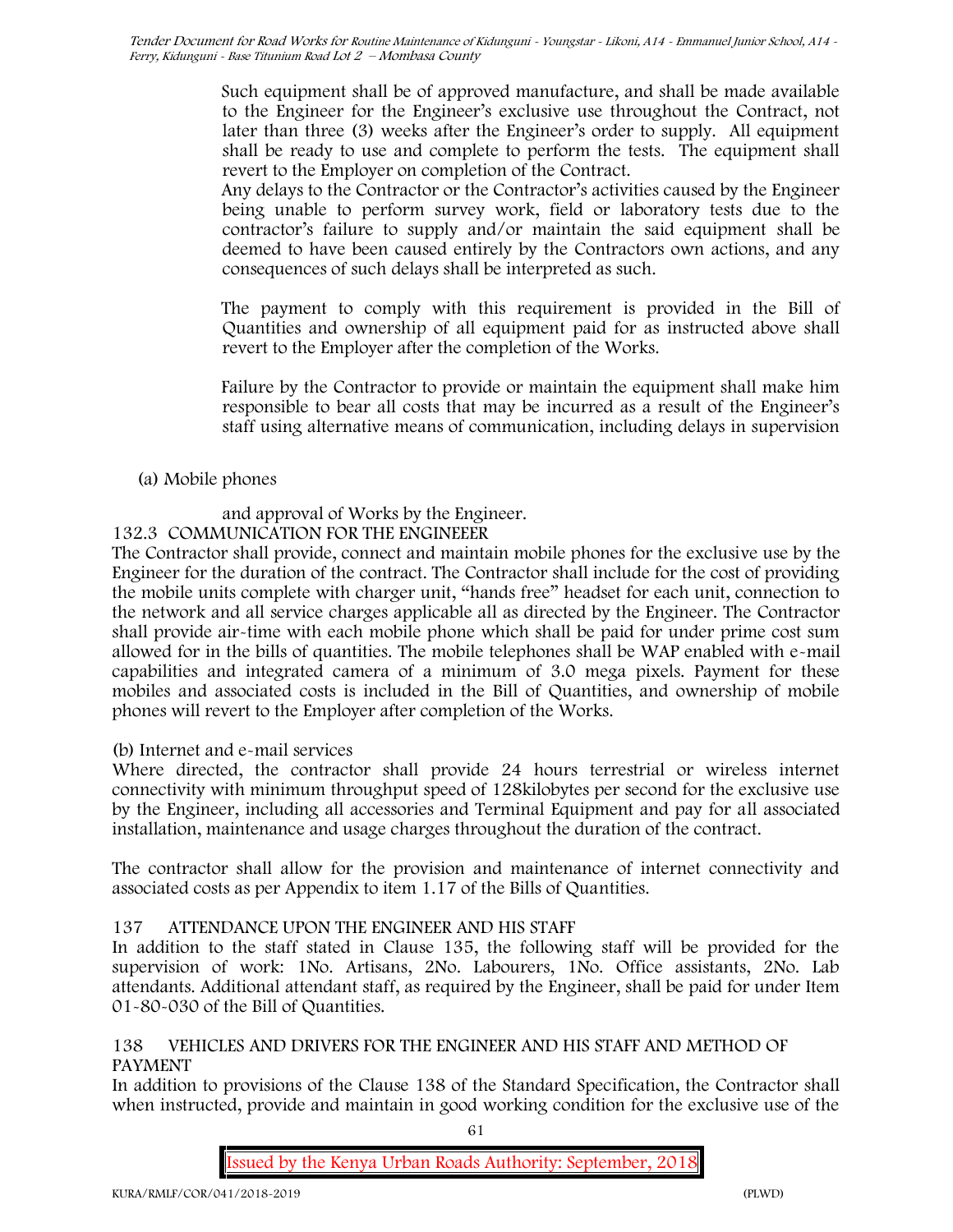Engineer and his staff throughout the Contract, the following types and numbers of brand new vehicles or as specified. The Engineer shall approve the type of vehicles and confirm the number of each type to be provided. The Contractor shall insure the vehicles comprehensively for any licensed drivers and shall provide competent drivers during normal working hours and whenever required by the Engineer. The cost of provision of the vehicle shall be inclusive of the first 4,000 kilometers travelled in any month.

.Should any vehicle supplied not be in roadworthy condition, the Contractor shall provide an acceptable equivalent replacement vehicle until such a time as the original vehicle is repaired to the satisfaction of the Engineer and returned for use.

# **(a) Type 1 Vehicles (Double Cabin 4WD Pick up)**

Type 1 Vehicles should be four Wheel Drive (4WD), with power assisted steering, Double wishbone independent suspension at front axle and rigid axle with leaf springs at rear, diesel propelled engine maximum 2,500 cc. The starting mileage of the vehicles shall not exceed 60,000km odometer reading. The vehicles should be fitted with other accessories below:

- (a) Spare tyre and wheel jack;
- (b) FM radio and CD player;
- (c) Power Windows;
- (d) Full Air-conditioning;
- (e) Immobilizer and antitheft security system;
- (e) Driver and passenger SRS Airbags;
- (f) Canvas cover over the carrying deck at the back.

At the end of the contract, all type 1 vehicles shall revert to the Contractor.

### **(c) Type 2 Vehicles (station wagon/saloon)**

Specifications for Type 2 Vehicles shall be station wagon/saloon vehicles; petrol propelled engine maximum 1,800 cc. The starting mileage of the vehicles shall not exceed 60,000km odometer reading. shall in addition be fitted with a fibre glass body or similar and two columns of sitting benches on the carting deck at the back.

The Contractor shall insure comprehensively the vehicles for any licensed drivers and shall provide competent drivers during normal working hours and whenever required by the Engineer.

At the end of the contract, all type 2 vehicles shall revert to the Contractor.

Payment of vehicle shall be per vehicle month in item 01-80-017/18 of the BOQ.

### **139 MISCELLANEOUS ACCOUNTS**

The Contractor maybe instructed by the Engineer to make payments of general miscellaneous accounts for such items as stationary, stores and equipment and miscellaneous supervision personnel and claims or the Engineer may direct the Contractor to purchase or pay for the above. The Contractor will be paid on a prime cost basis plus a percentage for overheads and profits under appropriate items in the Bills of Quantities.

### **142 ENVIRONMENTAL PROTECTION**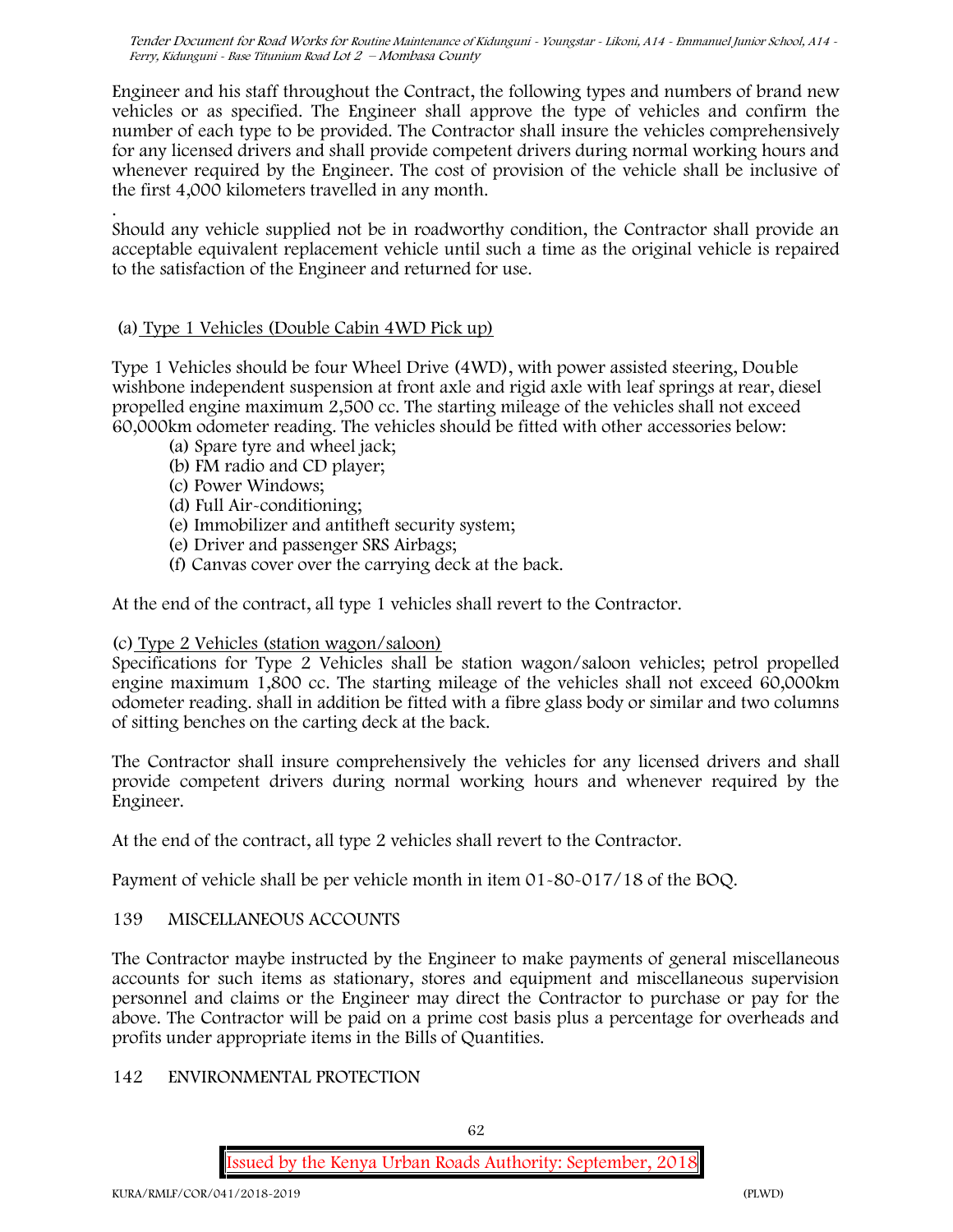The Contractor shall comply with the Statutory Regulations in force in Kenya regarding environmental protection and waste disposal, and shall liaise with the National Environmental Management Agency (NEMA).

The Contractor shall ensure so far as is reasonably practicable and to the satisfaction of the Engineer; that the impact of the construction on the environment shall be kept to a minimum and that appropriate measures are taken to mitigate any adverse effects during the construction.

- (a) The Contractor shall exercise care to preserve the natural landscape and shall conduct his construction operations so as to prevent any unnecessary destruction, scarring, or defacing of the natural surroundings in the vicinity of the work. Except where clearing is required for permanent works, all trees, native shrubbery, and vegetation shall be preserved and shall be protected from damage by the Contractor's construction operations and equipment. All unnecessary destruction, scarring, damage or defacing resulting from the Contractor's operations shall be repaired, replanted, reseeded or otherwise corrected as directed by the Engineer, and at the Contractor's expense.
- (b) The Contractor shall ensure that measures are in place to control soil erosion and water pollution, by use of berms, dykes, silt fences, brush barriers, dams, sediment basins, filter mats, netting, gravel, mulches, grasses, slope drains, contour banks, and other erosion control devices and methods. Temporary erosion control provisions shall be coordinated with permanent erosion control features to assure economical, effective and continuous measures throughout the period of the works. The Contractor's attention is drawn to the requirements of Clause 502, in that works need to be progressively finished so that permanent vegetation can establish quickly to mitigate soil erosion and erosion of drains.
- (c) The Contractor shall provide all the labour, equipment, materials, and means required and shall carry out proper and efficient measures wherever and as often as necessary to minimise the dust nuisance.
- (d) The Contractor shall comply with all applicable Kenyan laws, orders and regulations concerning the prevention, control and abatement of excessive noise. Blasting, use of jackhammers, pile driving, rock crushing, or any other activities producing high-intensity impact noise may be performed at night only upon approval of the Engineer.
- (e) Immediately after extraction of materials, all borrows pits shall be backfilled to the satisfaction of the Engineer. In particular borrow pits near the project road shall be backfilled in such a way that no water collects in them.
- (f) Spilling of bitumen fuels Oils and other pollutants shall be cleared up.
- (g) The Contractor's attention is drawn to the requirements of the Standard Specification in regard to the environment and in particular to the following clauses:

| Clause 115: Construction Generally                                  |
|---------------------------------------------------------------------|
| Clause 116: Protection from Water                                   |
| Clause 136: Removal of Camps                                        |
| Clause 605: Safety and Public Health Requirements Clause            |
| Clause 607: Site Clearance and Removal of Topsoil and<br>Overburden |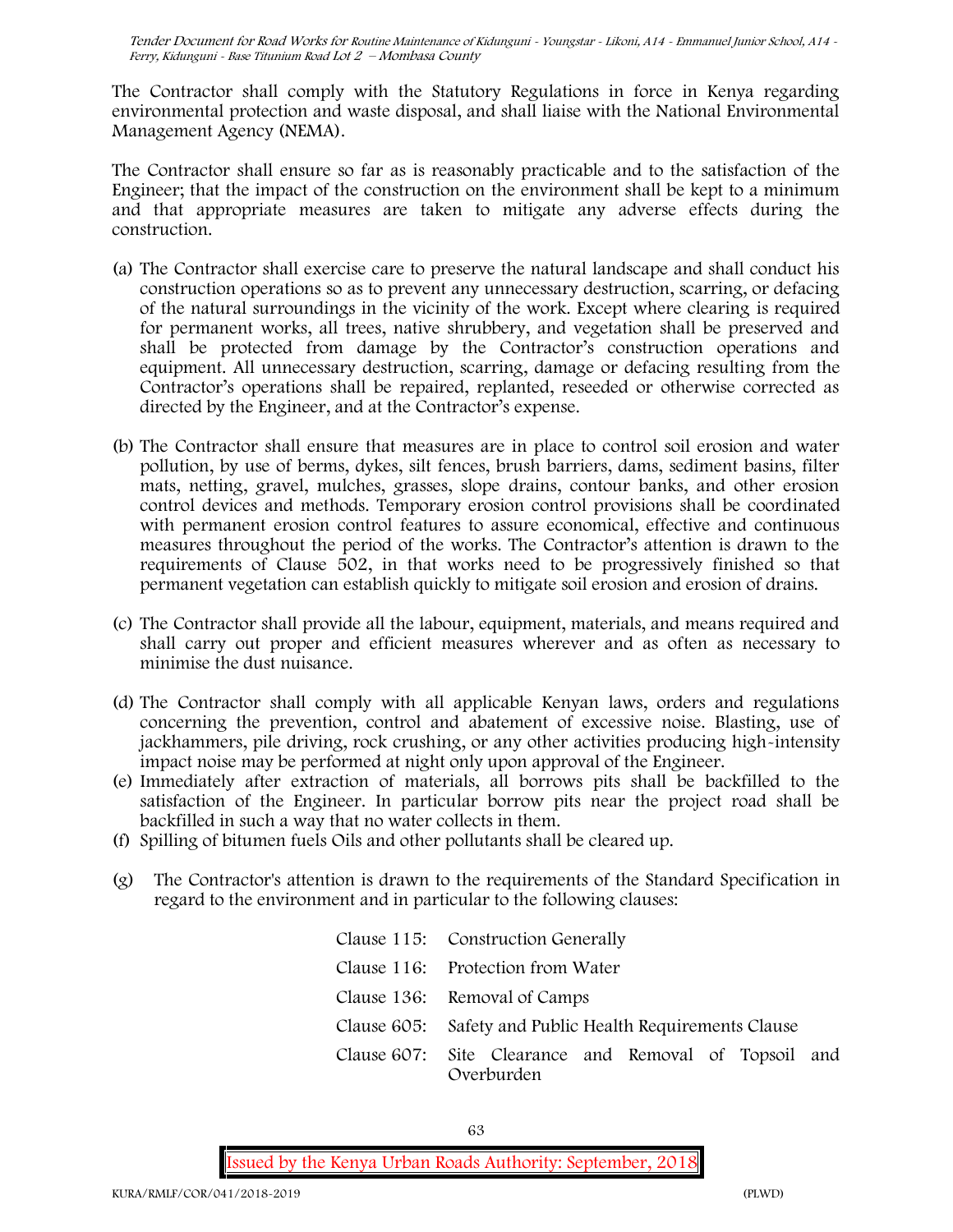(h) No additional payment will be made to the Contractor to cover costs arising from the requirements for this Clause and the Contractor must include these costs in the rates inserted into the Bills of Quantities.

#### **143 STAFF TRAINING**

The Contractor shall allow for training of engineers, technicians and other support staff as may be instructed by the Engineer.

The payment of the allowances of such staff shall be made as instructed by the Engineer under the relevant provisions in the Bills of Quantities.

**Issued by the Kenya Urban Roads Authority: September, 2018**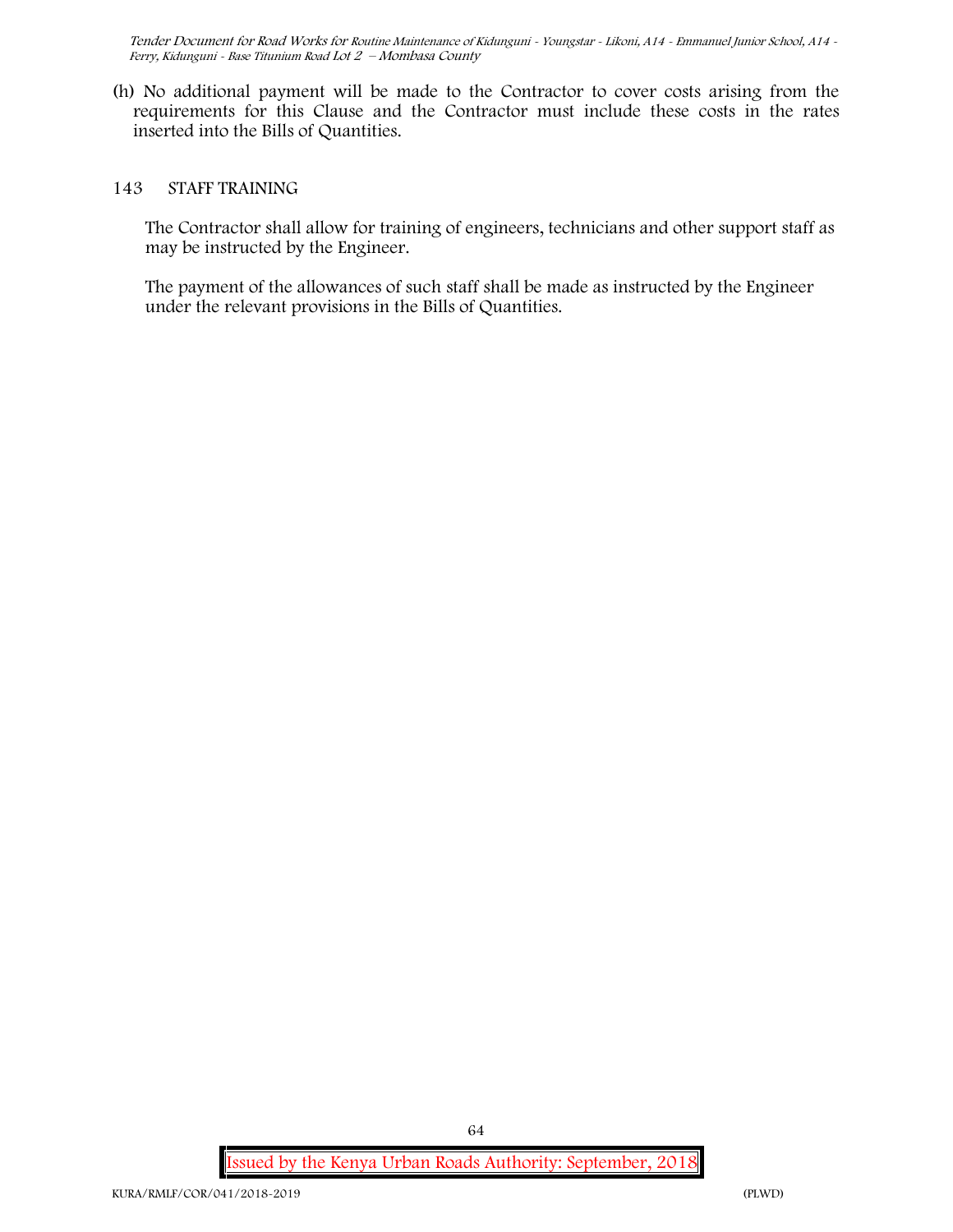# **SECTION 2 - MATERIALS AND TESTING OF MATERIALS**

All materials testing shall be in accordance with Section 2 of the Standard Specifications.

### **SECTION 3 - SETTING OUT & TOLERANCES**

- **301 SETTING OUT**
	- a) In addition to the provisions of clause 3.01(a) if the traverse points to be used for the setting out are close to the existing carriageway and interfere with construction works then the Contractor will have to relocate them to a location where they will not be disturbed. The co ordinates and heights of all traverse points so located shall be listed and provided to the Engineer for checking and/or approval. Contractor shall also monument the new centreline every 200m along straight and all salient points along curves by a pin in the concrete beacon before commencement of any works.

The road reserve boundary posts shall have 12mm diameter steel pins embedded in concrete, 200mm long with 25mm exposed to the air, sticking out form its top surface. This pin shall be co-ordinated and heighted and result of the same shall be provided to the Engineer for approval. Cost of these works shall be included in the rates as no separate item has been provided.

Commencement of the works shall not be permitted until this basic survey data has been provided and approved by the Engineer for at least 2 Kms of the road.

b) Detailed Setting Out

Reference pegs shall be 50mm by 50mm in section 600mm long driven 400mm firmly into ground and painted white above the ground. The offset from centre line shall be indicated by small nail 20mm to 25mm long with its head driven flush with the top of the peg.

Chainages, offset and reference elevation shall be clearly indicated to the sides of the peg to the satisfaction of the Engineer.

After cutting of benches and prior to commencement of earthworks or subgrade works, Contractor shall take cross-sections again and submit the copy of the same to Engineer for agreement. These cross-sections shall then be used as basis of measurement for all subsequent layers, unless otherwise stated.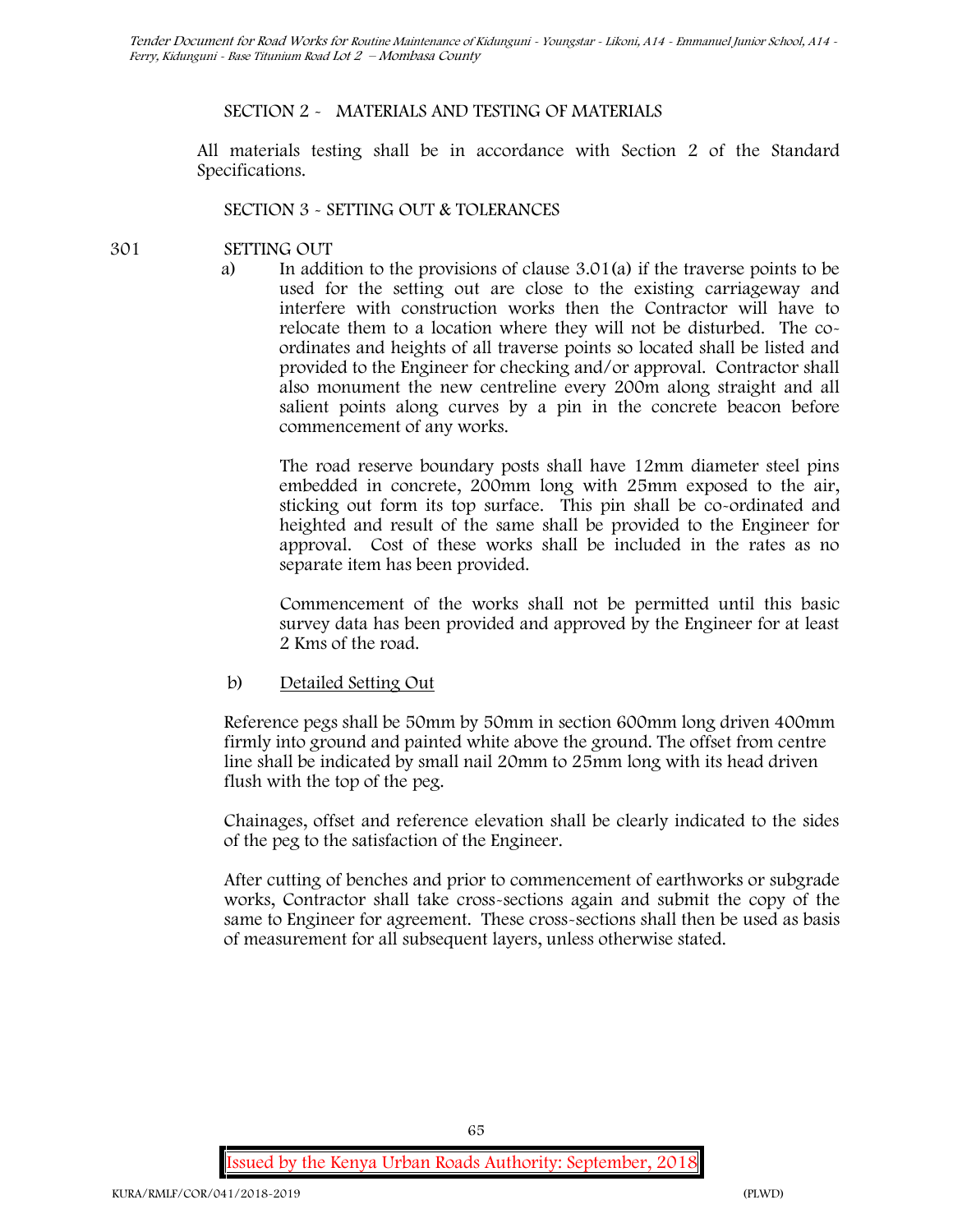**SECTION 4- SITE CLEARANCE AND TOP SOIL STRIPPING**

#### **401 SITE CLEARANCE**

Site Clearance shall be carried out as directed by the Engineer.

**402 REMOVAL OF TOPSOIL**

Topsoil shall include up to 200mm depth of any unsuitable material encountered in existing or newly constructed drains, drainage channels, and accesses.

**403 REMOVAL OF STRUCTURES, FENCES AND OBSTRUCTIONS**

When instructed by the Engineer, the Contractor shall demolish or remove any structure and payment for this shall be made on day works basis.

**Issued by the Kenya Urban Roads Authority: September, 2018**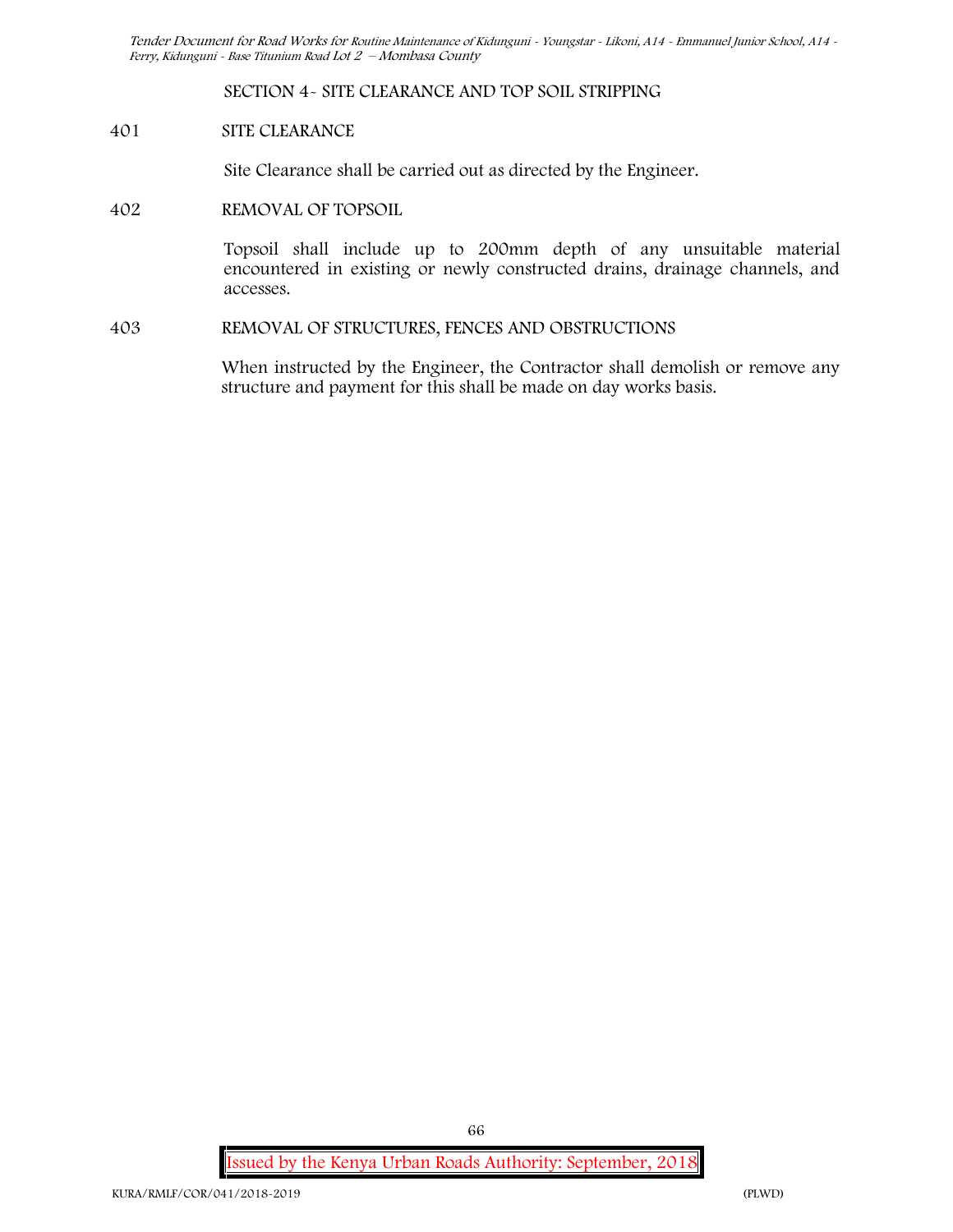### **SECTION 5 - EARTHWORKS**

### **504 PREPARATION PRIOR TO FORMING EMBANKMENT**

Where benching is required for existing pavement to accommodate earthworks subgrade or subbase for widening the road, the rate for compaction of existing ground shall be deemed to cover this activity.

Excavation in the pavement of the existing road shall be kept dry. In the event of water penetrating the underlying layer, construction of the subsequent layers shall be postponed until the underlying layers are dry enough to accommodate the construction plant without deforming or otherwise showing distress.

Step construction shall be carried out per layer at the joint where excavating both vertically and perpendicular to the direction of the travel. The step shall be 500mm perpendicular to the direction of the travel and 150mm vertical unless otherwise instructed by the Engineer.

Special care shall be taken when compacting the new material at the joint ensuring that specified density is achieved.

### **505 CONSTRUCTION OF EMBANKMENTS**

Only material approved by the Engineer shall be used for fill in embankments. Material with high swelling characteristics or high organic matter content and any other undesirable material shall not be used, unless specifically directed by the Engineer. Unsuitable material shall include:

- (i) All material containing more than 5% by weight or organic matter (such as topsoil, material from swamps, mud, logs, stumps and other perishable material)
- (ii) All material with a swell of more than 3% (such as black cotton soil)
- (iii) All clay of plasticity index exceeding 50.
- (iv) All material having moisture content greater than 105% of optimum moisture content (Standard Compaction)

Subgrade: Shall mean upper 300mm of earthworks either insitu or in fill and subgrade shall be provided for as part of earthworks operation and payment shall be made as "fill". The material for subgrade shall have a CBR of not less than 8% measured after a 4 day soak in a laboratory mix compacted to a dry density of 100% MDD (AASHTO T99) and a swell of less than 1%.

Subgrade repair: Where directed by the Engineer, any localized failure in the subgrade shall be repaired by filling in selected soft, hard or natural of minimum CBR 30% and compacted in accordance with clauses in the specifications applying to normal subgrade.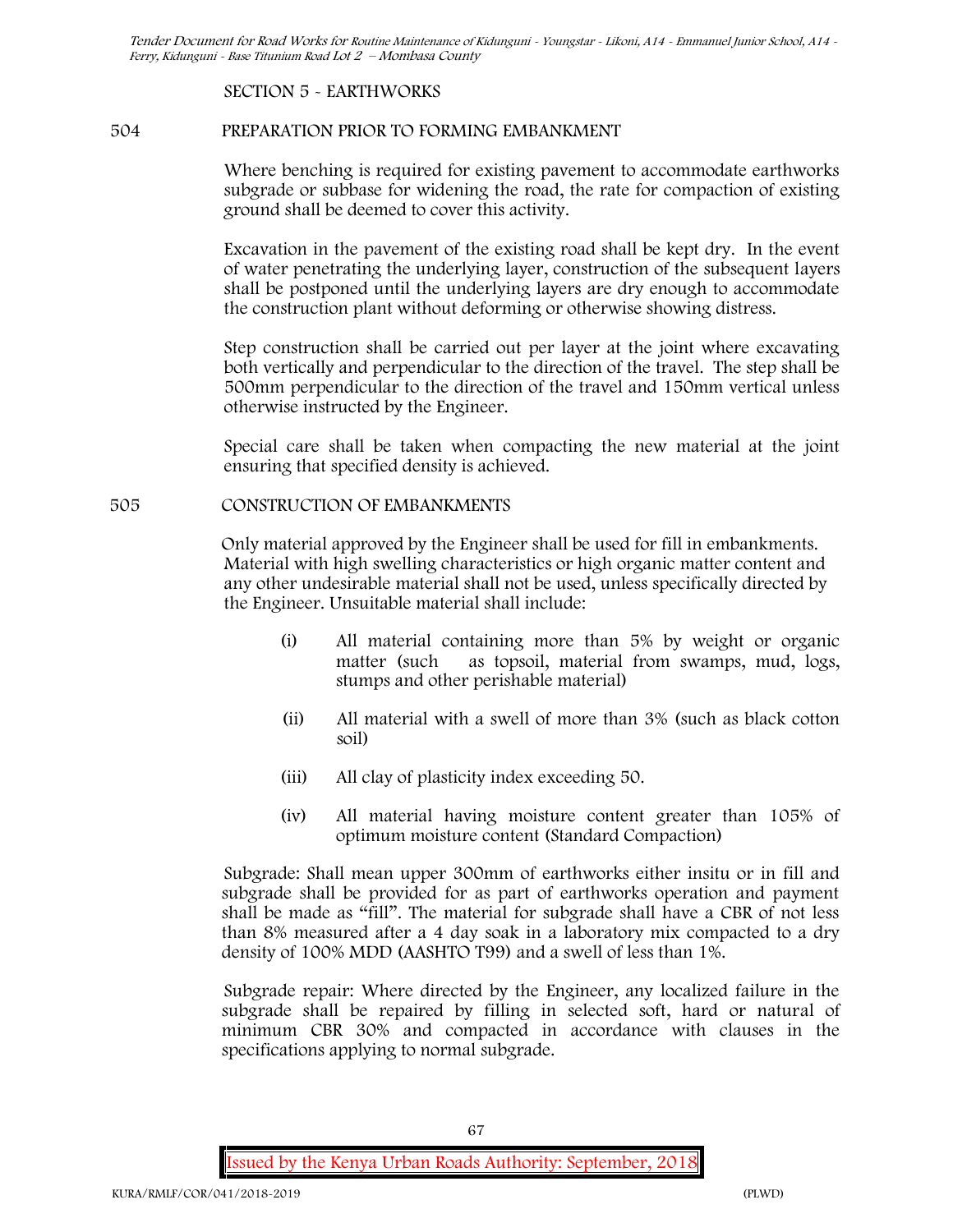Embankment repair: Where directed by the Engineer, any localized filling in soft, hard or natural; selected material requirements shall be executed in accordance with Clause 505.

### **508 COMPACTION OF EARTHWORKS**

At pipe culverts, all fill above ground level around the culverts shall be compacted to density of 100% MDD (AASHTO T.99) up to the level of the top of the pipes or top of the surround(s), if any and for a width equal to the internal diameter of the pipe on either side of the pipe(s) or surround(s) as applicable.

At locations adjacent to structures, all fill above ground level upto the underside of the subgrade shall be compacted to density of 105% MDD (AASHTO T.99). In case of fill around box culverts this should be carried out for the full width of the fill and for a length bounded by the vertical plane passing through the ends of the wingwalls.

Notwithstanding the provision of clause 503 of the standard Specification, Compaction of subgrade material (i.e. material immediately below formation) in cut areas shall not be carried out by the contractor in areas where the formation is formed in hard material, unless specific instructions to the contrary are issued by the Engineer.

Where improved sub-grade material shall be required, this shall be compacted and finished to the same standards and tolerances as those required for normal subgrade and clauses in the specifications applying to normal subgrade shall also apply.

# **511 BORROW PITS**

The first part of the Standard Specification is amended as follows:

Fill material which is required in addition to that provided by excavation shall be obtained from borrow pits to be located and provided by the Contractor but to the approval of the Engineer contrary to what has been stated.

# **517 MEASUREMENT AND PAYMENT**

Notwithstanding the provisions of clause 517 of the standard specifications, the rate for compaction of fill in soft material shall allow for the requirements of clause 508 of the special specification and no extra payment shall be made for compaction around pipe culverts (100% MDD AASHTO T.99).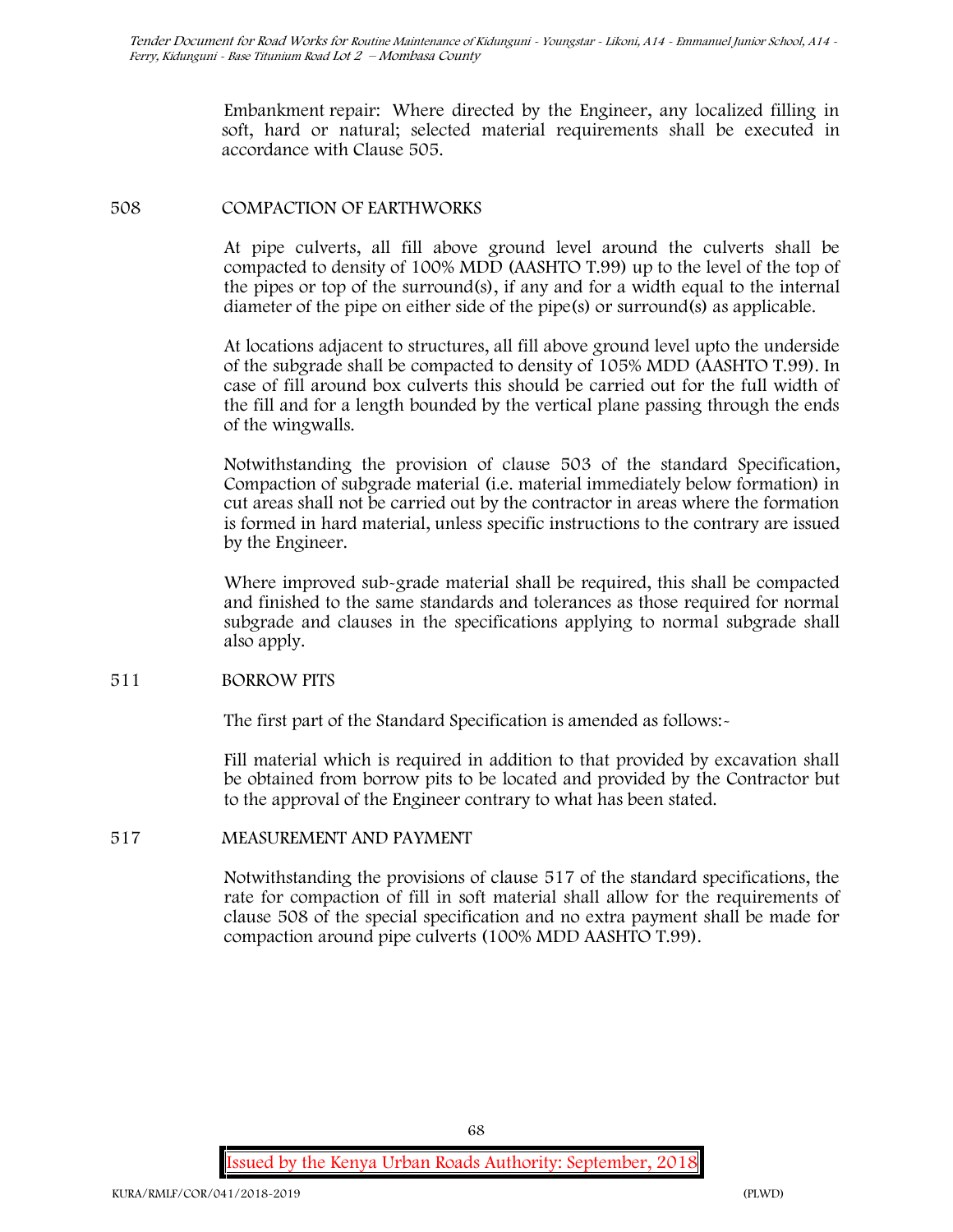#### **SECTION 6 - QUARRIES, BORROW PITS, STOCKPILES AND SPOIL AREAS**

#### **601 GENERAL**

Notwithstanding any indications to the contrary in the Standard specification the Engineer will not make available to the Contractor any land for quarries, borrow pits, stockpiles and spoil areas, except for those areas in road reserves specifically approved by him.

The contractor will be entirely responsible for locating suitable sources of materials complying with the Standard and Special Specifications, and for the procurement, Wining, haulage to site of these materials and all costs involved therein. Similarly the contractor will be responsible for the provision and costs involved in providing suitable areas for stockpiling materials and spoil dumps. Should there be suitable sites for spoil dumps or stockpiles within the road reserve forming the site of the works the Contractor may utilise these subject to the approval of the Engineer.

No additional payment will be made to the Contractor to cover costs arising from the requirements for this Clause and the Contractor must include these costs in the rates inserted into the Bills of Quantities.

#### **602 MATERIAL SITES**

The information on possible material sites is given for the general guidance of bidders. Bidders are however advised to conduct their own investigation as the information contained therein is neither guaranteed nor warranted

#### **603 PROVISION OF LAND**

Notwithstanding any indications to the contrary in the Standard specification the Engineer will not make available to the Contractor any land for quarries, borrow pits, stockpiles and spoil areas, except for those areas in road reserves specifically approved by him.

The contractor will be entirely responsible for locating suitable sources of materials complying with the Standard and Special Specifications, and for the procurement, Wining, haulage to site of these materials and all costs involved therein. Similarly the contractor will be responsible for the provision and costs involved in providing suitable areas for stockpiling materials and spoil dumps. Should there be suitable sites for spoil dumps or stockpiles within the road reserve forming the site of the works the Contractor may utilise these subject to the approval of the Engineer.

No additional payment will be made to the Contractor to cover costs arising from the requirements for this Clause and the Contractor must include these costs in the rates inserted into the Bills of Quantities.

#### **605 SAFETY AND PUBLIC HEALTH REQUIREMENTS**

In addition to clause 605, the contractor shall allow for professionals to conduct lectures to the workers regarding the spread of HIV/Aids.

69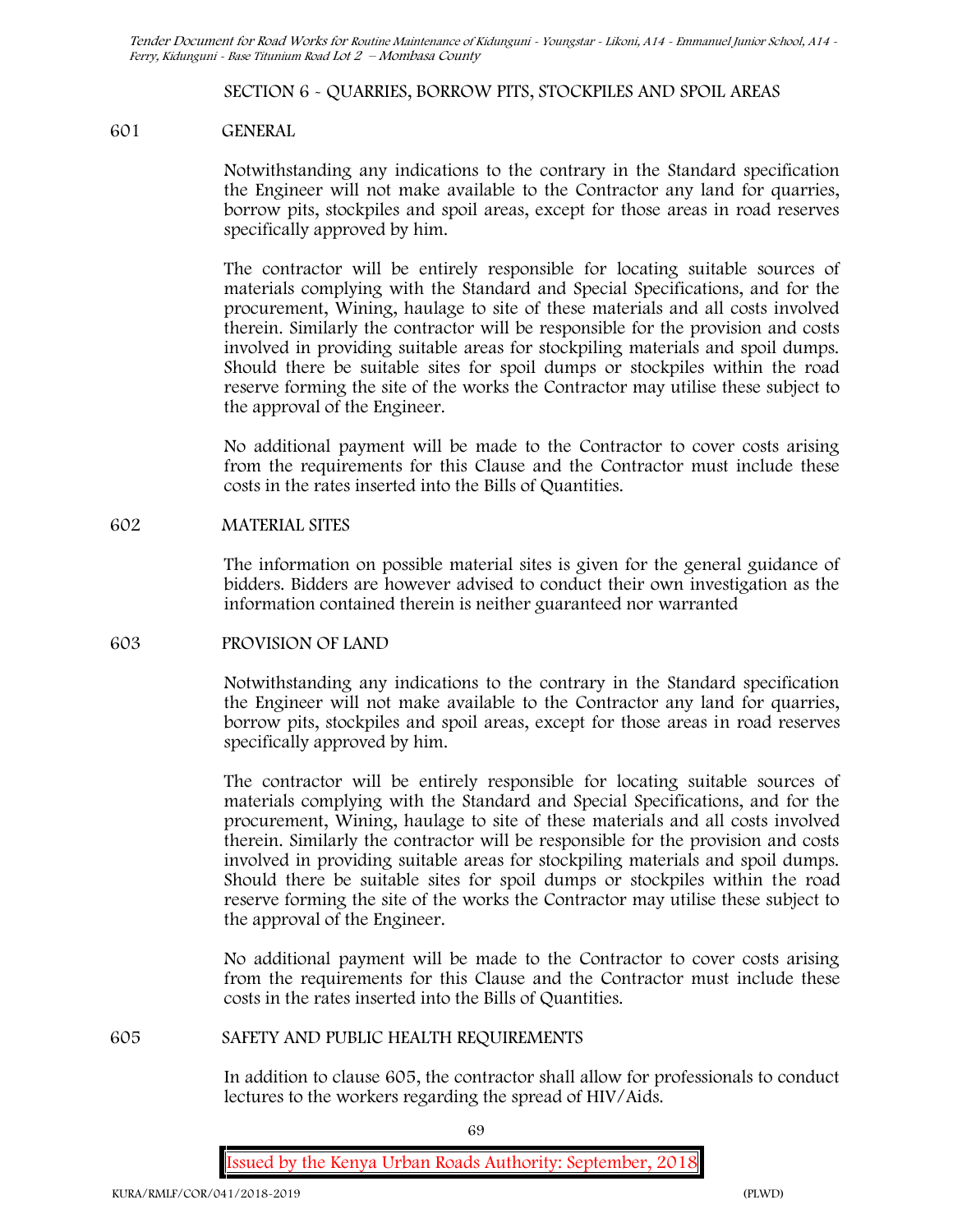### **SECTION 7 - EXCAVATION AND FILLING FOR STRUCTURES**

### **703 EXCAVATION OF FOUNDATIONS FOR STRUCTURES**

Unless otherwise instructed by the Engineer, all excavated surfaces in material other than hard material, on which foundations for structures shall be placed, shall be compacted to 100% MDD (AASHTO T.99) immediately before structures are constructed.

Paragraph 4, last line: - Replace "95%" with "100%".

#### **707 BACKFILLING FOR STRUCTURES**

Unless otherwise instructed by the Engineer, all backfilling material shall be compacted to a minimum of 100% MDD (AASHTO T.99).

#### **709 EXCAVATIONS FOR RIVER TRAINING AND NEW WATER COURSES**

Payments for river training and establishment of new watercourses shall only be made where such work constitute permanent works. Works done for road deviation or other temporary works shall not qualify for payment.

#### **710 STONE PITCHING**

Stone pitching to drains, inlets and outlets of culverts to embankments and around structure shall consist of sound unweathered rock approved by the Engineer.

The stone as dressed shall be roughly cubical in shape with minimum dimensions of 150 x 150mm for normal thickness of stone pitching.

The surface to receive the pitching shall be compacted and trimmed to slope and the stone laid, interlocked and rammed into the material to give an even finished surface.

In areas where stone pitching has been damaged, the Contractor shall identify such areas and notify the Engineer for his agreement of the extent of the Works required and his approval and instructions to proceed with the Works. Stone Pitching Repair and Reconstruction shall be carried out in accordance with Clause 710 of the Standard Specifications.

The Works shall involve removal of the damaged stone pitching and reconstruction of the said areas in accordance with Clause 710 of the Standard Specifications by use of the sound salvaged material together with any necessary additional material where all such materials shall comply with Section 7 of the Standard Specifications.

Contrary to clause 713 of the standard specifications, the rates inserted for stone pitching shall allow for grouting. **711 GABIONS**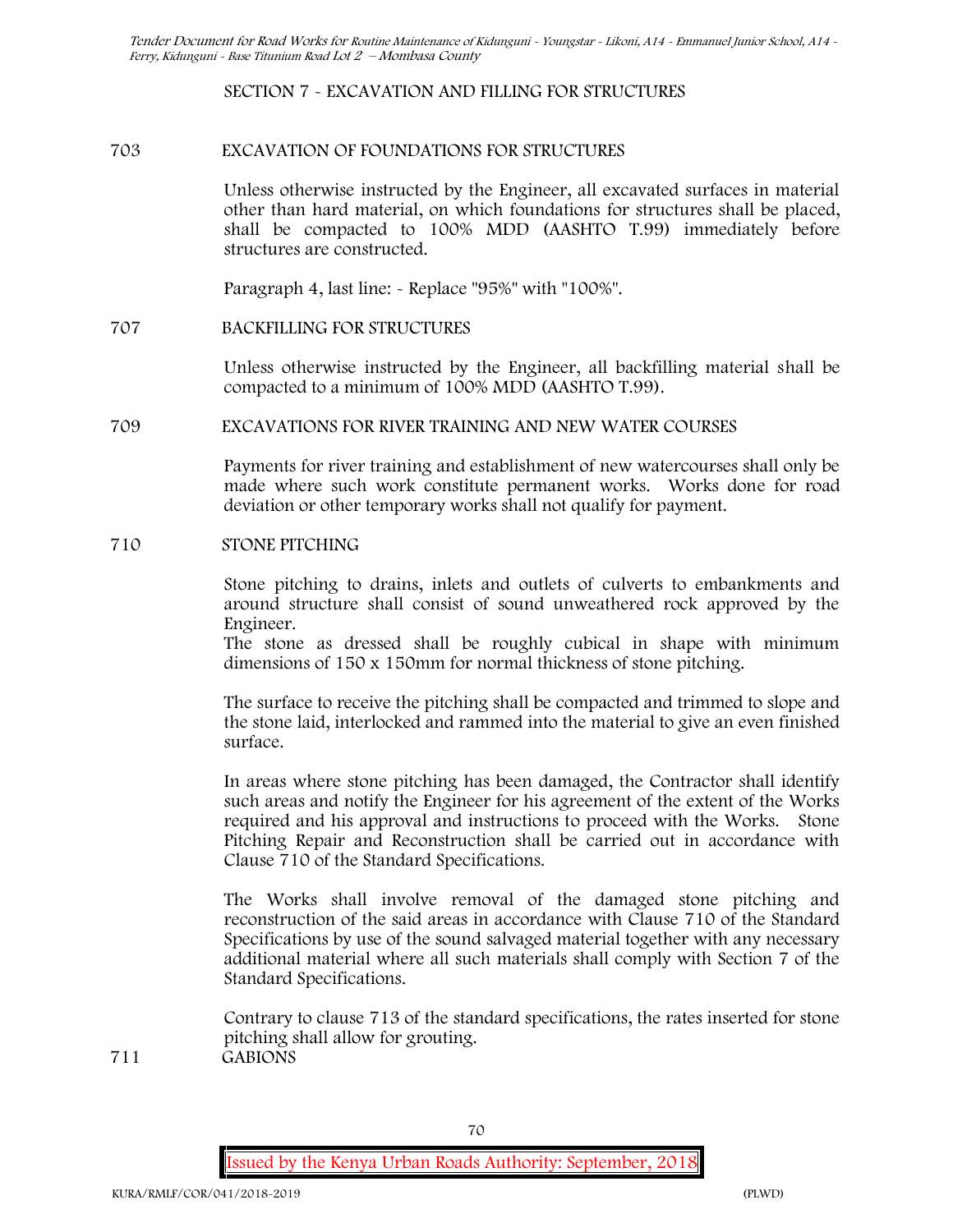> Where instructed by the Engineer the Contractor will install gabions as protection works to washout areas or bridge Piers and or Abutments. Gabions shall be constructed in accordance with Clause 711 of the Standard Specification.

> I n cases where existing gabions have been damaged, the Contractor shall identify them and notify the Engineer for his agreement of the extent of the Work required and his approval and instructions to proceed with the Works.

> The Works shall involve removal of the damaged gabions / rocks, excavation to the correct levels and grades as directed by the Engineer, and in accordance with Clause 711 of the Standard Specifications and reconstruction with new gabions and other necessary materials as necessary. The damaged gabions shall be recovered and transported to the nearest KURA'S Yard or M.O. R &P.W Department depot.

#### **712 RIP-RAP PROTECTION WORK**

Quarry waste or similar approved material shall be used to backfill scoured and eroded side, outfall and cut-off drain. The material shall be compacted to form a flat or curved surface preparatory to stone [pitching of drainage channels, existing and new scour checks as directed by the Engineer.

The surface to receive the pitching shall be compacted and trimmed to slope and the stone hand laid, interlocked and rammed into the material to give an even finished surface. The interstices of the Pitching shall be rammed with insitu material. The insitu material immediately behind the pitching shall be compacted to minimum density of 100% MDD compaction (AASHTO T.99)

#### **714 BACKFILL BELOW STRUCTRURES**

Where instructed this shall be carried out in compliance with the requirements of Clause 507 and 804 of the Standard Specification.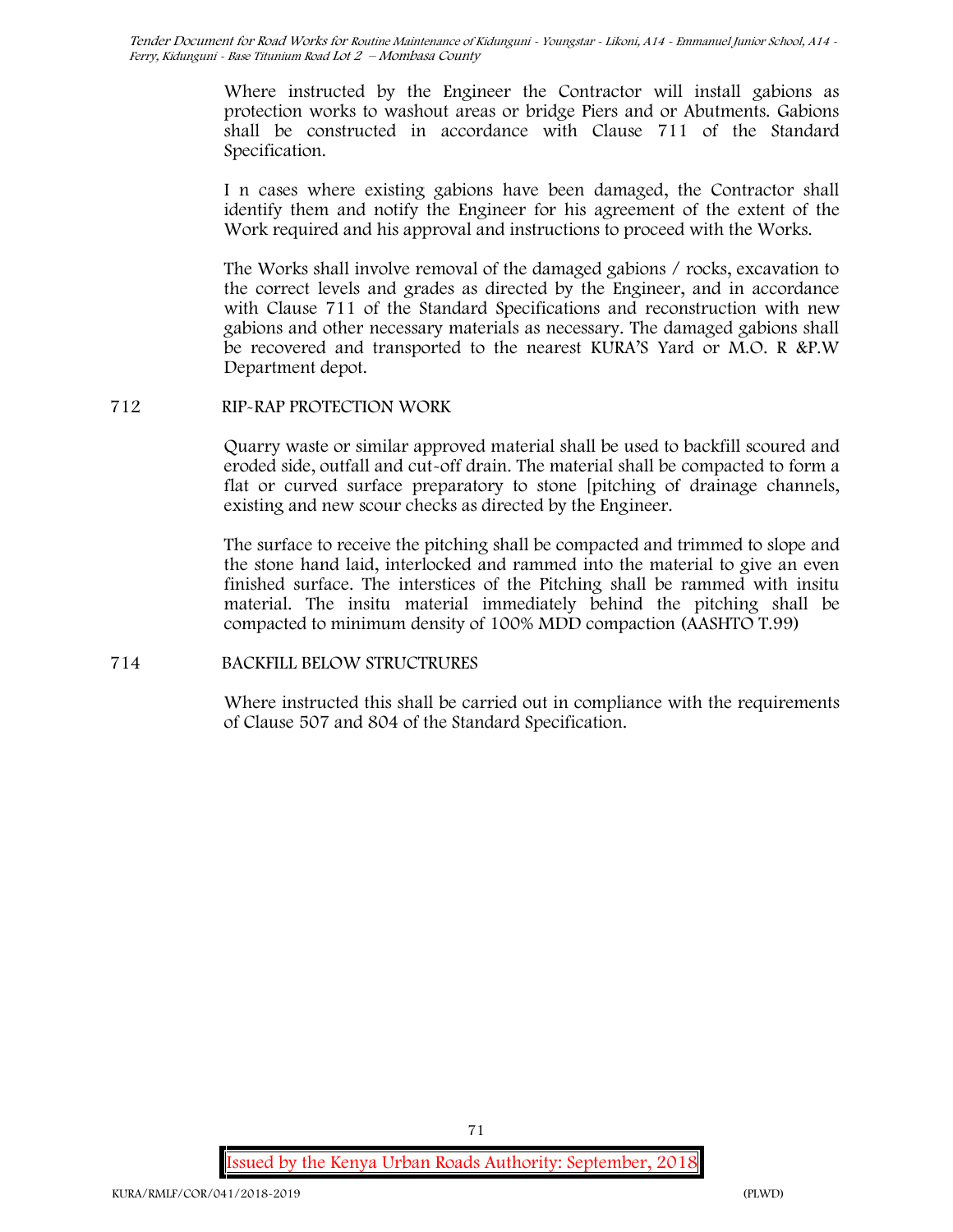# **SECTION 8 - CULVERTS AND DRAINAGE WORKS**

# **801 SCOPE OF SECTION**

The operations specified in this section apply to the installation of drainage works and reinstatement and improvement of the same.

In addition, this Section covers: -

- Extending of existing 450mm, 600mm and 900mm diameter pipes to be compatible with the increased road width or access.
- Desilting and cleaning of existing pipes and outfall drains to make them free flowing.

# **804 EXCAVATION FOR CULVERTS AND DRAINAGE WORKS**

In the Standard Specifications, make the following amendments: -

- (a) In paragraph 6, line 3, and in paragraph 7, line 5 and in paragraph 11, line 6, delete "95%" and insert "100%".
- (b) Removal of Existing Pipe Culverts

Where instructed by the Engineer, the Contractor shall excavate and remove all existing blocked or collapsed culvert pipes of 450mm, 600mm and 900mm diameter including concrete surround, bedding, inlet and outlet structure.

The void left after removal of culvert pipes shall be widened as necessary to accommodate new concrete bedding, pipe and haunching. The payment of this work shall be per linear metre of pipes removed, and the volume in m<sup>3</sup> of inlet/outlet structure removed. The void left by removal of these pipes shall be carefully preserved in order to accommodate replacement of 450mm, 600mm or 900mm diameter pipe culverts as shall be directed by the Engineer.

- (c) Removal of Other Existing Drainage Structures When instructed by the Engineer, the Contractor shall demolish or remove any other structure and payment for this shall be made on day work basis.
- (d) Excavation for Culverts and Drainage Works The Contractor shall carry out all excavations for new culverts and drainage works to the lines, levels, inclinations, and dimensions shown on the drawings or as instructed by the Engineer.

#### **805 EXCAVATION IN HARD MATERIAL**

In the Standard Specifications, Sub-clauses 805(a) and 805 (b) delete "95%" and insert "100%".

In sub-clause 809(a), paragraph 1, line 1, substitute "95%" with "100%".

72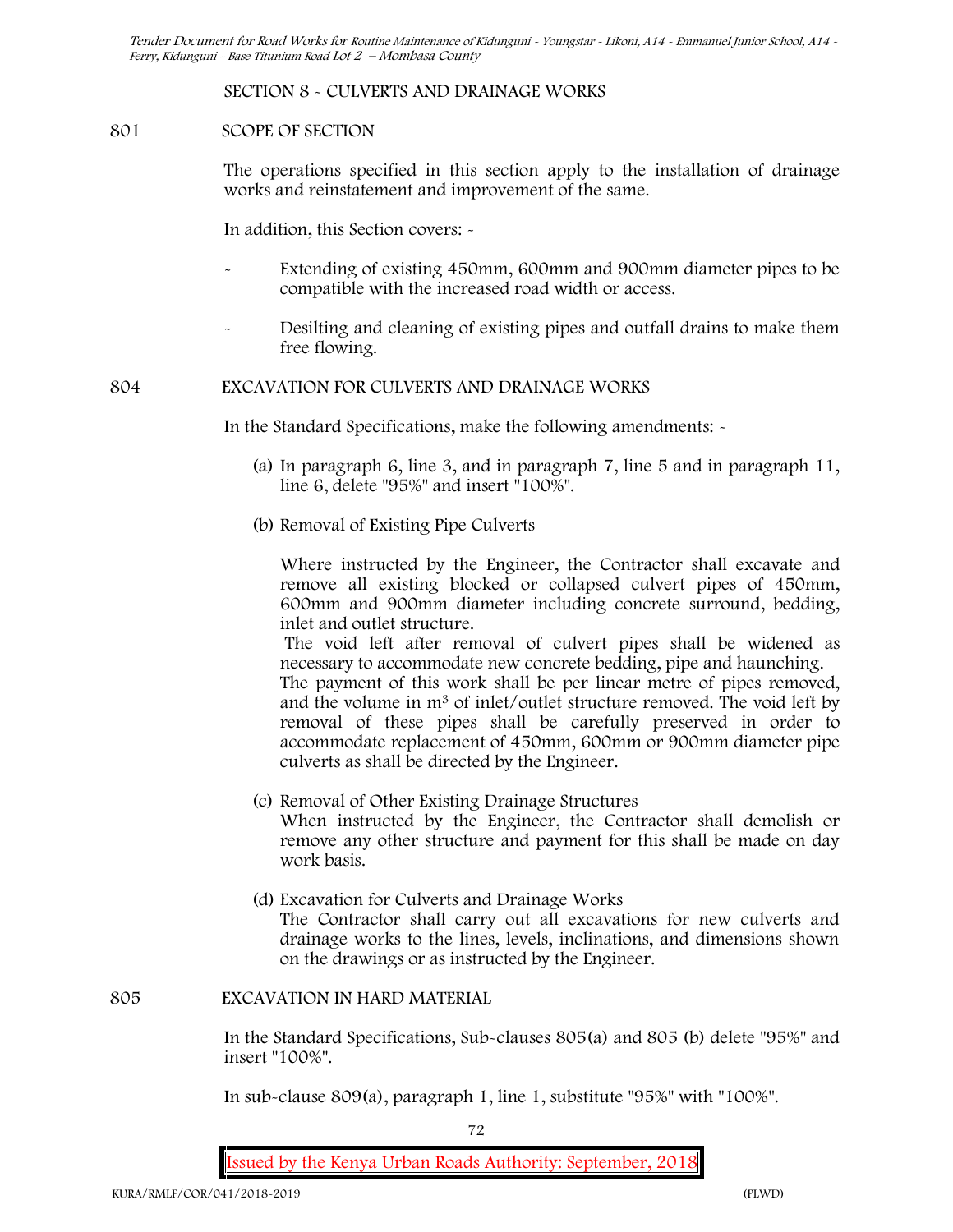In sub-clause 809(c), paragraph 2, line 4, between the words "compacted" and "and shaped" insert the words "to 100% MDD (AASHTO T.99)".

Hard material is material that can be excavated only after blasting with explosives or barring and wedging or the use of a mechanical breaker fitted with a rock point in good condition and operated correctly. Boulders of more than 0.2m<sup>3</sup> occurring in soft material shall be classified as hard material.

# **809 BEDDING AND LAYING OF PIPE CULVERTS**

Concrete pipes shall be laid on a 150mm thick concrete bed of class 15/20 and the pipes shall be bedded on a 1:3 cement: sand mortar at least 50mm thick, 150mm wide and extending the full length of the barrel.

The rates inserted shall allow for compaction of the bottom of excavation to 100% MDD (AASHTO T.99).

# **810 JOINTING CONCRETE PIPES**

The concrete pipes for the culverts shall have ogee joints and will be jointed by 1:2 cement: sand mortar and provided with fillets on the outside as described in clause 810 of the Standard Specification.

# **812 BACKFILLING OVER PIPE CULVERTS**

In the Standard Specifications, clause 812

a) Wherever the expression "dry density of 95% MDD (AASHTO T. 99)" occurs delete and replace with "dry density of 100% MDD (AASHTO T.99)".

The rates entered for laying of pipe culverts shall allow for backfilling to pipe culverts and compacting to 100% MDD (AASHTO T.99) and these works shall not be measured and paid for separately.

#### **814 SUBSOIL DRAINS**

In the event of excavation for repairs exposing local seepage, springs or unacceptably high water table, the Engineer may instruct the provision of counter fort or French drains.

These drains shall consist of a trench excavated to the alignment, width, depth and gradient instructed by the Engineer, and backfilled with approved compacted clean hard crushed rock material as specified in clause 815 of the standard specification. Where these drains lie within the carriageway the carriageway shall be reinstated with compacted stabilised gravel and surfaced with hot asphalt or a surface dressing as instructed by the Engineer.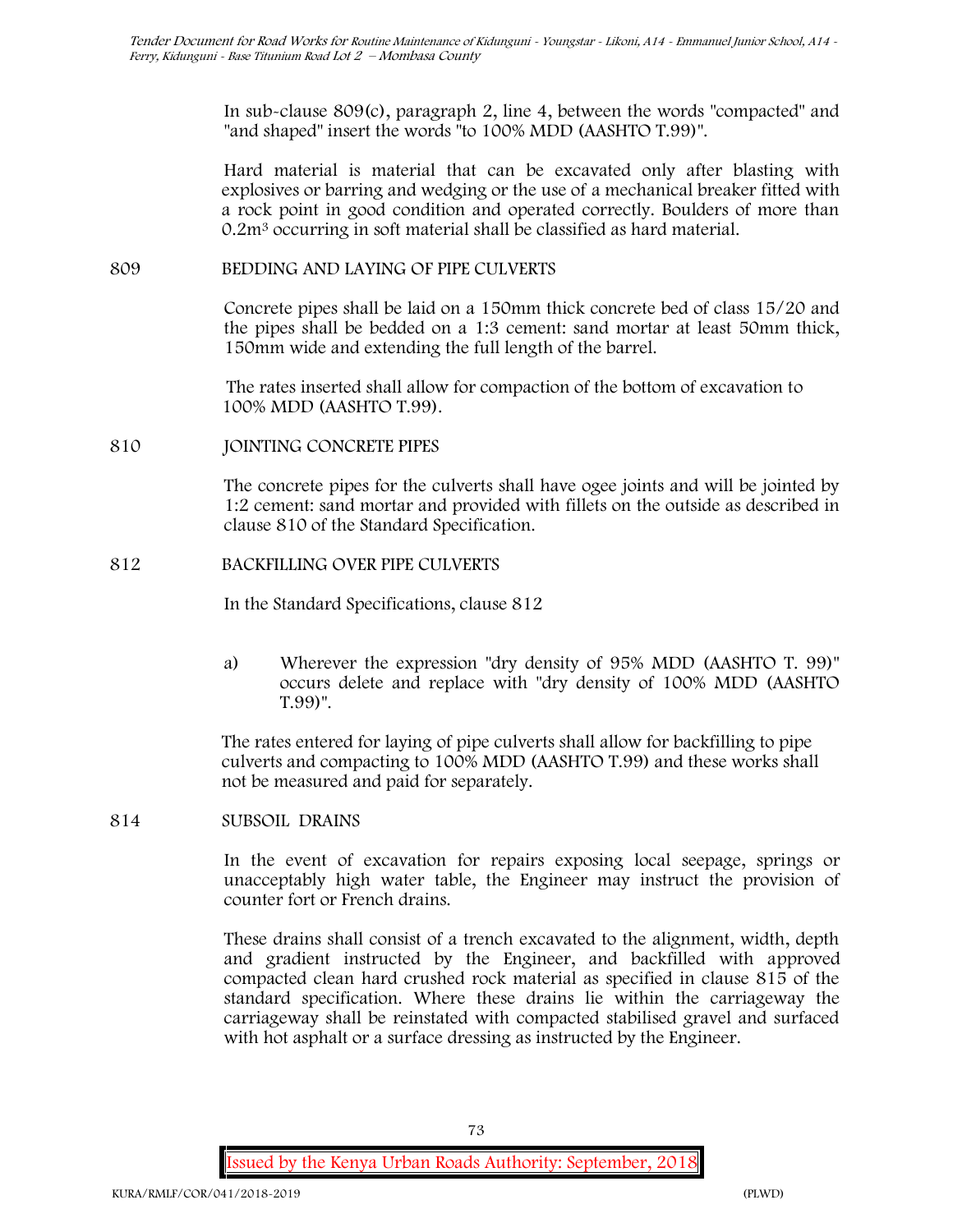# **815 INVERT BLOCK DRAINS AND HALF ROUND CHANNELS**

Invert Block Drains and Half Round Channels shall be constructed as shown in the drawings provided in accordance with the Standard Specifications where directed by the Engineer.

- **817 REPAIRS TO DRAINS**
- **817.1 Cleaning and Repair of Existing Drains**

In areas of existing side drains, mitre or outfall drains where such are blocked, the Engineer shall instruct the Contractor to clean and clear the drains to free flowing condition.

The work shall consist of:

- (a) Stripping and removal of any extraneous material to spoil including vegetation and roots in the drains to the satisfaction of the engineer.
- (b) Spreading of any spoil to the satisfaction of the Engineer.

Shaping the drains to free flowing condition as directed by the Engineer. Removing any broken side slabs for inverted block drains and replacing with a new removing any broken inverted block drains and replacing with a new one well jointed.

Measurement and Payment for cleaning drains shall be by linear metre of drain cleaned measured as the product of plan area and vertical depth of extraneous material instructed to be removed. No extra payment will be made for removal of vegetation and roots.

**817.2 Channels**

The Engineer may instruct that the Contractor provides open channels in place of existing subdrains where the latter may be damaged or in any other place. The rates entered by the Contractor in the bills of quantities must include for removal and disposal of any subdrain material, excavation to line and level, backfilling and compaction as directed by the engineer. The channels shall be constructed of precast class 20/20 concrete of minimum 80mm thickness and lengths or widths not exceeding 1000mm. Joints shall be at least 15mm wide filled with 1:2 cement sand mortar.

**817.3 Rubble fills for protection work**

Quarry waste or similar approved material shall be used to back fill scoured and eroded side, outfall and cut-off drains. The material shall be compacted to form a flat or curved surface preparatory to stone pitching of drainage channels, existing and new scour checks as directed by the Engineer.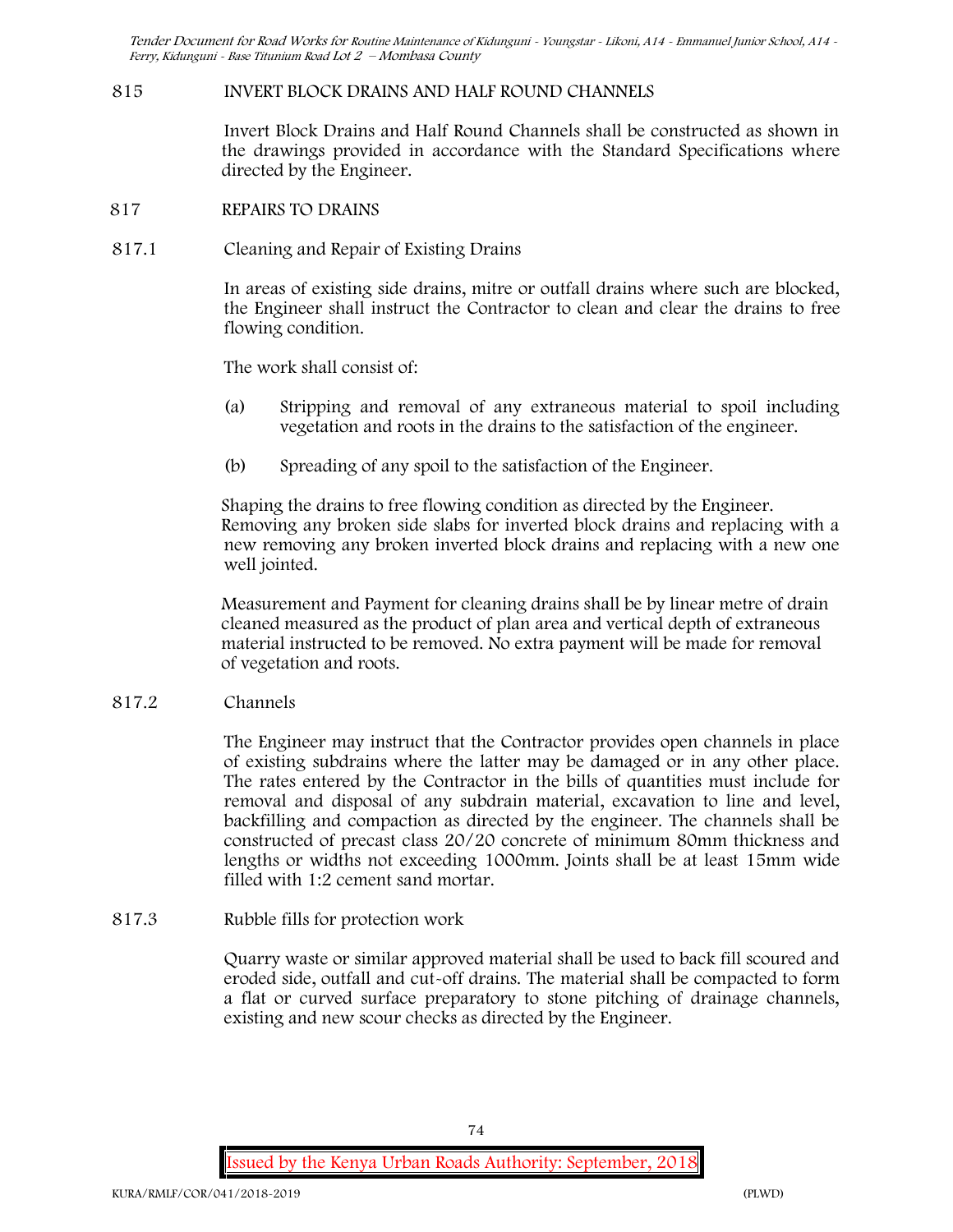### **817.4 Stone Pitching**

Stone pitching shall be constructed in accordance with clause 710 of the standard Specification.

## **817.5 Gabions**

Gabions shall be constructed in accordance with clause 711 of the standard Specification.

## **817.6 Spoil Material**

The Contractor shall be responsible for removal from site of all materials excavated in the course of undertaking works in this section of the specifications, unless suitable for re-use, and deposit of the material in a spoil dump to be approved by the Engineer.

# **818 SCOUR CHECKS**

Scour checks are to be constructed in mass concrete in accordance with clause 818 of the standard Specifications and the drawings as shall be provided.

## **819 CLEANING AND MAINTENANCE**

## **819.1 Desilting of Pipe Culverts**

Where instructed, Contractor shall desilt the existing pipe culverts by removing all the material from the pipe to make them clean and free flowing.

Measurement and payment shall be by the linear metres of pipes de-silted, regardless of diameter size.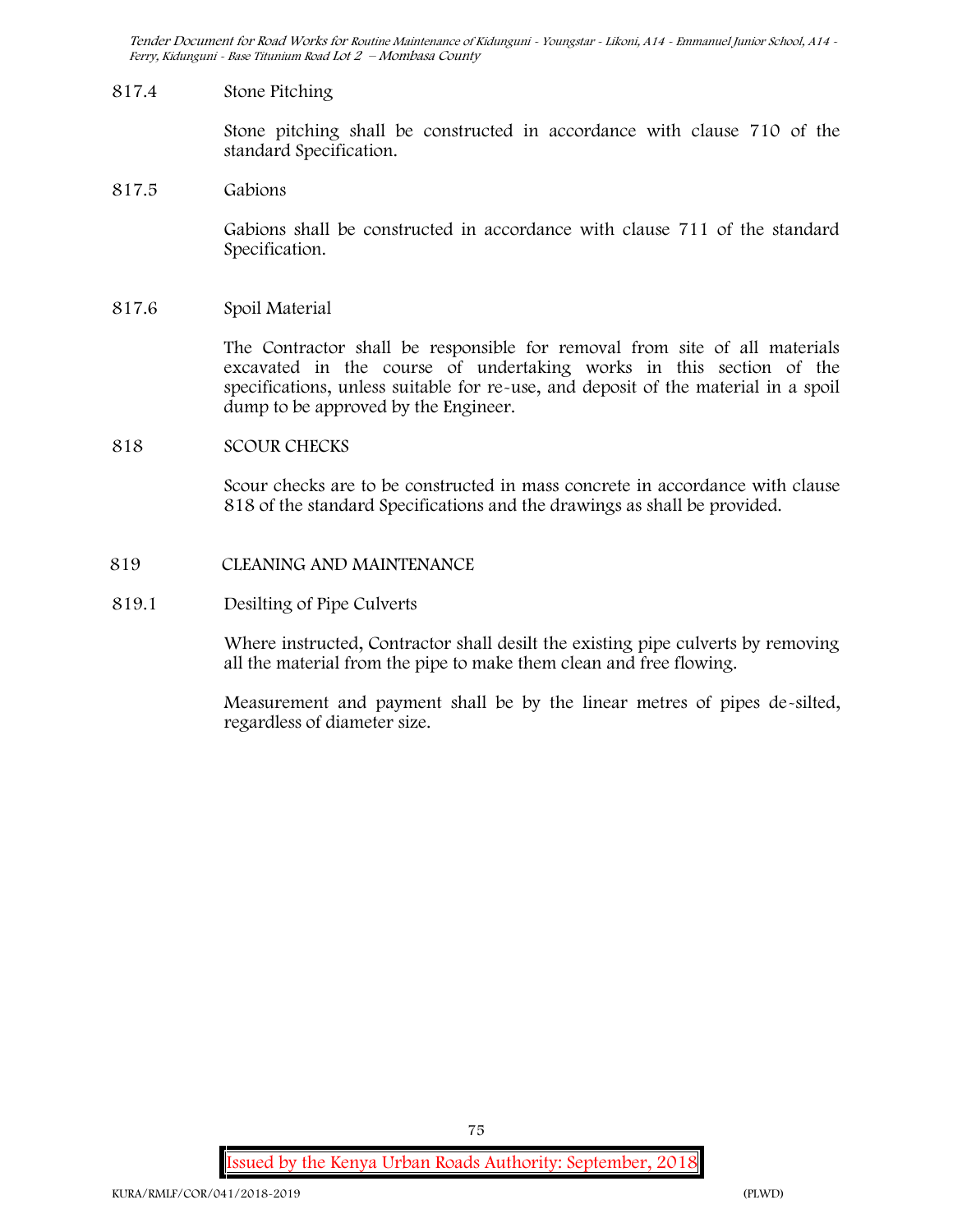**SECTION 9 - PASSAGE OF TRAFFIC**

# **901 SCOPE OF THE SECTION**

The Contractor shall so arrange his work to ensure the safe passage of the Traffic at all times and if necessary construct and maintain an adequate diversion for traffic complete with all the necessary road traffic signs.

The contractor shall provide to the satisfaction of the Engineer adequate warning signs, temporary restriction signs, advance warning signs, barriers, temporary bumps and any other device and personnel equipped with two way radios to ensure the safe passage of traffic through the works.

When carrying out the Works the Contractor shall have full regard for the safety of all road users.

The Contractor shall also provide sign posts and maintain to the satisfaction of the Engineer all deviations necessary to complete the works. The contractor should allow for the costs of complying with the requirements of this clause in his rates.

The contractor will be deemed to have inspected the site and satisfied himself as to the adequacy of his bid for these works and no additional payments will be made to the contractor for any expenditure on traffic control or the provision of deviations. The employer shall not be liable for inadequate prior investigations of this nature by the contractor.

# **903 MAINTENANCE OF EXISTING ROADS**

The Contractor shall when instructed, maintain the existing project road ahead of works using compacted asphalt concrete type I in accordance with the provisions in clause 1601B – 1607B of the Special Specifications or gravel material depending on the nature of the wearing course surface.

# **904 CONSTRUCTION OF DEVIATIONS**

(a) **General**

In addition to requirement of this clause, the Contractor shall when instructed construct and complete deviations to the satisfaction of the Engineer before commencing any permanent work on the existing road. Also during these works the contractor is supposed to provide a detour of adequate pipe culverts for pedestrian and traffic crossing where there is bridge works.

Subject to the approval by the Employer, the Contractor may maintain and use existing roads for deviation. Payment for this, made in accordance with clause 912 (a) (i), shall be by the Kilometre used depending on the type of road used, whether bituminous or earth/gravel. The rates shall include for the provision of materials and the works involved.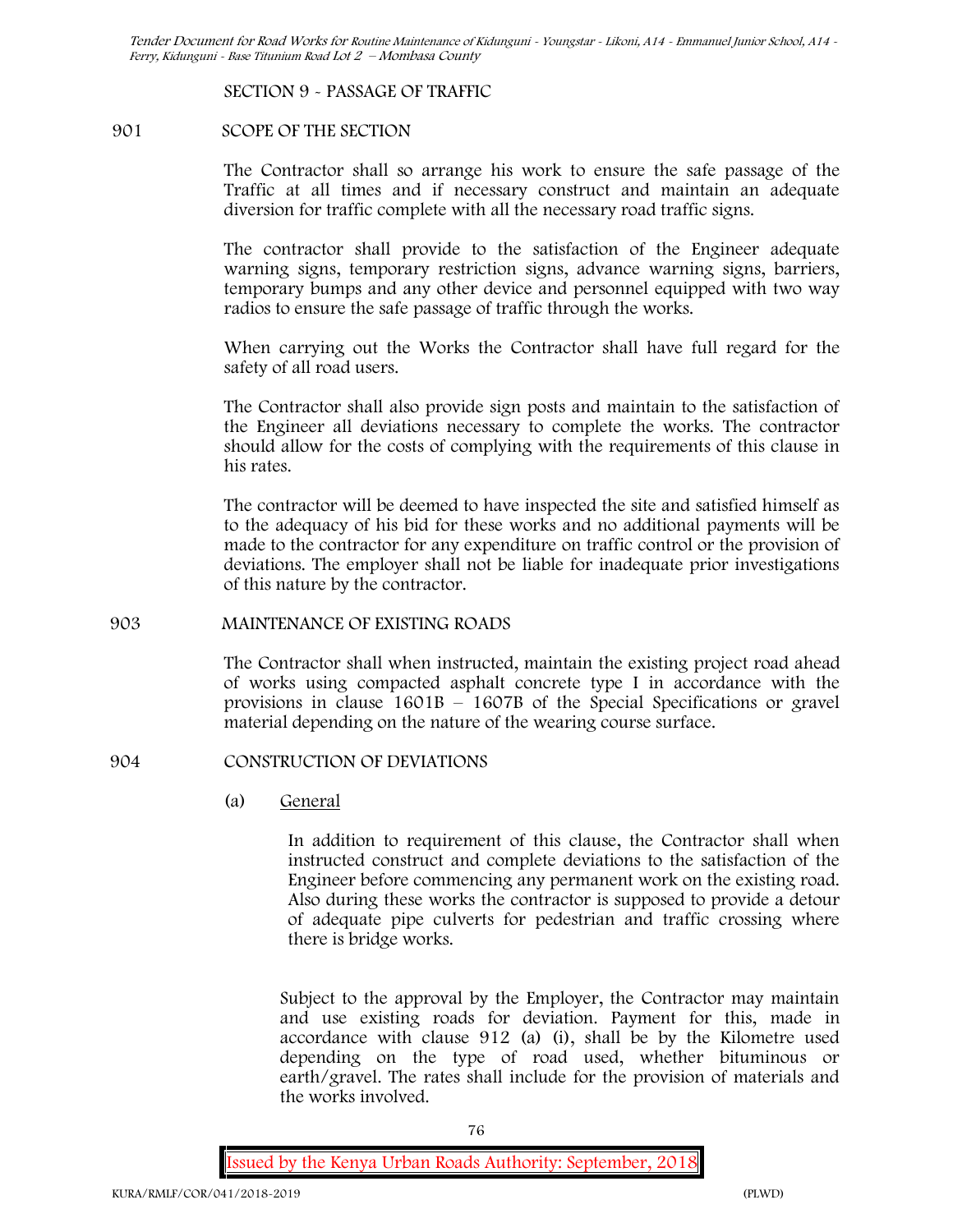## b) **Geometry**

The carriageway width of the deviations shall not be less than 6m wide and suitable for 2-way lorry traffic unless otherwise specified.

c) **Construction**

Unless otherwise instructed gravel wearing course for the deviation shall be 150mm compacted thickness complying with section 10 of the Standard Specification. The Contractor shall allow in his rate for removal of any unsuitable material before placing of gravel wearing course, as this will not be paid for separately.

In addition to provision of this clause, Contractor is required to sprinkle water at least 4 times a day at the rate of 1 to 1.4 litres/ $M^2$  in regular interval to minimise the effects of dust. Latest sprinkling time shall be one hour before the sunset.

Where existing neighbouring roads are used as deviation, Contractor shall carry out repairs and maintenance in parent materials used for the existing base and surfacing of the road being used.

## **906 PASSAGE OF TRAFFIC THROUGH THE WORKS**

The Contractor shall arrange for passage of traffic through the works during construction whenever it is not practicable to make deviations.

Any damage caused by passing traffic through the works shall be made good at the contractor's own cost.

# **907 SIGNS, BARRIERS AND LIGHTS**

Contractor shall provide signs, barriers and lights as shown in the drawing in Book of Drawings at the locations where the traffic is being carried off the existing road to the deviation and back again to existing road. The Contractor shall provide ramps and carry out any other measures as instructed by the Engineer to safely carry traffic from the road to deviation.

Contrary to what has been specified in this clause the road signs provided shall be fully reflectorised and in conformity with clause 9.1 of the "Manual for Traffic Signs in Kenya Part II".

**909 ASSISTANCE TO PUBLIC**

In addition to provision of clause 909, Contractor shall maintain close liaison with the relevant authorities to clear any broken down or accident vehicles from the deviations and the main road, in order to maintain smooth and safe flow of the traffic. Further, the Contractor shall provide a traffic management plan to be approved by the Engineer before the commencement of any construction works and execute the same, to the satisfaction of the Engineer, during the entire period of project implementation. A draft traffic management plan shall be submitted with Bid.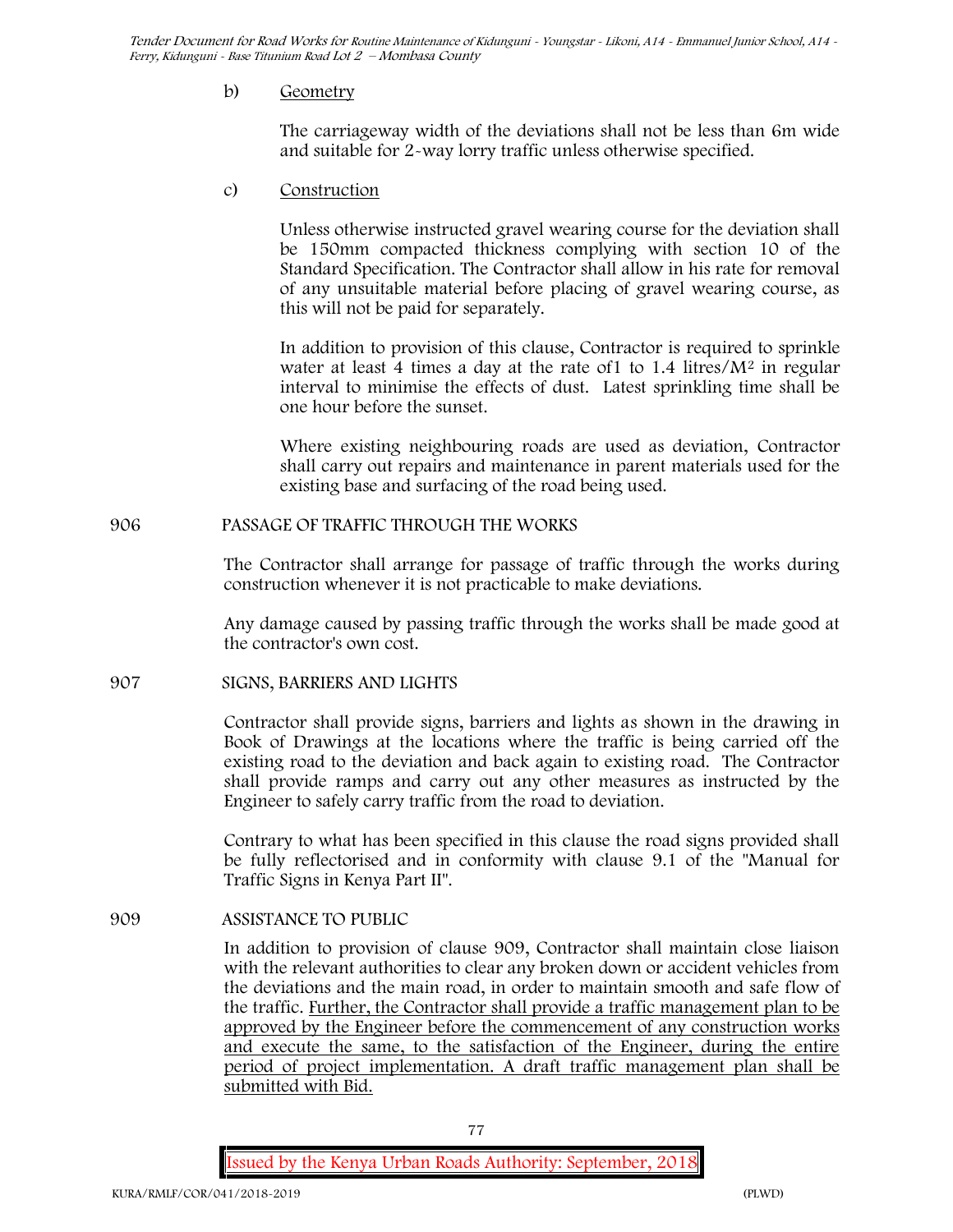#### **912 MEASUREMENT AND PAYMENT**

#### **Construct Deviation**

#### **Road Deviation**

The Contractor shall be paid only 50% of the rate for this when he completes deviation road to the satisfaction of the Engineer. The balance shall be paid in equal monthly instalments over the contract period, as he satisfactorily maintains the deviation (as per clause 904 and 905 above) when it is in operation.

Where existing neighbouring road has been used as deviation, payment shall be by the kilometre rate and shall include the cost of repairs and maintenance of the road carried out in parent base and subbase materials.

#### **Deviation using Pipe Culverts**

The Contractor shall be paid only 50% of the rate for this when he completes deviation to the satisfaction of the Engineer. The balance shall be paid in equal monthly instalments over the contract period, as he satisfactorily maintains the deviation when it is in operation. The Contractor shall be paid full amount when the bridge under construction will be in use.

## **Maintain existing road**

Asphalt Concrete or gravel for maintaining the existing road shall be measured by the cubic metre placed and compacted upon the road

#### **Passage of traffic through the works**

Payment shall be made on Lump Sum basis.

#### **Assistance to Public**

The Contractor will be deemed to have included cost of this item in other items and no separate payment shall be made.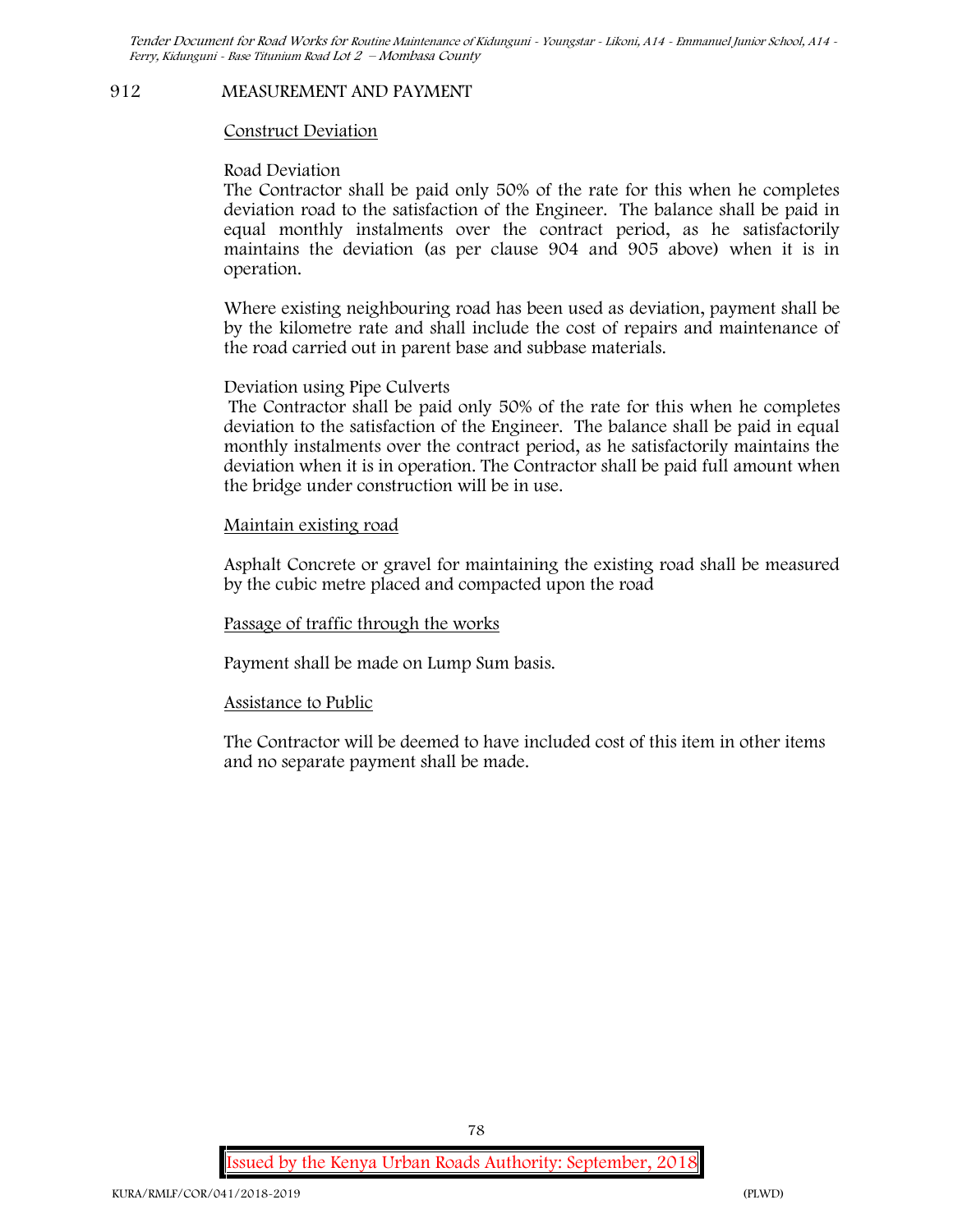# **SECTION 10 – GRADING AND GRAVELLING**

#### **1001 GENERAL**

Grading covers the works involved in the reinstatement of the road carriageway to the camber by removing the high points and filling up gullies, corrugations and wheel ruts to restore smooth running surface. Gravelling consists of excavation, loading, hauling, spreading, watering and compaction of gravel or softstone wearing course material on the formation of the road carriageway.

### Ditch and Shoulder grading

The activity consists of cutting of a  $V$  – ditch and reinstating or reforming of the shoulders of road using either Towed or Motor grader.

## Carriageway grading

# **(i) Light grading**

This consists of trimming of the carriageway to control roughness and corrugations using either a towed grader or a motorized grader.

# **(ii) Heavy grading**

This consists of scarifying the existing carriageway surface, cutting high spots and moving materials to fill potholes, corrugations and wheel ruts and reshaping of the surface to the specified camber, using either a towed grader or a motorized grader. All loose rocks, roots, grasses shall be removed and disposed well clear off the drains.

Heavy grading will be considered if 70% of the road has potholes, corrugations and wheel ruts of over 200mm deep.

The material shall be bladed toward the center of the road starting from both edges until the specified camber is achieved.

# **1002 MATERIALS**

Gravel shall include lateritic gravel, quartzitic gravel, calcareous gravel, decomposed rock, softstone/quarry waste material, clayey sand and crushed rock.

# **1003 MATERIAL REQUIREMENTS**

Gravel material shall conform to the requirements given below:

79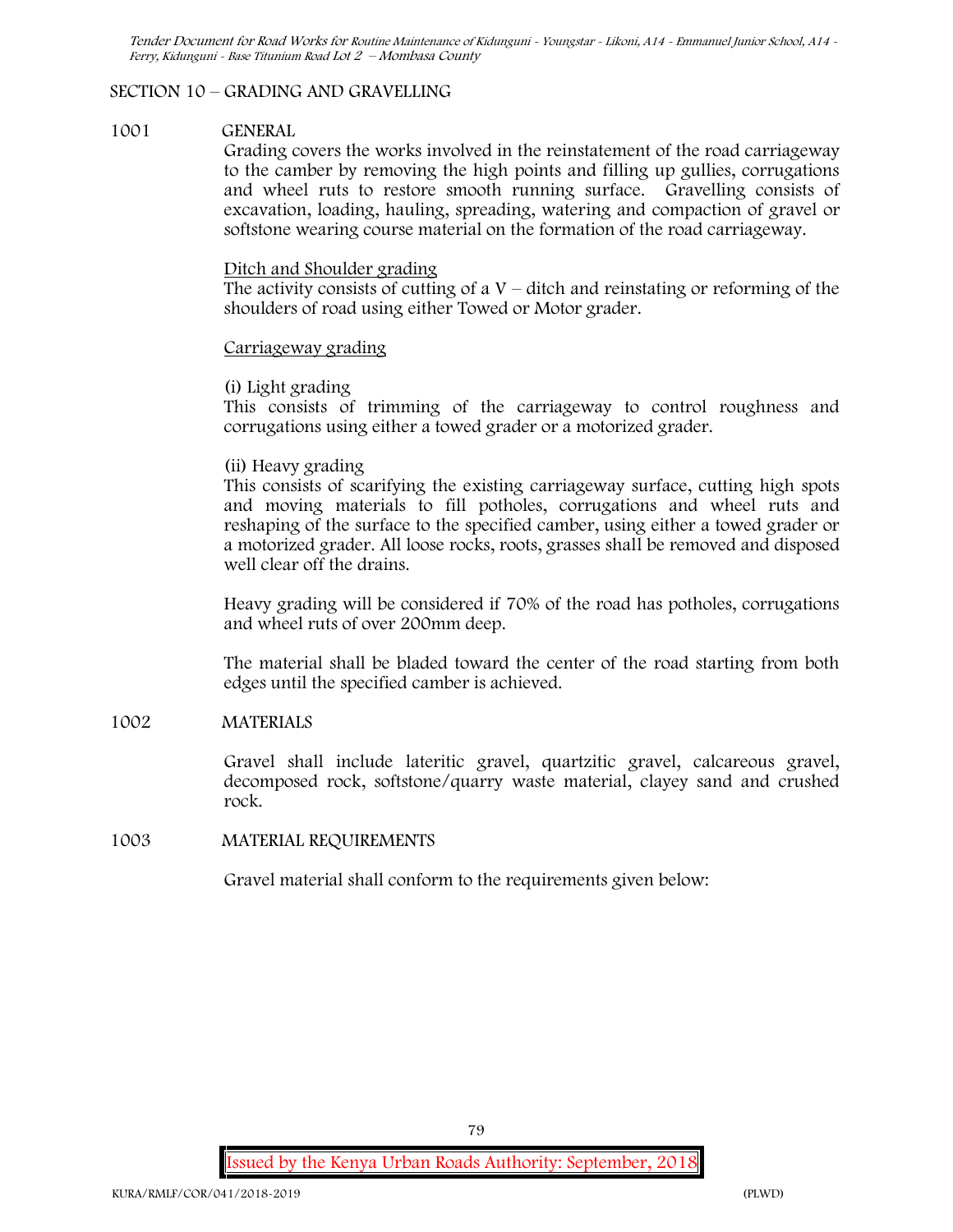| <b>GRADING REQUIREMENTS</b> |                                  |     |
|-----------------------------|----------------------------------|-----|
|                             | <b>AFTER COMPACTION</b>          |     |
| Sieve                       | % by weight                      |     |
| (mm)                        | passing                          |     |
| 40                          | 100                              |     |
| 28                          | $95 - 100$                       |     |
| 20                          | $85 - 100$                       |     |
| 14                          | $65 - 100$                       |     |
| 10                          | $55 - 100$                       |     |
| 5                           | $35 - 92$                        |     |
| $\overline{2}$              | $23 - 77$                        |     |
| 1                           | $18 - 62$                        |     |
| 0.425                       | $14 - 50$                        |     |
| 0.075                       | $10 - 40$                        |     |
|                             | PLASTICITY INDEX REQUIREMENTS PI |     |
| Zone                        | Min                              | Max |
| WET                         | 5                                | 15  |
| DRY                         | 10                               | 25  |

| BEARING STRENGTH REQUIREMENTS                   |                                          |                |
|-------------------------------------------------|------------------------------------------|----------------|
| Traffic                                         | <b>CBR</b>                               | DCP Equivalent |
| Commercial                                      |                                          | mm/Blow        |
| VPD                                             |                                          |                |
| Greater than                                    | 20                                       | 11             |
| 15                                              |                                          |                |
| Less than 15                                    | 15                                       | 14             |
|                                                 | CBR at 95% at MDD, Modified AASHTO and 4 |                |
| days soak                                       |                                          |                |
| Lower quality material (CBR 15) may be accepted |                                          |                |
| if no better material can be found              |                                          |                |

NB: Wet Zone – mean annual rainfall greater than 500mm Dry Zone – mean annual rainfall less than 500mm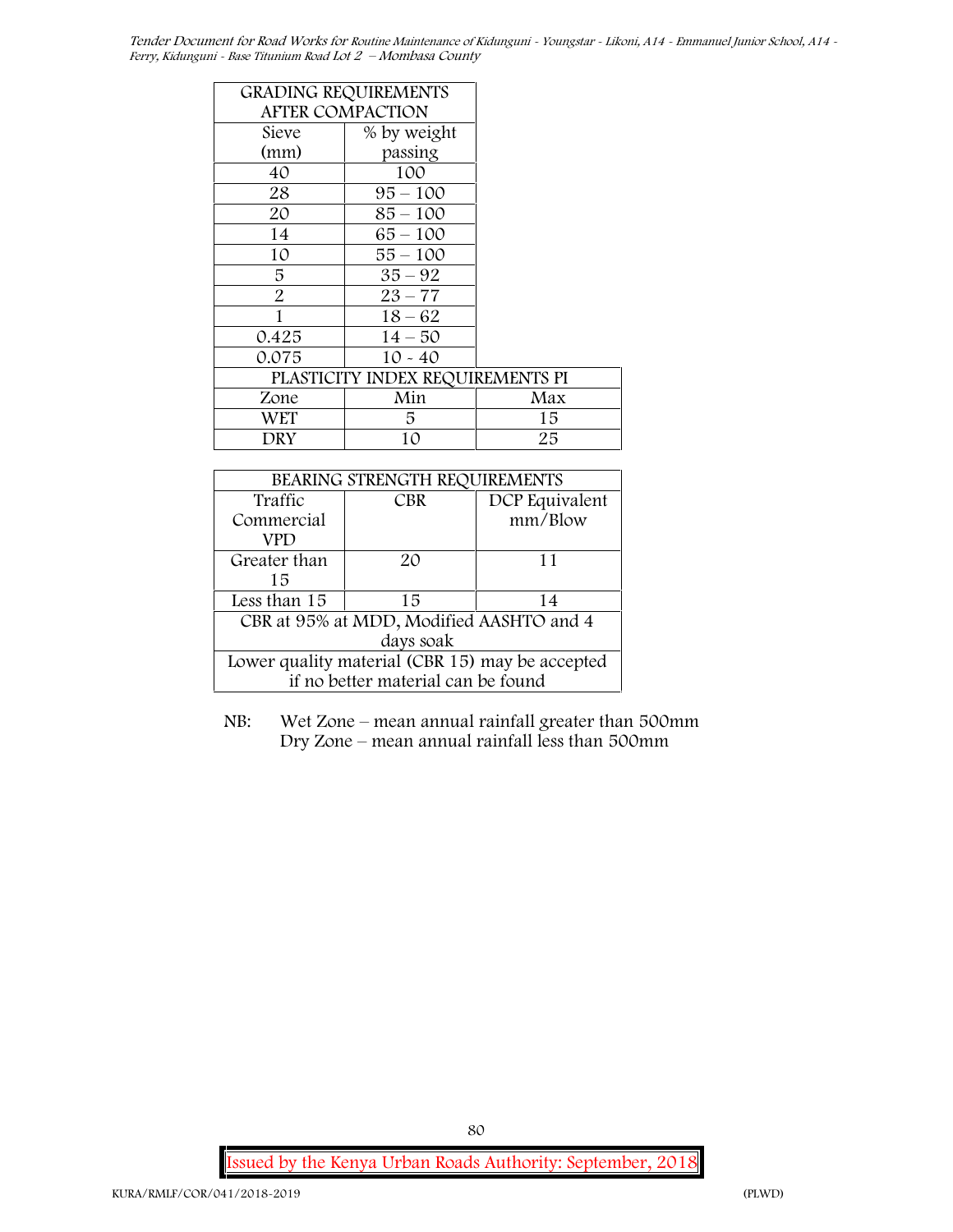# **SECTION 11 – SHOULDERS TO PAVEMENT**

## **1101 GENERAL**

Shoulders shall be constructed in accordance with guidelines given in 1102 and as directed by the Engineer.

For sections where shoulders are extremely low and requires fill material before the shoulder is reconstructed, the construction of fill embankment shall be in accordance with Section 5 of this specification.

## **1102 MATERIAL FOR CONSTRUCTION OF SHOULDERS**

The shoulders shall be 1.0m wide both sides and shall be formed of 150mm thick well compacted soft stone material and topsoiled with red coffee soil and planted with grass.

Low shoulder shall be reconstructed by cutting benches, filling and compacting approved fill material to form the formation to the shoulders.

Shoulder reconstruction shall be same in all sections including the slip roads.

# **1105 SURFACE TREATMENT OF SHOULDERS**

The shoulders shall be planted with creeping type kikuyu grass.

# **1106 MEASUREMENT AND PAYMENT**

Payment for shoulder construction shall be in accordance with the relevant clauses in sections 11, 12, 14, 15 and 23 of the relevant Specifications. Payment for fill material on shoulder shall be in accordance with Section 5 of this specification.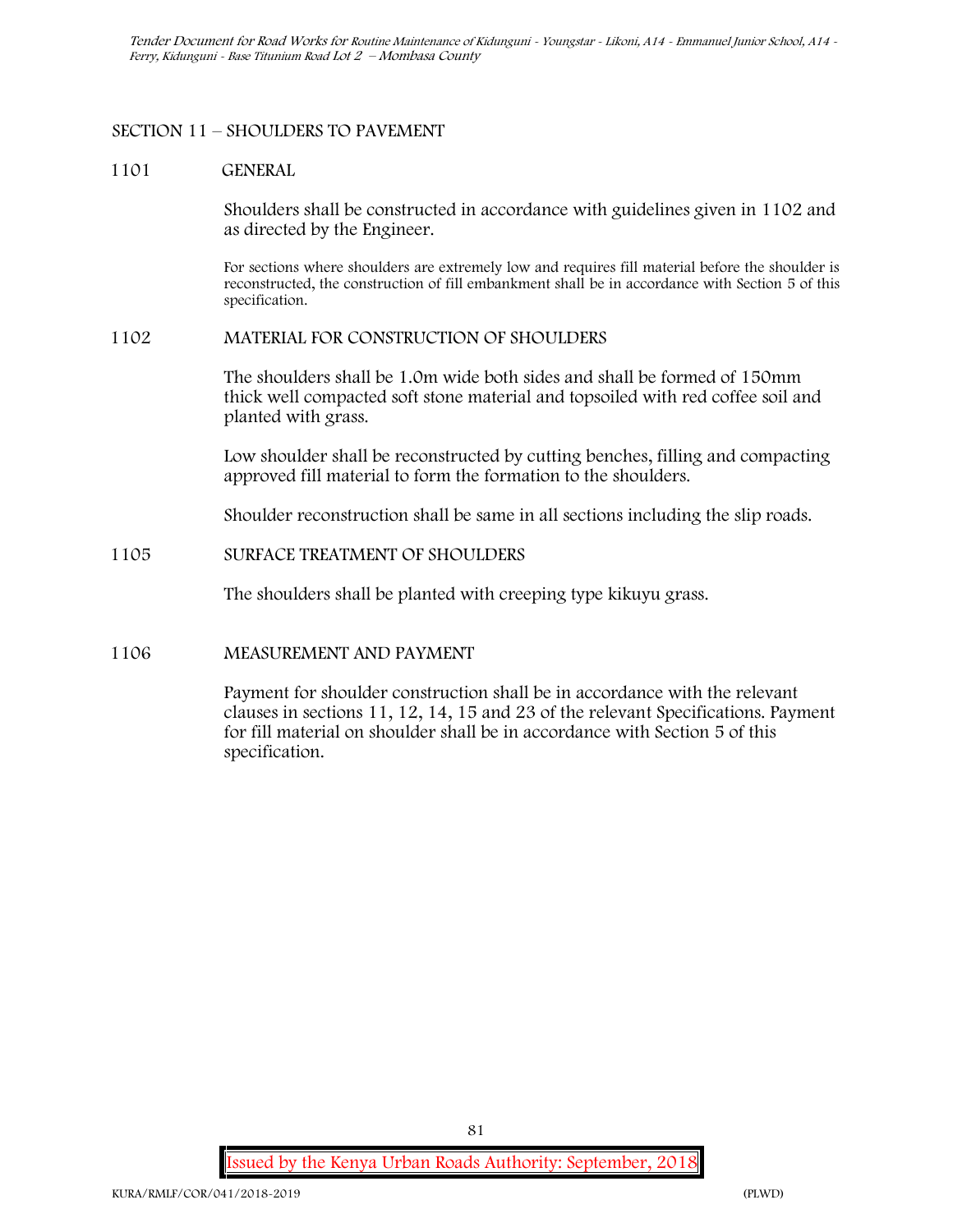## **SECTION 12 - NATURAL MATERIAL SUBBASE AND BASE**

#### **1201 GENERAL**

Where instructed by the Engineer, the Contractor shall undertake repairs, widening and reprocessing to the existing carriageway and shoulders in accordance with sections 12 and 14 of the Special Specifications.

**a) Areas to be scarified and reprocessed**

The contractor will scarify, add new material and reprocess sections as determined by the Engineer.

**b) Pavement repairs**

The Contractor will carry out repairs to base and subbase as directed by the Engineer and according to Specifications given in Sections 12 and 14 of the Standard Specifications.

**c) Pavement widening**

The Contractor shall, as directed by the Engineer, bench and compact the subgrade to 100% MDD (AASHTO T99), provide lay and compact material for subbase and base as directed by the Engineer and in accordance with Sections 5 and 12 of the Standard Specifications.

#### **1203 MATERIAL REQUIREMENTS**

Natural materials for base and subbase shall conform to the specifications given in Section 12 of the Standard Specifications for Road and Bridge Construction for cement and lime improved base and subbase.

#### **1209 MEASUREMENT AND PAYMENT**

Natural material for subbase and base shall be measured by the cubic metre placed and compacted upon the road calculated as the product of the compacted sectional area laid and the length.

## **1210 HAND PACKED STONE**

Hand packed stone base is a layer of hand laid stone of defined size and durable in nature, laid in a manner such that when proof rolled and compacted it forms a stable and dense matrix as a road base.

**a) Material for Hand Packed Stone Base**

This shall consist of durable stone with nominal base dimensions of 75 mm square and minimum height of 150 mm or when compacted to give a layer of 150 mm. The stone shall be class C with the following requirements: **LAA 45 max ACV 32 max**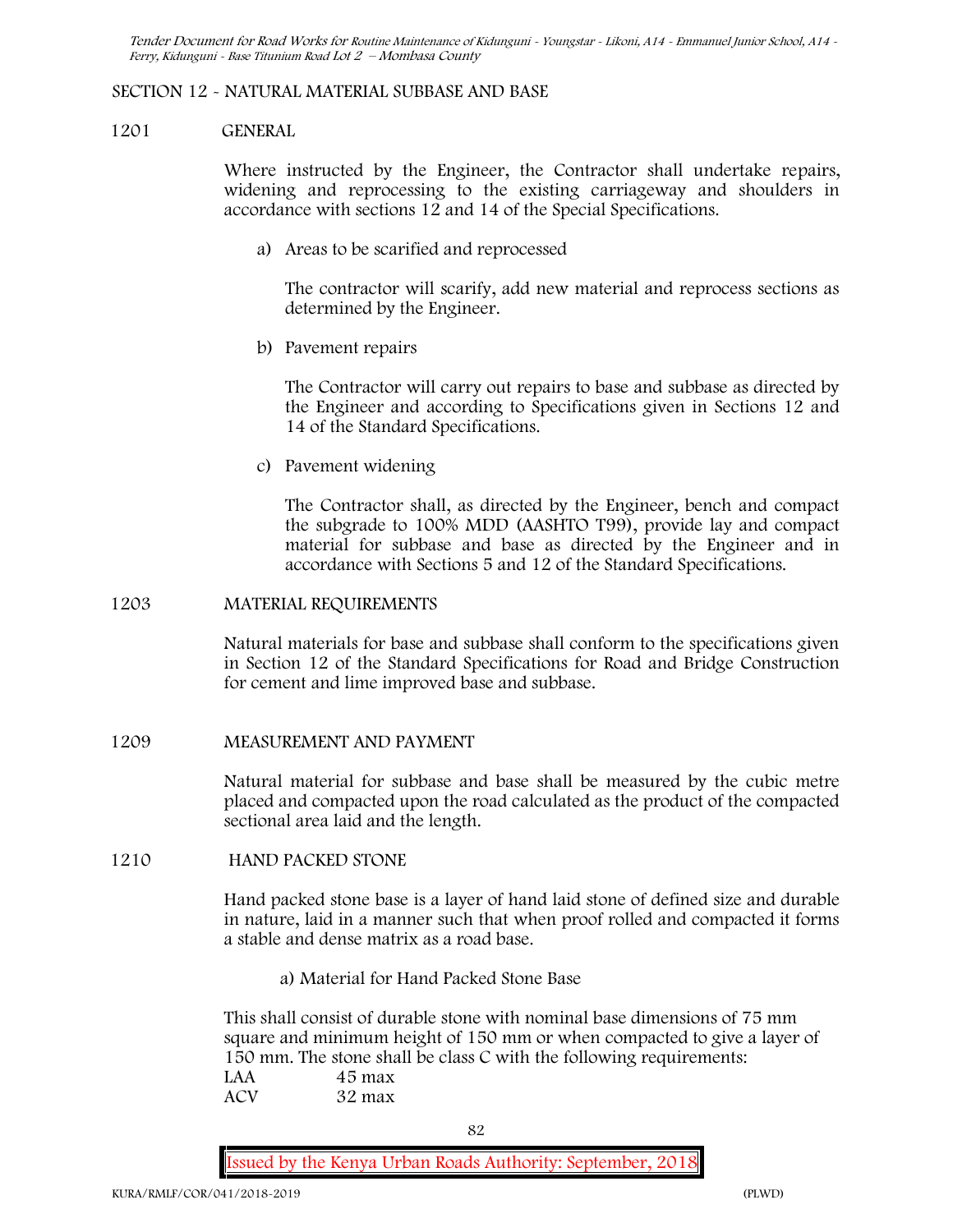| SSS | 12 max  |  |
|-----|---------|--|
| FI  | 30 max  |  |
| CR  | 60 min. |  |

It shall be free from foreign matter. The fines passing 0.425 mm sieve shall be **NONPLASTIC**

### **b) Laying**

The stone shall be laid by hand closely together. The stone shall be carefully bedded and tightly wedged with suitable spalls. The base of the stone shall alternate with the apex in all directions or as directed by the Engineer. The layer shall be proof rolled with a loaded scrapper or truck with a minimum axle load of 8 tonnes in the presence of the Engineer who shall approve of its stability before compaction.

## **c) Compaction**

This shall be by a steel wheeled roller of at least five tonnes per metre width of roll. It shall consist of four static runs or until there is no movement under the roller. There shall follow vibratory compaction until an average dry density of 85% minimum of specific gravity of stone has been achieved. No result shall be below 82% of specific gravity. The surface of the compacted layer shall then be levelled by quarry dust (0/6 mm). The dust shall have the following specifications:

The stone shall be class C

|            | Grading    |
|------------|------------|
| Sieve Size | % Passing  |
| 10         | 100        |
| 6.3        | $90 - 100$ |
|            | 75-95      |
| 2          | 50-70      |
|            | $33 - 50$  |
| 0.425      | 20-33      |
| 0.300      | 16-28      |
| 0.150      | $10 - 20$  |
| 0.075      | $6 - 12$   |

The dust shall be free from foreign matter and fines passing 0.425 mm sieve shall be **NON-PLASTIC**. The maximum layer shall be 40 mm or as directed by the Engineer

**d) Measurement and Payment**

Payment shall be by the cubic metre laid (m3). Measurement of volume shall be determined as the product of length and compacted thickness laid. The rate quoted for this item should include the cost for laying the levelling quarry dust layer, as no extra payment shall be made for this layer.

# **1211 REPROCESSING EXISTING PAVEMENT LAYERS**

#### **(b) General**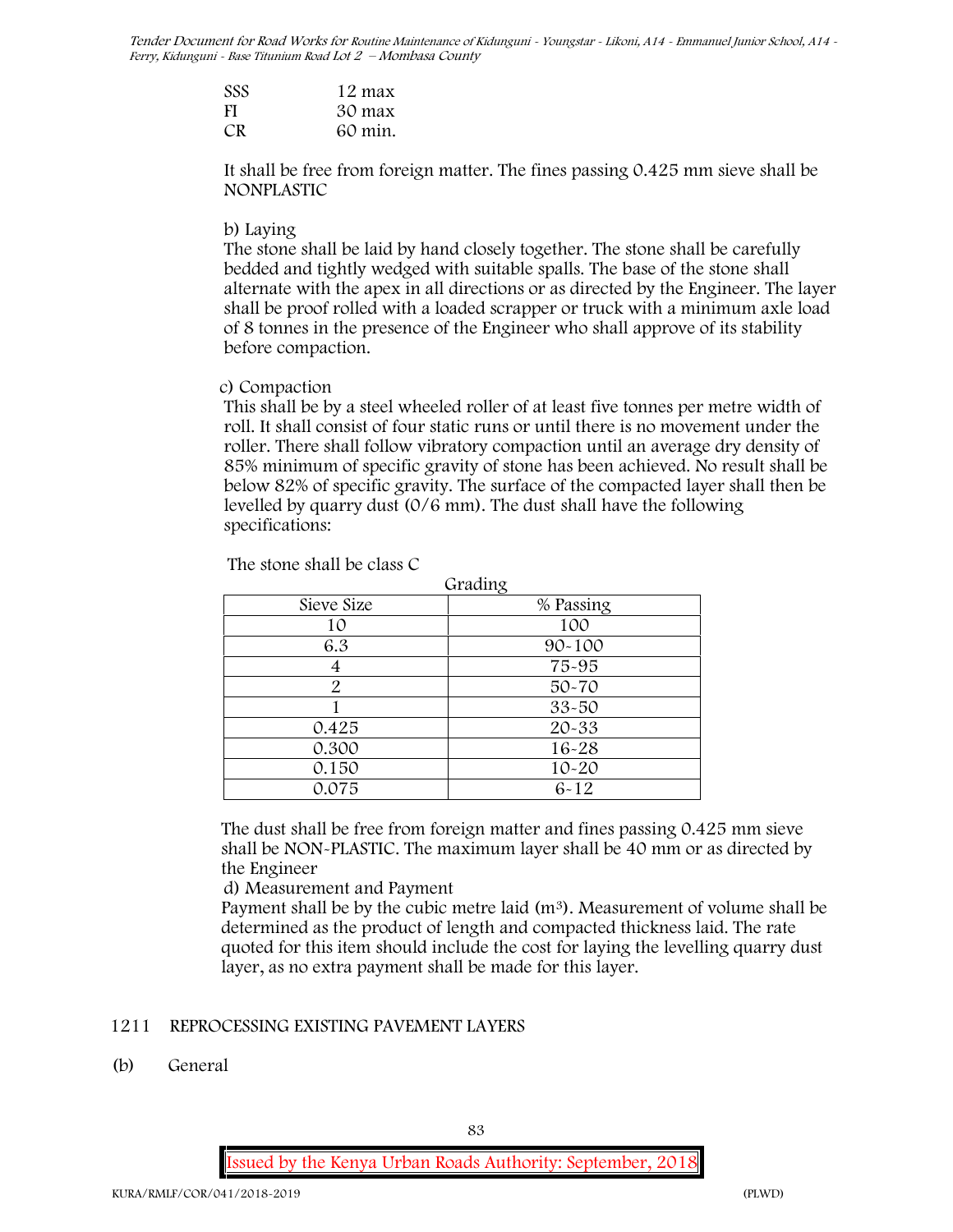The existing surfacing and the base shall be reprocessed with additional material and the composite mixture shall be compacted to form the subbase layer.

Before commencement of the work the Contractor shall propose plants and equipments he proposes to use for this activity.

The Contractor after approval of his proposal shall carry out test section in accordance with Section 3 of the Standard Specifications.

- (c) The existing surfacing and base course shall be broken up to specified depth and reprocessed in place, where required. The underlying layers shall not be damaged, and material from one layer may normally not be mixed with that of another layer. Where unauthorized mixing occurs or where the material is contaminated in any way by the actions of the Contractor, and the contaminated material does not meet the specified requirements of for the particular layer, he shall remove such material and replace it with other approved material, all at his own expense.
- (d) Any mixture composition of the new layer must not contain more than 30% of the bituminous material by volume. The mixture must not contain pieces of bound bituminous material larger than 37.5mm, and any such material shall be removed at the Contractor's cost.
- (e) The requirements for imported material used in the respective pavement layers shall comply with the limitations, norms, sizes and strengths specified in the Standard Specifications clause 1203(b) and (d) and shall be worked as per Section 14 of the Standard Specification.
- (f) Material reworked in-situ or that obtained from existing pavement is not expected to comply with the material requirements but the reworking should achieve the specified requirements.
- (g) Where the thickness of any existing pavement layer requires to be supplemented within reprocessing and the thickness of the additional material after compaction will be less than 100mm, the existing layer shall be scarified to a depth that will give a layer thickness of at least 100mm after compacting the loosened existing and the additional material.

**Controlling the Reworked Depth**

The Contractor shall submit a proven method to method to control the depth of excavation, or layer to be reworked, to the Engineer for approval. The Engineer may order a trial section to be reprocessed before any major length of the road is rehabilitated.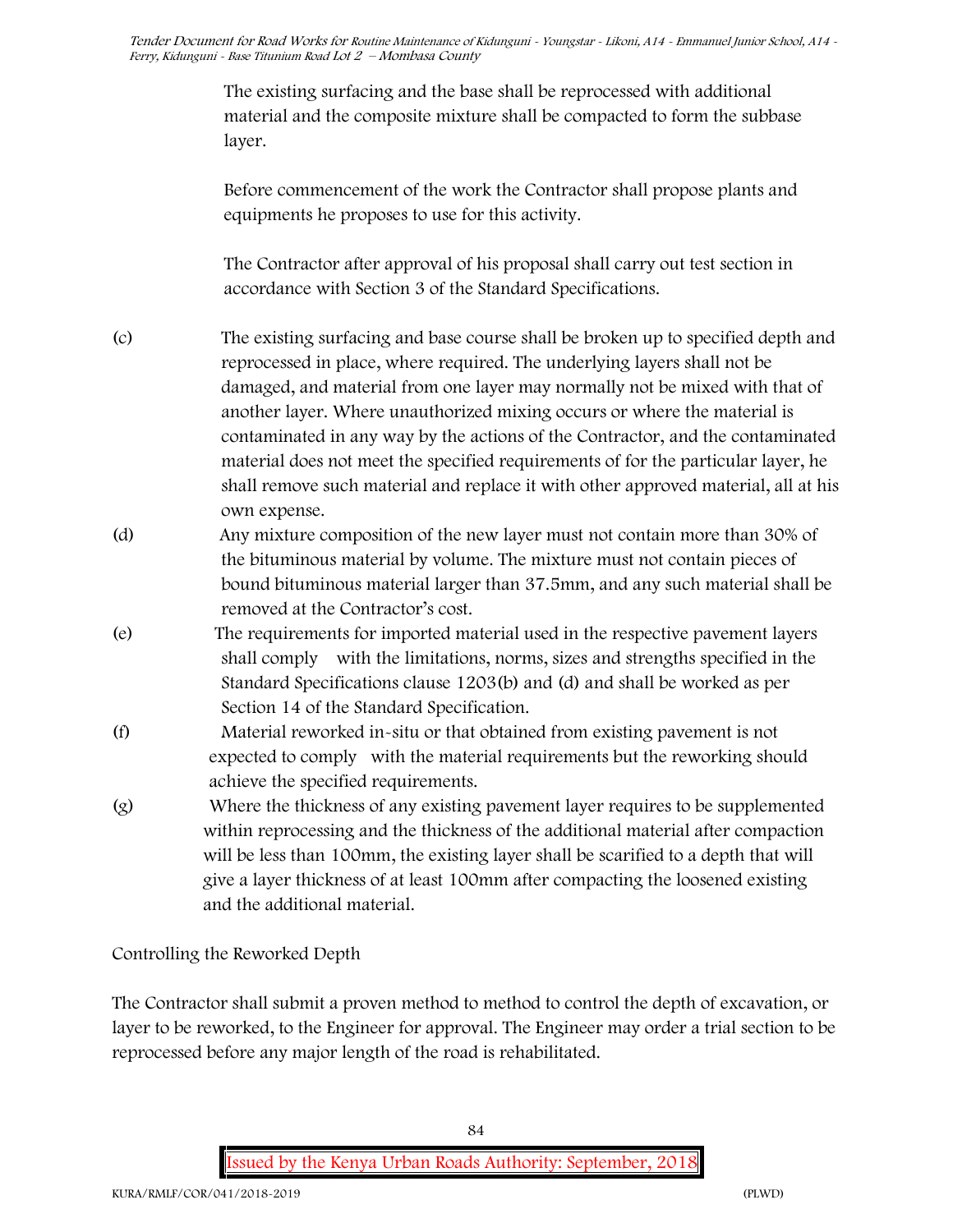# **Excavations**

Excavations in the pavement shall be kept dry. In the event of water penetrating the underlying layers, construction of the consecutive layers shall be postponed until the underlying layers are dry enough to accommodate the construction plant without deforming or otherwise showing distress.

Step construction shall be carried out per layer at the joint when excavating, both longitudinally (if appropriate) and perpendicular to the direction of travel. The step width shall be 500mm perpendicular to the direction of travel, and 150mm long longitudinally, unless otherwise instructed by the Engineer.

Special care shall be taken when compacting the new material at the joint, ensuring that the specified density is achieved.

# **Measurement and Payment**

(a) Item: In-situ reprocessing of existing pavement layers as subbase compacted to specified density (95% MDD AASHTO T180) and thickness.

Unit: M<sup>3</sup>

The tendered rate shall include full compensation for breaking up the existing pavement layer to specified depth, breaking down and preparing the material and the spreading and mixing in of any additional material

(b)Item: The addition of extra gravel to subbase.

Unit: M<sup>3</sup>

The tendered rate shall include full compensation for procuring and addition of the material to the in-situ scarified layers and the transportation of the material over unlimited free-haul distance. The tendered rates will also include full compensation for prospecting for materials and any payments necessary to acquire the specified quality material.

(c) Excavation of existing bituminous pavement materials including unlimited free-haul.

Unit:  $M^3$ 

The tendered rates shall include full compensation for excavating the existing bituminous material from the pavement layers and for loading, transporting the material for unlimited free-haul, off-loading and disposing of the materials as specified.

# (d) Excavation of the existing pavement

Unit: M<sup>3</sup>

The tendered rate shall include full compensation for excavating the existing material from the pavement layers and for loading, transporting the material for unlimited free-haul distance, off-loading and disposing of the material as specified.

Payment will only be made for breaking up and excavating existing pavement layers to the specified depth if the material is to be removed to spoil.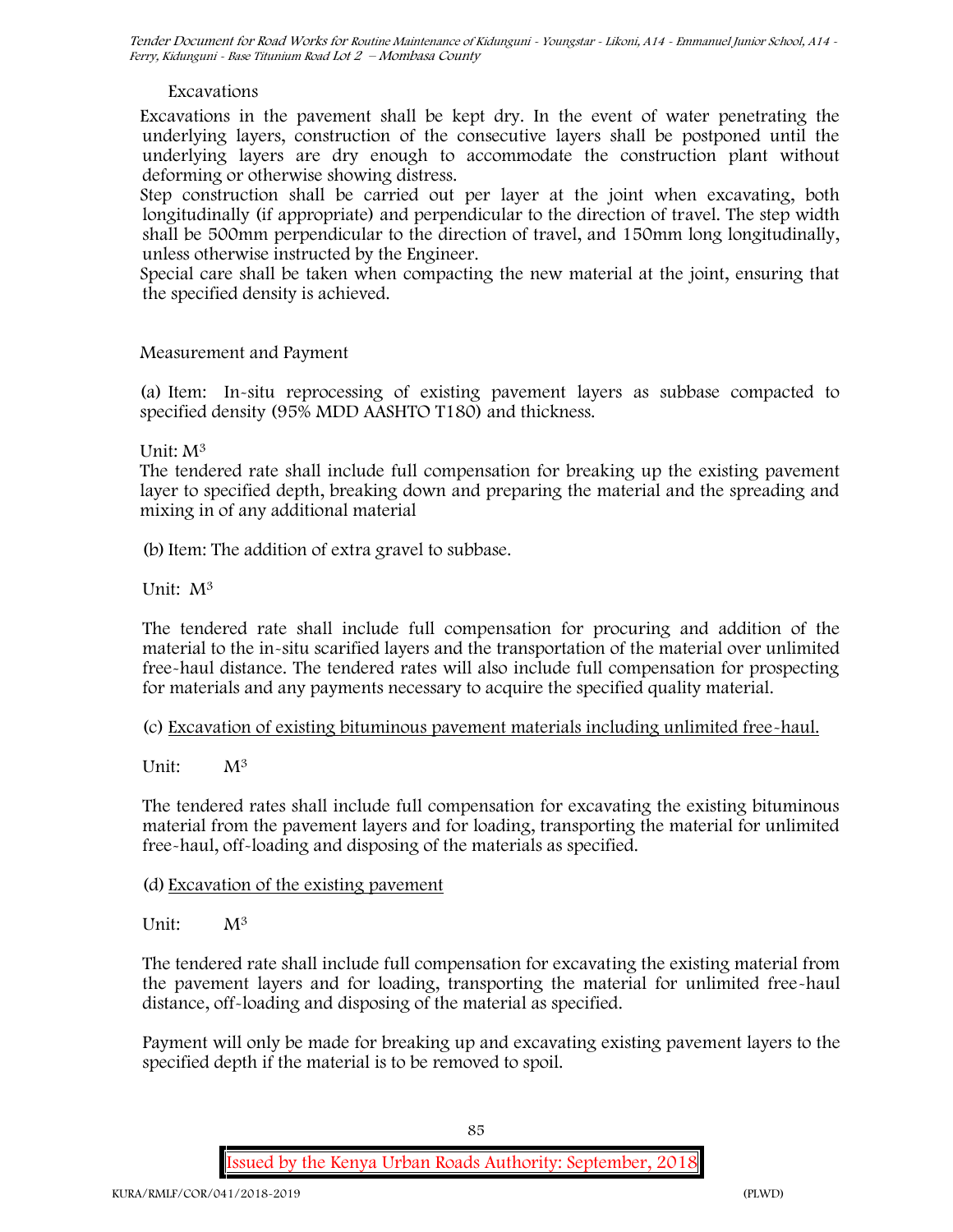## **SECTION 15 - BITUMINOUS SURFACE TREATMENTS**

## **1501B PREPARATION OF SURFACE**

In addition to requirements of Clause 1503B of the Standard Specifications, the contractor shall prepare and Repair Cracks, Edges, Potholes and Other Failures as follows: **-**

a) **Cracks 3.0mm or less in width**

The entire crack area shall be cleaned by brushing with a wire brush and then blowing with a compressed air jet and the crack sealed with 80/100 cutback bitumen using a pouring pot or pressure lance and hand squeegee. The surface shall then de dusted with sand or crushed dust.

b) **Cracks greater than 3.0mm in width**

Before these cracks are filled a steel wire brush or router shall be used to clean them and then a compressed air jet shall be used to clean and remove any foreign or lose material in the crack until the entire crack area is clean.

When the crack and surrounding area have been thoroughly cleaned, dry sand shall be forced into the crack until it is sealed in the manner specified for cracks less than 3.0mm width.

c) **Potholes, edges and other repair areas**

Where instructed, the Contractor shall prepare areas for the repair of potholes, road edges and other repair areas by excavating off unsuitable or failed material and debris, trimming off excavated edges, cleaning and compacting the resulting surfaces and applying MC 30 or MC 70 cut-back bitumen prime coat at a rate of 0.8-1.2 litres/m2, all as directed by the Engineer. Measurement and payment shall be made under the relevant item of Bill No 15. Where the surface repair on potholes and edges are to be carried out, Asphalt Concrete Type I (0/14gradation) shall be used. Bituminous material for repair of failures and other repair areas shall be paid for under the relevant item of Bill No 16

#### **PART B - PRIME COAT**

# **1502B MATERIALS FOR PRIME COAT AND TACK COAT.**

For prime coat, the binder shall be a medium-curing cutback MC 70 unless otherwise directed by the Engineer.

The rate of spray of bituminous prime coat refers to the gross volume of the cutback bitumen, that is to say the volume of the bitumen plus dilatants.

Prime coat shall be applied to gravel areas that are to receive bituminous mixes as directed by the Engineer.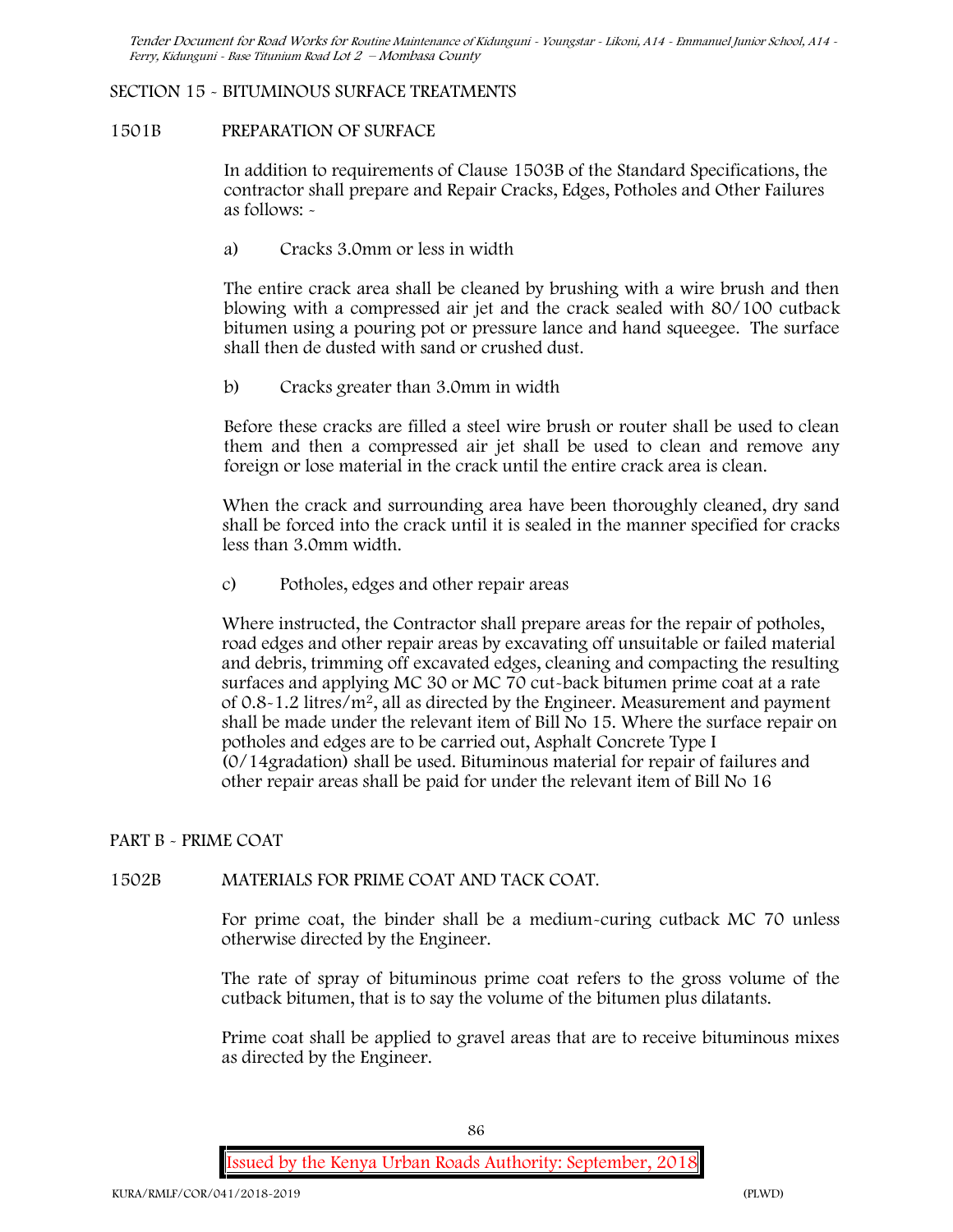The tack coat shall consist of bitumen emulsion KI-60 unless otherwise directed by the Engineer.

The rates of spray of the binder shall be as instructed by the Engineer and shall generally be within the range 0.8-1.2 litres/square metre.

# **1511C MEASUREMENT AND PAYMENT**

(a) Seal coat

Seal coats shall be measured by the litre, for each type of bituminous binder for each seal coat, calculated as the product of the area in square metres sprayed and the rate of application in litres/square metres, corrected to 15.6  $\circ$  C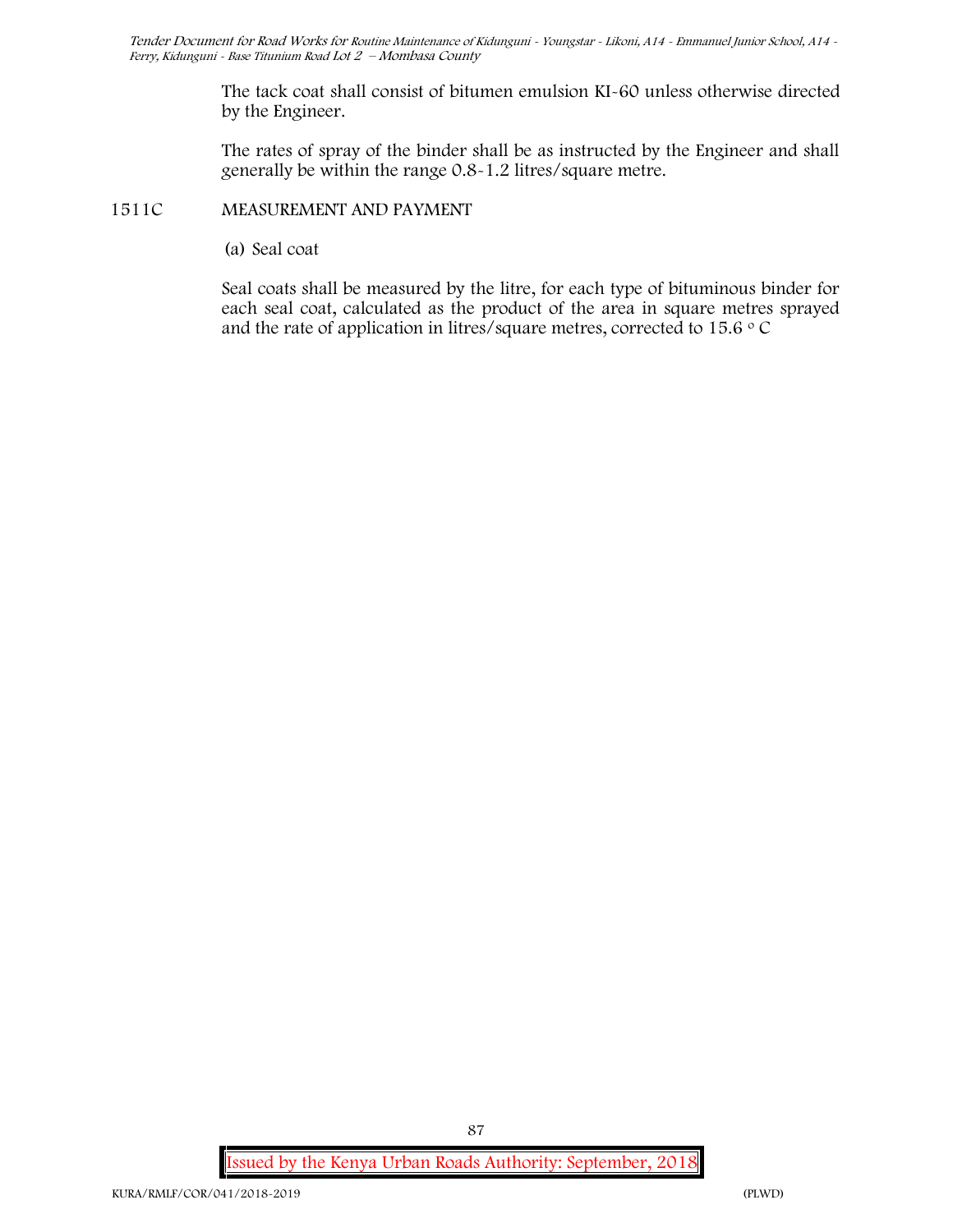**SECTION 16 - BITUMINOUS MIX BASES, BINDER COURSES AND WEARING COURSES**

This section covers different types of bituminous mixes for base and surface (wearing and binder courses) and is divided into the following parts: -

Part A General

Part B Asphalt Concrete for carriageway

- **PART A –GENERAL**
- **1601A SCOPE OF PART A**

Part A comprises all the general requirements for bituminous mixes, which apply to Part B as well.

## **1602A REQUIREMENTS FROM OTHER SECTIONS**

The following sections of this Specification apply to Part B of this section and shall be read in conjunction therewith:-

| Section 2  | Materials and Testing of Materials                 |  |
|------------|----------------------------------------------------|--|
| Section 3  | Setting Out and Tolerances                         |  |
| Section 6  | Quarries, Borrow Pits, Stockpile and Spoil Areas   |  |
| Section 15 | Bituminous Surface Treatments and Surface Dressing |  |
|            |                                                    |  |

**1603A CONSTRUCTION PLANT**

(a) **General**

The Contractor shall submit to the Engineer in accordance with Section 1 of its Specification, full details of the construction plant he proposes to use and the procedures he proposes to adopt for carrying out the permanent Works.

The Engineer shall have access at all times to construction plant for the purposes of inspection. The Contractor shall carry out regular calibration checks in the presence of the Engineer and shall correct forthwith any faults that are found.

All construction plant used in the mixing, laying and compacting of bituminous mixes shall be of adequate rated capacity, in good working condition, and shall be acceptable to the Engineer. Obsolete or worn-out plant will not be allowed on the work.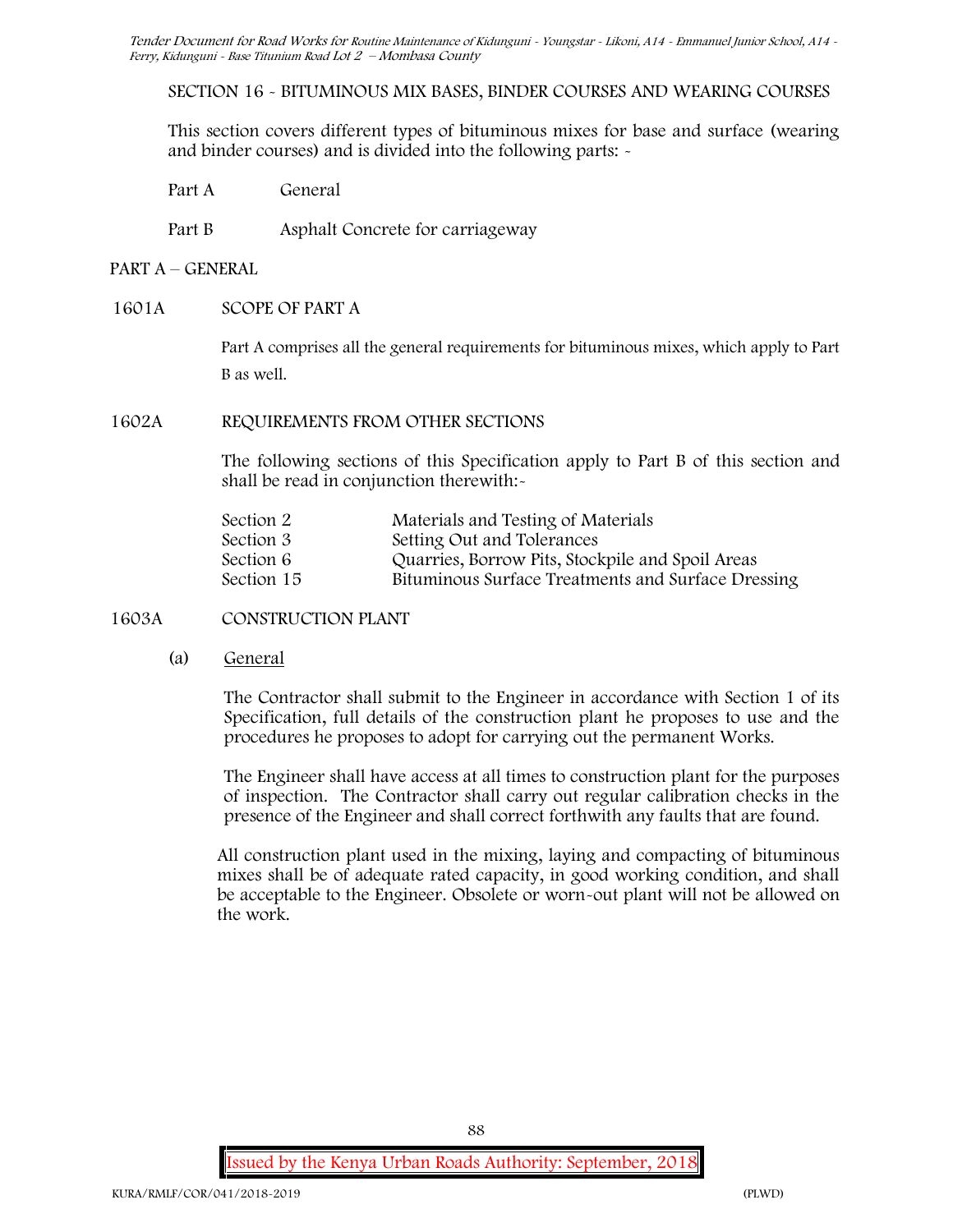# (b) **Mixing Plant**

Bituminous materials shall be mixed in a plant complying with ASTM Designation D995 and shall be located on the Site unless otherwise agreed by the Engineer. It shall be equipped with at least three bins for the storage of heated aggregates and a separate bin for filler. All bins shall be covered to prevent the ingress of moisture.

The plant may be either the batch-mix type or the continuous-mix type and shall be capable of regulating the composition of the mixture to within the tolerances specified in Clause 1614A of this Specification.

The bitumen tank shall be capable of maintaining its contents at the specified temperature within a tolerance of  $5^{\circ}$ C and a fixed thermometer easily read from outside the tank. Any bitumen that has been heated above  $180^{\circ}$ C or has suffered carbonisation from prolonged heating shall be removed from the plant and disposed of.

# (c) **Laying Plant**

Bituminous materials shall be laid by a self-propelled spreader finisher equipped with a hopper, delivery augers and a heated adjustable vibrating screed. It shall be capable of laying bituminous materials with no segregation, dragging, burning or other defects and within the specified level and surface regularity tolerance. Delivery augers shall terminate not more than 200mm from the edge plates.

# (d) **Compaction Plant**

The Contractor shall provide sufficient rollers of adequate size and weight to achieve the specified compaction. Prior to commencing the laying of bituminous mixes in the permanent Works the Contractor shall carry out site trials in accordance with Section 2 of this Specification to demonstrate the adequacy of his plant and to determine the optimum method of use and sequence of operation of the rollers.

It is important to achieve as high a density as possible at the time of construction and it is expected that vibrating rollers will be required to produce the best results. However, it is essential that thorough pre-construction trials are carried out to ensure that:-

- (a) The roller is set up to have the optimum amplitude and frequency of vibration for the particular material being laid
- (b) That the roller does not cause breakdown of the aggregate particles.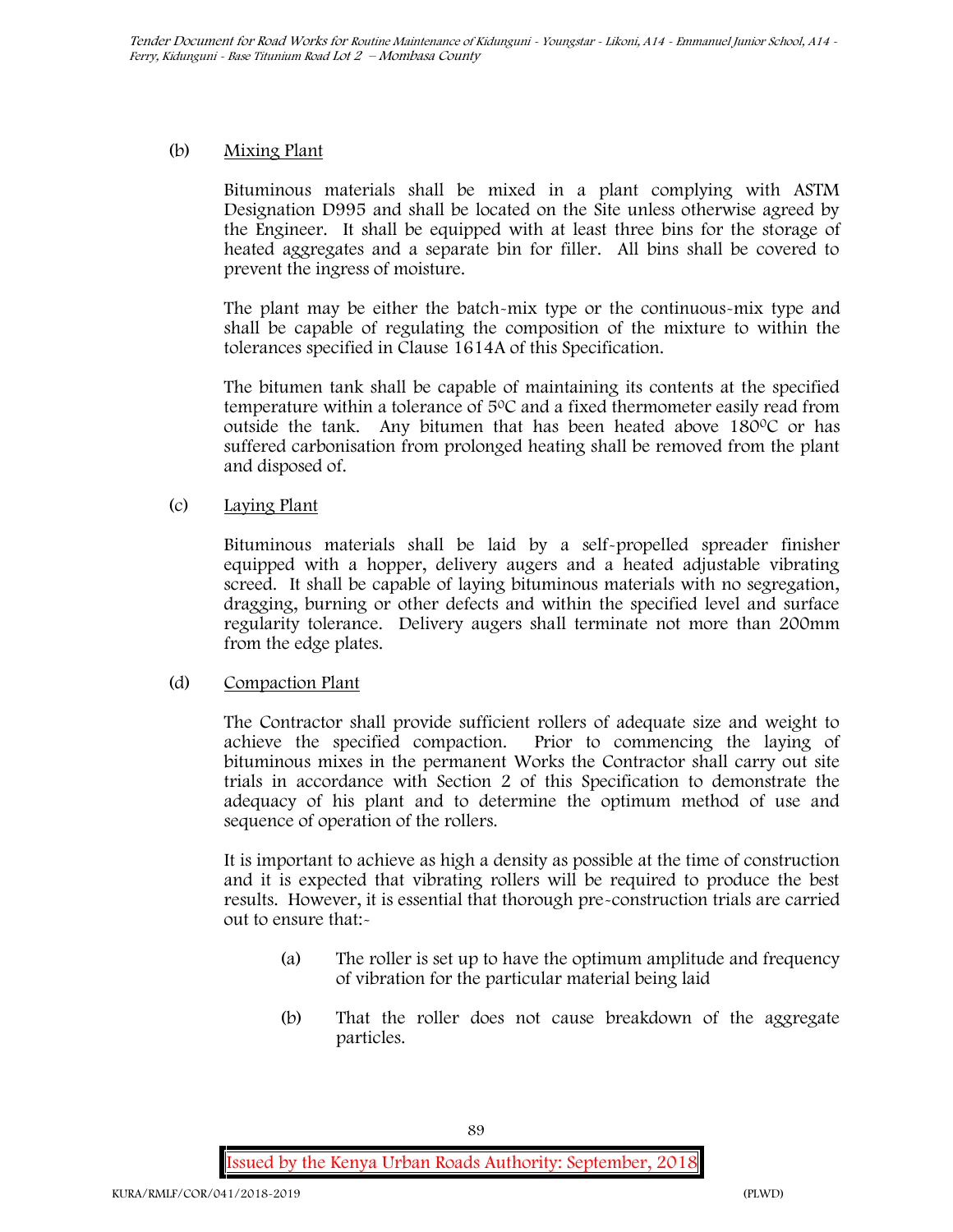> (c) That the optimum compaction temperatures are established which allow compaction without causing ripple effects or other distortions of the surfacing.

## **1604A PREPARATION OF SURFACE**

Immediately before placing the bituminous mix in the pavement, the existing surface shall be cleaned of all material and foreign matter with mechanical brooms or by other approved methods. The debris shall be deposited well clear of the surface to be covered.

Any defect of the surface shall be made good and no bituminous mix shall be laid until the Engineer has approved the surface.

A tack coat shall be applied in accordance with Section 15 of this Specification. If the Engineer considers a tack coat is required prior to laying the bituminous mix or between layers of the bituminous mix, due solely to the

Contractor's method of working, then such tack coat shall be at the Contractor's expense.

## **1605A DESIGN AND WORKING MIXES**

At least two months prior to commencing work using a bituminous mix, the Contractor shall, having demonstrated that he can produce aggregates meeting the grading requirements of the Specification, submit samples of each constituent of the mix to the Engineer. The Engineer will then carry out laboratory tests in order to decide upon the proportion of each constituent of the initial design mix or mixes to be used for site trials to be carried out in accordance with Clause 1606A of this Specification.

Should the Engineer conclude from the site trials that the mix proportion or aggregate grading are to be changed, the Contractor shall submit further samples of the constituents and carry out further site trials all as directed by the Engineer.

The Engineer may instruct the alteration of the composition of the -75 micron fraction of the aggregates by the addition or substitution of mineral filler. The Engineer may also instruct the alteration of all or part of the -6.3mm fraction of the aggregates by the addition or substitution of natural sand.

The Contractor shall make the necessary adjustments to his plant to enable the revised mix to be produced.

Following laboratory and site trials the Engineer will determine the proportions of the working mix and the Contractor shall maintain this composition within the tolerances given in Clause 1614A.

Should any changes occur in the nature or source of the constituent materials, the Contractor shall advise the Engineer accordingly. The procedure set out above shall be followed in establishing the new mix design.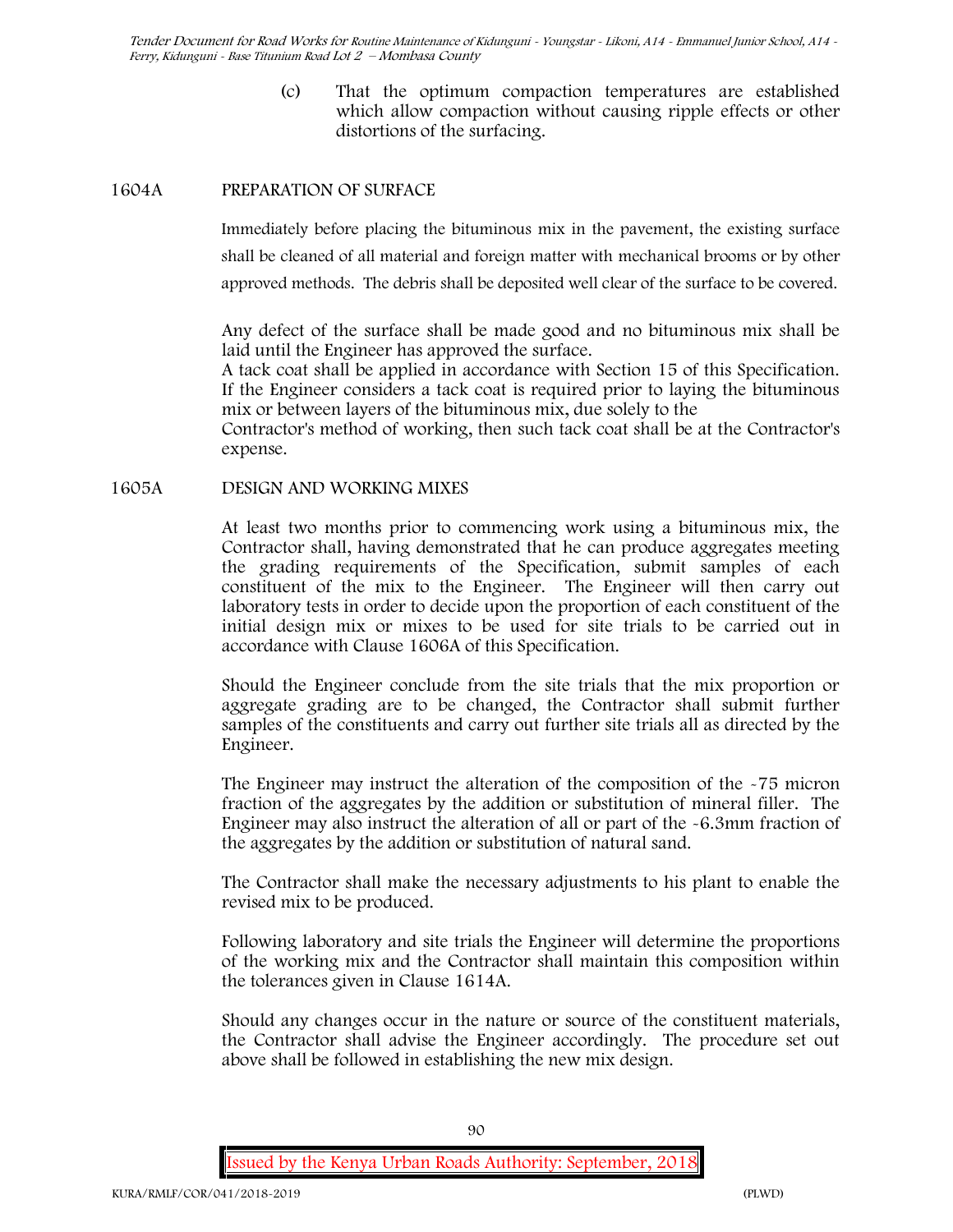## **1606A SITE TRIALS**

Full scale laying and compaction site trials shall be carried out by the Contractor on all asphalt pavement materials proposed for the Works using the construction plant and methods proposed by the Contractor for constructing the Works. The trials shall be carried out with the agreement, and in the presence of the Engineer, at a location approved by the Engineer.

The trials shall be carried out to:  $\sim$ 

- a) Test materials, designed in the laboratory, so that a workable mix that satisfies the specification requirements can be selected.
- b) To enable the Contractor to demonstrate the suitability of his mixing and compaction equipment to provide and compact the material to the specified density and to confirm that the other specified requirements of the completed asphalt pavement layer can be achieved.

Each trial area shall be at least 100 metres long and to the full construction width and depth for the material. It may form part of the Works provided it complies with this Specification. Any areas that do not comply with this Specification shall be removed.

The Contractor shall allow in his programme for conducting site trials and for carrying out the appropriate tests on them. The trial on any pavement layer shall be undertaken at least 21 days ahead of the Contractor proposing to commence full-scale work on that layer.

The Contractor shall compact each section of trial over the range of compactive effort the Contractor is proposing and the following data shall be recorded for each level of compactive effort at each site trial:  $\sim$ 

- i. The composition and grading of the material including the bitumen content and type and grade of bitumen used.
- ii. The moisture content of aggregate in the asphalt plant hot bins.
- iii. The temperature of the bitumen and aggregate immediately prior to entering the mixer, the temperature of the mix on discharge from the mixer and the temperature of the mix on commencement of laying, on commencement of compaction and on completion of compaction. The temperature of the mixture is to be measured in accordance with BS 598, Part 3, Appendix A.
- iv. The type, size, mass, width of roll, number of wheels, wheel load, tyre pressures, frequency of vibration and the number of passes of the compaction equipment, as appropriate for the type of roller.
- v. The target voids and other target properties of the mix together with the results of the laboratory tests on the mix.
- vi. The density and voids achieved.
- vii. The compacted thickness of the layer.
- viii. Any other relevant information as directed by the Engineer.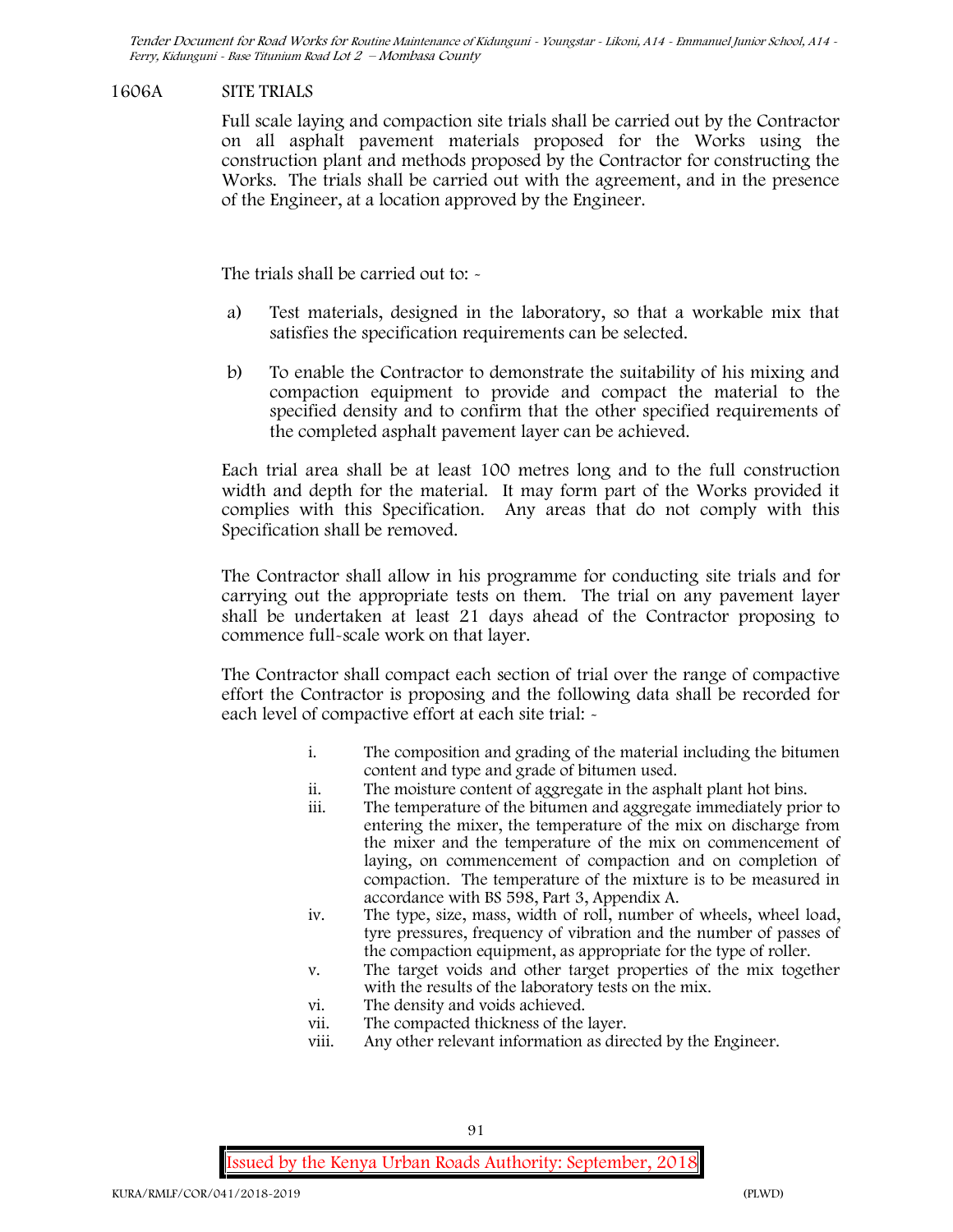At least eight sets of tests shall be made by the Contractor and the Engineer on each 100 metres of trial for each level of compactive effort and provided all eight sets of results over

the range of compactive effort proposed by the Contractor meet the specified requirements for the material then the site trial shall be deemed successful. The above data recorded in the trial shall become the agreed basis on which the particular material shall be provided and processed to achieve the specified requirements.

# **1607A MIXING OF AGGREGATES AND BITUMEN**

The bitumen shall be heated so that it can be distributed uniformly and care shall be taken not to overheat it. The temperature shall never exceed  $170^{\circ}$ C for 80/100-penetration grade bitumen.

The aggregates shall be dried and heated so that they are mixed at the following temperatures: -

125-1650C when 80/100 bitumen is used

The dried aggregates shall be combined in the mixer in the amount of each fraction instructed by the Engineer and the bitumen shall then be introduced into the mixer in the amount specified. The materials shall then be mixed until a complete and uniform coating of the aggregate is obtained.

The mixing time shall be the shortest required to obtain a uniform mix and thorough coating. The wet mixing time shall be determined by the Contractor and agreed by the Engineer for each plant and for each type of aggregate used. It shall normally not exceed 60 seconds.

**1608A TRANSPORTING THE MIXTURE**

The bituminous mix shall be kept free of contamination and segregation during transportation. Each load shall be covered with canvas or similar covering to protect it from the weather and dust.

**1609A LAYING THE MIXTURE**

Immediately after the surface has been prepared and approved, the mixture shall be spread to line and level by the laying plant without segregation and dragging.

The mixture shall be placed in widths of one traffic lane at a time, unless otherwise agreed by the Engineer. The compacted thickness of any layer shall be at least 2.5 times the maximum size of the aggregate for wearing course and at least 2 times for binder course. The minimum thickness shall be 25mm.

Only on areas where irregularities or unavoidable obstacles make the use of mechanical laying impracticable, may the mixture be spread and compacted by hand.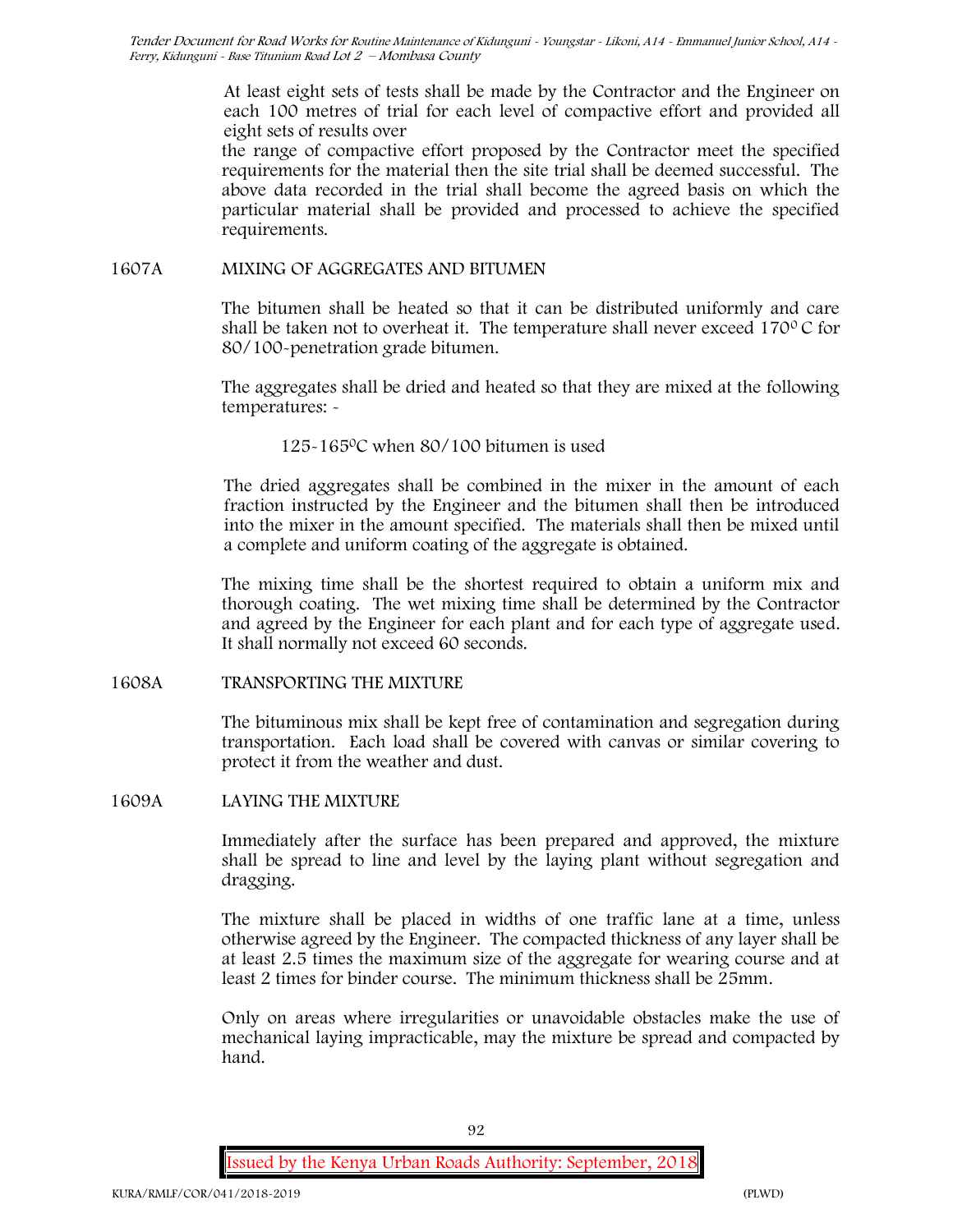## **1610A COMPACTION**

Immediately after the bituminous mixture has been spread, it shall be thoroughly and uniformly compacted by rolling.

The layer shall be rolled when the mixture is in such a condition that rolling does not cause undue displacement or shoving.

The number, weight and type of rollers furnished shall be sufficient to obtain the required compaction while the mixture is in a workable condition. The sequence of rolling operations shall be as agreed with the Engineer and proved during site trials. Initial rolling

with steel tandem or three-wheeled roller shall follow the laying plant as closely as possible. The rollers shall be operated with the drive roll nearest the laying plant, at a slow and uniform speed (not exceeding 5 Km/Hr).

Rolling shall normally commence from the outer edge and proceed longitudinally parallel to the centreline, each trip overlapping one half of the roller width. On super elevated curves, rolling shall begin at the low side and progress to the high side. Where laying is carried out in lanes care must be taken to prevent water entrapment.

Intermediate rolling with a pneumatic-tyred or vibratory roller shall follow immediately. Final rolling with a steel-wheeled roller shall be used to eliminate marks from previous rolling.

To prevent adhesion of the mixture to the rollers, the wheels shall be kept lightly moistened with water.

In areas too small for the roller, a vibrating plate compactor or a hand tamper shall be used to achieve the specified compaction.

#### **1611A FINISHING, JOINTS AND EDGES**

Any mixture that becomes loose and broken, mixed with dirt or foreign matter or is in any way defective, shall be removed and replaced with fresh hot mixture, which shall be compacted to conform to the surrounding area.

Spreading of the mixture shall be as continuous as possible. Transverse joints shall be formed by cutting neatly in a straight line across the previous run to expose the full depth of the course. The vertical face so formed shall be painted lightly with hot 80/100 penetration grade bitumen just before the additional mixture is placed against it.

Longitudinal joints shall be rolled directly behind the paving operation. The first lane shall be placed true to line and level and have an approximately vertical face. The mixture placed in the abutting lane shall then be tightly crowded against the face of the previously placed lane. The paver shall be positioned to spread material overlapping the joint face by 20-30mm. Before rolling, the excess mixture shall be raked off and discarded.

When the abutting lane is not placed in the same day, or the joint is destroyed by traffic, the edge of the lane shall be cut back as necessary, trimmed to line and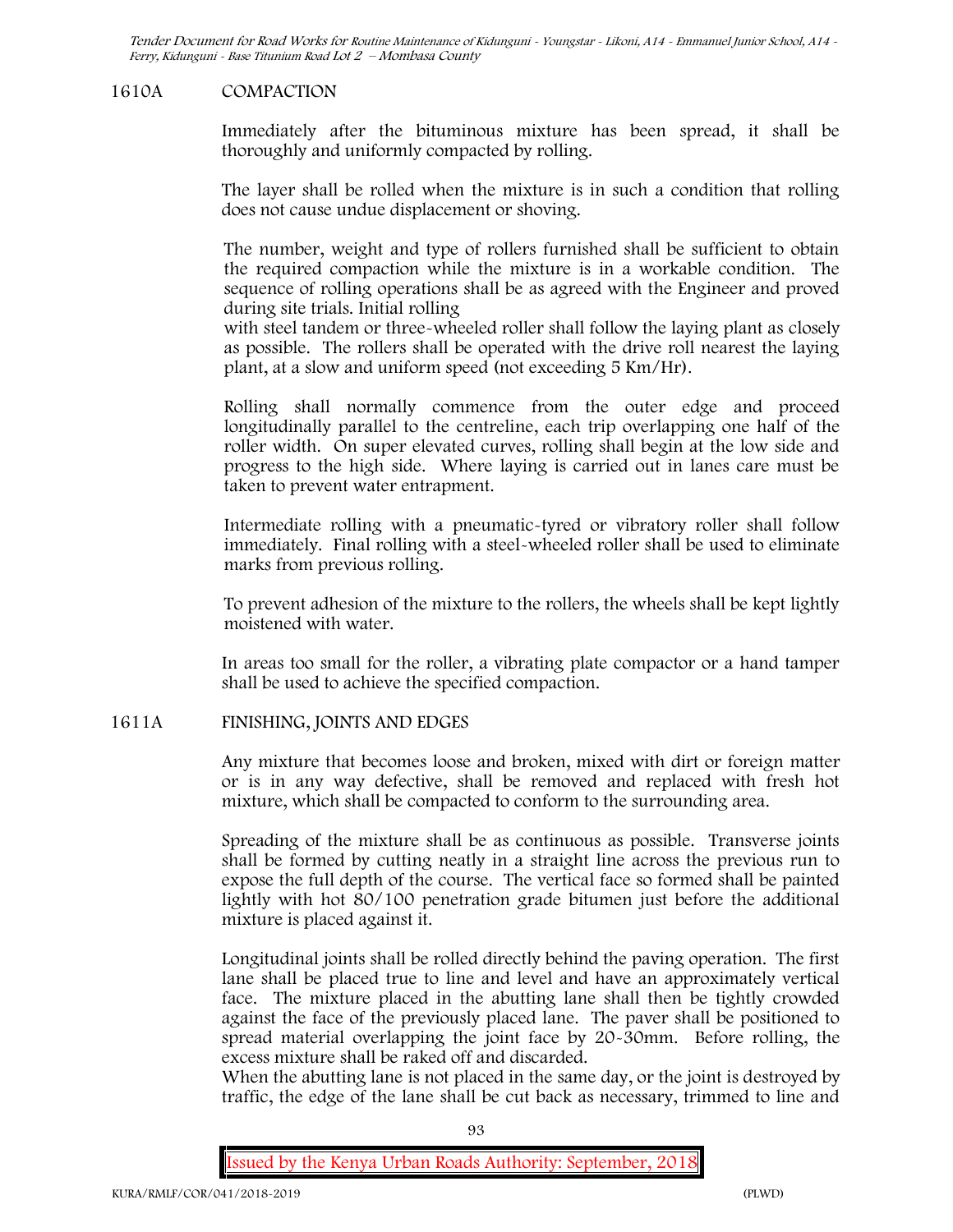painted lightly with hot 80/100 penetration grade bitumen just before the abutting lane is placed.

Any fresh mixture spread accidentally on the existing work at a joint shall be carefully removed by brooming it back on to uncompacted work, so as to avoid formation of irregularities at the joint. The finish at joints shall comply with the surface requirements and shall present the same uniformity of finish, texture and density as other sections of the work.

The edges of the course shall be rolled concurrently with or immediately after the longitudinal joint. In rolling the edges, roller wheels shall extend 50 to 100mm beyond the edge.

## **1612A SAMPLING AND TESTING OF BITUMINOUS MIXTURES**

The sampling of bituminous mixtures shall be carried out in accordance with AASHTO T168 (ASTM Designation D979).

# **1613A QUALITY CONTROL TESTING**

During mixing and laying of bituminous mixtures, control tests on the constituents and on the mixed material shall be carried out in accordance with Clause 1612A and Section 2 of this Specification.

If the results of any tests show that any of the constituent materials fail to comply with this Specification, the Contractor shall carry out whatever changes may be necessary to the materials or the source of supply to ensure compliance.

If the results of more than one test in ten on the mixed material show that the material fails to comply with this Specification, laying shall forthwith cease until the reason for the failure has been found and corrected. The Contractor shall remove any faulty material laid and replace it with material complying with this Specification all at his own expense.

# **1614A TOLERANCES**

Surfacing courses and base shall be constructed within the geometric tolerances specified in Section 3 of this Specification.

The Contractor shall maintain the composition of the mixture as determined from the laboratory and site trials within the following tolerances, per single test: -

| Bitumen Content                                 |          | 0.3% (by total weight of total mix)                               |
|-------------------------------------------------|----------|-------------------------------------------------------------------|
| Passing 10mm sieve<br>and larger sieves         |          | 6% (by total weight of dry aggregate<br>including mineral filler) |
| Passing sieves between<br>10mm and 1.0mm sieves |          | 4% (by total weight of dry aggregate<br>including mineral filler) |
| Passing sieves between                          |          | 3% (by total weight of dry aggregate                              |
|                                                 | $\Omega$ |                                                                   |

94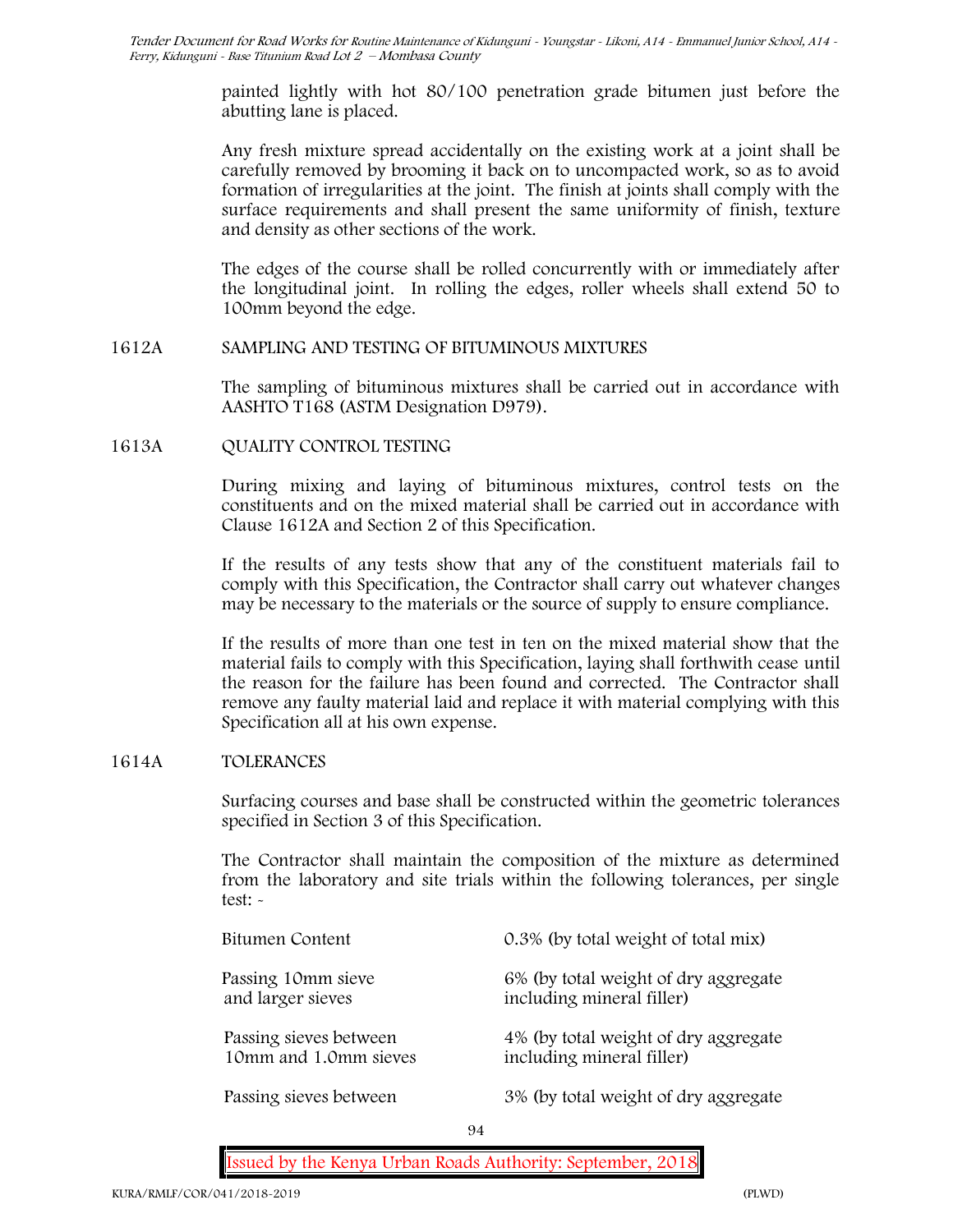| 1.0mm and 0.075mm sieve | including mineral filler)                                         |
|-------------------------|-------------------------------------------------------------------|
| Passing 0.075mm sieve   | 2% (by total weight of dry aggregate<br>including mineral filler) |

The average amount of bitumen in any length of any layer, calculated as the product of the bitumen contents obtained from single tests and the weight of mixture represented by each test, shall not be less than the amount ordered.

The average amount of bitumen for each day's production calculated from the checked weights of mixes shall not be less than the amount ordered. The average amount of bitumen in any length of any layer, calculated as the product of the bitumen contents obtained from single tests and the weight of mixture represented by each test, shall not be less than the amount ordered.

The average amount of bitumen for each day's production calculated from the checked weights of mixes shall not be less than the amount ordered.

The final average overall width of the upper surface of a bituminous mix layer measured at six equidistant points over a length of 100m shall be at least equal to the width specified. At no point shall the distance between the centreline of the road and the edge of the upper surface of a bituminous mix layer be narrower than that specified by more than 13mm.

## **1615A MEASUREMENT AND PAYMENT**

No separate measurement and payment shall be made for complying with the requirements of Clauses 1601A to 1614A inclusive and the Contractor shall be deemed to have allowed in his rates in Parts B and C of Section 16 of this Specification for the costs of complying with the requirements of Part A of Section 16 of this Specification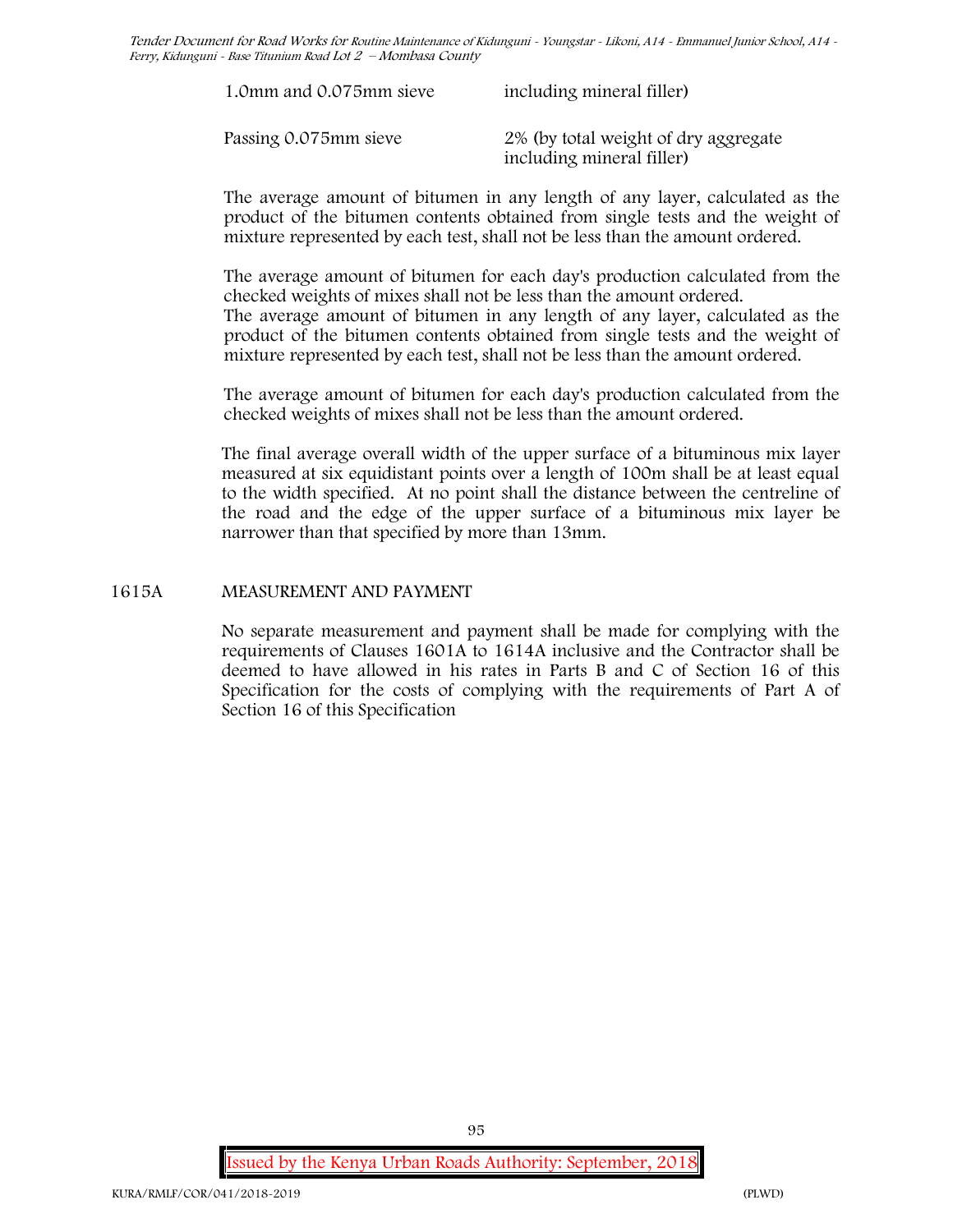### **PART B - ASPHALT CONCRETE FOR SURFACING**

#### **1601B DEFINITION**

Asphalt concrete means a thoroughly controlled, hot-mixed, hot-laid, plant mixture of well-graded dried aggregate and penetration grade bitumen, which, when compacted forms a dense material.

A distinction is drawn between asphalt concrete Type I (High Stability) and asphalt concrete Type II (Flexible). The asphalt concrete type to be used will be Type I.

## **1602B MATERIALS FOR ASPHALT CONCRETE TYPE 1**

a) **Type of bituminous material**

The type of material to be used on severe sites will be of the continuously graded type similar to Asphaltic Concrete or Close Graded Macadam. It is essential that these materials are sealed with a single or double surface dressing or a Cape seal.

b) **Penetration Grade Bitumen**

Bitumen shall be 80/100 penetration grade since material is being laid at an altitude of more than 2,500m.

c) **Aggregate**

Coarse aggregate (retained on a 6.3mm sieve) shall consist of crushed stone free from clay, silt, organic matter and other deleterious substances. The aggregate class will be specified in the Special Specification and it shall comply with the requirements given in Table 16B-1(b). The grading for 0/20 mm for carriageway and 0/14mm for shoulders for binder course is as specified below:

| Sieve size     | 0/20       | 0/14       |
|----------------|------------|------------|
| 28             | 100        |            |
| 20             | $90 - 100$ | 100        |
| 14             | 75-95      | $90 - 100$ |
| 10             | 60-82      | 70-90      |
| 6.3            | $47 - 68$  | $52 - 75$  |
| 4              | $37 - 57$  | $40 - 60$  |
| $\overline{2}$ | 25-43      | $30 - 45$  |
|                | 18-32      | $20 - 35$  |
| 0.425          | $11 - 22$  | $12 - 24$  |
| 0.300          | $9 - 17$   | $10 - 20$  |
| 0.150          | $5 - 12$   | $6 - 14$   |
| 0.075          | $3 - 7$    | $4 - 8$    |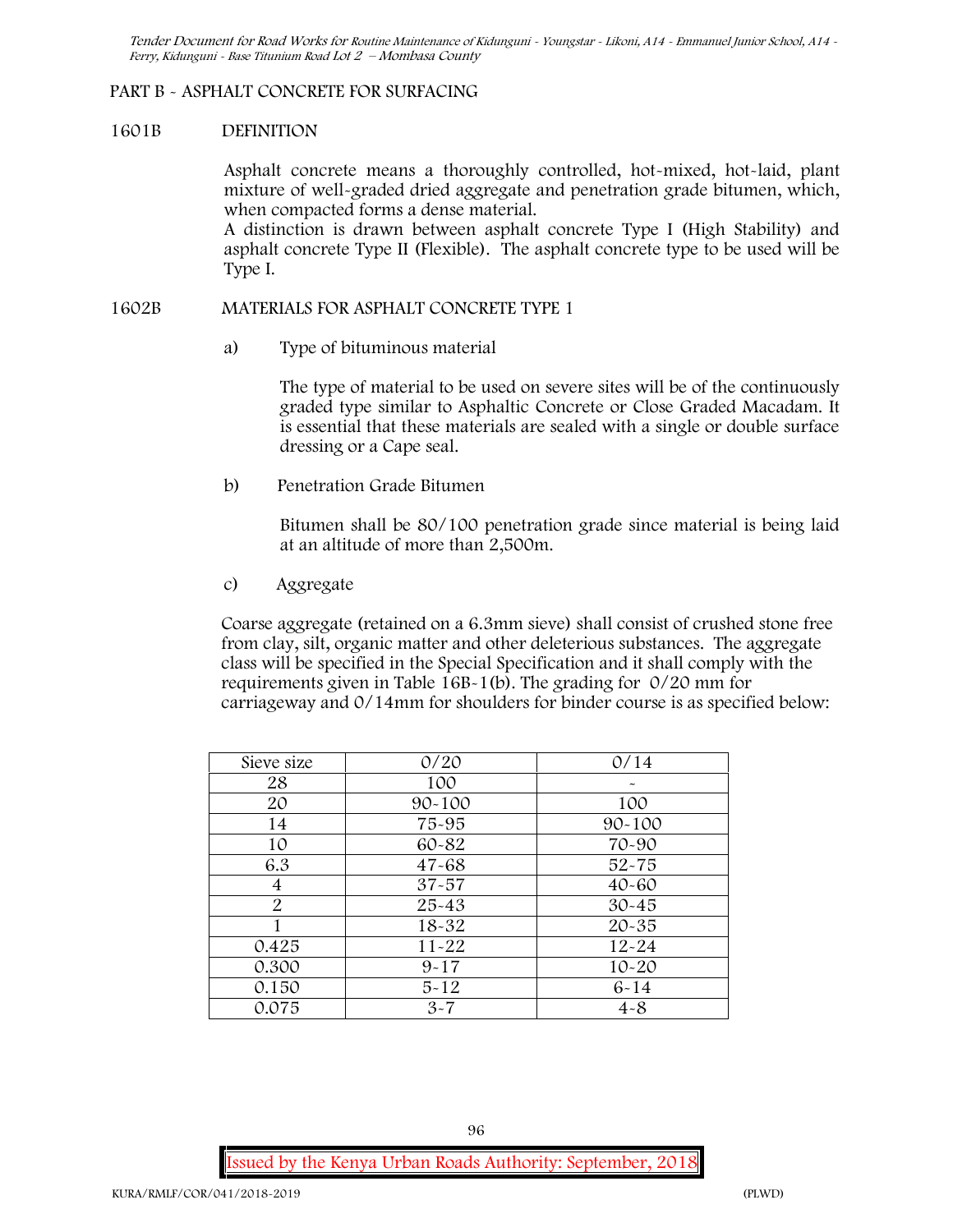# **TABLE 16B-1(b) - REQUIREMENTS FOR COARSE AGGREGATE**

| Coarse Aggregate<br>(Retained on a 6.3mm Sieve) |                      |
|-------------------------------------------------|----------------------|
| Test                                            | Maximum Value        |
| <b>LAA</b><br><b>ACV</b><br>SSS                 | 30<br>25<br>12<br>25 |

Fine aggregate (passing a 6.3mm sieve) shall be free from clay, silt, organic and other deleterious matter and shall be non-plastic. Unless otherwise specified in the Special Specification it shall consist of entirely crushed rock produced from stone having a Los Angeles Abrasion of not more than 40. The Sand Equivalent of the fine aggregate shall not be less than 40 and the SSS not more than 12.

# **b) Mineral Filler**

Mineral Filler shall consist of ordinary Portland Cement

# **1603B GRADING REQUIREMENTS**

The grading of the mixture of coarse and fine aggregate shall be within and approximately parallel to the grading envelopes given in Table 16B-1(b), for 0/14mm as specified for binder course, as described below.

# **GRADING REQUIREMENTS**

To arrive at a suitable design it is necessary to investigate a number of gradings so that a workable mix, which also retains a minimum of 3 % voids at refusal density, is identified.

The largest particle size used should not be more than 25mm so that the requirements of the Marshall test method can be complied with.

Although the complete range of nominal maximum particle sizes is shown in the Tables, the total thickness of material laid should not be more than 75mm.

# **1604B REQUIREMENTS FOR ASPHALT CONCRETE TYPE 1**

The mixture shall comply with the requirements given in Table 16B-2 as specified in the Specification. In addition, minimum Marshall Stability for 2 x 75 blows shall be 9 kN and maximum 18 kN and at compaction to refusal shall have 3% VIM.

The proportion, by weight of total mixture, of bitumen shall be  $5.0 - 6.5 %$  for  $0/14$  mm and  $4.5 - 6.5$  % for  $0/20$ mm. This shall be termed the nominal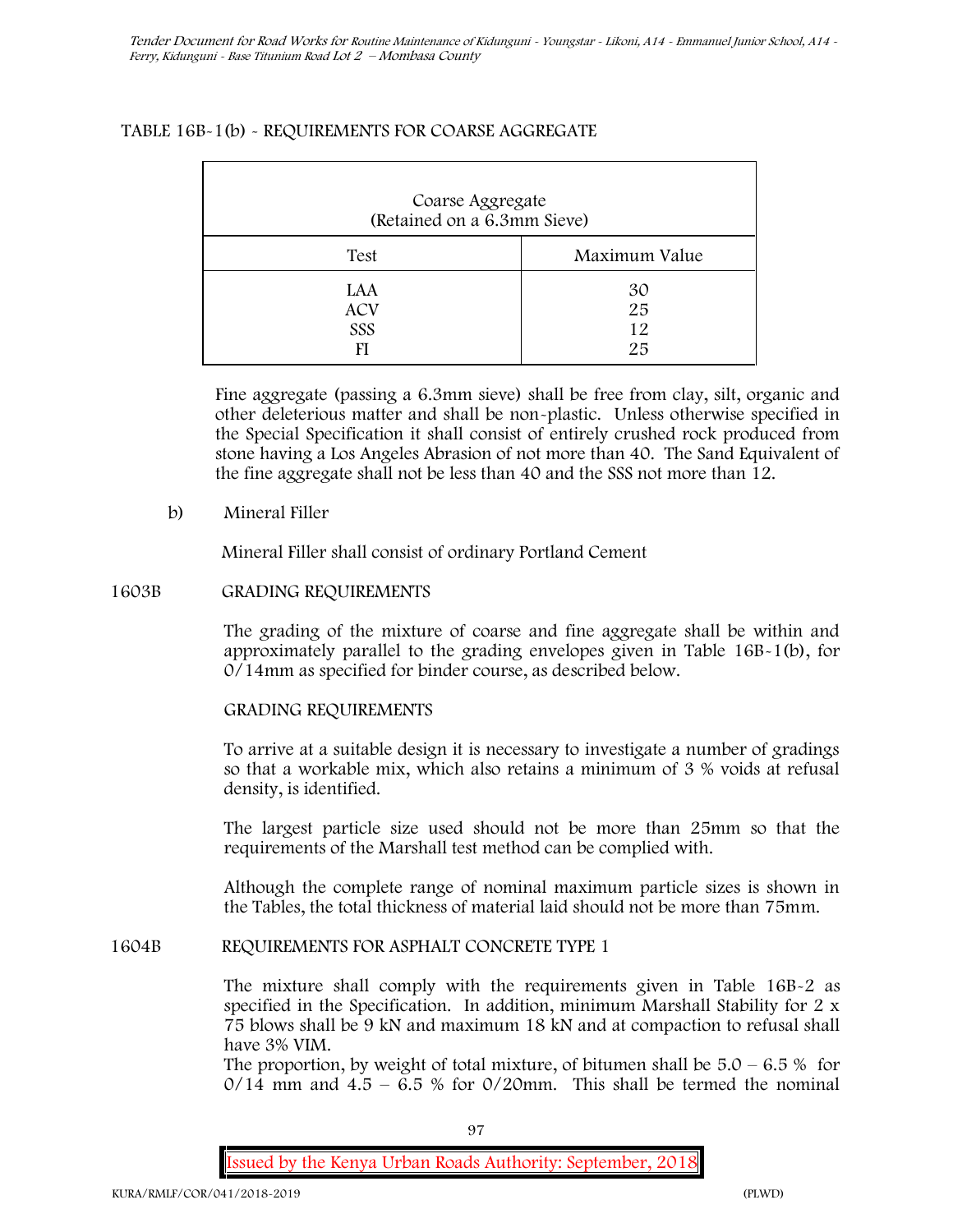binder content. The binder content of the working mix will be instructed by the Engineer following laboratory and site trials.

In order to determine the suitability of a coarse aggregate source a Marshall test programme shall be carried out. It will be advantageous to use a crushed rock which is known from past experience to give good results in this test procedure. A grading conforming to the Type I Binder Course detailed in Table 16B-1(a) 0/20 of this Specification should be tested (but with 100% passing the 25mm sieve) and it shall meet the requirements of Table 16B-2 of this Specification.

Having established the suitability of the aggregate source several grading shall be tested in the laboratory, including that used for the Marshall test, to establish relationships between bitumen content and VIM at refusal density. For each mix, samples will be made up to a range of bitumen contents and compacted to refusal using a gyratory compactor and a vibratory hammer in accordance with the procedure described in BS 598 (Part 104 : 1989), with one revision.

It should first be confirmed that compaction on one face of the sample gives the same refusal density as when the same compaction cycle is applied to both faces of the same sample. The procedure, which gives the highest density, must be used.

From the bitumen content-VIM relationship it will be possible to identify a bitumen content which corresponds to a VIM of 3 - 7%. If it is considered that the workability of the mix may be difficult then compaction trials should be undertaken. It is advisable to establish two or more gradings for compaction trials.

The mixes identified for compaction trials should be manufactured to the laboratory design bitumen content and to two other bitumen contents of +0.5% and +1% additional bitumen. Cores will be cut to determine the density of the compacted material, having completed this the core will then be reheated to  $145+/5$  C in the appropriate mould and compacted torefusal in the vibrating hammer test. To be acceptable the cores cut from the compaction trial must have a density equivalent to at least 95% of refusal density.

The compaction trials will identify a workable mix which can be made to a bitumen content which gives 3% VIM at refusal density.

**1605B MIXING AND LAYING HEAVY DUTY ASPHALT**

The temperature of the bitumen and aggregates when mixed shall be  $110+/$ 3C above the softening point (R&B) of the bitumen.

Compaction should commence as soon as the mix can support the roller without undue displacement of material and completed before the temperature of the mix falls below 90 °C.

The minimum thickness of individual layers should be as follows:-

| a) | For the 37.5mm mix    | 65mm |  |
|----|-----------------------|------|--|
| b) | For the 25.0mm mix    | 60mm |  |
| C) | For the 19.0mm mix    | 50mm |  |
| d) | For the $12.5$ mm mix | 40mm |  |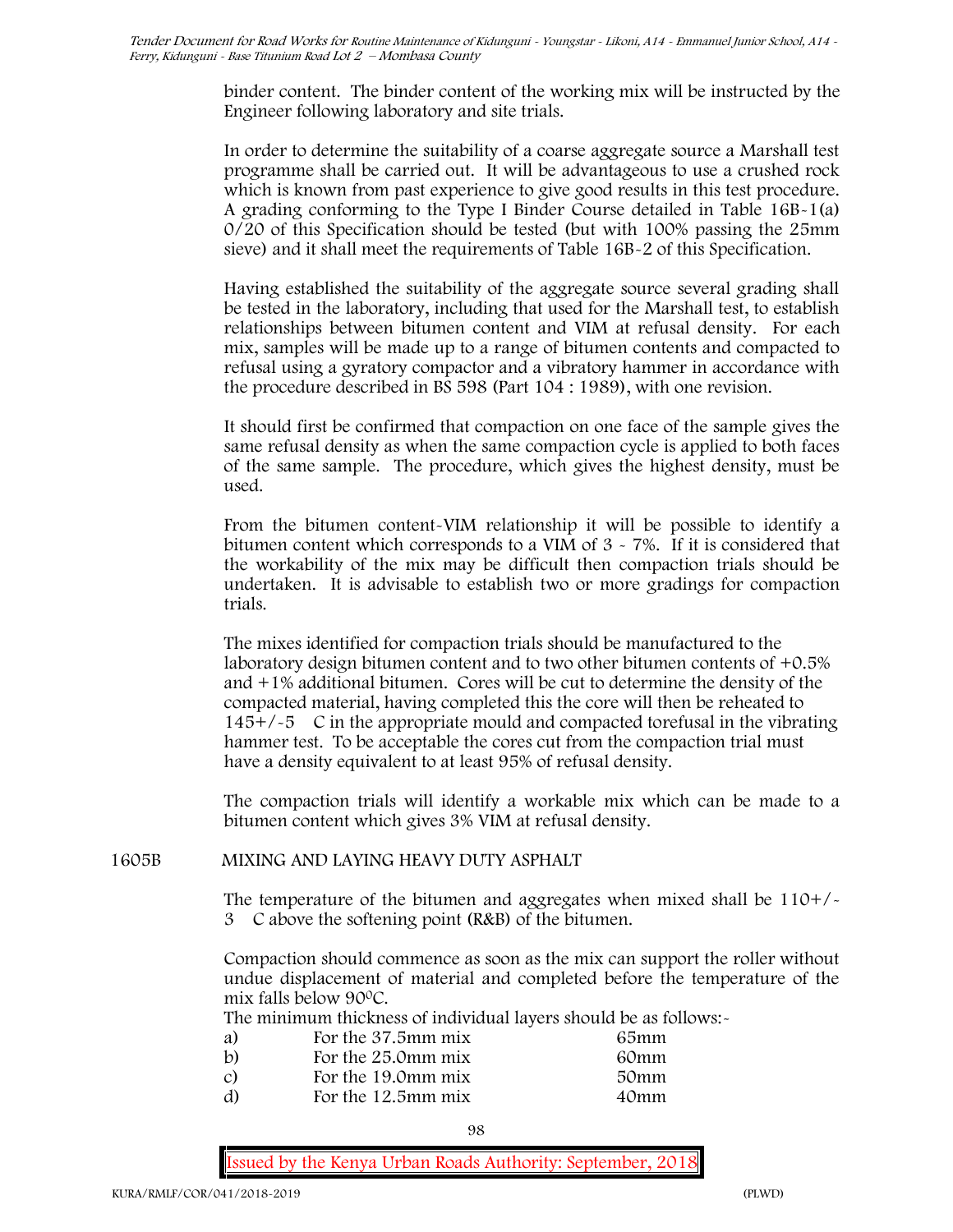### **1606B COMPACTION**

Rolling shall be continued until the voids measured in the completed layer are in accordance with the requirement for a minimum density of 98% of Marshall optimum, or, a minimum mean value of 95% of refusal density (no value less than 93%) as appropriate.

# **1607B MEASUREMENT AND PAYMENT**

- a) Item : Asphalt Concrete
	- Unit : m<sup>3</sup> of Asphalt Concrete Used

Asphalt concrete shall be measured by the cubic metre compacted on the road calculated as the product of the length instructed to be laid an the compacted cross-sectional area shown on the Drawings or instructed by the Engineer.

The rate for asphalt concrete shall include for the cost of providing, transporting, laying and compacting the mix with the nominal binder content and complying with the requirements of Parts A and B of Section 16 of this Specification.

**Issued by the Kenya Urban Roads Authority: September, 2018**

99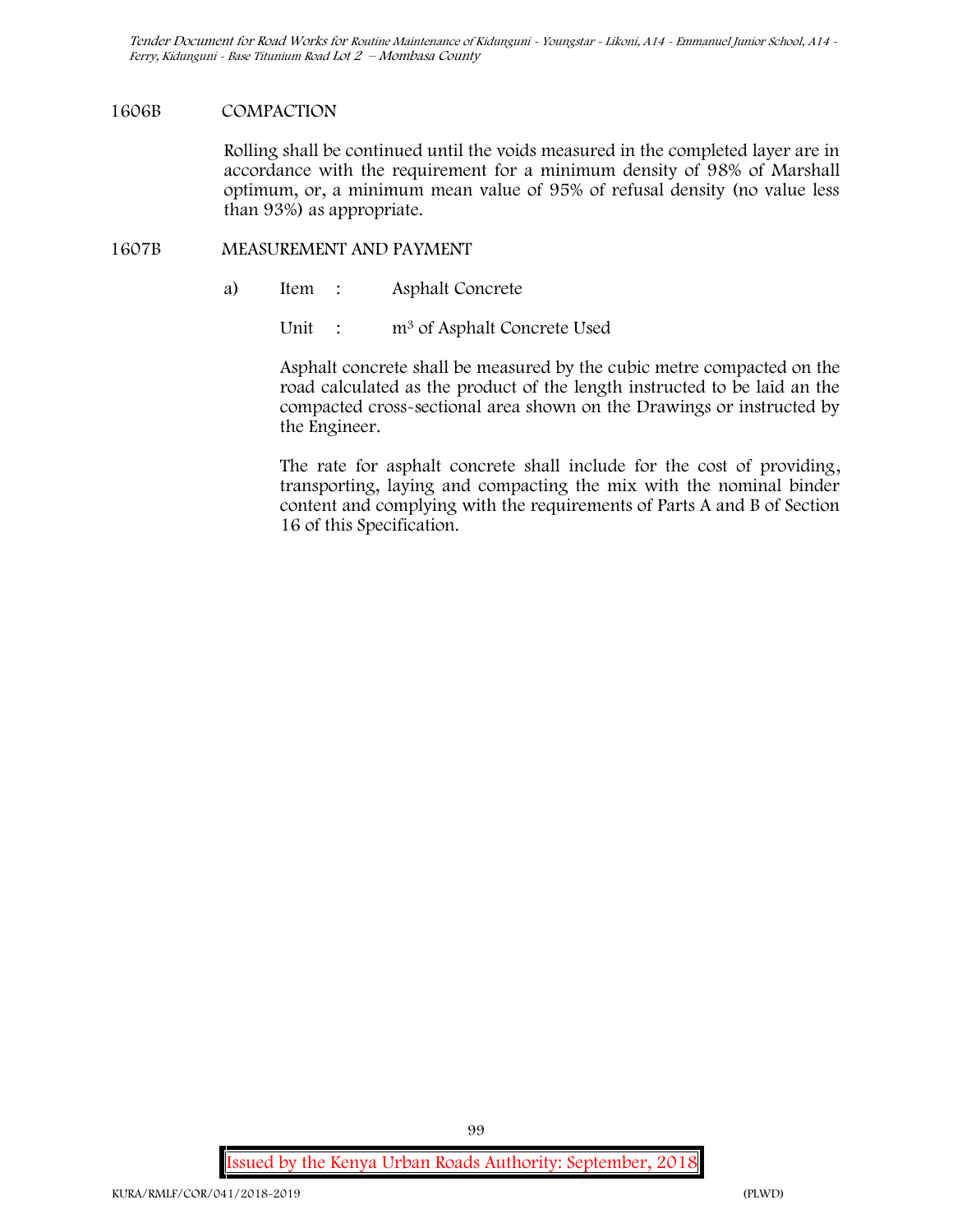## **SECTION 17 - CONCRETE WORKS**

### **1703 MATERIALS FOR CONCRETE**

This work shall consist of placing selected approved material of 250mm minimum diameter on the foundation put after excavation to receive levelling concrete in accordance with these specifications and in conformity with the lines, grades and cross sections shown on the Drawings as directed by the Engineer.

(a) **Materials**

Selected rock: The selected rock builders to be placed for this work shall be hard, sound, durable quarry stones as approved by the Engineer. Samples of the stone to be used shall be submitted to and approved by the Engineer before any stone is placed.

The maximum size of the stone boulders shall be 300mm.

(b) **Construction Method**

After completion of the structural excavation the surface of the loose soil shall be levelled and compacted. Then the stone of the above sizes shall be placed in one layer of 250mm over the compacted bed where the bottom slab will rest. Coarse sand shall be spread to fill up the voids in the stone boulders, and compaction with vibratory compactors should be performed to make this layer dense whereon a concrete of levelling course shall be placed.

(c) **Measurement and payment**

Measurement for the bedding materials shall be made in cubic metres for the completed and accepted work, measured from the dimension shown on the Drawings, unless otherwise directed by the Engineer.

Payment for the bedding Materials for Levelling Concrete Works shall be full compensation for furnishing and placing all materials, all labour equipment, tools and all other items necessary for proper completion of the work in accordance with the Drawings and specifications and as directed by the Engineer.

**1703(A) LEVELLING CONCRETE (CLASS 15/20) FOR BOTTOM SLAB INCLUSIVE OF COST OF FORM WORKS**

> This work shall consist of placing and levelling lean concrete class 15/20 over the prepared bed of stone boulders in the foundation for bottom slab and wingwalls in accordance with these specifications and which conformity with the lines, grades, thickness and typical cross-sections shown on the drawings unless otherwise directed by the Engineer.

(a) **Materials for Levelling Concrete**

Requirement for the concrete class  $15/20$  is specified as follows:-

100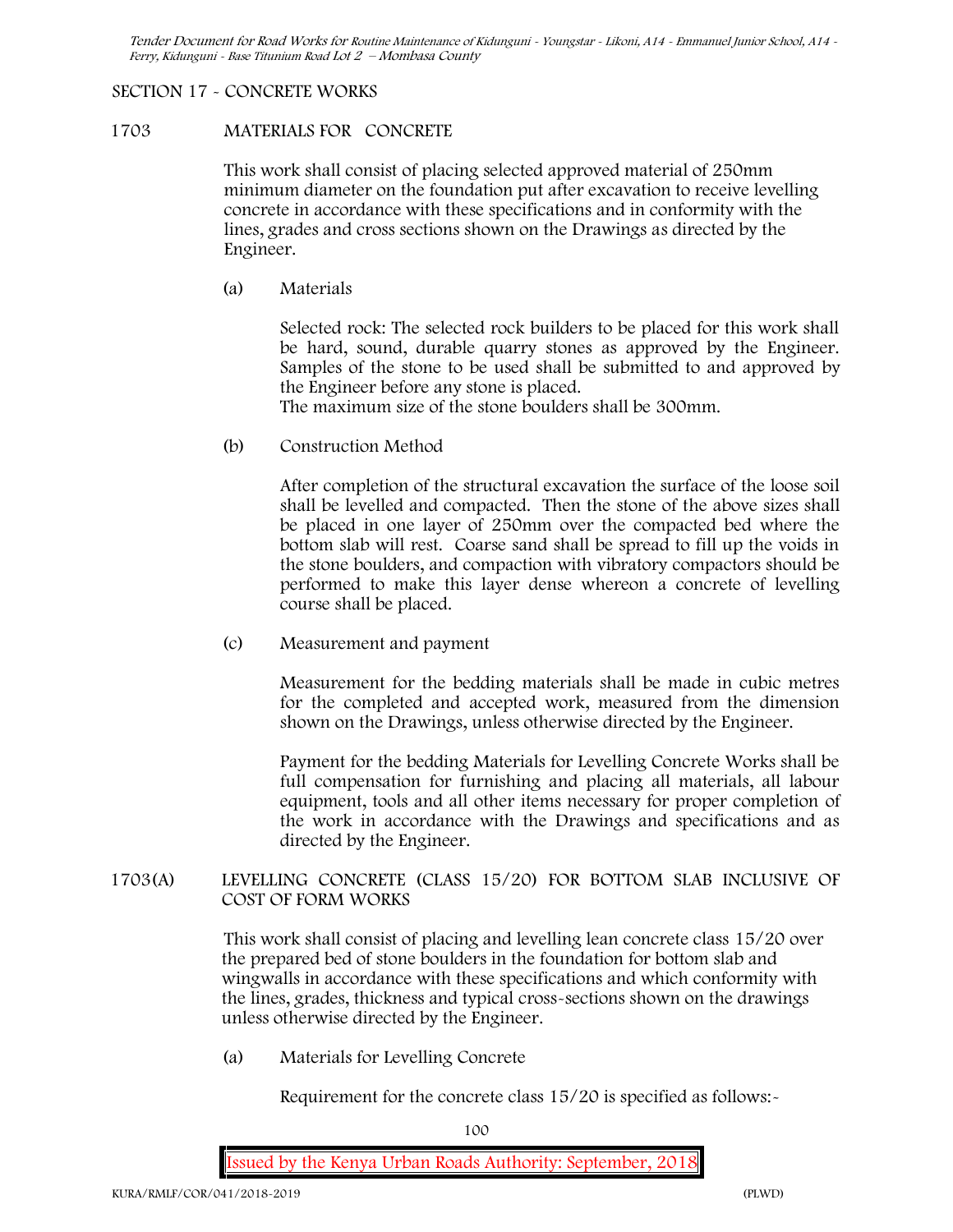Design compressive strength (28) days :  $15N/mm^2$ Maximum size of coarse aggregate : 20mm Maximum cement content  $: 300 \text{ kg/m}^3$ . Maximum water/cement ration of 50% with slump of 80mm.

(b) **Construction Method**

The bed of stone boulders upon which the levelling concrete will be placed shall be smooth, compacted and true to the grades and crosssection shall be set to the required lines and grades.

**36.2** (c) **Measurement and payment**

Measurement for levelling concrete (class 15/20) shall be made in cubic metres completed and accepted levelling concrete work measured in place which is done in accordance with the Drawings and the Specifications.

Payment for this work shall be the full compensation for furnishing and placing all materials, labour, equipment and tools, and other incidentals to Specifications and as directed by the Engineer.

Pay item No. 17/02 Levelling Concrete Works (Class 15/20) for Box Culvert and wingwalls inclusive of Cost of Form works.

# **1703 (C) FORMWORK FOR CULVERT WALLS**

This work shall consist of all temporary moulds for forming the concrete for culvert walls and slabs together with all temporary construction required for their support. Unless otherwise directed by the Engineer all formworks shall be removed on completion of the walls and slabs.

(a) **Materials**

Forms shall be made of wood or metal and shall conform to the shape, lines and dimensions shown on the Drawings.

All timber shall be free from holes, loose material, knots, cracks, splits and warps or other defects affecting the strength or appearance of the finished structure.

Release Agents – Release agents shall be either neat oils containing a surface activating agent, cream emulsions, or chemical agents to be approved by the Engineer.

- (b) **Construction Method**
	- (i) **Formworks** Formworks shall be designed to carry the maximum loads that may be imposed, and so be rigidly constructed as to prevent deformation due to load, drying and wetting, vibration and other causes. After forms have been set in correct location, they shall

101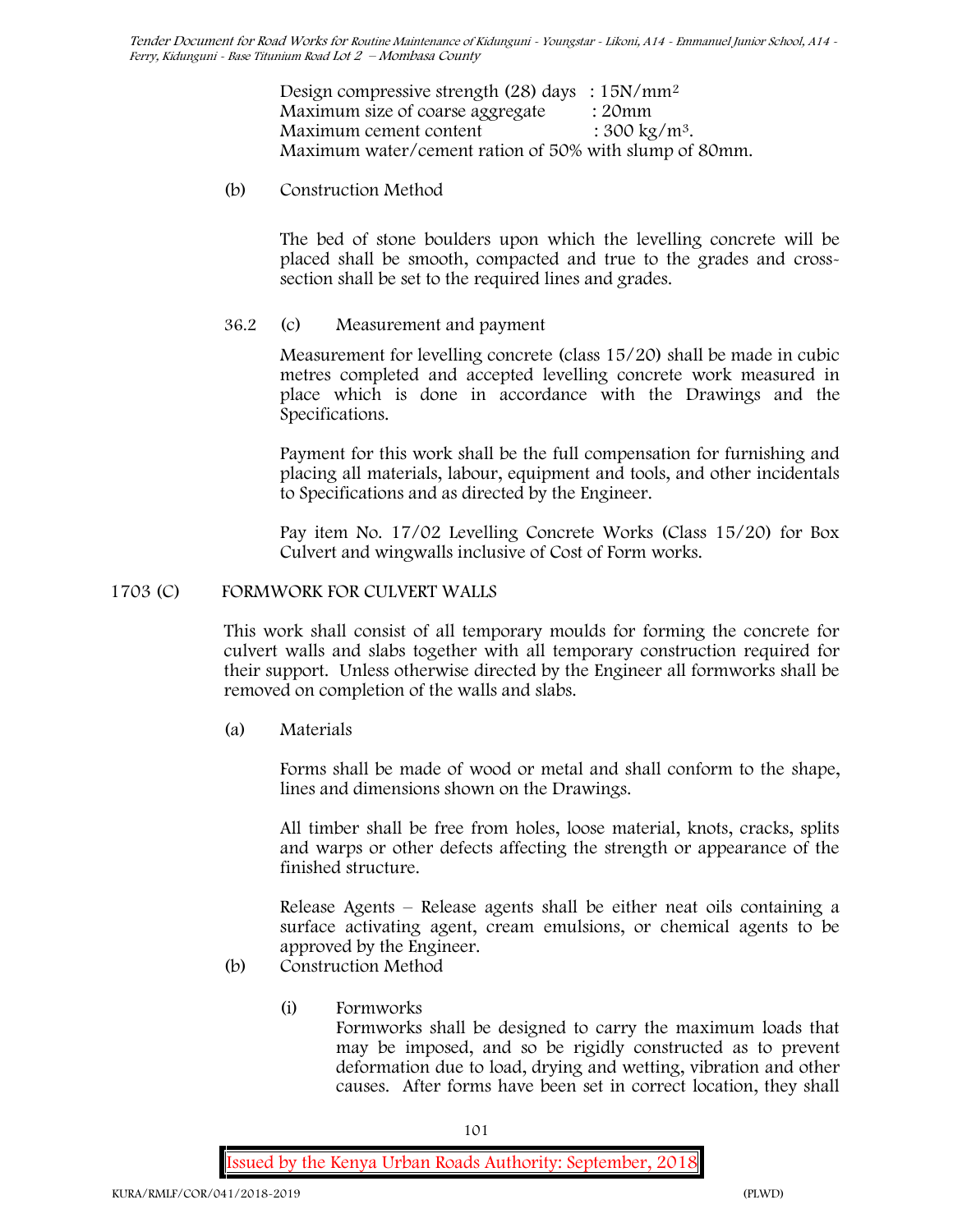> be inspected and approved by the Engineer before the concrete is placed.

> If requested, the contractor shall submit to the Engineer working drawings of the forms and also, if requested, calculations to certify the rigidity of the forms.

# **1703(D) CONCRETE WORKS (CLASS 20/20) OF CULVERT WALLS AND SLABS**

This work shall consist of furnishing, mixing, delivering and placing of the concrete for the construction of culvert walls and slabs, in accordance with these Specifications and in conformity with the requirements shown on the Drawings.

Concrete class 20/20 shall be used for Culvert walls and slabs.

**(a) Concrete Materials**

(i) Cement: Cement shall be of Portland type and shall conform to the requirements of BS 12 or equivalent.

The contractor shall select only one type or brand of cement or others. Changing of type or brand of cement will not be permitted without a new mix design approved by the Engineer. All cement is subject to the Engineer's approval; however, approval of cement by the Engineer shall not relieve the Contractor of the responsibility to furnish concrete of the specified compressive strength.

Conveyance of cement by jute bags shall not be permitted. Storage in the Contractor's silo or storehouse shall not exceed more than two (2) months, and age of cement after manufacture at mill shall not exceed more than four (4) months. The Contractor shall submit to the Engineer for his approval the result of quality certificate prepared by the manufacturer.

Whenever it is found out that cement have been stored too long, moist, or caked, the cement shall be rejected and removed from the project.

# **(b) Aggregates**

Fine and coarse aggregates must be clean, hard, strong and durable, and free from absorbed chemicals, clay coating, or materials in amounts that could affect hydration, bonding, strength and durability of concrete. Grading of aggregates shall conform to the following requirements:

**(i) Grading of Fine Aggregates**

| Sieve Size          | Percentage by Weight Passing |
|---------------------|------------------------------|
| mm                  | 100                          |
| 5<br>mm             | 89-100                       |
| $2.5$ mm            | $60 - 100$                   |
| $\mathcal{Q}$<br>mm | $30 - 100$                   |

102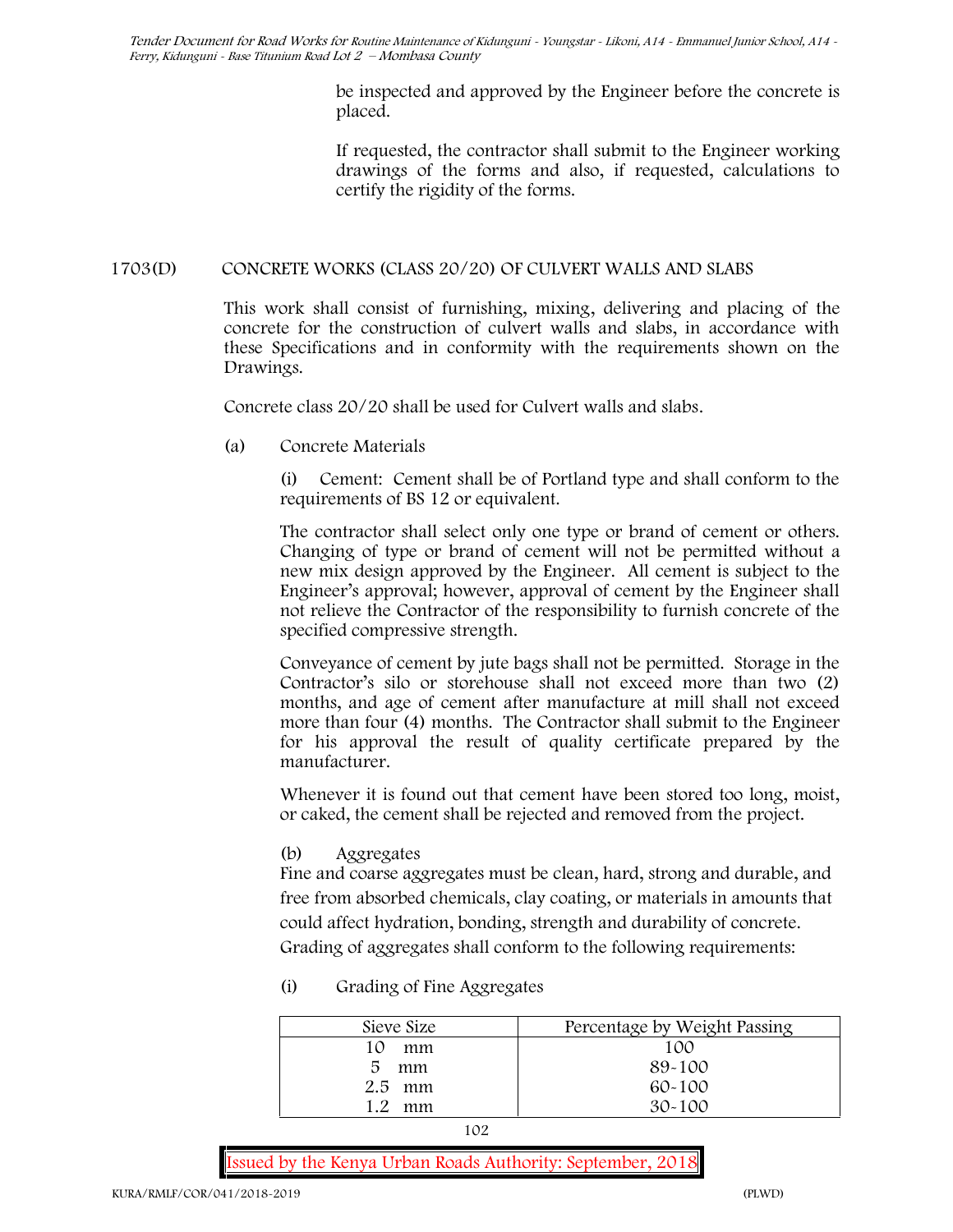| $0.6$ mm          | $15 - 54$ |
|-------------------|-----------|
| $0.3$ mm          | $5 - 40$  |
| $0.15 \text{ mm}$ | $0 - 15$  |

## **(ii) Grading of Coarse Aggregates**

|                       |        |                       |                       | Size of Amounts finer than each standard sieve percentage by |        |       |          |
|-----------------------|--------|-----------------------|-----------------------|--------------------------------------------------------------|--------|-------|----------|
| Coarse                | weight |                       |                       |                                                              |        |       |          |
| Aggregat $\boxed{40}$ |        | 30                    | 25                    | 20                                                           | 15     |       | 尽        |
|                       | 2.5    |                       |                       |                                                              |        |       |          |
|                       | 100    | $\tilde{\phantom{a}}$ | $\tilde{\phantom{a}}$ | $90 - 100$                                                   | $\sim$ | 30-69 | $0 - 10$ |
|                       |        |                       |                       |                                                              |        |       |          |

Other requirements for aggregates are as follows:

**(iii) Fine Aggregates**

| Fitness Modulus, AASHTO M-6                           | $\therefore$ 2.3 – 3.1 |
|-------------------------------------------------------|------------------------|
| Sodium Sulphate Soundness, AASHTO T104: Max. 10% loss |                        |
| Content of Friable Particles AASHTO 112               | : Max $1\%$ by weight  |
| Sand Equivalent, AASHTO T176                          | : Min. 75              |

**(iv) Coarse Aggregate**

| Abrasion, AASGTO T96                             | : Max. $405$ loss      |
|--------------------------------------------------|------------------------|
| Soft Fragment and shale, AASHTO M80              | : Max. $5\%$ by weight |
| Thin and elongated Pieces, AASHTO M80 : Max. 15% |                        |

**(v) Water**

All sources of water to be used with cement shall be approved by the Engineer. Water shall be free from injurious quantities of oil,

alkali, vegetable matter and salt as determined by the Engineer.

**(vi) Admixture**

Only admixture, which have been tested and approved in the site laboratory through trial mixing for design proportion shall be used. Before selection of admixture, the Contractor shall submit to the Engineer the specific information or guarantees prepared by the admixture supplier.

The contractor shall not exclude the admixture from concrete proportions.

**Concrete class 20/20**

Concrete class 20/20 shall be used for culvert walls and slabs. The requirements of Concrete class 20/20 are provided as follows unless otherwise the Engineer will designate any alteration.

Design compressive strength (28 days) : 20N/mm<sup>2</sup> Maximum size of coarse aggregates : 20mm Maximum water/cement ratio of 45% with slump of 80mm

103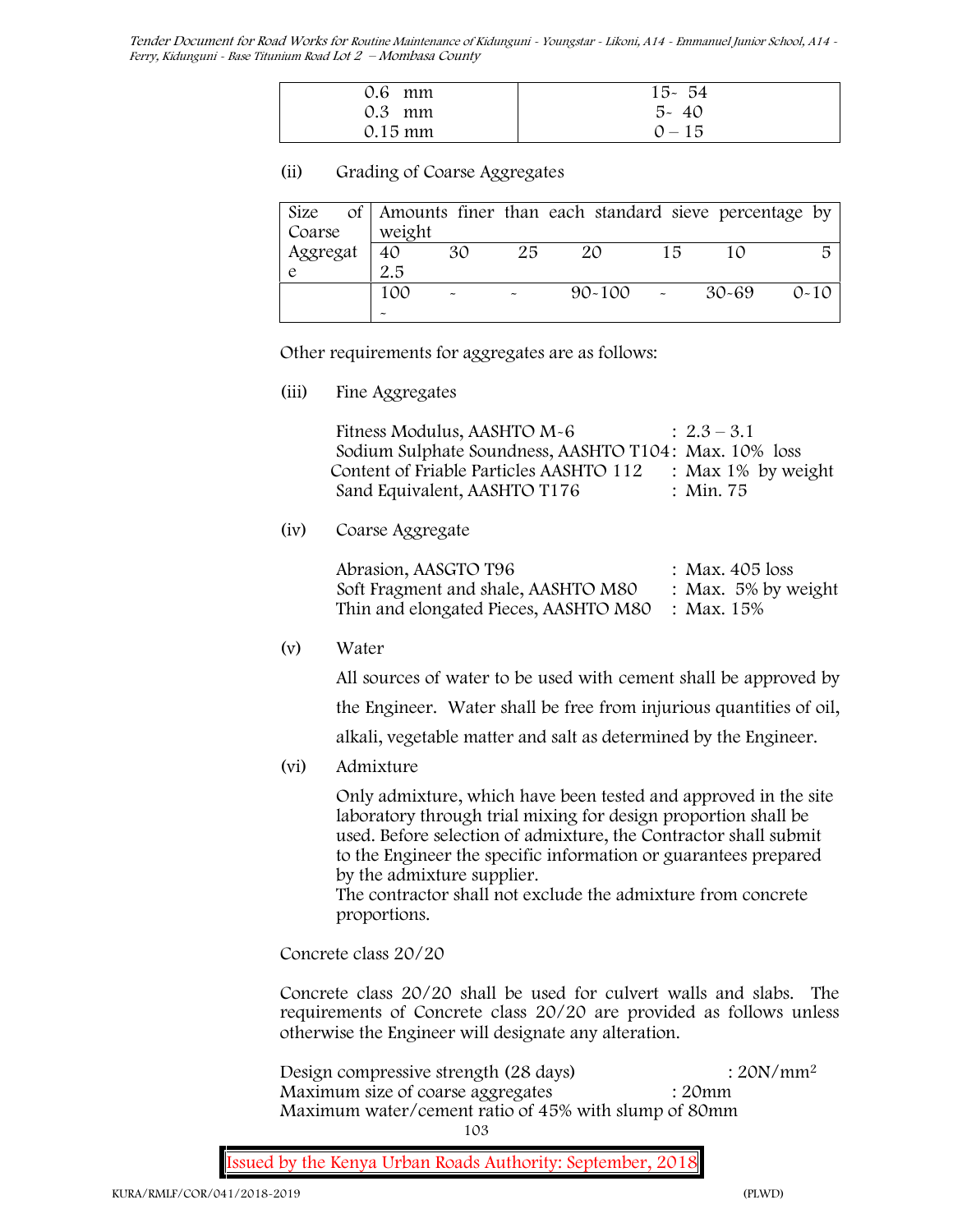# (d) **Proportioning Concrete**

The Contractor shall consult with the Engineer as to mix proportions at least thirty (30) days prior to beginning the concrete work. The actual mix proportions of cement, aggregates, water and admixture shall be determined by the Contractor under supervision of the Engineer in the site laboratory.

The Contractor shall prepare the design proportions which has 120% of the strength requirement specified for the designated class of concrete.

No class of concrete shall be prepared or placed until its job-mix proportions have been approved by the Engineer.

# (e) **Concrete Work**

**(ii) Batching**

Batching shall be done by weight with accuracy of:

| Cement              | $\frac{1}{2}$ percent |  |  |
|---------------------|-----------------------|--|--|
| Aggregate           | $\frac{1}{2}$ percent |  |  |
| Water and Admixture | : 1 percent.          |  |  |

Equipment should be capable of measuring quantities within these tolerances for the smartest batch regularly used, as well as for larger batches.

The accuracy of batching equipment should be checked every month in the presence of the Engineer and adjusted when necessary.

**(iii) Mixing and delivery**

Slump of mixed concrete shall be checked and approved at an accuracy of +25mm against designated slump in these specifications.

**(iv) Concrete in hot weather**

No concrete shall be placed when the ambient air temperature is expected to exceed thirty three degrees celsius (330c) during placement operations).

**(v) Concreting at night**

No concrete shall be mixed, placed or finished when natural light is insufficient, unless an adequate approved artificial lighting system is operated; such night work is subject to approval by the engineer.

**(vi) Placing**

104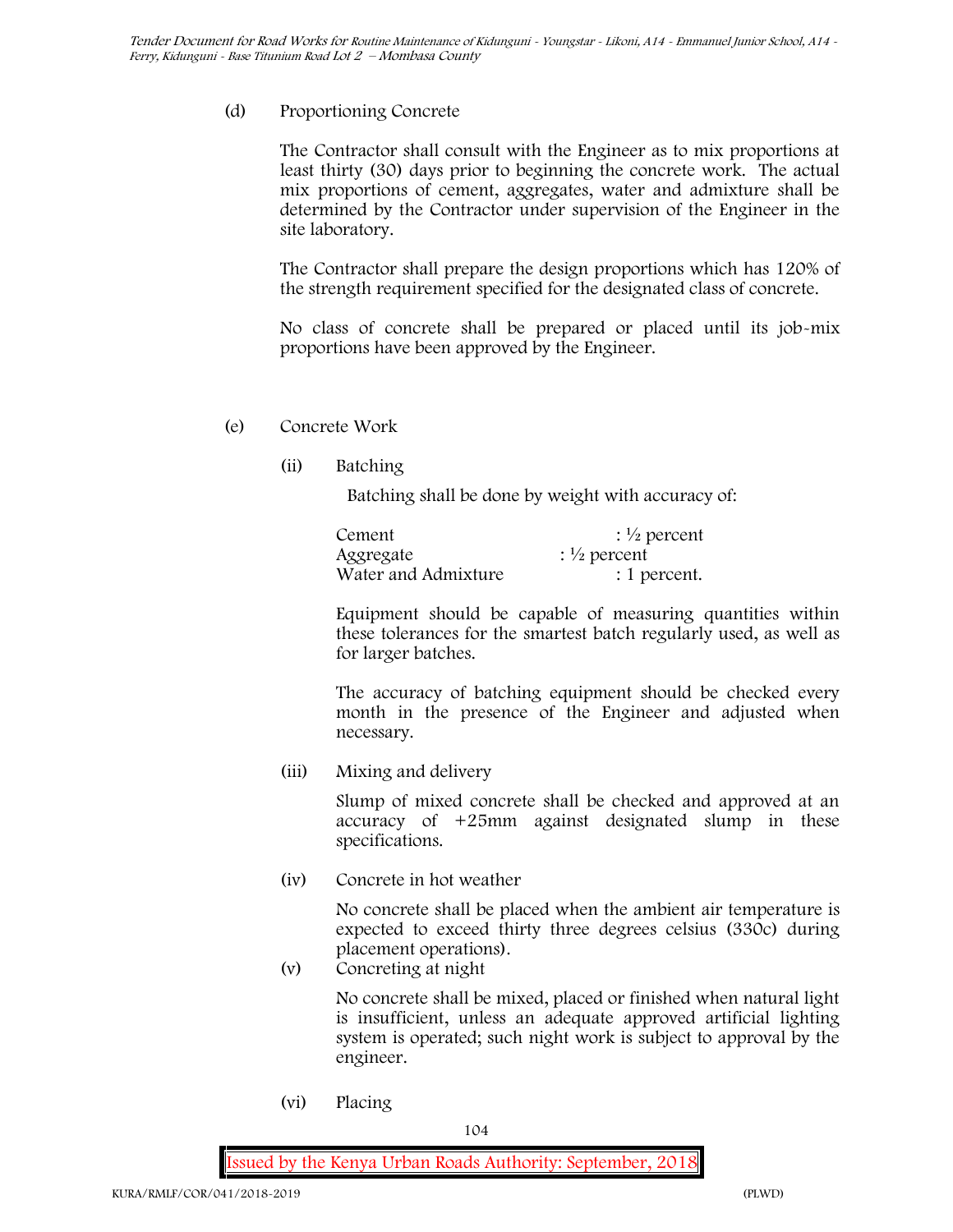In preparation of the placing of concrete, the interior space of forms shall be cleaned and approved by the engineer prior to placing concrete. All temporary members except tie bars to support forms shall be removed entirely from the forms and not buried in the concrete. The use of open and vertical chute shall not be permitted unless otherwise directed by the engineer.

The Contractor shall provide a sufficient number of vibrators to properly compact each batch immediately after it is placed in the forms.

(f) **Measurement and Payment**

Measurements for the Concrete Works Class 20/20 of culvert walls and slabs shall be made in cubic metres for the walls and slabs actually constructed, measured from their dimensions shown on the Drawings. Payment for the Concrete Works (Class 20/20) of culvert walls and slabs shall be the full compensation for furnishing all materials of the concrete mixing, delivering, placing and curing the concrete, equipment and tools, labour and other incidental necessary for the completion of the work in accordance with the Drawings and these Specifications and as directed by the Engineer.

# **SECTION 20 - ROAD FURNITURE**

# **2001 ROAD RESERVE BOUNDARY POSTS**

Road reserve boundary posts shall be provided as directed by the Engineer and in compliance with Standard Specification clause 2001. They shall be placed at 50m. intervals along the boundary of the road reserve.

# **2003 EDGE MARKER POST**

Edge marker post shall be provided as directed by the Engineer and in compliance with Standard Specification clause clause 2003

# **2004 PERMANENT ROAD SIGNS**

Permanent Road Signs shall be provided as directed by the Engineer and in compliance with the requirements of the "Manual for Traffic Signs in Kenya" Part II and standard Specification clause 2004.

# **2004B EXISTING ROAD SIGNS**

Where directed by the Engineer, the Contractor shall take down road signs including all posts, nuts, bolts and fittings, and remove and dispose of the concrete foundation and backfill the post holes. The signs shall be stored as directed by the Engineer.

Measurement and payment for taking down road signs shall be made by the number of signs of any type and size taken down, cleaned and stored as directed.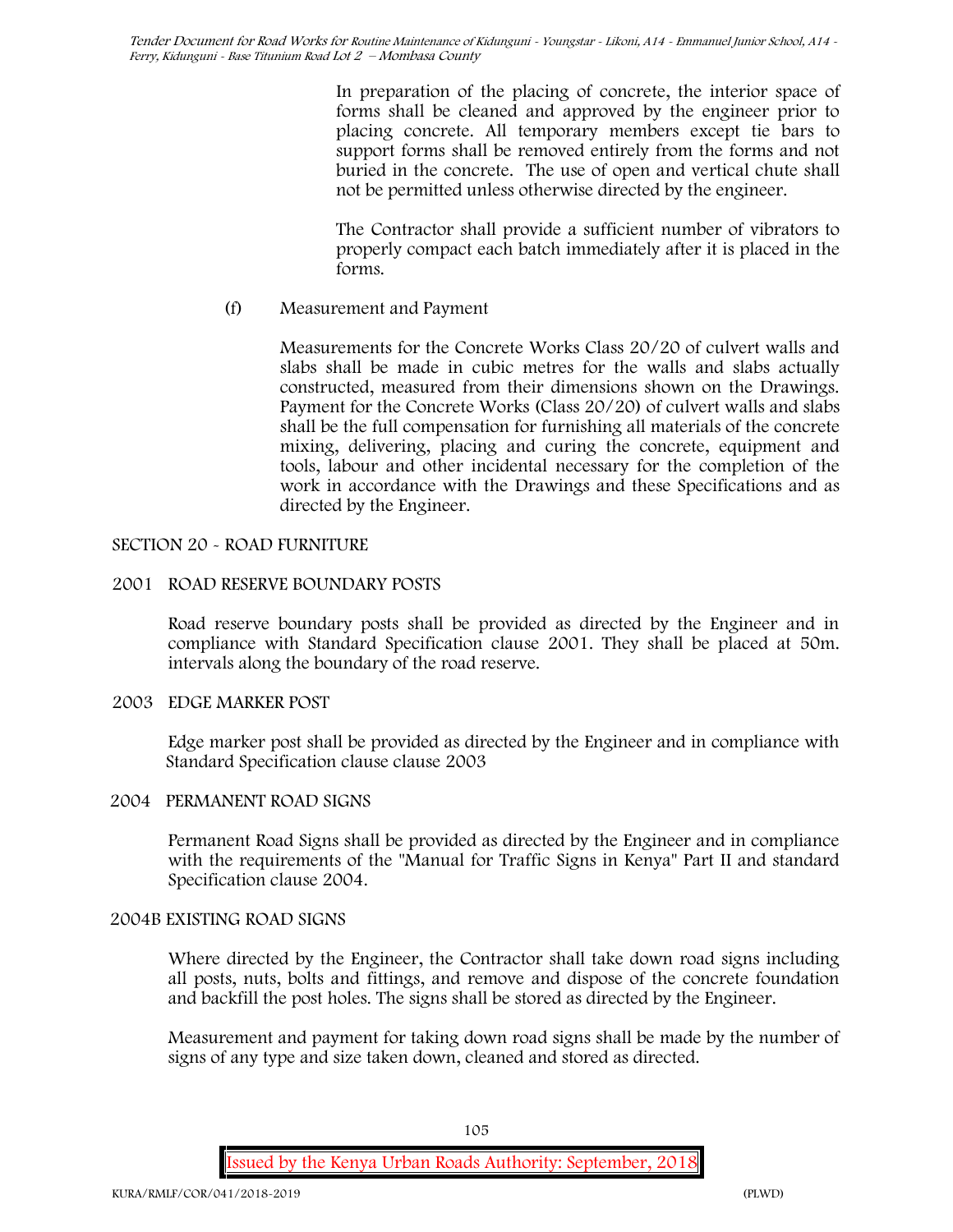#### **2005 ROAD MARKING**

Paint for road marking shall be internally reflectorised hot applied thermoplastic material in accordance with Clause 219 of the Standard Specification.

The rates inserted in the Bills of Quantities for road marking shall include for prior application of approved tack coat.

## **2005A RAISED PAVEMENT MARKERS – ROAD STUDS**

#### **MATERIAL**

Road studs are moulded of acrylonitrile butadiene styrene (ABS) conforming to ASTM Specification D1788 –  $68$ , class  $5-2-2$  shell filled with inert, thermosetting compound and filler. The lens portion of the marker of the marker is of optical menthly methacrylic.

#### **CONSTRUCTION**

The road studs shall be constructed of high impact ABS containing a multi-biconvex glass lens reflector system. It shall be of monolithic construction, and not less than 98.5. m2. The height of the marker shall not exceed 17mm and the underside shall contain a non-honeycomb base (flat).

#### **REQUIREMENTS**

The markers shall conform to the following requirements

**Colour**

Shall be white, yellow or red as specified and the Retro – reflectance values should conform to the testing procedures of ASTME 809.

#### **Impact Resistance**

The market shall not crack or break when tested using a 1000**-**gram weight from a height of 1 metre. (ASTM D 2444) or BS 3900 Part E3.

## **Resistance to Water Penetration**

Shall not have water penetration behind the lens after submerged in a water bath at 70 + 50 oF for 10 minutes. And it should still meet the reflectance Requirement. BS 998.

#### **Heat Resistance**

Shall comply with the initial brightness as per BS 873 Part IV of 1978

**Night Visibility**

The marker shall be bright as per BS 873 Part IV of 1978

#### **Compression Resistance**

106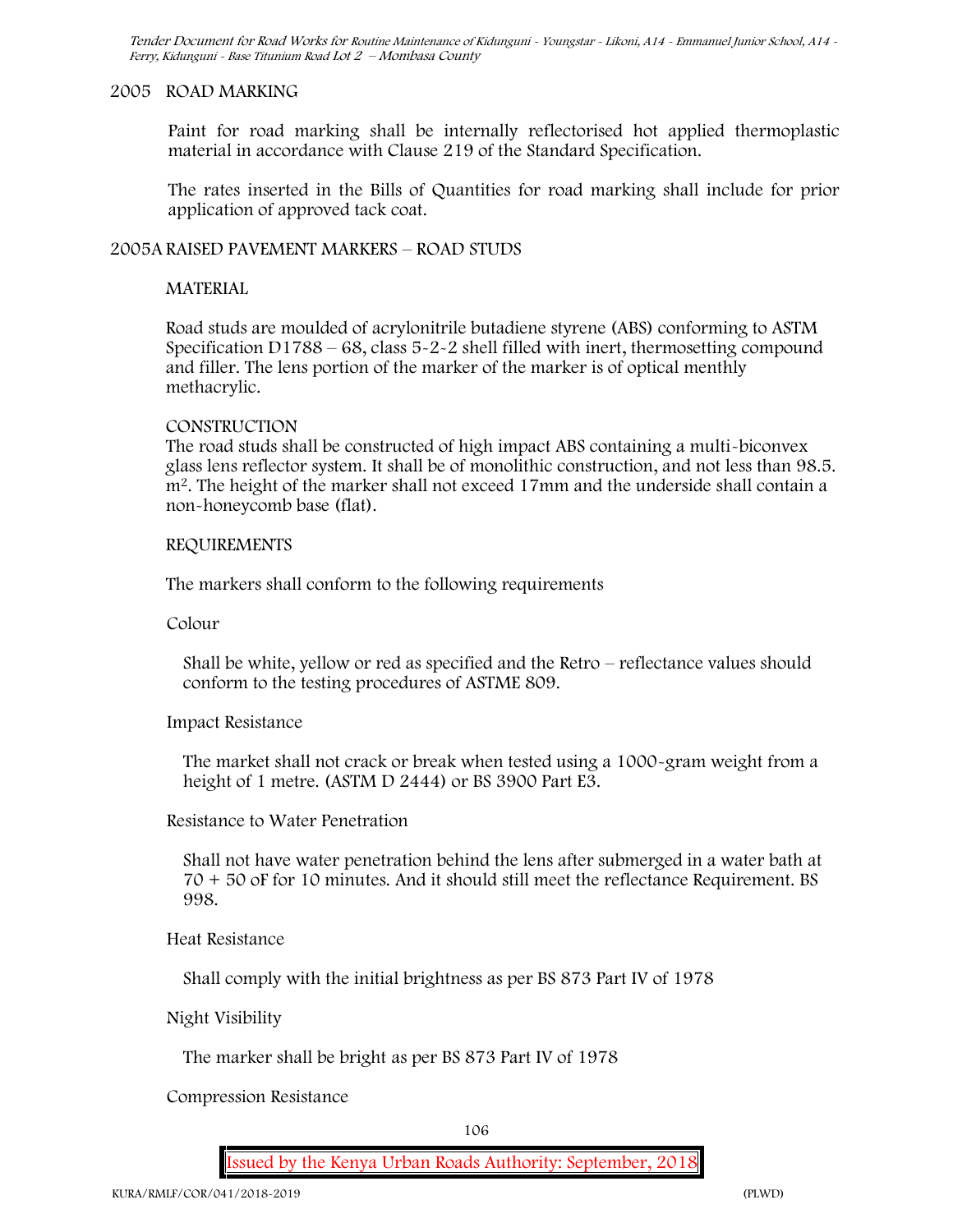There shall be no cracking sound at a pressure lower than 25 tones as per BS 873 Part IV of 1978.

**Corrosion Resistance**

After immersing a sample of Road stud in a solution containing 30g/1 of sodium chloride for 30 days, there shall not be any signs of corrosion **-**(BS998).

**NOTE**: These markers are intended for application directly to pavement surfaces and are compatible with raised pavement makers. These adhesives should be of high quality and tested for conformance to customer requirements.

# **ADHESIVES**

They shall be of Resin Type–Epoxy of 2 different components part 1 and 2 i.e Adhesive and Reactor without any volatile solvents in both.

| Pot life:             | not less than 20 minutes at 20 $\degree$ C       |
|-----------------------|--------------------------------------------------|
| Rotational cure time: | between 20 and 30 minutes at 20 $\rm{^{\circ}C}$ |
| Hard cure:            | Between 40 and 60 minutes at 20 $\degree$ C      |

# **APPLICATION INSTRUCTION**

**Preparation of Pavements**

Make sure that the road surface is absolutely dry and free of oil and grease**.**

**Mixing of Adhesive**

Pour component B into the container of component A. Stir mixture by hand with a wooden or metal stick until uniform Grey Tint without a striae is obtained.

# **Installation**

Pour the mixture on to the underside of the road stud. Then place the road stud firmly on the road surface. Adhesive should stand out for about 5mm to 10 mm over the edges of the stud.

**Protection from the Traffic**

Protect studs from traffic for 2 hours until the adhesive has properly hardened. Try by touching the adhesive.

**NUMBER OF STUDS NEEDED FOR LABORATORY TESTS.**

In order to approve a particular type of road stud, 4 sample road studs of each colour shall be submitted.

**2006 GUARDRAILS**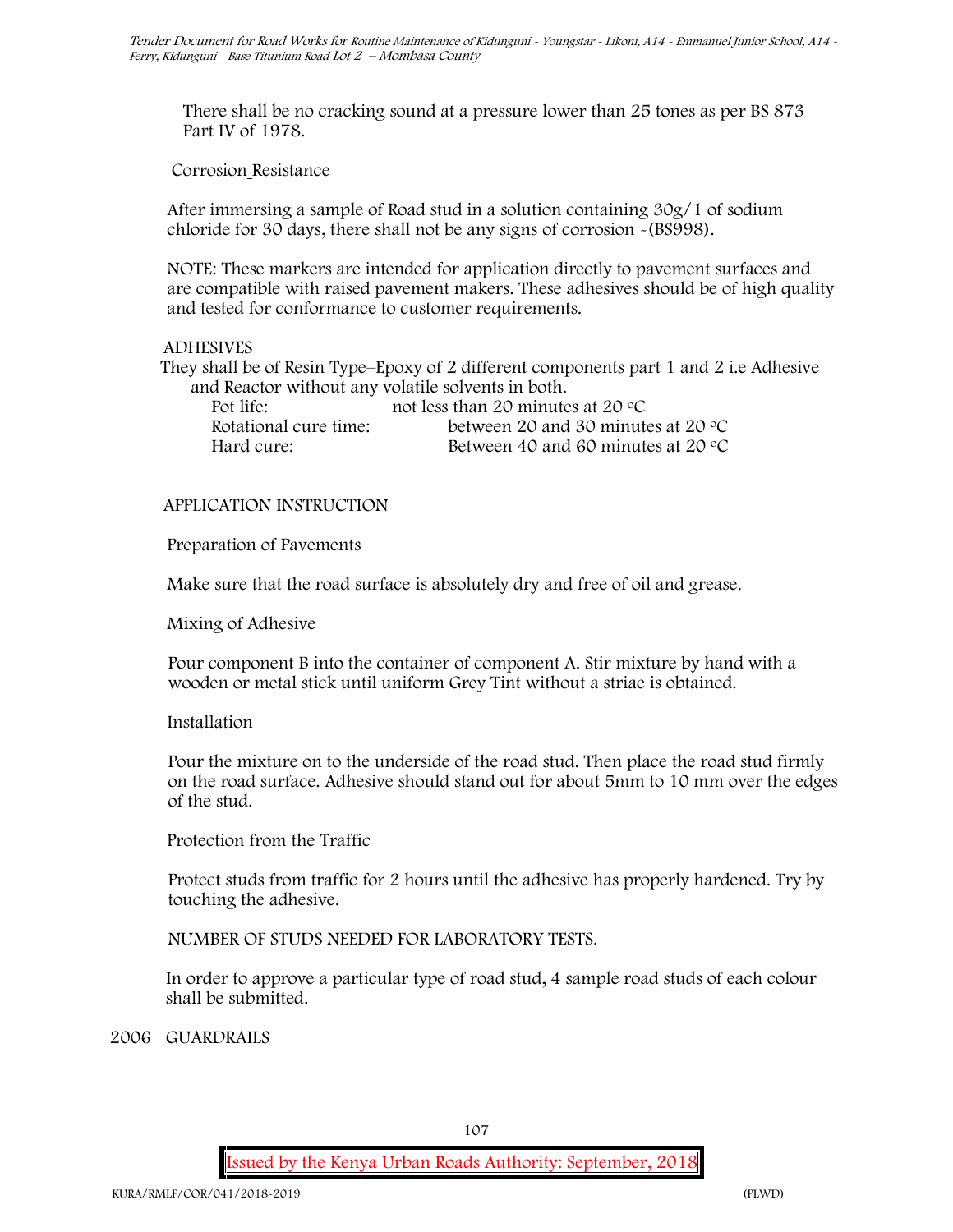Contrary to the Standard Specification, guardrail posts shall be concrete 200 mm diameter set vertically at least 1.2m into the shoulder as directed by the Engineer. Spacer blocks shall also be made of concrete.

Beams for guardrails shall be "Armco Flexbeam" or similar obtained from a manufacturer approved by the Engineer.

# **2007 KERBS**

# a) **Vertical Joints**

Vertical joints between adjacent Kerbs shall not be greater than 5 mm in width and shall be filled with a mortar consisting of 1:3 cement: sand by volume.

# b) **Transition between flush and raised kerbs**

The transition between flush and raised kerbs (e.g. at bus bays) shall be termed as ramped kerbs. The transition between flush and raised kerbs shall occur within a length of 2.0 m.

# **2008 KILOMETRE MARKER POSTS**

Kilometre marker posts shall be provided as directed by the Engineer and in compliance with Standard Specification clause 2008.

# **2009 RUMBLE STRIPS**

Where directed by the Engineer, the Contractor shall provide, place, trim, shape and compact to line and level asphalt concrete rumble strips on the finished shoulders. This shall be done to the satisfaction of the Engineer

### **2011 MEASUREMENT AND PAYMENT**

#### **Road reserve boundary posts**

Road reserve boundary posts shall be measured by the number erected

#### **Permanent road signs**

Permanent road signs shall be measured by the number of each particular size erected.

#### **Road marking**

Road markings in yellow or white material shall be measured in square metres calculated as the plan area painted.

#### **Road Studs**

Road studs shall be measured by the number of each particular size erected.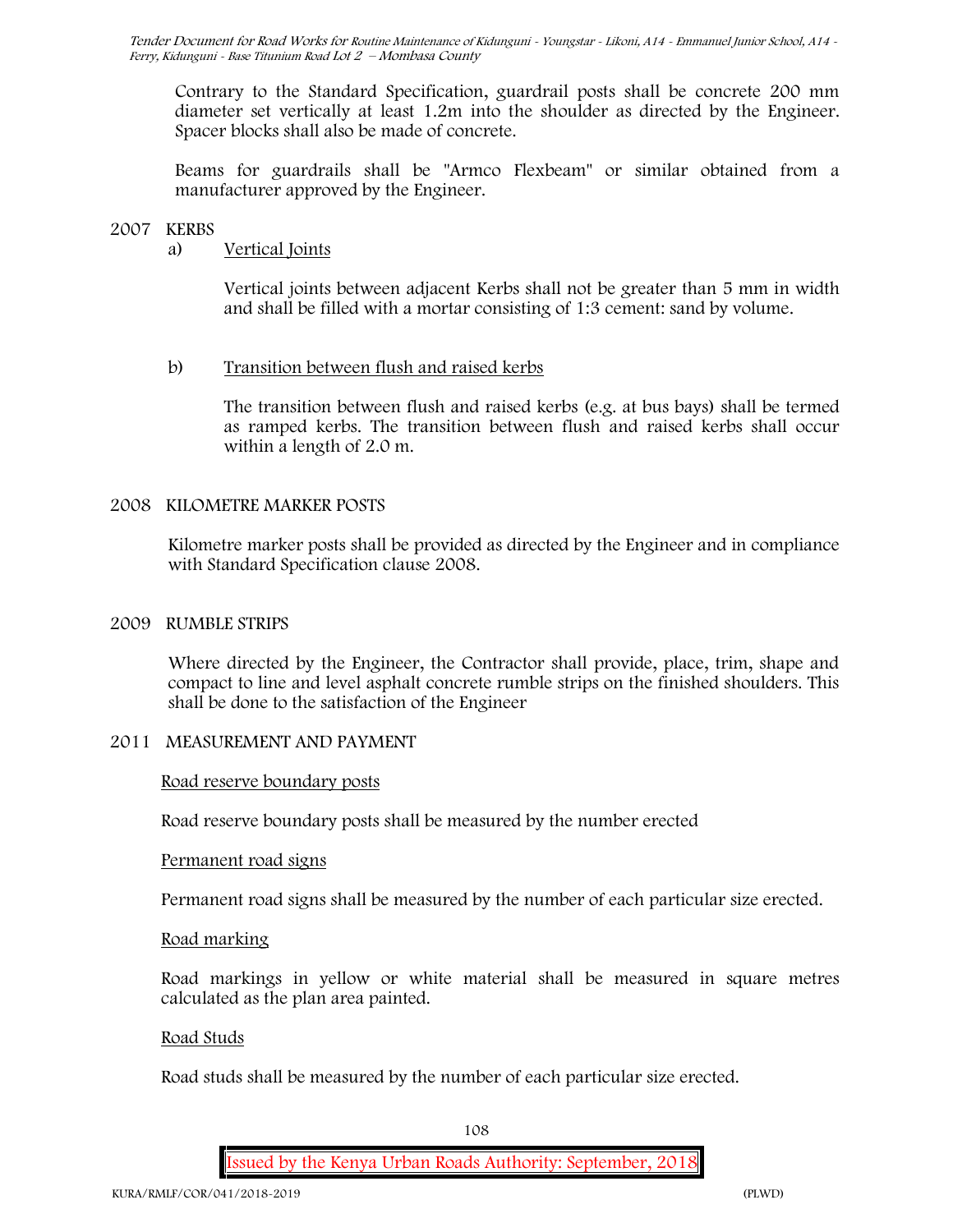#### **Guardrail**

Guardrail shall be measured by the metre as the length of the guardrail constructed.

# **Kerbs**

Kerbs shall be measured by the metre as the length of kerb constructed

# **SECTION 22-DAYWORKS**

# **2202 MEASUREMENTS AND PAYMENT**

(a) Plant

Where items of major plant listed in the schedule of Day works are specified by type (e.g. Concrete mixer etc.) the power rating if such items of plant are provided by the Contractor shall not be lower than the power ratings of such plant manufactured within the last two years prior to the date of BID. Any item of major plant employed upon Dayworks that has a power rating lower than specified above shall be paid for at rates lower than those in the schedule of Dayworks. The reduction in the rate payable shall be in proportion to the reduction in power rating below that specified above.

#### SECTION 23: CONCRETE PAVING BLOCKS

This works shall consist of providing, laying and fixing of concrete paving blocks and concrete paving slabs on a sand base on the driveway and walkways and other areas as directed by the Engineer.

**a. Concrete Paving Blocks**

The paving blocks shall be of type S of any shape fitting within a 295 mm square coordinating space and a work size thickness of at least 30 mm. The blocks shall confirm to the requirements of BS 6717:Pt. 1:1986 or Kenya standard equivalent.

The laying shall be broken at intervals of 50 m by concrete ribs of class 25 concrete.

The blocks shall be laid on a 40 mm minimum sand base whose specifications are as in section (b) of this specification.

**b. Sand For Sand Base**

Sand used as bedding for paving blocks and slabs shall be natural sand either pit or river sand. The grading shall conform and be parallel as much as possible to KS02 – 95 Parts 1 &2: 1984 for zones 1,2 or 3. The other requirements shall be as specified in section 1703 (c ) of Standard Specifications.

**c. Measurement and Payment**

Payment for paving blocks and paving slabs shall be by square metre laid. The rate quoted would include the cost of haulage to site of the blocks, slabs and sand, as no extra payment shall be made for haulage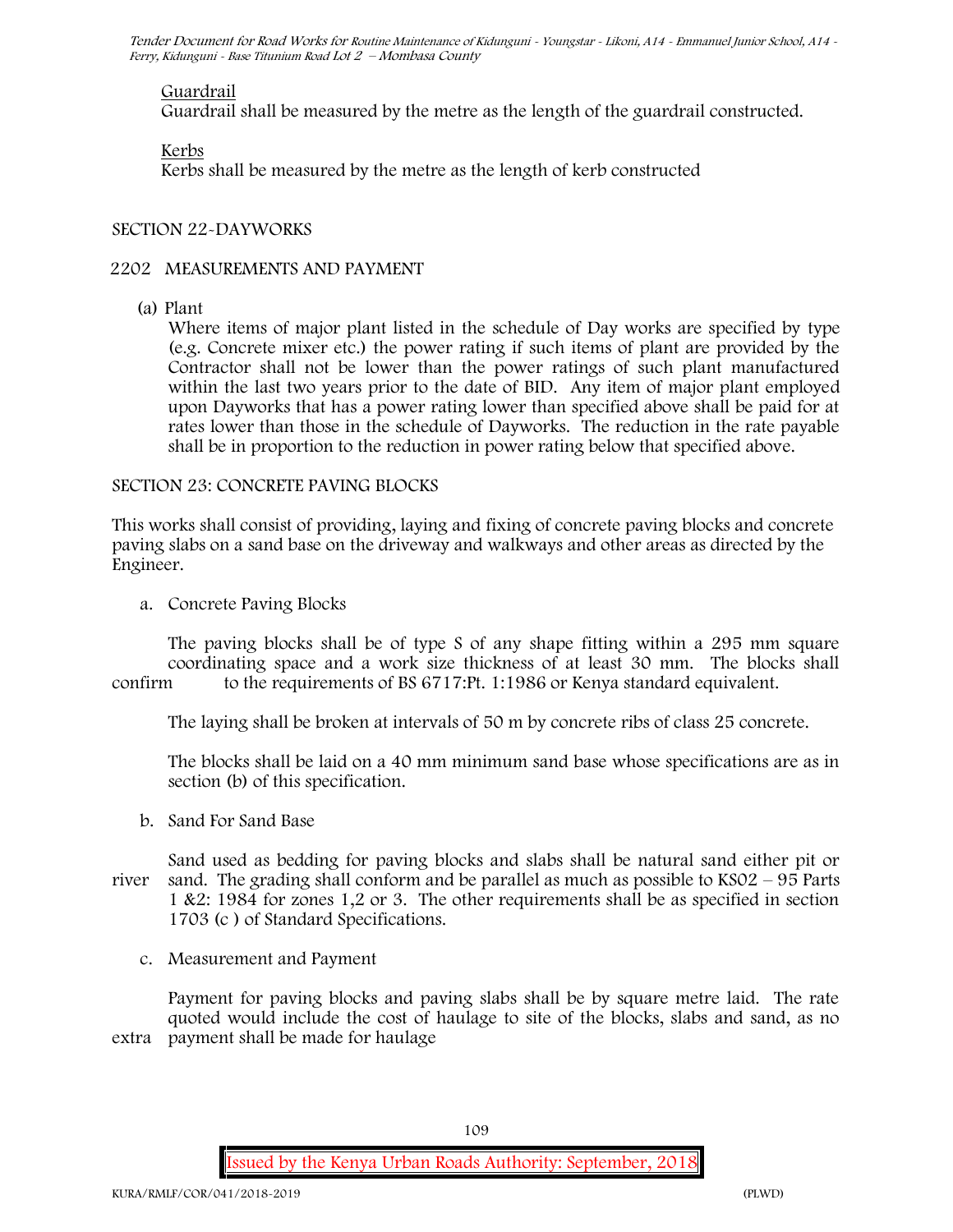# **SECTION VI: SUPERVISION AND CONTRACT EVALUATION MANUAL 2012**

The Manual refers to the Ministry of Roads 'Supervision and Contract evaluation Manual for Road Maintenance Works 2012.

**Issued by the Kenya Urban Roads Authority: September, 2018**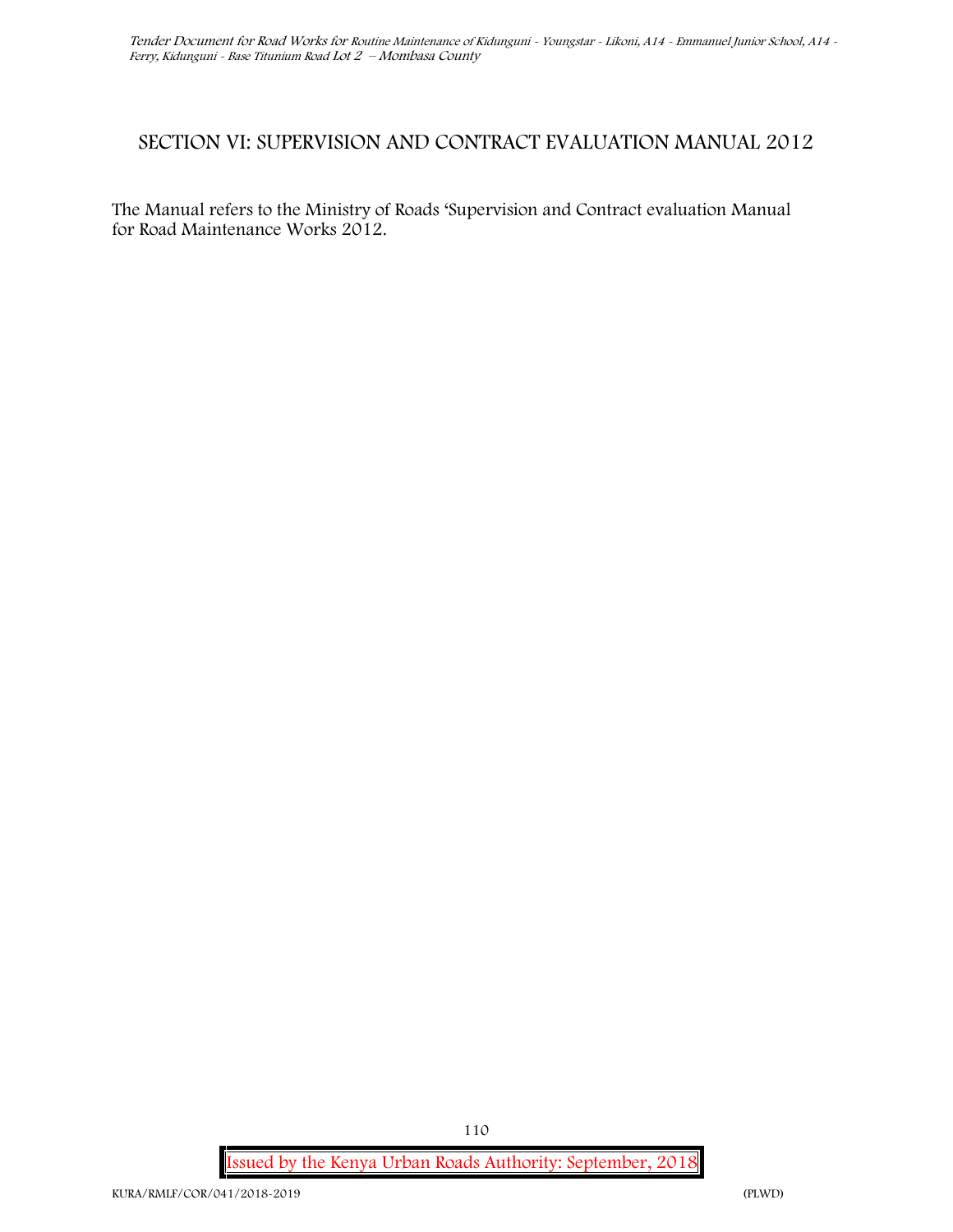# **SECTION VII: DRAWINGS**

The bidder shall provide design drawings on A3 sheets including plan and profile, typical cross-sections, layouts and standard drawings, setting out data and design reports which should include design standards used and key project features as described in section 14.

**Issued by the Kenya Urban Roads Authority: September, 2018**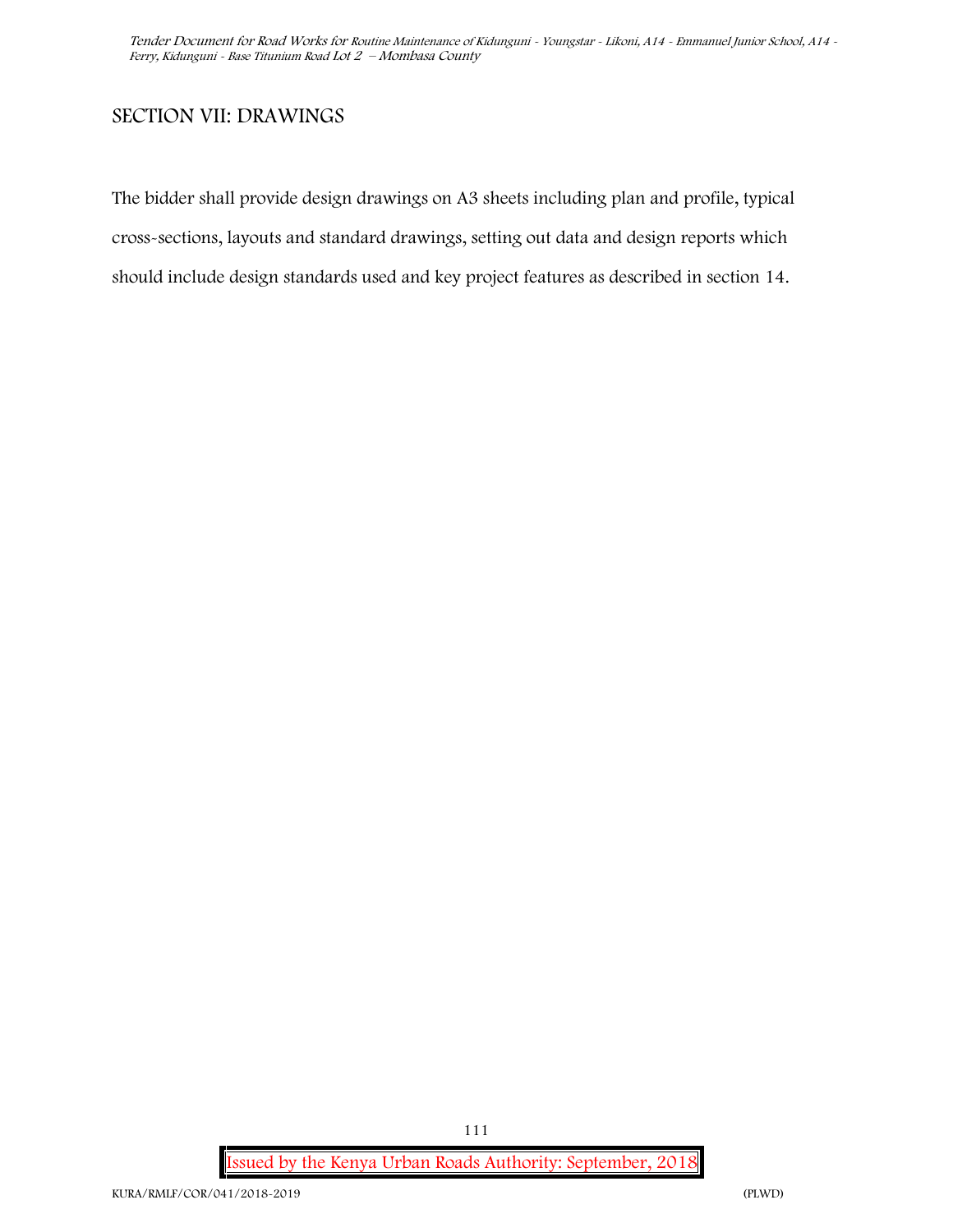# **SECTION VIII: ROAD MAINTENANCE MANUAL**

The Manual refers to the Ministry of Roads 'Road Maintenance Manual, May 2010 Edition'.

**Issued by the Kenya Urban Roads Authority: September, 2018**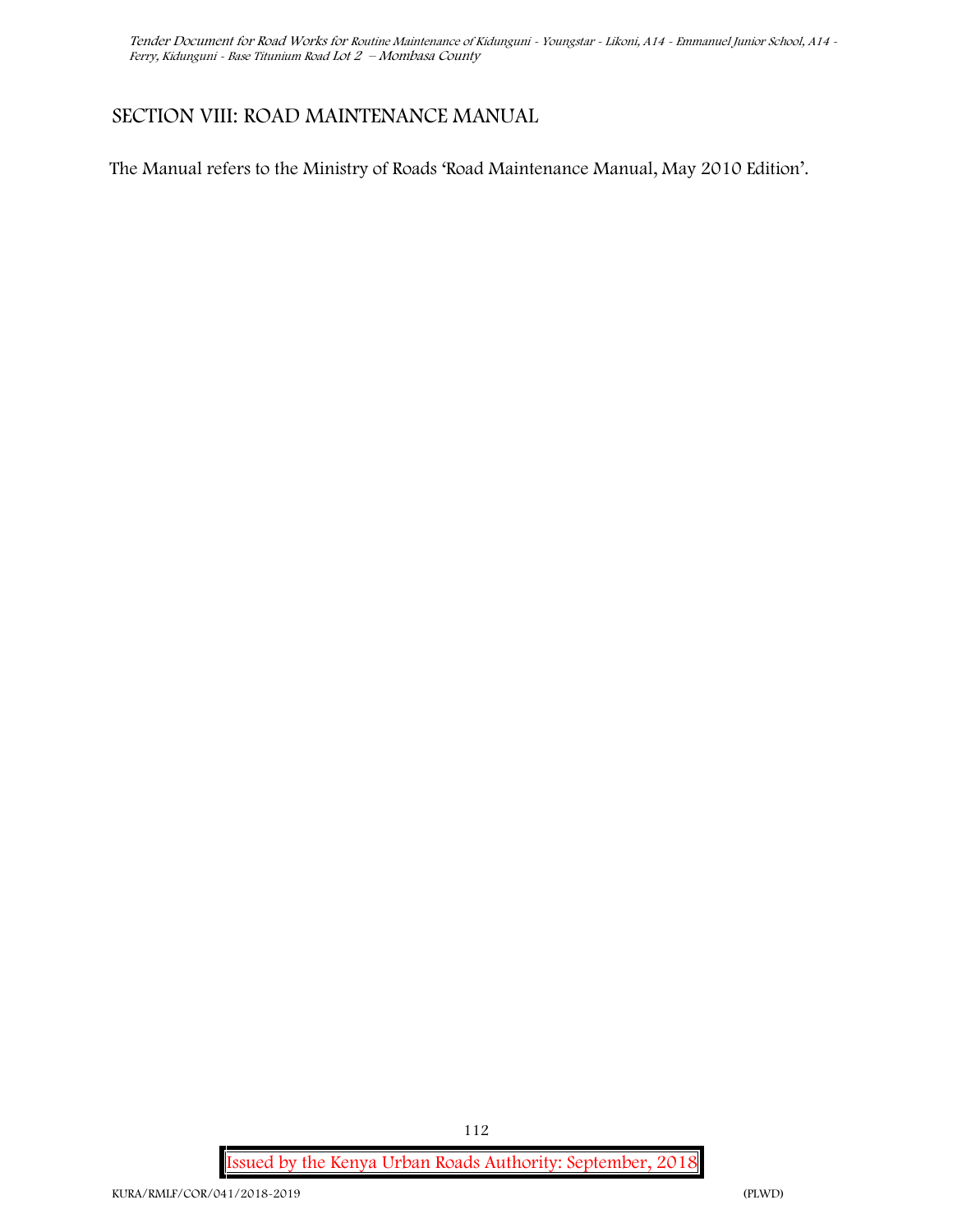# **SECTION IX: BILLS OF QUANTITIES**

**Issued by the Kenya Urban Roads Authority: September, 2018**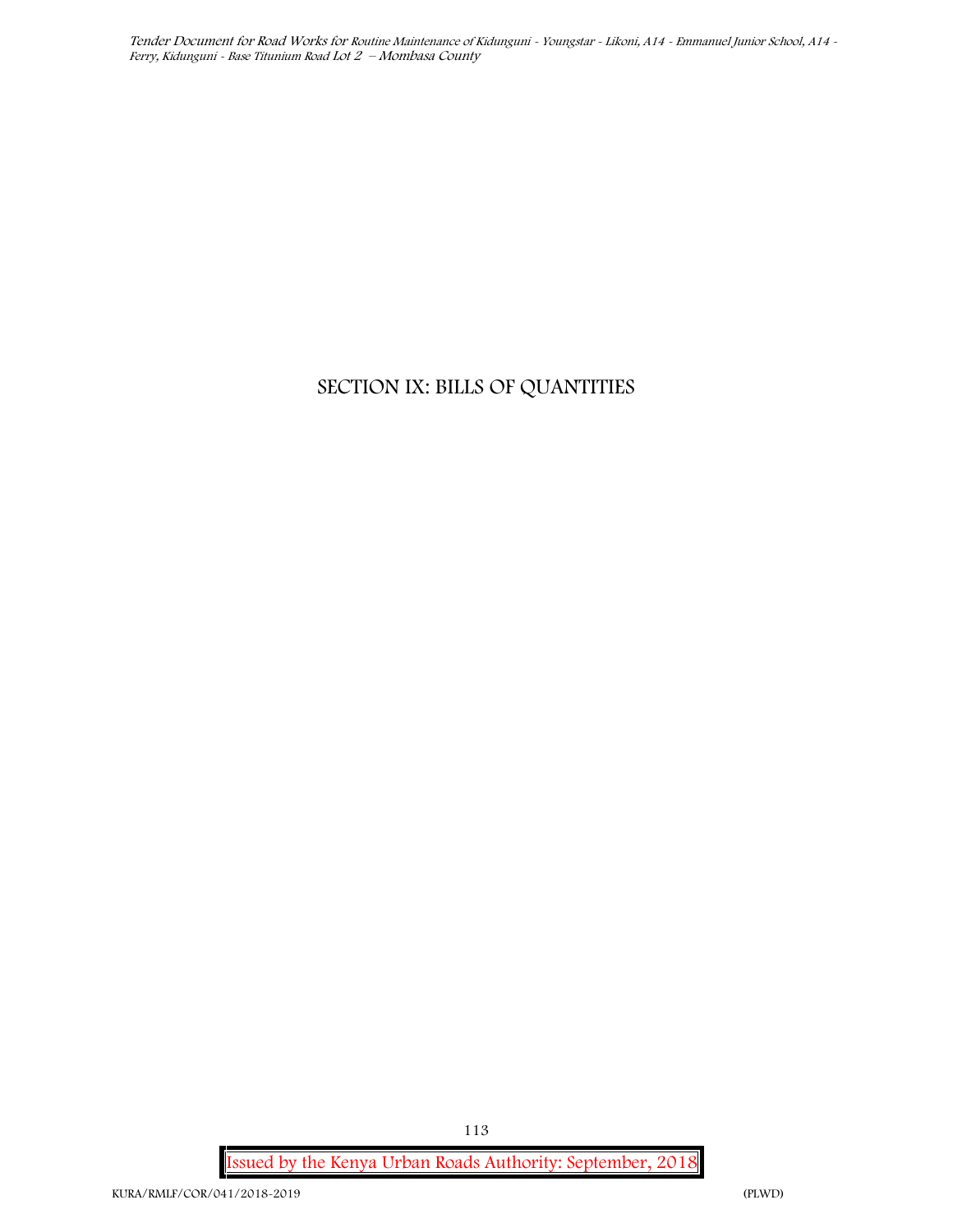# **PREAMBLE TO BILL OF QUANTITIES**

- 1. The Bills of Quantities forms part of the Contract Documents and are to be read in conjunction with the Instructions to Bidders, Conditions of Contract Parts I and II, Specifications and Drawings.
- 2. The brief description of the items in the Bills of Quantities is purely for the purpose of identification, and in no way modifies or supersedes the detailed descriptions given in the conditions of Contract and Specifications for the full direction and description of work and materials.
- 3. The Quantities set forth in the Bills of Quantities are estimated, representing substantially the work to be carried out, and are given to provide a common basis for bidding and comparing of Bids. There is no guarantee to the Contractor that he will be required to carry out all the quantities of work indicated under any one particular item or group of items in the Bill of Quantities. The basis of payment shall be the Contractor's rates and the quantities of work actually done in fulfilment of his obligation under the Contract.
- 4. The prices and rates inserted in the Bills of Quantities will be used for valuing the work executed, and the Engineer will only measure the whole of the works executed in accordance with this Contract.
- 5. The rates inserted in any road in the tender shall apply to other roads within the same lot upon written instructions to be issued by the Engineer or his representative during execution of works and shall be used only to pay for activities of similar description and nature which may not have been included in the Bills of Quantities for that road.
- 6. A price or rate shall be entered in ink against every item in the Bills of Quantities with the exception of items that already have Provisional sums affixed thereto. The bidders are reminded that no "nil" or "included" rates or "lump-sum" discounts will be accepted. The rates for various items should include discounts if any. Bidders who fail to comply will be disqualified.
- 7. Provisional sums (including Dayworks) in the Bills of Quantities shall be expended in whole or in part at the discretion of the Engineer or his representative.
- 8. Where there are no quantities against the line item especially on dayworks, the bidder shall only fill his rates
- 9. Quantified instructions shall be extracted from the main BOQ for purposes of part implementation of the works and interim measurements/payments shall be based on the quantified instructions read together with the bills of quantities.

The price and rates entered in the Bills of Quantities shall, except insofar as it is otherwise provided under the Contract, include all Constructional plant to be used, labour, insurance, supervision, compliance testing, materials, erection, maintenance of works, overheads and profits, taxes and duties together with all general risks, liabilities and obligations set out or implied in the Contract, transport, electricity and telephones, water, use and replenishment of all consumables, including those required under the contract by the Engineer and his staff.

Errors in the pricing of the Bills of Quantities will be corrected in accordance with Clause (29) of instructions to bidders.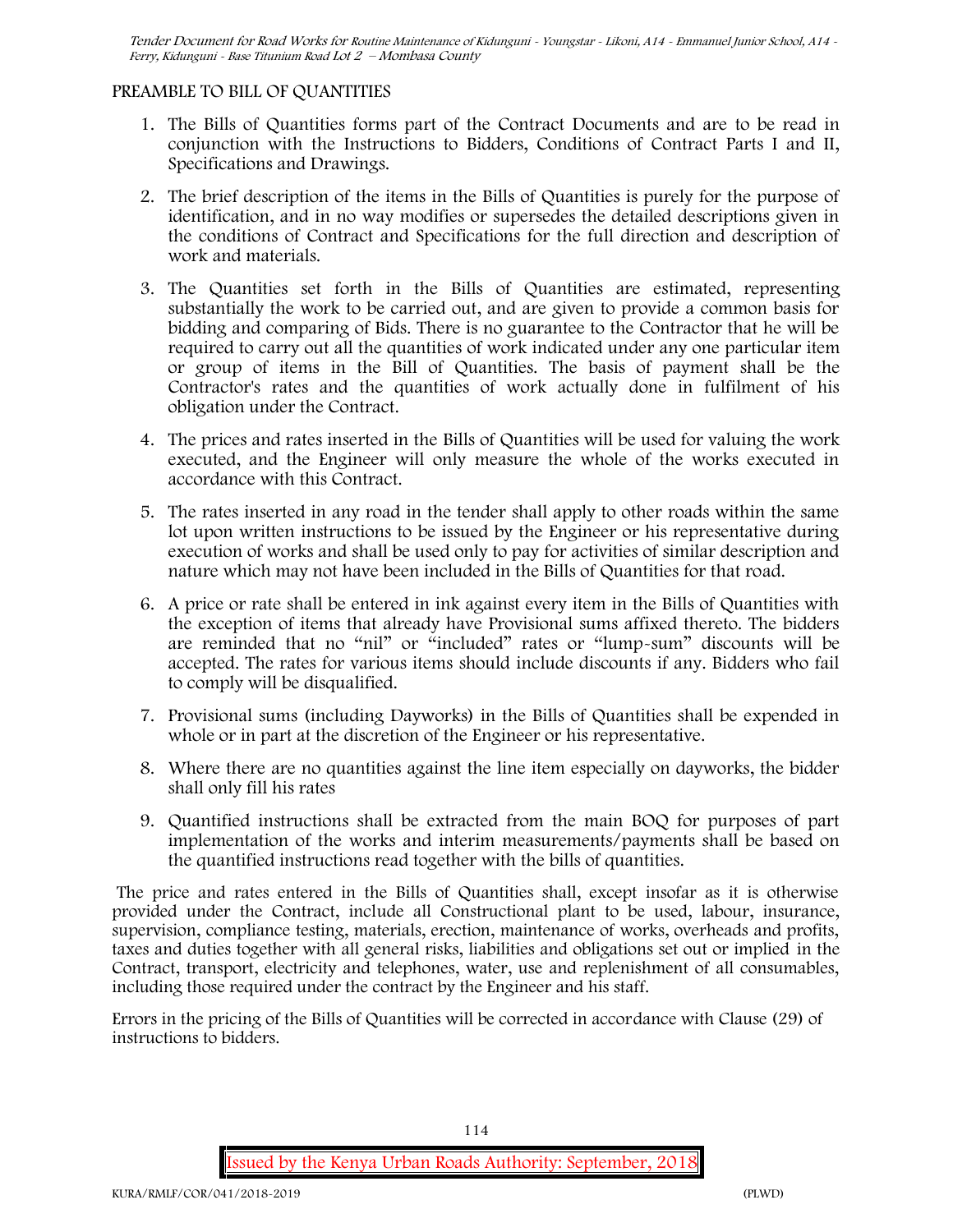Road Code UCB47\_MSA

#### **A14 - EMMANUEL JUNIOR SCHOOL**

| $\overline{Bill}$ of<br>Quantities |                                                                                                                                                                                                      |                 |                |                   | Page: 1       |
|------------------------------------|------------------------------------------------------------------------------------------------------------------------------------------------------------------------------------------------------|-----------------|----------------|-------------------|---------------|
| Item No.                           | Description                                                                                                                                                                                          | Units           | Quantity       | Unit<br>Rate(Ksh) | Amount<br>KSh |
|                                    |                                                                                                                                                                                                      |                 |                |                   |               |
|                                    | Note: All haulage is to be included in<br>the Contractor's rates and prices. There<br>is no separate payment for overhaul                                                                            |                 |                |                   |               |
| 01-80-007                          | Allow for Engineer's Office furniture<br>and laboratory equipment as<br>instructed by the Engineer                                                                                                   | <b>ITEM</b>     | <b>KSHS</b>    |                   | 100,000.00    |
| 01-80-008                          | Extra over item 01-80-007 for<br>contractors overheads and profits                                                                                                                                   | $\%$            |                |                   |               |
| 04-50-004                          | Light bush clearance                                                                                                                                                                                 | $M^2$           | 235            |                   |               |
| 04-50-010                          | Excavate, remove and dispose concrete<br>structures                                                                                                                                                  | $M^3$           | 7              |                   |               |
| 05-50-008                          | Cut to spoil in Soft material                                                                                                                                                                        | $M^3$           | 67             |                   |               |
| 07-50-001                          | Excavate for vertical drain in soft<br>material                                                                                                                                                      | $M^3$           | 54.26          |                   |               |
| 07-50-002                          | Excavate for vertical drain in hard<br>material                                                                                                                                                      | $M^3$           | 72.35          |                   |               |
| 07-60-005                          | Provide and place 200mm thick stone<br>pitching including grouting of ratio<br>1:4 cement to sand mortar as specified                                                                                | $M^2$           | 58             |                   |               |
| 08-50-005                          | Ditch/mitre drain/catch water drain<br>excavation                                                                                                                                                    | $M^3$           | 60             |                   |               |
| 08-50-022                          | Provide and fix lay 600 x 225 x75 mm<br>side slab. This includes 75mm gravel<br>bedding                                                                                                              | $M^2$           | 6              |                   |               |
| 08-50-024                          | Excavate for, provide all materials and<br>construct a Manhole to concrete class<br>25/20, depth less than 1 m deep.                                                                                 | NO              | $\overline{2}$ |                   |               |
| 08-50-025                          | Manhole cleaning                                                                                                                                                                                     | NO <sub>1</sub> | 8              |                   |               |
| 08-60-007                          | Culvert cleaning - 450mm diameter<br>fully blocked                                                                                                                                                   | M               | 24             |                   |               |
| 08-60-008                          | Culvert cleaning - 600mm diameter<br>fully blocked                                                                                                                                                   | M               | 60             |                   |               |
| 08-60-030                          | Excavate in soft material for pipe<br>culverts, headwalls, wingwalls, aprons,<br>toe walls, drop inlets, minor drainage<br>structures and compact excavated<br>surface as specified by the Engineer. | $M^3$           | 16             |                   |               |

115

**Issued by the Kenya Urban Roads Authority: July, 2018**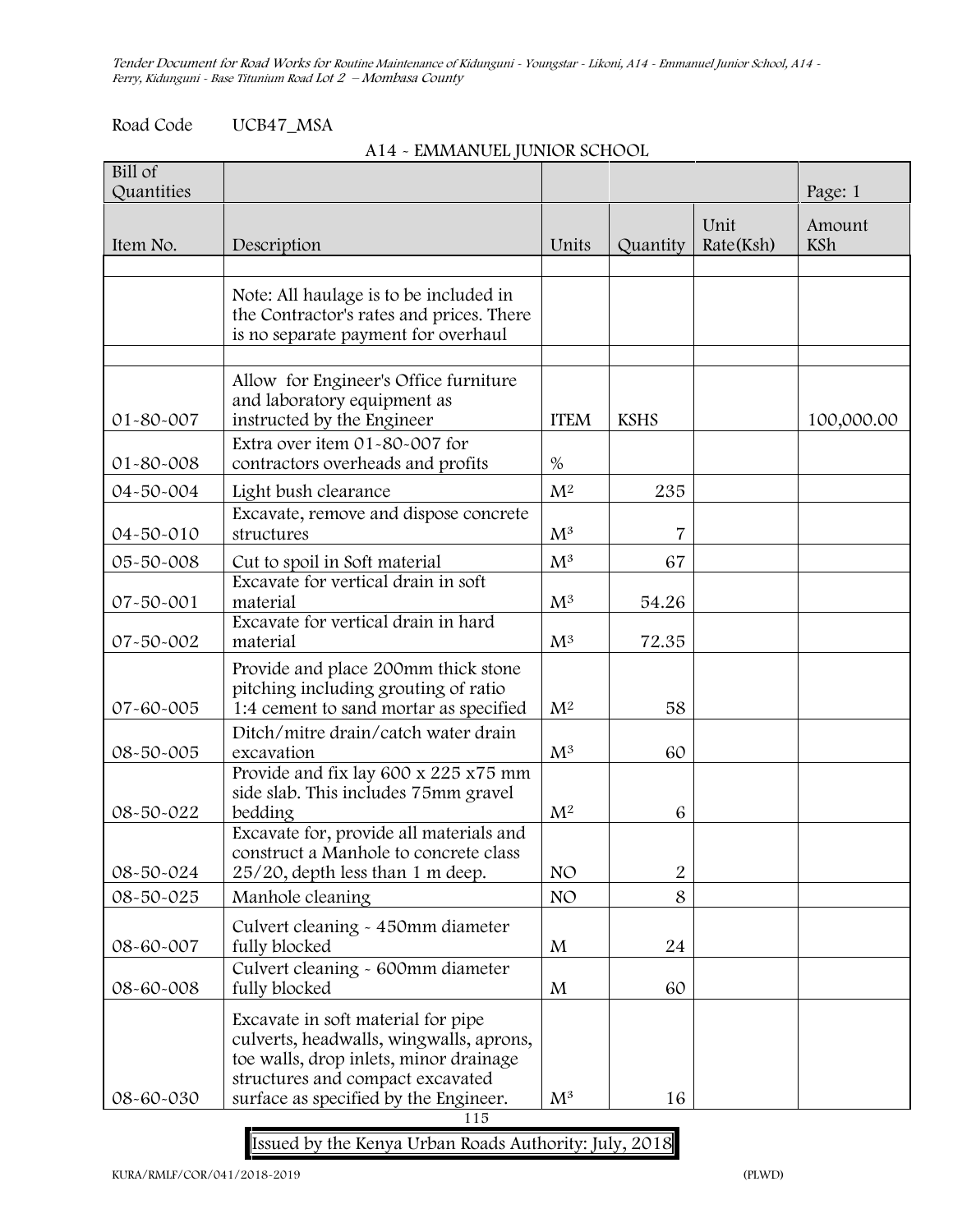|           | Provide, lay, join and backfill with<br>suitable material 450mm inner                                                                                                                                                                                                                                                                       |       |       |  |
|-----------|---------------------------------------------------------------------------------------------------------------------------------------------------------------------------------------------------------------------------------------------------------------------------------------------------------------------------------------------|-------|-------|--|
| 08-60-032 | diameter precast concrete pipes<br>Provide, lay, join and backfill with                                                                                                                                                                                                                                                                     | M     | 8     |  |
|           | suitable material 600mm inner                                                                                                                                                                                                                                                                                                               |       |       |  |
| 08-60-033 | diameter precast concrete pipes                                                                                                                                                                                                                                                                                                             | M     | 8     |  |
|           | Provide and place class 15/20                                                                                                                                                                                                                                                                                                               |       |       |  |
| 08-90-008 | concrete to bedding and sorround                                                                                                                                                                                                                                                                                                            | $M^3$ | 9.6   |  |
| 08-90-009 | Provide and place class 25/20<br>concrete to headwalls, wingwalls,<br>aprons, sorrounds to walls, inlets and<br>outlets to pipe and box culverts,<br>including formwork<br>Excavate for, provide and install Invert<br>Block Drain of inner diameter 300mm<br>including single course side slab on<br>both sides. This includes 75mm gravel | $M^3$ | 6     |  |
| 08-90-021 | bedding                                                                                                                                                                                                                                                                                                                                     | M     | 146   |  |
| 10-50-002 | Heavy grading with watering and<br>compaction                                                                                                                                                                                                                                                                                               | $M^3$ | 2100  |  |
|           |                                                                                                                                                                                                                                                                                                                                             |       |       |  |
| 10-50-003 | Light grade existing carriageway to<br>camber including slopes and ditches as<br>instructed by the Engineer                                                                                                                                                                                                                                 | $M^2$ | 4200  |  |
| 10-60-001 | Provide, place, spread and compact<br>natural gravel wearing course at 95%<br>MDD AASHTO T-99                                                                                                                                                                                                                                               | $M^3$ | 180.0 |  |
| 20-70-016 | Excavate for, provide and place<br>250x125mm class 25/20 precast<br>concrete straight raised kerbs<br>haunched in 100mm thick class 15/20<br>concrete base bedding and mortar<br>joined in support to carriageaways, bus<br>bays and junctions as directed by the<br>Engineer                                                               | M     | 24    |  |
|           | Provide, lay and compact 80mm thick<br>concrete paving blocks with 49<br>N/mm2 cube crushing strength<br>conforming to BS 6717 Part 1 of 1986<br>or Kenya Bureau of Standard<br>equivalent including 40 mm thick                                                                                                                            |       |       |  |
| 23-50-006 | compacted sand bed                                                                                                                                                                                                                                                                                                                          | $M^2$ | 60    |  |
|           | Sub Total                                                                                                                                                                                                                                                                                                                                   |       |       |  |
|           | VAT @ 16 %                                                                                                                                                                                                                                                                                                                                  |       |       |  |
|           |                                                                                                                                                                                                                                                                                                                                             |       |       |  |
|           | Total Carried Forward to Summary:                                                                                                                                                                                                                                                                                                           |       |       |  |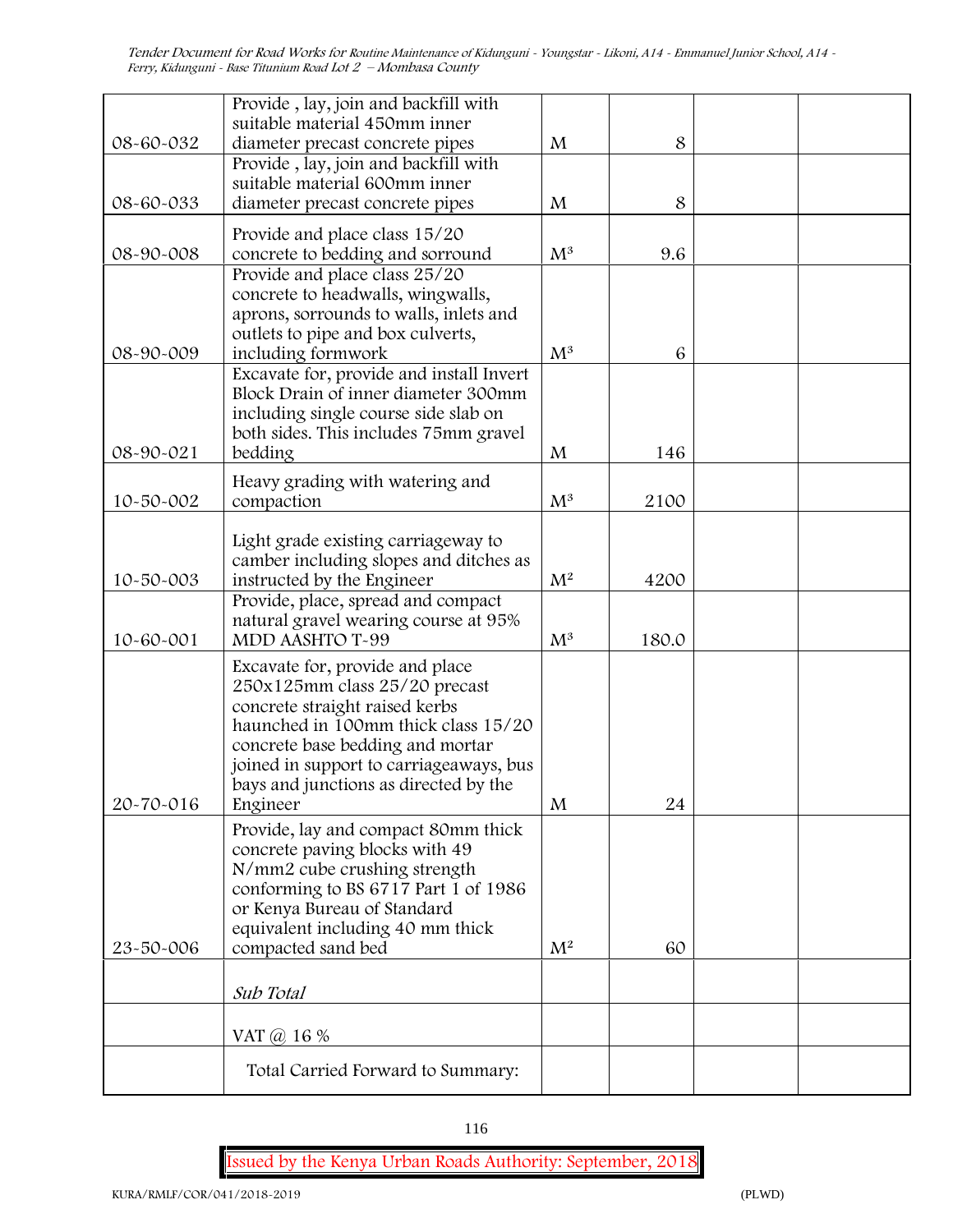# Road Code UCB34\_MSA

|  | $A14$ - FERRY |  |
|--|---------------|--|
|--|---------------|--|

| Bill of<br>Quantities |                                                                                                                                                                                                      |                |             |                   | Page: 1    |
|-----------------------|------------------------------------------------------------------------------------------------------------------------------------------------------------------------------------------------------|----------------|-------------|-------------------|------------|
| Item No.              | Description                                                                                                                                                                                          | Units          | Quantity    | Unit<br>Rate(Ksh) | Amount KSh |
|                       |                                                                                                                                                                                                      |                |             |                   |            |
|                       | Note: All haulage is to be included in<br>the Contractor's rates and prices. There<br>is no separate payment for overhaul                                                                            |                |             |                   |            |
| 01-80-010             | Allow a prime cost of sum for material<br>testing as directed by the Engineer                                                                                                                        | <b>ITEM</b>    | <b>KSHS</b> |                   | 100,000.00 |
| 01-80-011             | Extra over item 01-80-010 for<br>contractors overheads and profits                                                                                                                                   | $\%$           | <b>KSHS</b> |                   |            |
| 04-50-004             | Light bush clearance                                                                                                                                                                                 | M <sup>2</sup> | 200         |                   |            |
| 05-50-008             | Cut to spoil in Soft material                                                                                                                                                                        | $M^3$          | 148         |                   |            |
| 08-50-005             | Ditch/mitre drain/catch water drain<br>excavation                                                                                                                                                    | $M^3$          | 70          |                   |            |
| 08-50-022             | Provide and fix lay 600 x 225 x75 mm<br>side slab. This includes 75mm gravel<br>bedding                                                                                                              | $\mathbf{M}^2$ | 8           |                   |            |
| 08-60-007             | Culvert cleaning - 450mm diameter<br>fully blocked                                                                                                                                                   | M              | 20          |                   |            |
| 08-60-008             | Culvert cleaning - 600mm diameter<br>fully blocked                                                                                                                                                   | M              | 60          |                   |            |
| 08-60-030             | Excavate in soft material for pipe<br>culverts, headwalls, wingwalls, aprons,<br>toe walls, drop inlets, minor drainage<br>structures and compact excavated<br>surface as specified by the Engineer. | $M^3$          | 20          |                   |            |
| 08-60-032             | Provide, lay, join and backfill with<br>suitable material 450mm inner<br>diameter precast concrete pipes                                                                                             | M              | 12          |                   |            |
| 08-60-033             | Provide, lay, join and backfill with<br>suitable material 600mm inner<br>diameter precast concrete pipes                                                                                             | M              | 10          |                   |            |
| 08-60-037             | Provide and place A142 fabric mesh<br>reinforcement                                                                                                                                                  | $M^2$          | 20          |                   |            |
| 08-90-008             | Provide and place class 15/20 concrete<br>to bedding and sorround                                                                                                                                    | $\mathrm{M}^3$ | 20          |                   |            |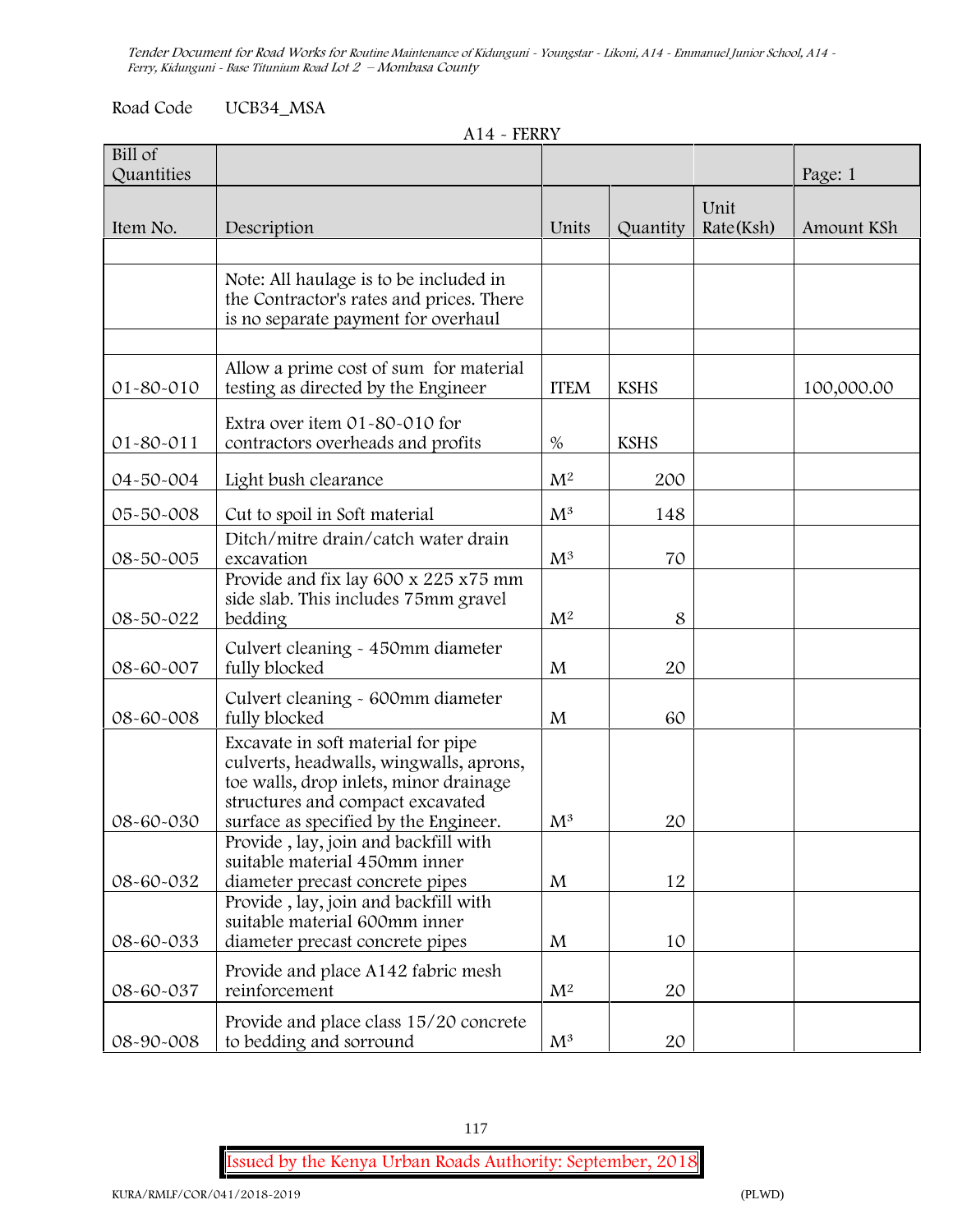| 08-90-009 | Provide and place class 25/20 concrete<br>to headwalls, wingwalls, aprons,<br>sorrounds to walls, inlets and outlets to<br>pipe and box culverts, including<br>formwork                                                                                                    | $M^3$ | 8     |  |
|-----------|----------------------------------------------------------------------------------------------------------------------------------------------------------------------------------------------------------------------------------------------------------------------------|-------|-------|--|
| 10-50-002 | Heavy grading with watering and<br>compaction                                                                                                                                                                                                                              | $M^3$ | 1500  |  |
| 10-50-003 | Light grade existing carriageway to<br>camber including slopes and ditches as<br>instructed by the Engineer<br>Provide, place, spread and compact                                                                                                                          | $M^2$ | 3500  |  |
| 10-60-001 | natural gravel wearing course at 95%<br><b>MDD</b>                                                                                                                                                                                                                         | $M^3$ | 200.0 |  |
| 12-60-001 | Provide, lay and compact hand packed<br>stone material including filling of voids<br>with stone dust and watering as<br>directed by the Engineer.                                                                                                                          | $M^3$ | 30    |  |
| 20-70-016 | Excavate for, provide and place<br>250x125mm class 25/20 precast<br>concrete straight raised kerbs haunched<br>in 100mm thick class 15/20 concrete<br>base bedding and mortar joined in<br>support to carriageaways, bus bays and<br>junctions as directed by the Engineer | M     | 10    |  |
| 23-50-001 | Provide, lay and compact 80mm thick<br>concrete paving blocks with 49 N/mm2<br>cube crushing strength conforming to<br>BS 6717 Part 1 of 1986 or Kenya<br>Bureau of Standard equivalent<br>including 30 mm thick compacted sand<br>bed                                     | $M^2$ | 248   |  |
| 25-50-029 | Collect, erect, brand and maintain<br>publicity signs and return to the<br>employer upon expiry of the contract<br>period as instructed by the Engineer                                                                                                                    | NO.   | 1     |  |
|           | Sub Total                                                                                                                                                                                                                                                                  |       |       |  |
|           | VAT @ 16 %                                                                                                                                                                                                                                                                 |       |       |  |
|           | Total Carried Forward to Summary:                                                                                                                                                                                                                                          |       |       |  |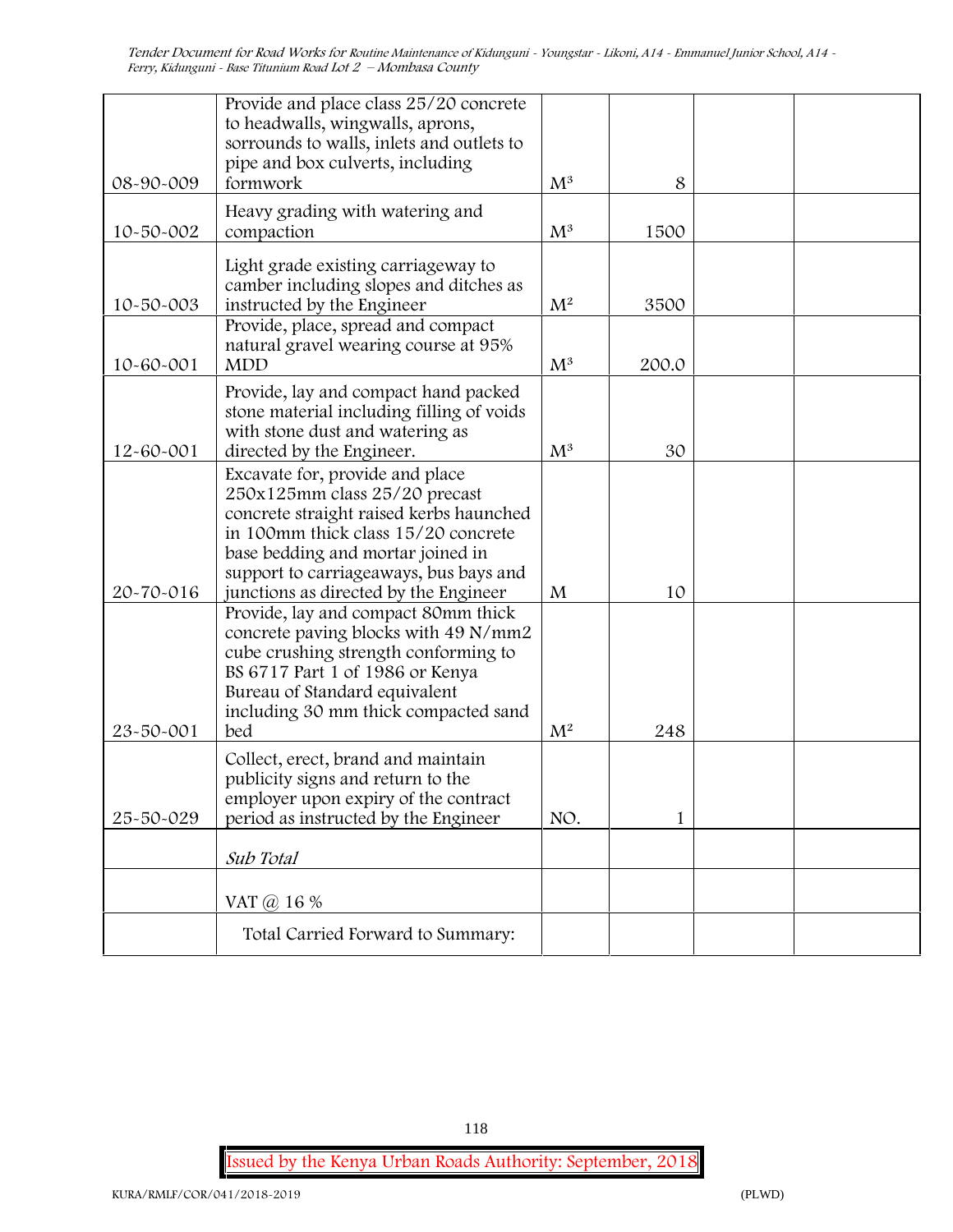# Road Code UCB35\_MSA

#### **KIDUNGUNI - BASE TITUNIUM**

| $\overline{Bill}$ of<br>Quantities  |                                                                                                                                                                                                                                                                          |                                           |               |                   | Page: 1       |
|-------------------------------------|--------------------------------------------------------------------------------------------------------------------------------------------------------------------------------------------------------------------------------------------------------------------------|-------------------------------------------|---------------|-------------------|---------------|
| Item No.                            | Description                                                                                                                                                                                                                                                              | Units                                     | Quantity      | Unit<br>Rate(Ksh) | Amount<br>KSh |
|                                     |                                                                                                                                                                                                                                                                          |                                           |               |                   |               |
|                                     | Note: All haulage is to be included<br>in the Contractor's rates and<br>prices. There is no separate<br>payment for overhaul                                                                                                                                             |                                           |               |                   |               |
|                                     |                                                                                                                                                                                                                                                                          | PC                                        |               |                   |               |
| 01-50-017                           | Allow for Survey Works                                                                                                                                                                                                                                                   | <b>SUM</b>                                | 80,000.00     |                   | 80,000.00     |
| 04-50-004                           | Light bush clearance                                                                                                                                                                                                                                                     | M <sup>2</sup>                            | 520           |                   |               |
| 05-50-008                           | Cut to spoil in Soft material                                                                                                                                                                                                                                            | $M^3$                                     | 146.5         |                   |               |
| 07-50-001                           | Excavate for vertical drain in soft<br>material                                                                                                                                                                                                                          | $M^3$                                     | 54.26         |                   |               |
| 07-50-002                           | Excavate for vertical drain in hard<br>material                                                                                                                                                                                                                          | $M^3$                                     | 108.52        |                   |               |
| 07-60-005<br>08-50-005<br>08-50-022 | Provide and place 200mm thick<br>stone pitching including grouting<br>of ratio 1:4 cement to sand mortar<br>as specified<br>Ditch/mitre drain/catch water<br>drain excavation<br>Provide and fix lay 600 x 225 x75<br>mm side slab. This includes 75mm<br>gravel bedding | M <sup>2</sup><br>$M^3$<br>$\mathbf{M}^2$ | 58<br>60<br>8 |                   |               |
| 08-60-007                           | Culvert cleaning - 450mm<br>diameter fully blocked                                                                                                                                                                                                                       | M                                         | 32            |                   |               |
| 08-60-008                           | Culvert cleaning - 600mm<br>diameter fully blocked                                                                                                                                                                                                                       | M                                         | 32            |                   |               |
|                                     | Excavate in soft material for pipe<br>culverts, headwalls, wingwalls,<br>aprons, toe walls, drop inlets,<br>minor drainage structures and<br>compact excavated surface as                                                                                                |                                           |               |                   |               |
| 08-60-030                           | specified by the Engineer.<br>Provide, lay, join and backfill with                                                                                                                                                                                                       | $M^3$                                     | 25            |                   |               |
| 08-60-032                           | suitable material 450mm inner<br>diameter precast concrete pipes                                                                                                                                                                                                         | M                                         | 10            |                   |               |
| 08-60-033                           | Provide, lay, join and backfill with<br>suitable material 600mm inner<br>diameter precast concrete pipes                                                                                                                                                                 | $\mathbf{M}$                              | 12            |                   |               |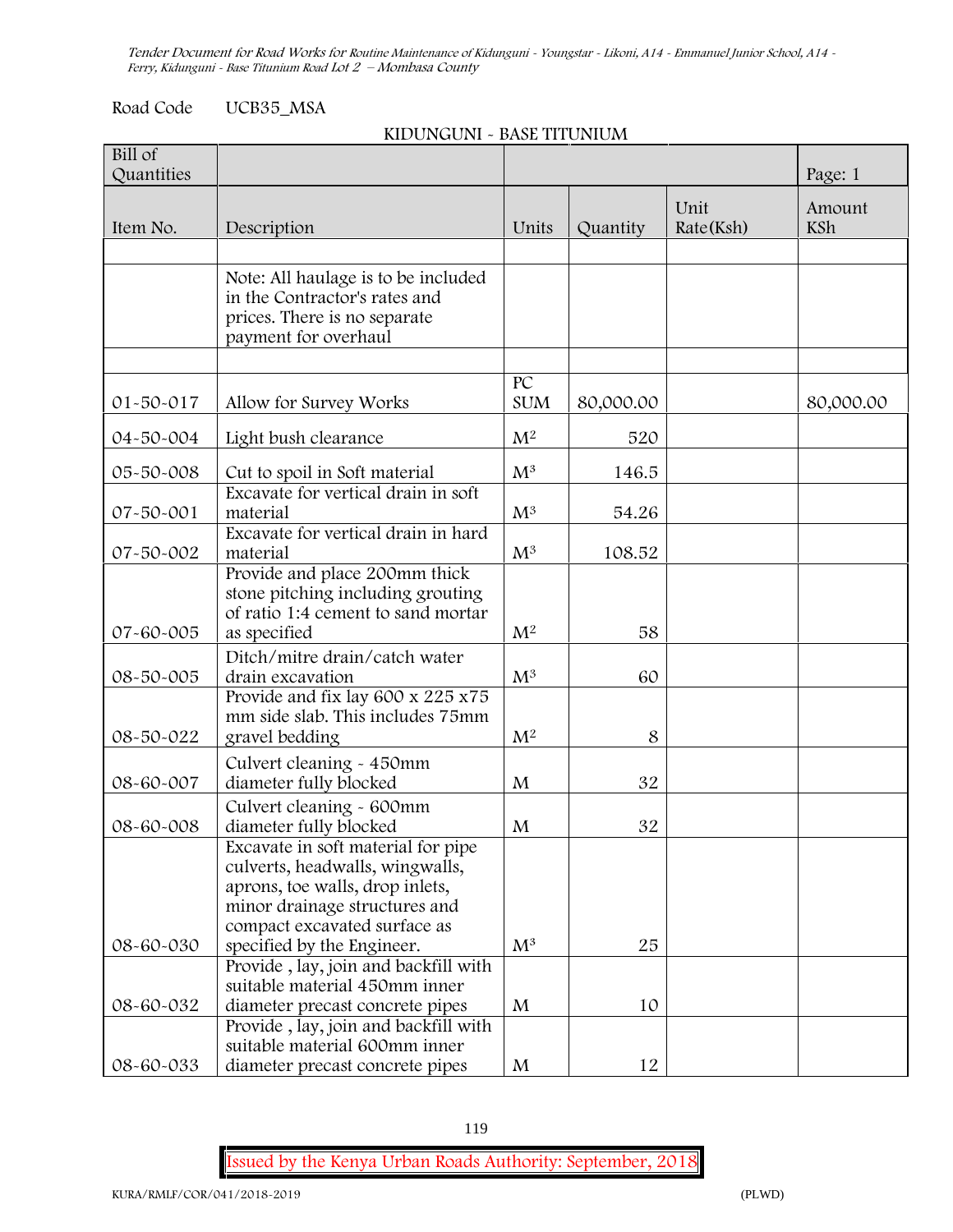| 08-90-008 | Provide and place class 15/20<br>concrete to bedding and sorround                                  | $\mathrm{M}^3$ | 14.4 |  |
|-----------|----------------------------------------------------------------------------------------------------|----------------|------|--|
|           | Provide and place class 25/20<br>concrete to headwalls, wingwalls,                                 |                |      |  |
|           | aprons, sorrounds to walls, inlets<br>and outlets to pipe and box                                  |                |      |  |
| 08-90-009 | culverts, including formwork                                                                       | $\mathrm{M}^3$ | 6    |  |
| 10-50-002 | Heavy grading with watering and<br>compaction                                                      | $M^3$          | 1000 |  |
|           | Light grade existing carriageway to<br>camber including slopes and<br>ditches as instructed by the |                |      |  |
| 10-50-003 | Engineer                                                                                           | $M^2$          | 8000 |  |
| 10-60-001 | Provide, place, spread and compact<br>natural gravel wearing course at<br>95% MDD                  | $\mathrm{M}^3$ | 95.0 |  |
|           | Provide, bend and fix into positions                                                               |                |      |  |
|           | high yield steel reinforcement bars                                                                |                |      |  |
| 17-50-004 | yield strength to BS 4461, size<br>12mm and below.                                                 | Tonne          | 0.3  |  |
|           | Excavate for, provide and place<br>250x125mm class 25/20 precast                                   |                |      |  |
|           | concrete straight raised kerbs                                                                     |                |      |  |
|           | haunched in 100mm thick class<br>15/20 concrete base bedding and                                   |                |      |  |
|           | mortar joined in support to                                                                        |                |      |  |
|           | carriageaways, bus bays and<br>junctions as directed by the                                        |                |      |  |
| 20-70-016 | Engineer                                                                                           | M              | 9    |  |
|           | Provide, lay and compact 80mm<br>thick concrete paving blocks with                                 |                |      |  |
|           | 49 N/mm2 cube crushing strength                                                                    |                |      |  |
|           | conforming to BS 6717 Part 1 of<br>1986 or Kenya Bureau of Standard                                |                |      |  |
|           | equivalent including 30 mm thick                                                                   |                |      |  |
| 23-50-001 | compacted sand bed<br>Provide, lay and compact 80mm                                                | $M^2$          | 97   |  |
|           | thick concrete paving blocks with                                                                  |                |      |  |
|           | 49 N/mm2 cube crushing strength<br>conforming to BS 6717 Part 1 of                                 |                |      |  |
|           | 1986 or Kenya Bureau of Standard                                                                   |                |      |  |
| 23-50-006 | equivalent including 40 mm thick<br>compacted sand bed                                             | $\mathbf{M}^2$ | 80   |  |
|           |                                                                                                    |                |      |  |
|           | Sub Total                                                                                          |                |      |  |
|           | VAT $\omega$ 16 %                                                                                  |                |      |  |
|           | Total Carried Forward to                                                                           |                |      |  |
|           | Summary:                                                                                           |                |      |  |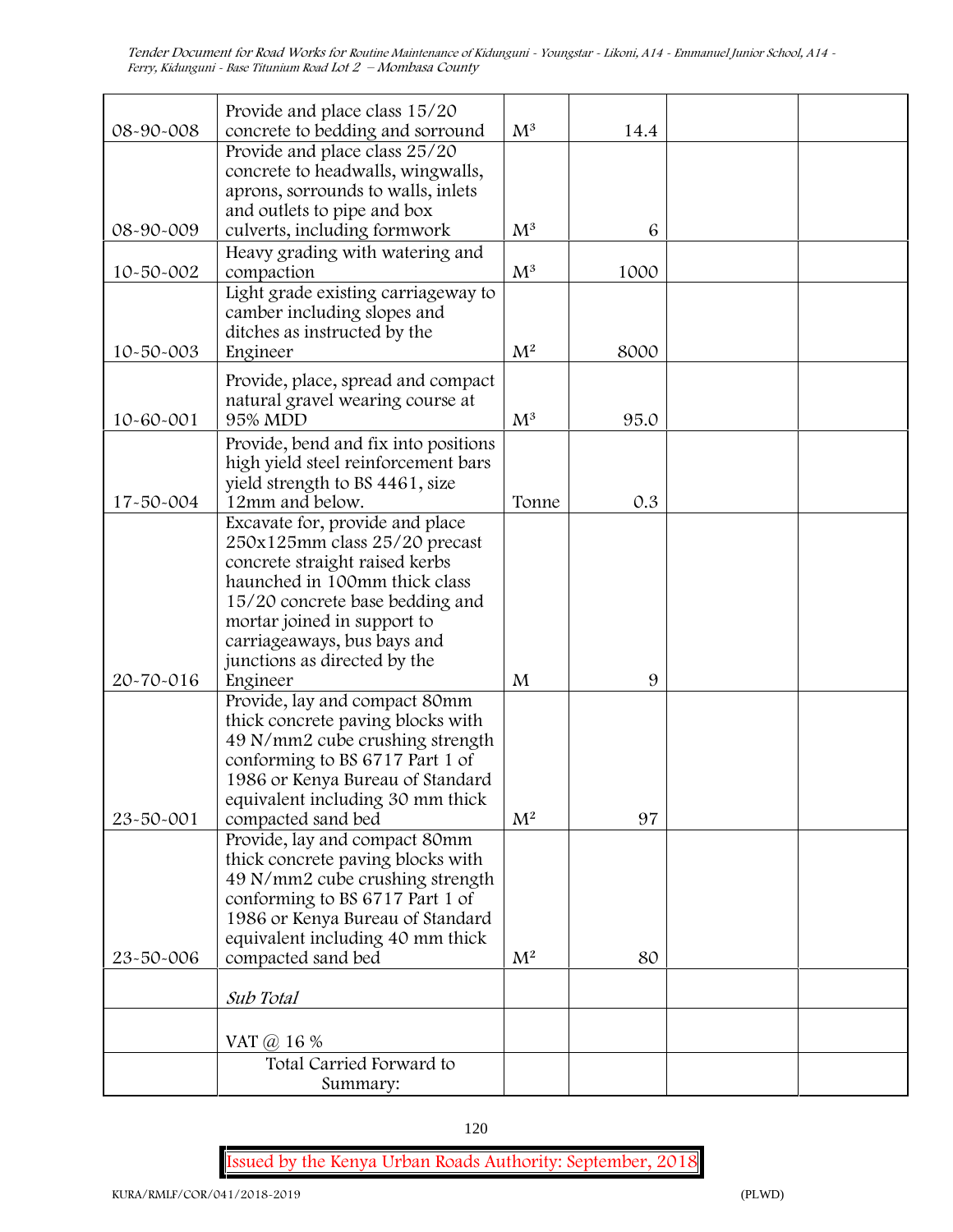# Road Code UCB46\_MSA

# **KIDUNGUNI - YOUNGSTAR - LIKONI**

| Bill of<br>Quantities |                                                                                                                                                                                                         |                 |              |                   | Page: 1       |
|-----------------------|---------------------------------------------------------------------------------------------------------------------------------------------------------------------------------------------------------|-----------------|--------------|-------------------|---------------|
| Item No.              |                                                                                                                                                                                                         | Units           | Quantity     | Unit<br>Rate(Ksh) | Amount<br>KSh |
|                       | Description                                                                                                                                                                                             |                 |              |                   |               |
|                       | Note: All haulage is to be included in<br>the Contractor's rates and prices.<br>There is no separate payment for<br>overhaul                                                                            |                 |              |                   |               |
|                       |                                                                                                                                                                                                         |                 |              |                   |               |
| 01-80-030             | Allow for attendance to the RE,s<br>supervisory staff including overtime                                                                                                                                | <b>ITEM</b>     | <b>KSHS</b>  |                   | 100,000.00    |
| 01-80-031             | Include percentage on item 01-80-<br>030 for contractors overhead and<br>profit                                                                                                                         | $\%$            |              |                   |               |
| 04-50-004             | Light bush clearance                                                                                                                                                                                    | $\mathbf{M}^2$  | 170          |                   |               |
| 04-50-010             | Excavate, remove and dispose concrete<br>structures                                                                                                                                                     | $M^3$           | 26           |                   |               |
| 05-50-008             | Cut to spoil in Soft material                                                                                                                                                                           | $M^3$           | 170          |                   |               |
| 07-50-001             | Excavate for vertical drain in soft<br>material                                                                                                                                                         | $M^3$           | 80.00        |                   |               |
| 07-50-002             | Excavate for vertical drain in hard<br>material                                                                                                                                                         | $M^3$           | 60.00        |                   |               |
| 07-60-005             | Provide and place 200mm thick stone<br>pitching including grouting of ratio<br>1:4 cement to sand mortar as specified                                                                                   | M <sup>2</sup>  | 70           |                   |               |
| 08-50-005             | Ditch/mitre drain/catch water drain<br>excavation                                                                                                                                                       | $M^3$           | 50           |                   |               |
| 08-50-022             | Provide and fix lay 600 x 225 x75<br>mm side slab. This includes 75mm<br>gravel bedding                                                                                                                 | M <sup>2</sup>  | 5            |                   |               |
| 08-50-024             | Manhole construction                                                                                                                                                                                    | NO <sub>1</sub> | $\mathbf{1}$ |                   |               |
| 08-50-025             | Manhole cleaning                                                                                                                                                                                        | NO <sub>1</sub> | 9            |                   |               |
| 08-60-007             | Culvert cleaning - 450mm diameter<br>fully blocked                                                                                                                                                      | M               | 20           |                   |               |
| 08-60-008             | Culvert cleaning - 600mm diameter<br>fully blocked                                                                                                                                                      | M               | 40           |                   |               |
| 08-60-030             | Excavate in soft material for pipe<br>culverts, headwalls, wingwalls,<br>aprons, toe walls, drop inlets, minor<br>drainage structures and compact<br>excavated surface as specified by the<br>Engineer. | $\mathrm{M}^3$  | 10           |                   |               |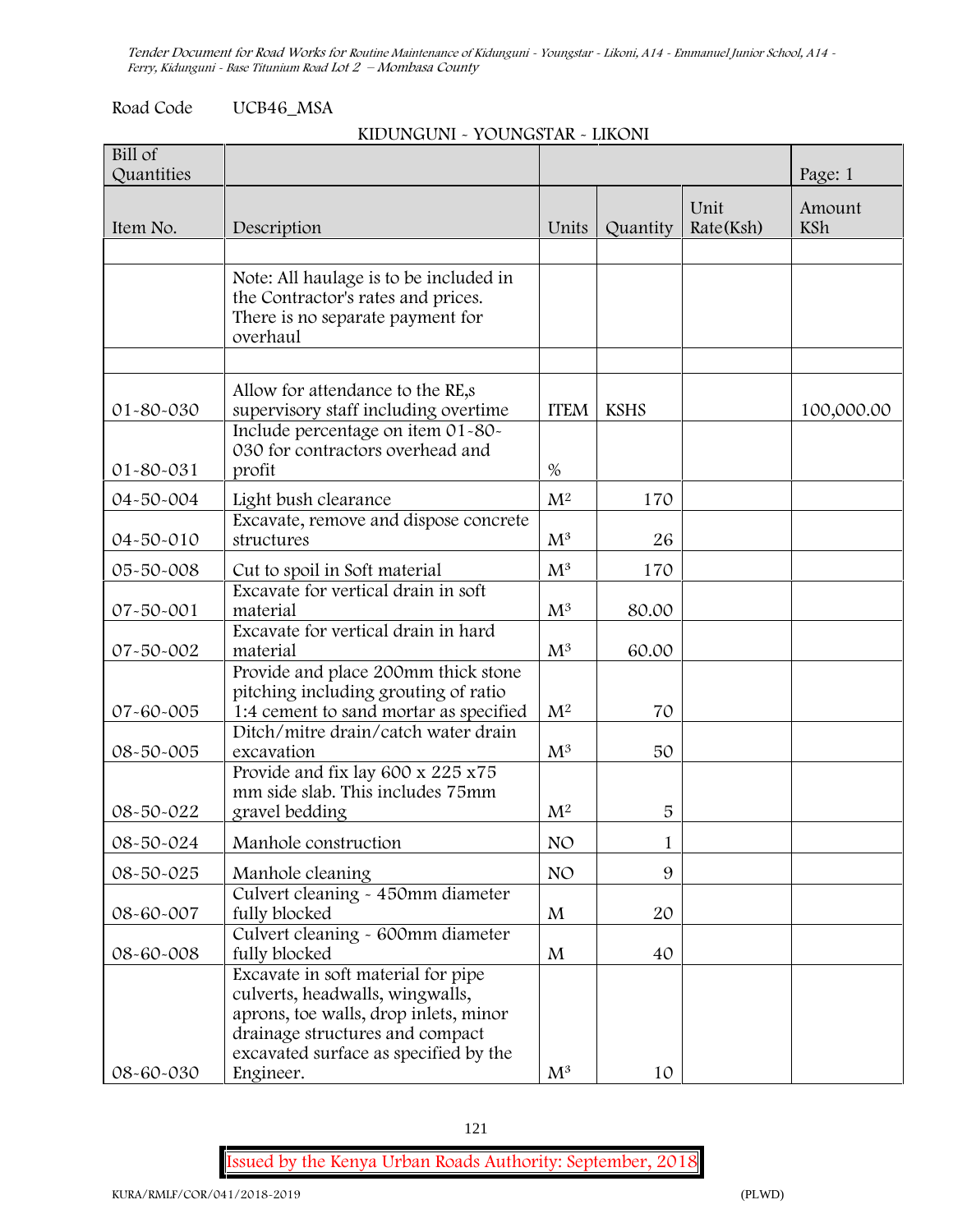|           | Provide, lay, join and backfill with                                     |                |       |  |
|-----------|--------------------------------------------------------------------------|----------------|-------|--|
|           | suitable material 450mm inner                                            |                |       |  |
| 08-60-032 | diameter precast concrete pipes                                          | M              | 10    |  |
|           | Provide, lay, join and backfill with                                     |                |       |  |
|           | suitable material 600mm inner                                            |                |       |  |
| 08-60-033 | diameter precast concrete pipes                                          | M              | 10    |  |
|           | Provide and place class 15/20                                            |                |       |  |
| 08-90-008 | concrete to bedding and sorround                                         | $\mathrm{M}^3$ | 8     |  |
|           | Provide and place class 25/20                                            |                |       |  |
|           | concrete to headwalls, wingwalls,                                        |                |       |  |
|           | aprons, sorrounds to walls, inlets and                                   |                |       |  |
|           | outlets to pipe and box culverts,                                        |                |       |  |
| 08-90-009 | including formwork                                                       | $\mathrm{M}^3$ | 6     |  |
|           | Excavate for, provide and install                                        |                |       |  |
|           | precast concrete Shallow Invert Block<br>Drain 600mm wide. This includes |                |       |  |
| 08-90-020 | 75mm gravel bedding                                                      | M              | 60    |  |
|           | Excavate for, provide and install Invert                                 |                |       |  |
|           | Block Drain of inner diameter 300mm                                      |                |       |  |
|           | including single course side slab on                                     |                |       |  |
|           | both sides. This includes 75mm gravel                                    |                |       |  |
| 08-90-021 | bedding                                                                  | M              | 60    |  |
|           | Heavy grading with watering and                                          |                |       |  |
| 10-50-002 | compaction                                                               | $\mathrm{M}^3$ | 1500  |  |
|           | Light grade existing carriageway to                                      |                |       |  |
|           | camber including slopes and ditches as                                   |                |       |  |
| 10-50-003 | instructed by the Engineer                                               | $M^2$          | 650   |  |
|           | Provide, place, spread and compact                                       |                |       |  |
|           | natural gravel wearing course at 95%                                     |                |       |  |
| 10-60-001 | <b>MDD</b>                                                               | $\mathrm{M}^3$ | 250.0 |  |
|           | Provide, lay and compact hand packed                                     |                |       |  |
|           | stone material including filling of                                      |                |       |  |
|           | voids with stone dust and watering as                                    |                |       |  |
| 12-60-001 | directed by the Engineer.                                                | $M^3$          | 35    |  |
|           | Excavate for, provide and place                                          |                |       |  |
|           | 250x125mm class 25/20 precast<br>concrete straight raised kerbs          |                |       |  |
|           | haunched in 100mm thick class                                            |                |       |  |
|           | 15/20 concrete base bedding and                                          |                |       |  |
|           | mortar joined in support to                                              |                |       |  |
|           | carriageaways, bus bays and junctions                                    |                |       |  |
| 20-70-016 | as directed by the Engineer                                              | M              | 80    |  |
|           | Provide, lay and compact 80mm thick                                      |                |       |  |
|           | concrete paving blocks with 49                                           |                |       |  |
|           | N/mm2 cube crushing strength                                             |                |       |  |
|           | conforming to BS 6717 Part 1 of 1986                                     |                |       |  |
|           | or Kenya Bureau of Standard                                              |                |       |  |
|           | equivalent including 30 mm thick                                         |                |       |  |
| 23-50-001 | compacted sand bed                                                       | $\mathrm{M}^2$ | 65    |  |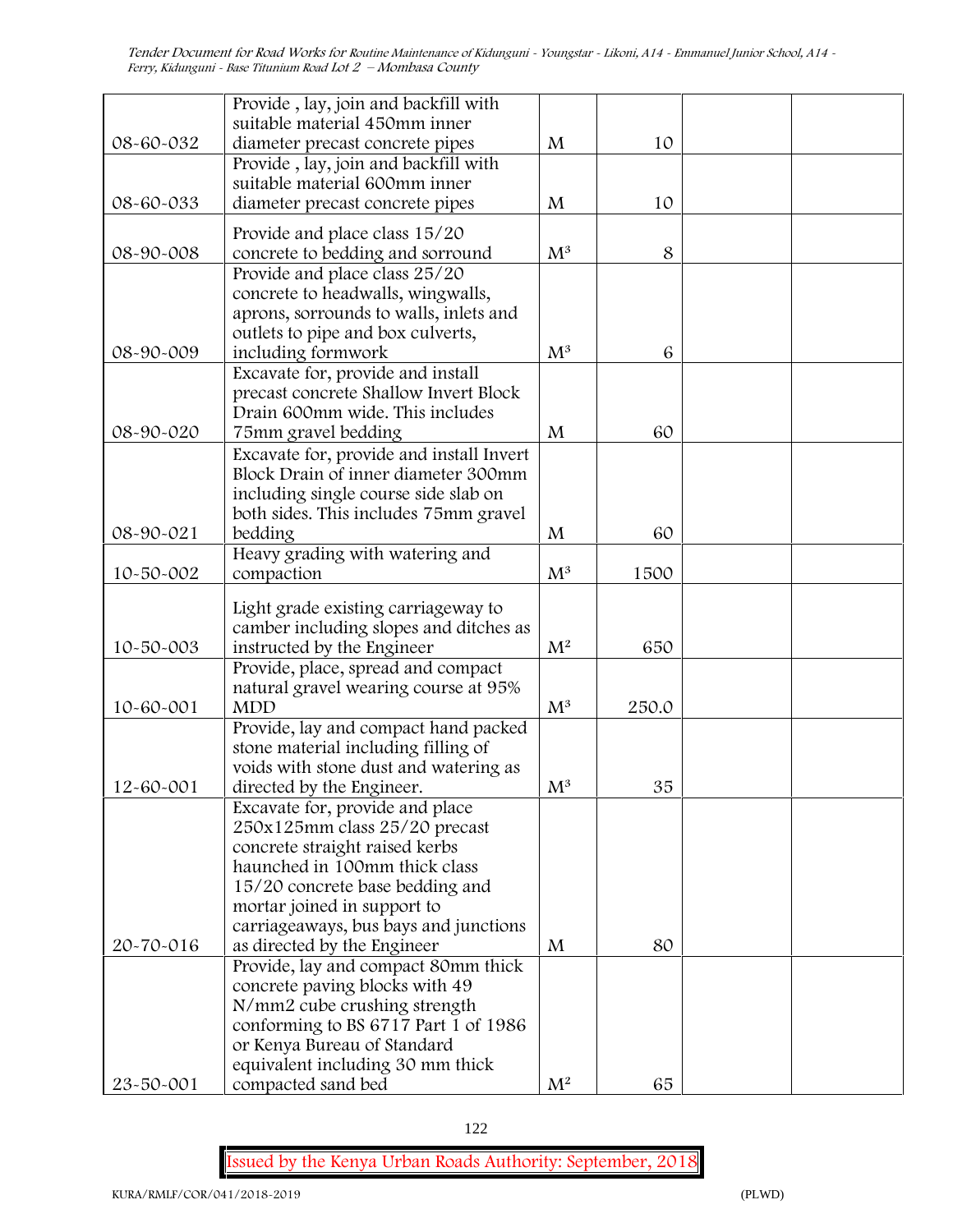| 23-50-006 | Provide, lay and compact 80mm thick<br>concrete paving blocks with 49<br>N/mm2 cube crushing strength<br>conforming to BS 6717 Part 1 of 1986<br>or Kenya Bureau of Standard<br>equivalent including 40 mm thick<br>compacted sand bed | $M^2$ | 120 |  |
|-----------|----------------------------------------------------------------------------------------------------------------------------------------------------------------------------------------------------------------------------------------|-------|-----|--|
|           | Sub Total                                                                                                                                                                                                                              |       |     |  |
|           | VAT @ 16 %                                                                                                                                                                                                                             |       |     |  |
|           | Total Carried Forward to Summary:                                                                                                                                                                                                      |       |     |  |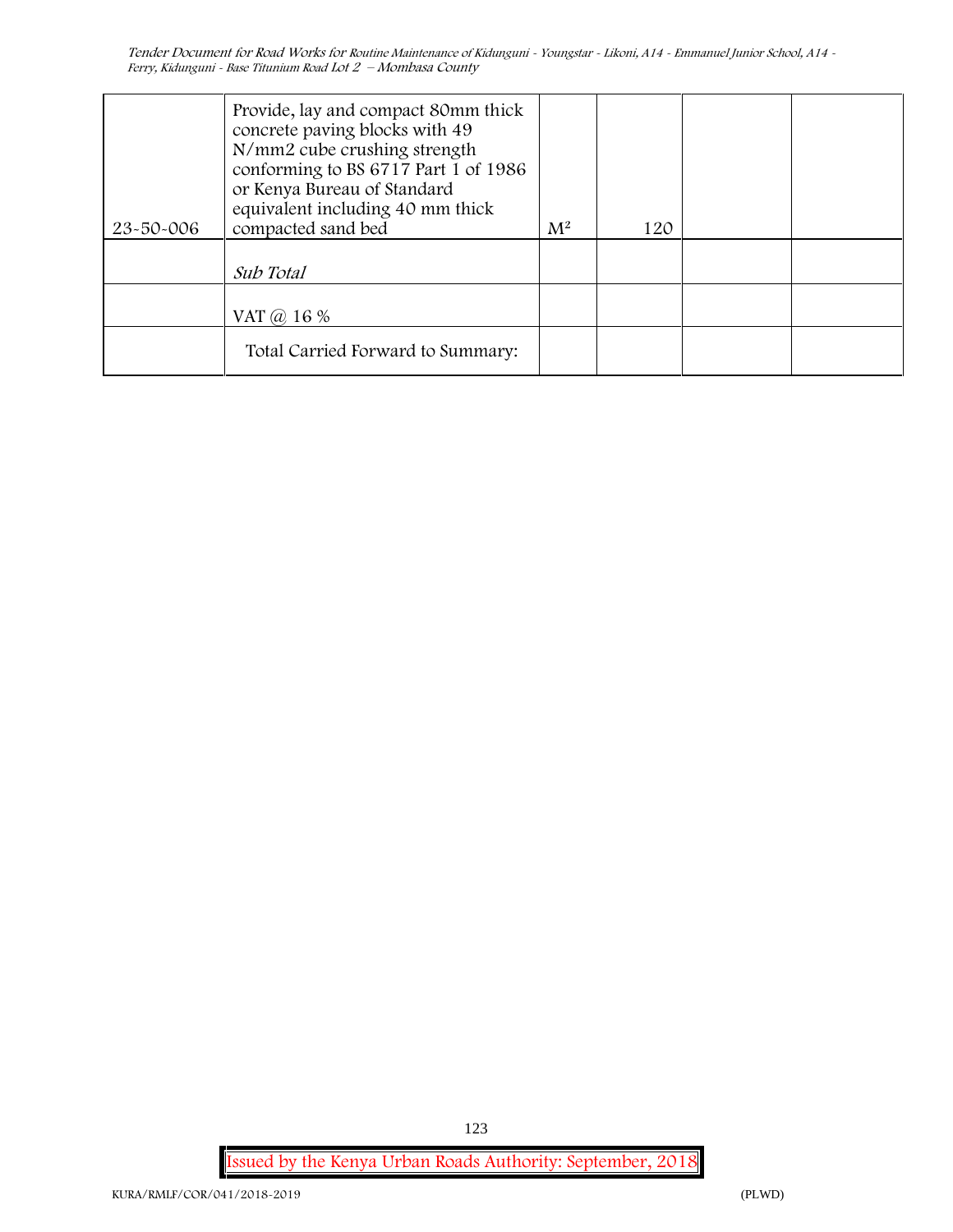#### **Structure:**

**Package:**

Contractor

|     | Bill of Quantities |                                             | Page: 1       |  |
|-----|--------------------|---------------------------------------------|---------------|--|
|     |                    | Summary                                     | Project:      |  |
| No. | Road Code          | Road Name                                   | Amount (KShs) |  |
| 1.  | UCB46_MSA          | KIDUNGUNI ~ YOUNGSTAR ~ LIKONI              |               |  |
| 2.  | UCB47_MSA          | A14 - EMMANUEL JUNIOR SCHOOL                |               |  |
| 3.  | UCB34 MSA          | $A14$ - FERRY                               |               |  |
| 4.  | UCB35_MSA          | KIDUNGUNI ~ BASE TITUNIUM                   |               |  |
|     |                    | Total Carried to page on the Form of Tender |               |  |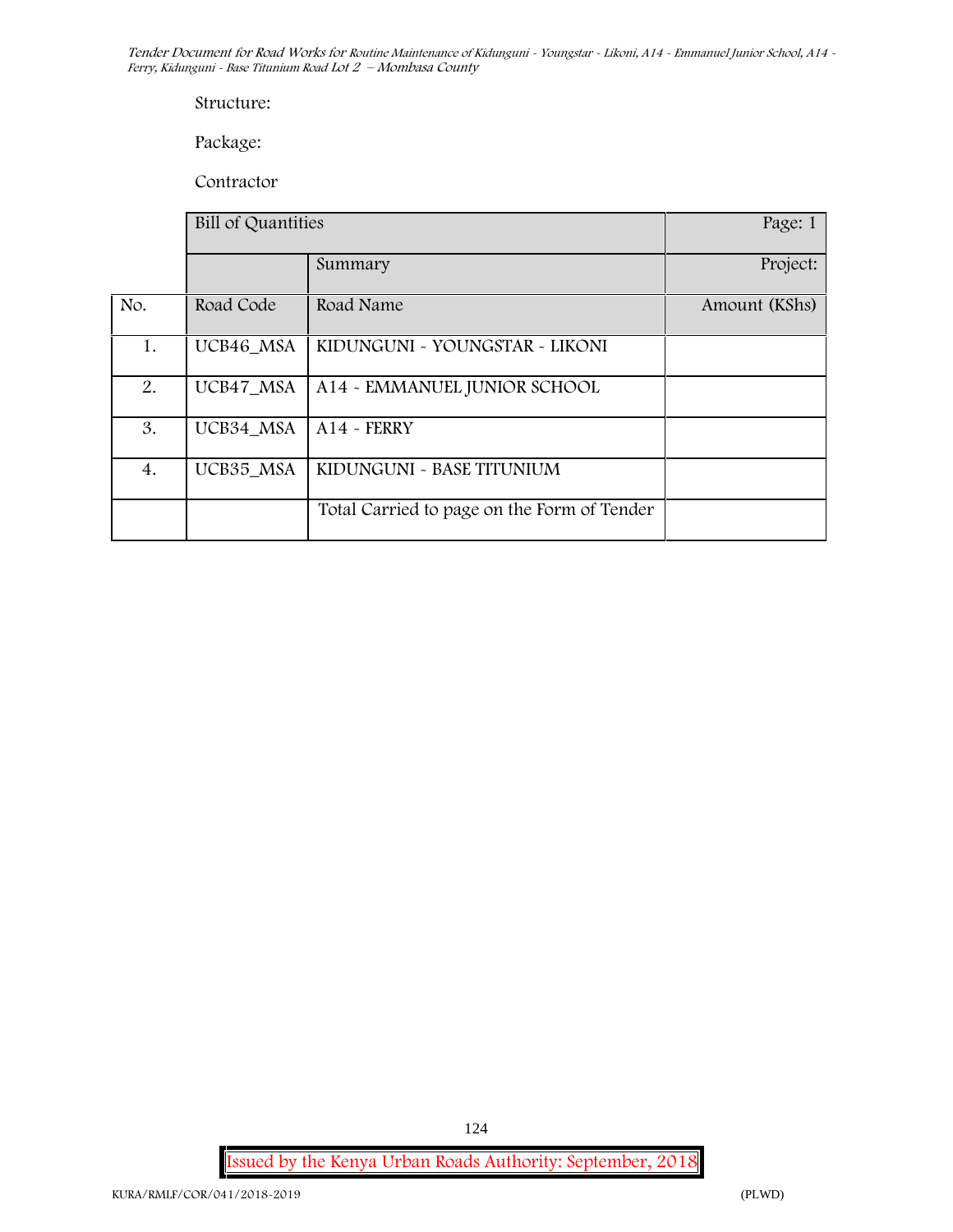# **SECTION X: STANDARD FORMS**

**Issued by the Kenya Urban Roads Authority: September, 2018**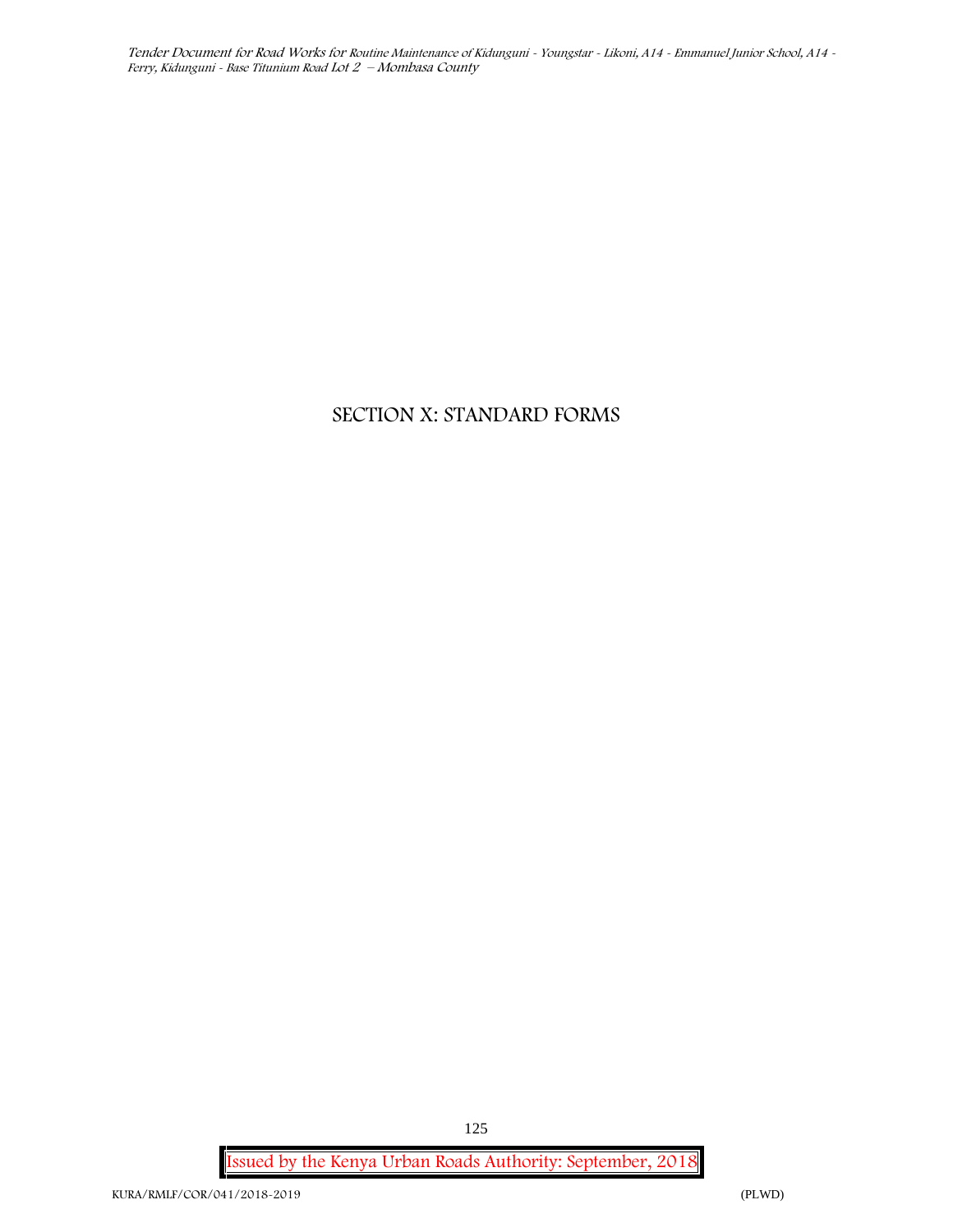# **Form of Bid**

(NOTE: The Appendix forms part of the Bid. Bidders are required to fill all the blank spaces in this form of Bid and Appendix)

**NAME OF CONTRACT:**

#### **ROUTINE MAINTENANCE OF KIDUNGUNI - YOUNGSTAR - LIKONI, A14 - EMMANUEL JUNIOR SCHOOL, A14 - FERRY, KIDUNGUNI - BASE TITUNIUM ROAD LOT 2 ROADS: MOMBASA COUNTY**

TO: Director General, Kenya Urban Roads Authority, P. O. Box 41727-00100, **NAIROBI, KENYA**

Sir,

8. Having examined the Conditions of Contract, Specifications, Bill of Quantities, and Drawings for the execution of the above-named works we, the undersigned, offer to construct and install such works and remedy any defects therein in conformity with the said Bill of Quantities, Conditions of Contract, Specifications and Drawings for the sum of

(Insert amount in words)

………………………………………………………………………………………………..

…………………………………………………………………………………………………

(Insert amount in figures)…………………………………………………………………

as specified in the Appendix to Bid or such other sums as may be ascertained in accordance with the said Conditions.

- 9. We undertake, if our bid is accepted, to commence the works within fourteen (14) days of receipt of the Engineer's order to commence, and to complete and deliver the whole of the works comprised in the contract within the time stated in the Appendix to Bid.
- 10. If our bid is accepted we will, when required, obtain the guarantee of a Bank or other sureties (to be approved by you) to be jointly and severally bound with us in a sum not exceeding 5% of the above named sum for the due performance of the contract under the terms of a Bond to be approved by you.
- 11. We agree to abide by this bid for the period of 120 days from the date fixed for receiving the same and it shall remain binding upon us and may be extended at any time before the expiration of that period.
- 12. We understand that you are not bound to accept the lowest or any bid you may receive.
- 13. On the basis of our previous experience we are fully experienced and competent in the type of work included in this tender and we have adequate financial resources to carry out the works described within the period for completion. We are in a position to fulfil the contract for which

126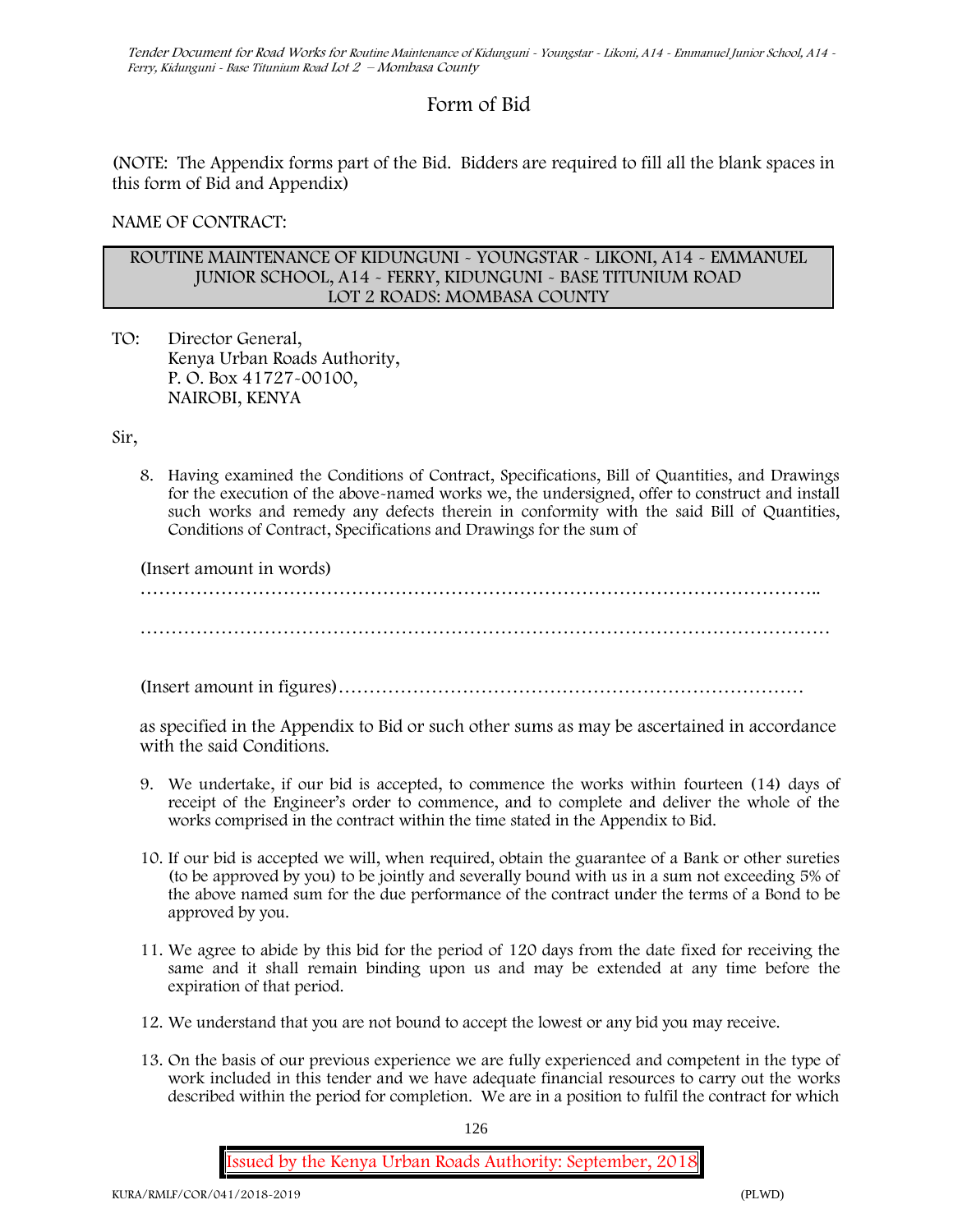*Tender Document for Road Works for Routine Maintenance of Kidunguni - Youngstar - Likoni, A14 - Emmanuel Junior School, A14 - Ferry, Kidunguni - Base Titunium Road Lot 2 – Mombasa County* we have tendered. Dated this ………………………….. Day of ……………………… 20 …………….. Signature…………………………………… in the capacity of ………………………………………………… Duly authorized to sign bids on behalf of (Name of Tenderer) …………………………… ……………………………………………………………..……………………………………… (Address of Tenderer)………………………….………………………………………. (Name of Witness)……………………………………………………………………… (Signature of Witness)………………………..…………………………………………. (Address of Witness)……………………………………………………………………. (Occupation of Witness)…………………….……………………………………….

**Issued by the Kenya Urban Roads Authority: September, 2018**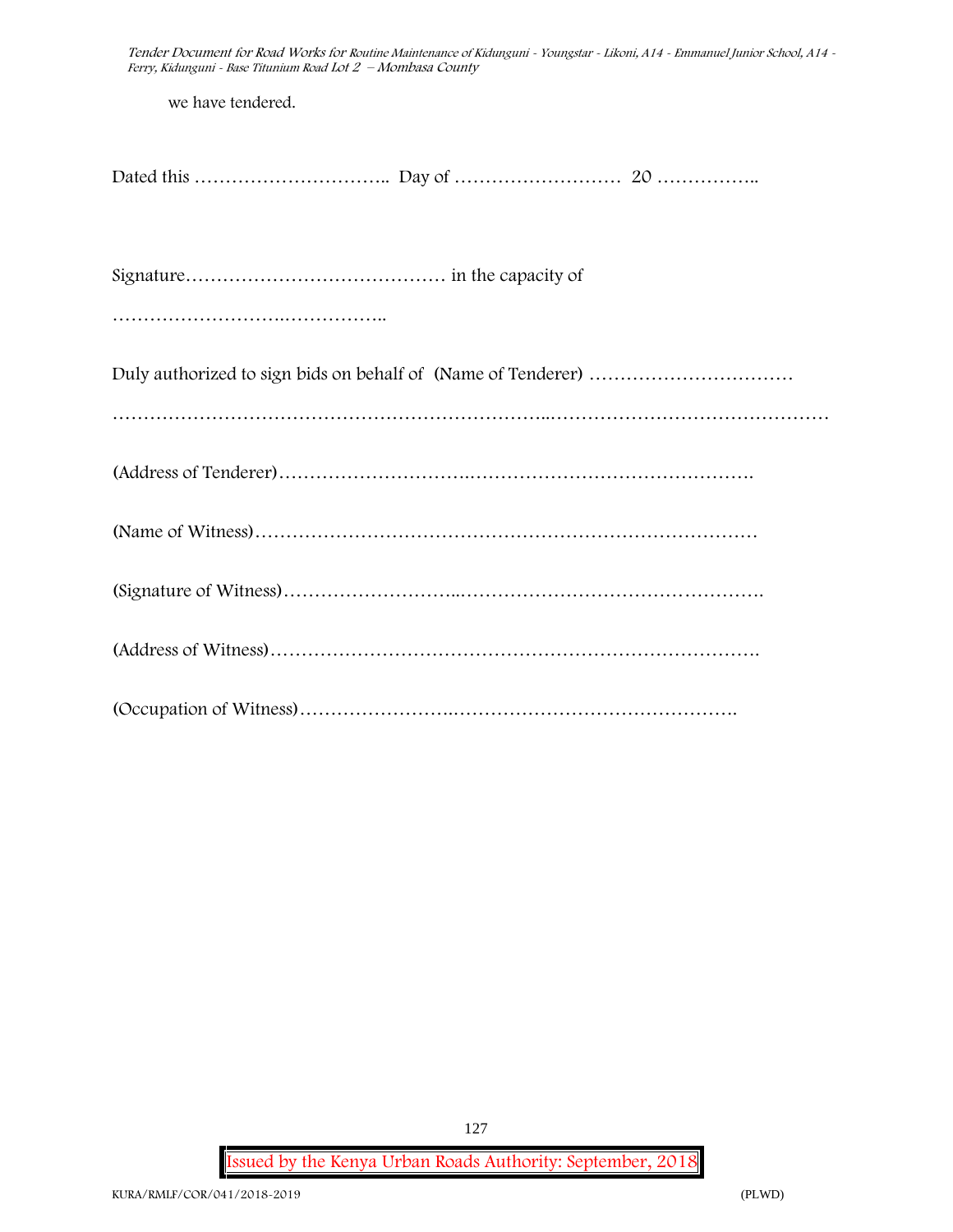**Appendix to Form of Bid**

**Issued by the Kenya Urban Roads Authority: September, 2018**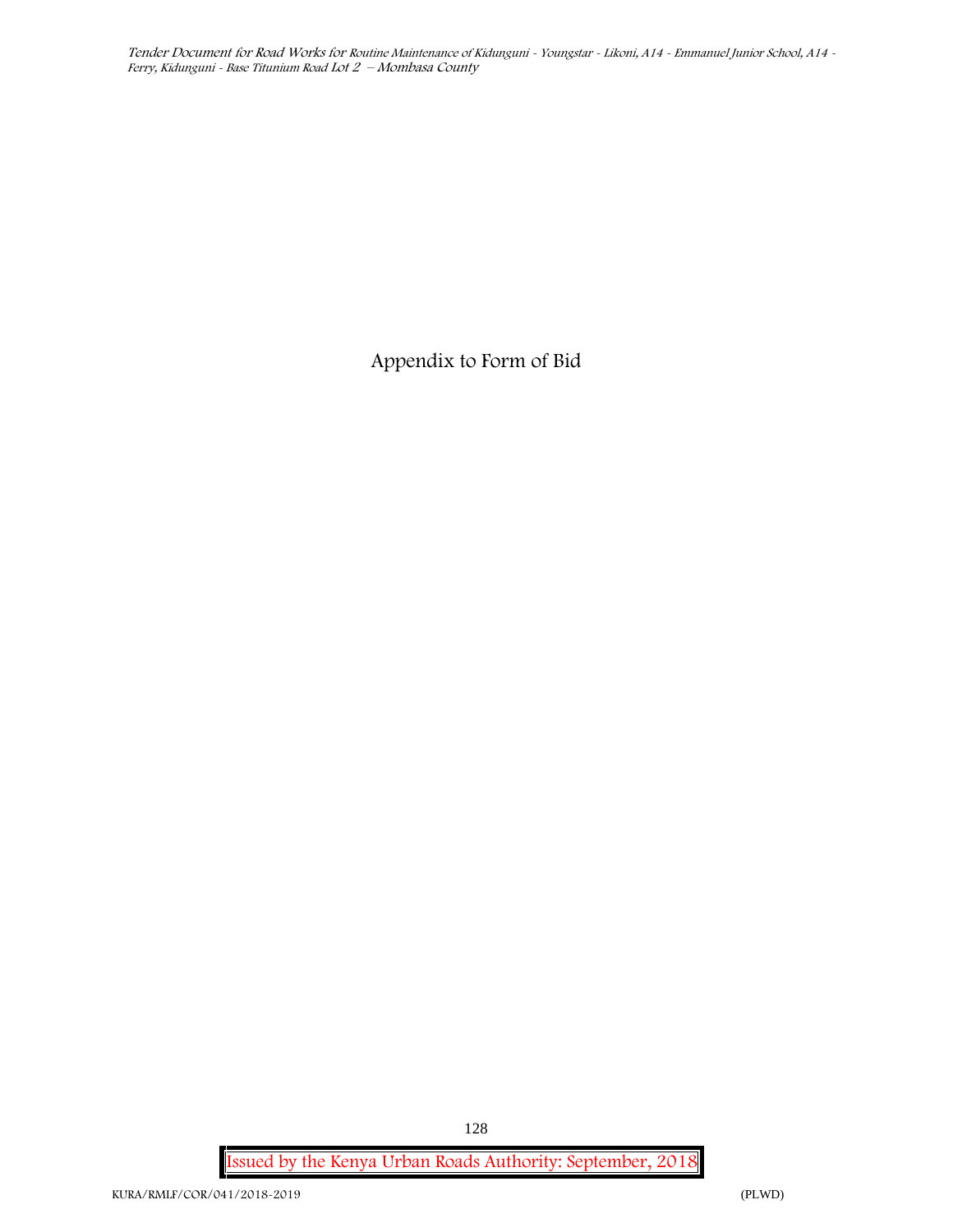# **Appendix to Form of Bid (This appendix forms part of the bid)**

| (This appendix forms part of the bid)<br>CONDITIONS OF CONTRACT | <b>CLAUSE</b> | <b>AMOUNT</b>                           |
|-----------------------------------------------------------------|---------------|-----------------------------------------|
| <b>Bid Security</b>                                             |               | The bidder must fill the Bid Securing   |
|                                                                 |               | Declaration Form                        |
| Instructions in Writing                                         | 2.5           | Execution of works under site           |
|                                                                 |               | instructions from Resident Engineer to  |
|                                                                 |               | commence within three (3) days          |
| Amount of Performance Security                                  | 10.1          | 1 per cent of Tender Sum in the form of |
| (Unconditional Bank Guarantee)                                  |               | <b>Unconditional Bank Guarantee</b>     |
| Program to be submitted                                         | 14.1          | Immediately after issuance of Order to  |
|                                                                 |               | Commence                                |
| Cash flow estimate to be submitted                              | 14.3          | Immediately after issuance of Order to  |
|                                                                 |               | Commence                                |
|                                                                 |               |                                         |
| Minimum amount of Third Party Insurance                         | 23.2          | 1% of the Contract Sum                  |
|                                                                 |               |                                         |
| Period for commencement, from Engineer's                        | 41.1          | 14 days                                 |
| order to commence                                               |               |                                         |
| Time for completion                                             | 43.1          | (7) months                              |
|                                                                 |               |                                         |
| Amount of liquidated damages                                    | 47.1          | 0.05% of Contract Sum per day           |
|                                                                 |               |                                         |
| Limit of liquidated damages                                     | 47.1          | 5% of Contract Sum                      |
| Defects Liability period                                        | 49.1          | $(1)$ month                             |
|                                                                 |               |                                         |
| Percentage of Retention                                         | 60.3          | 5% of Interim Payment Certificate       |
|                                                                 |               |                                         |
| Limit of Retention Money                                        | 60.3          | 5% of Contract Sum                      |
|                                                                 |               |                                         |
| Minimum amount of interim certificates                          | 60.2          | Kshs 1,500,000.00                       |
|                                                                 |               |                                         |
| Time within which payment to be made after                      | 60.10         | 28 days                                 |
| Interim Payment Certificate signed by Engineer                  |               |                                         |
| Time within which payment to be made after                      | 60.10         | 28 days                                 |
| Final Payment Certificate signed by Engineer                    |               |                                         |
| Appointer of Adjudicator                                        | 67.3          | The Chartered Institute of Arbitrators  |
|                                                                 |               | (Kenya)                                 |
| Notice to Employer and Engineer                                 | 68.2          | The Employers address is:               |
|                                                                 |               | The Director General,                   |
|                                                                 |               |                                         |
|                                                                 |               | Kenya Urban Roads Authority (KURA),     |
|                                                                 |               | P.O. Box 41727 - 00100                  |
|                                                                 |               | <b>NAIROBI</b>                          |
|                                                                 |               |                                         |
|                                                                 |               | The Engineer's address is:              |
|                                                                 |               | Director (Road Asset & Corridor         |
|                                                                 |               | Management),                            |
|                                                                 |               | Kenya Urban Roads Authority (KURA),     |
|                                                                 |               | P.O. Box 41727 - 00100                  |
|                                                                 |               |                                         |
|                                                                 |               | <b>NAIROBI</b>                          |

Signature of Tenderer…………………………………….……. Date ………………………

129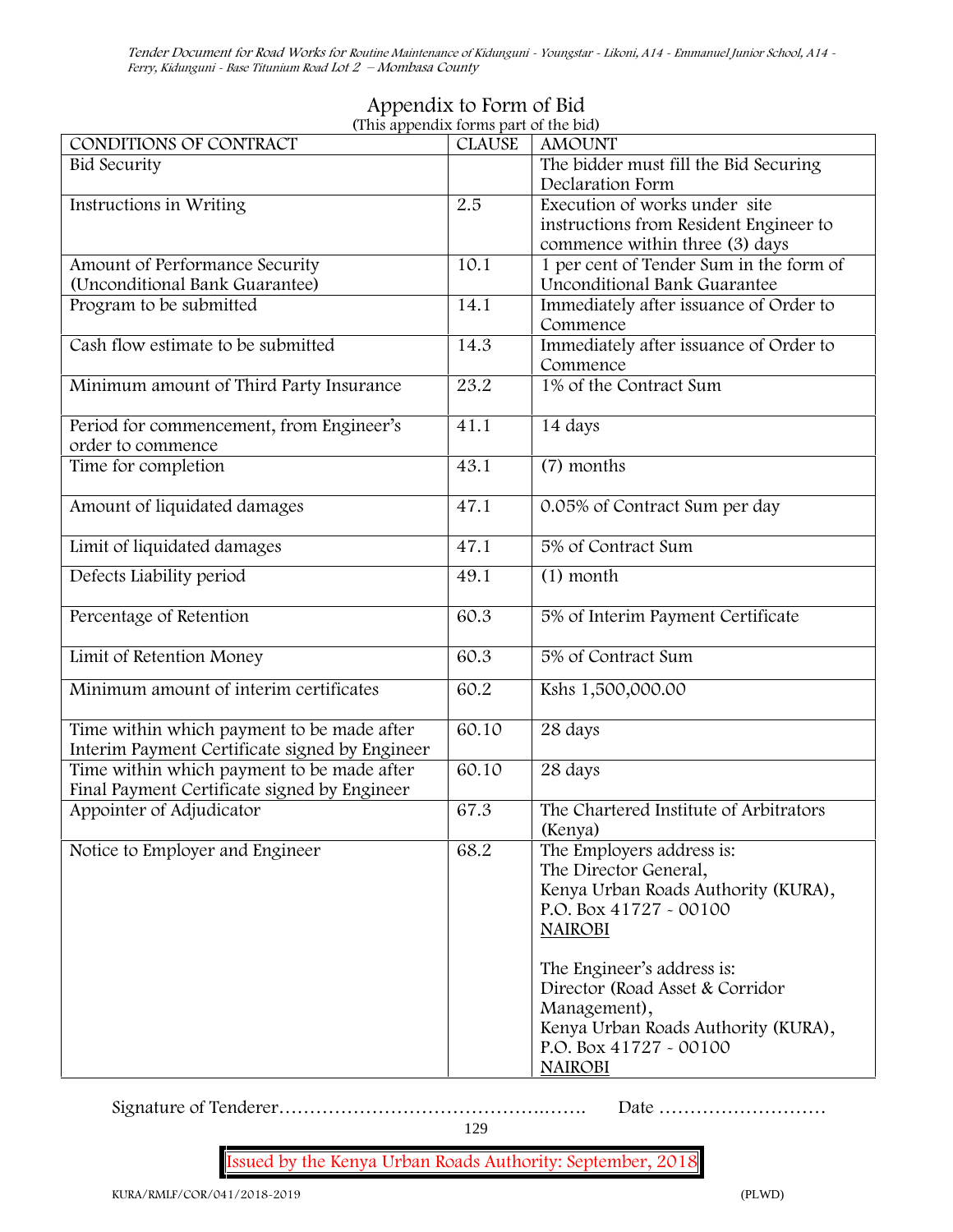**Tender Securing Declaration Form**

**Issued by the Kenya Urban Roads Authority: September, 2018**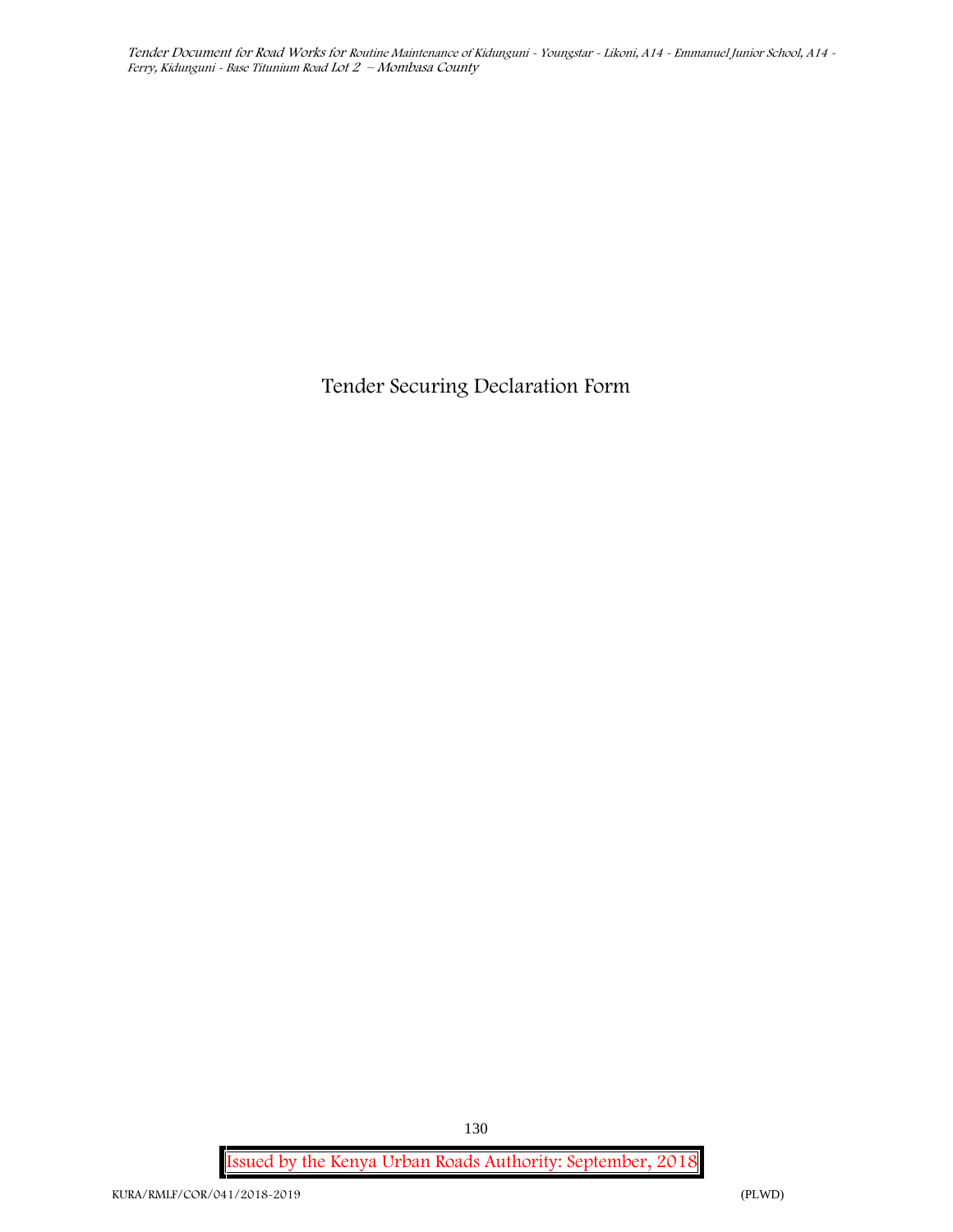# **BID SECURING DECLARATION FORM**

[The Bidder shall complete in this Form in accordance with the instructions indicated]

Date:……………..….. [insert date (as day, month and year) of Bid Submission] Tender No. …………………………………………..[*insert number of bidding process*]

To:…………………………………………………………………………………………. [*insert complete name of Purchaser*]

We, the undersigned, declare that:

- 1 We understand that, according to your conditions, bids must be supported by a Bid-Securing Declaration.
- 2 We accept that we will automatically be suspended from being eligible for bidding in any contract with the Purchaser for the period of time of 5 years starting on the date of expiration of tender validity period, if we are in breach of our obligation(s) under the bid conditions, because we  $-$ 
	- (a) have withdrawn our Bid during the period of bid validity specified by us in the Bidding Data Sheet; or
	- (b) having been notified of the acceptance of our Bid by the Purchaser during the period of bid validity,
		- (i) fail or refuse to execute the Contract, if required, or
		- (ii) fail or refuse to furnish the Performance Security, in accordance with the Instruction to tenderers.
- 3 We understand that this Bid Securing Declaration shall expire if we are not the successful Bidder, upon the earlier of
	- (i) our receipt of a copy of your notification of the name of the successful Bidder; or
	- (ii) twenty-eight days after the expiration of our Tender.
- 4 We understand that if we are a Joint Venture, the Bid Securing Declaration must be in the name of the Joint Venture that submits the bid, and the Joint Venture has not been legally constituted at the time of bidding, the Bid Securing Declaration shall be in the names of all future partners as named in the letter of intent.

Signed: *…………………………[signature of person whose name and capacity are shown]* in the capacity of ……………………………………………………… [*insert legal capacity of person signing the Bid Securing Declaration]*

Name: ……………………………………………… [*complete name of person signing the Bid Securing Declaration]*

Duly authorized to sign the bid for and on behalf of: …………………………………………………………………*[complete name of Bidder]* Dated on …………………. day of ……………., ………………. [*date of signing*]

131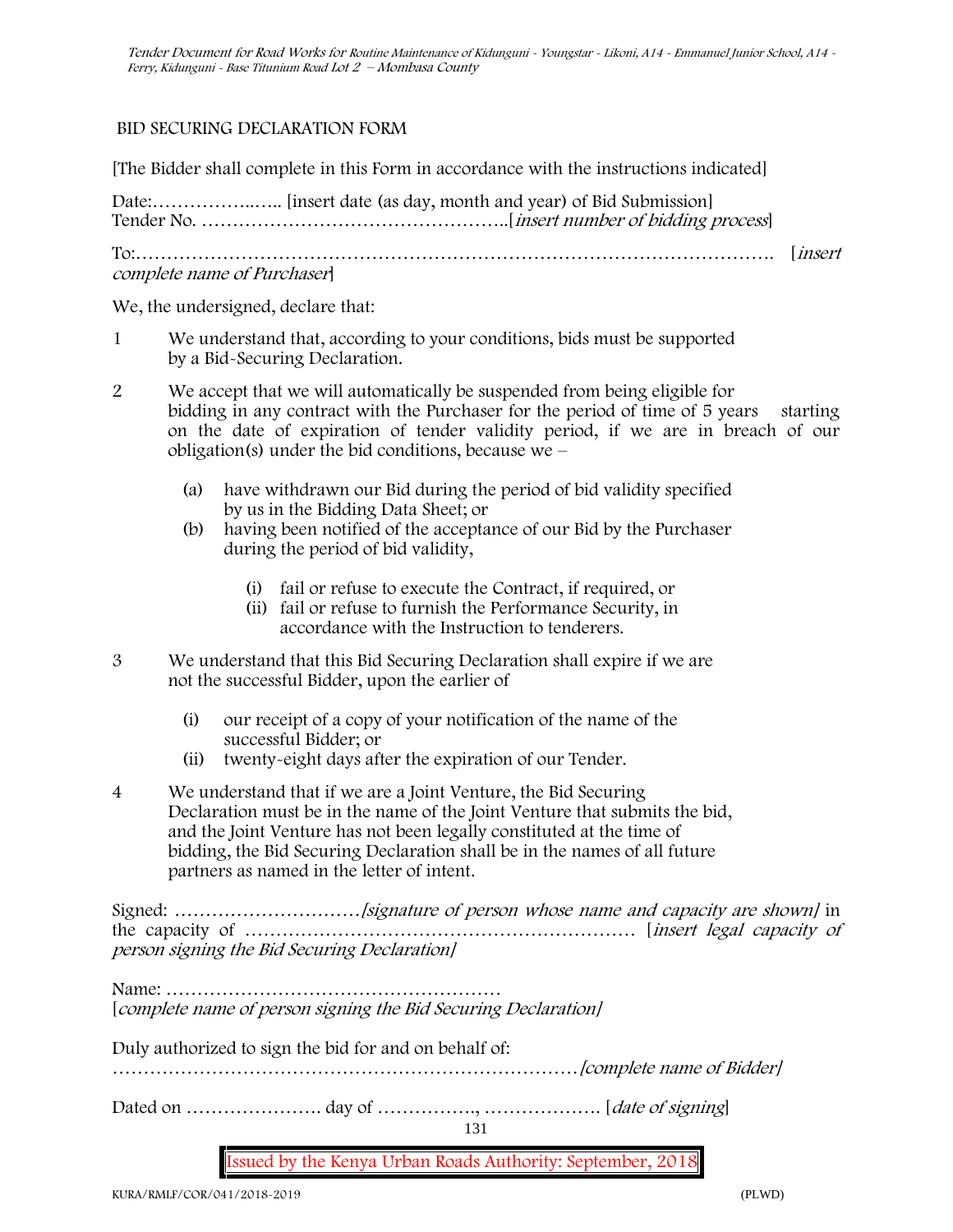# **SECTION XI: SCHEDULES OF SUPPLEMENTARY INFORMATION**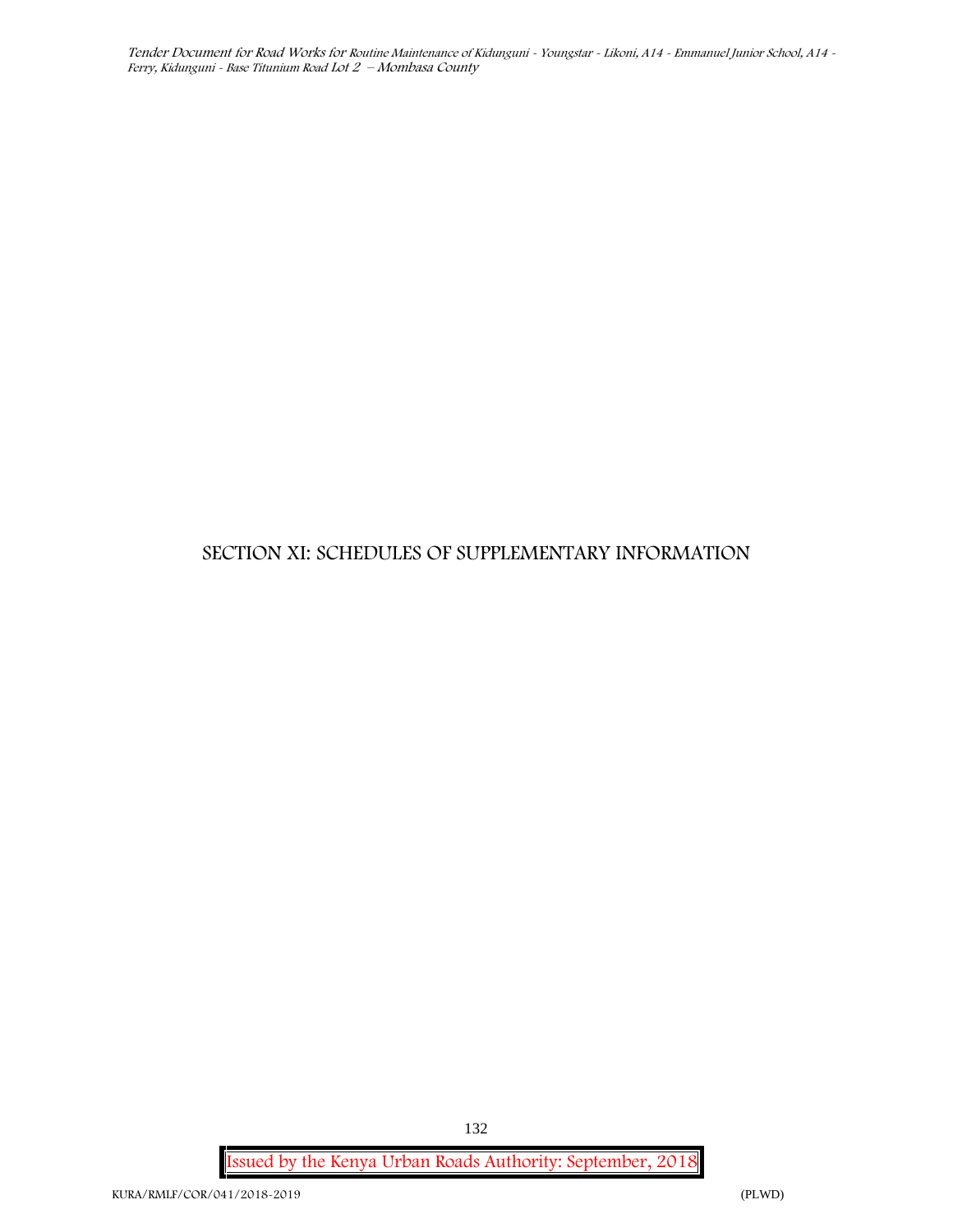| SCHEDULE 1B: ANTI CORRUPTION DECLARATION / COMMITMENT / PLEDGE FORM 138 |  |
|-------------------------------------------------------------------------|--|
|                                                                         |  |
|                                                                         |  |
| SCHEDULE 4: MAJOR ITEMS OF CONSTRUCTION PLANT AND EQUIPMENT  141        |  |
|                                                                         |  |
| SCHEDULE 6: SCHEDULE OF ROADWORKS CARRIED OUT BY THE BIDER IN THE LAST  |  |
|                                                                         |  |
|                                                                         |  |
|                                                                         |  |
|                                                                         |  |
|                                                                         |  |
| SCHEDULE 11: DECLARATION FORM FOR BANKRUPTCY OR INSOLVENCY AND          |  |
|                                                                         |  |

**Issued by the Kenya Urban Roads Authority: September, 2018**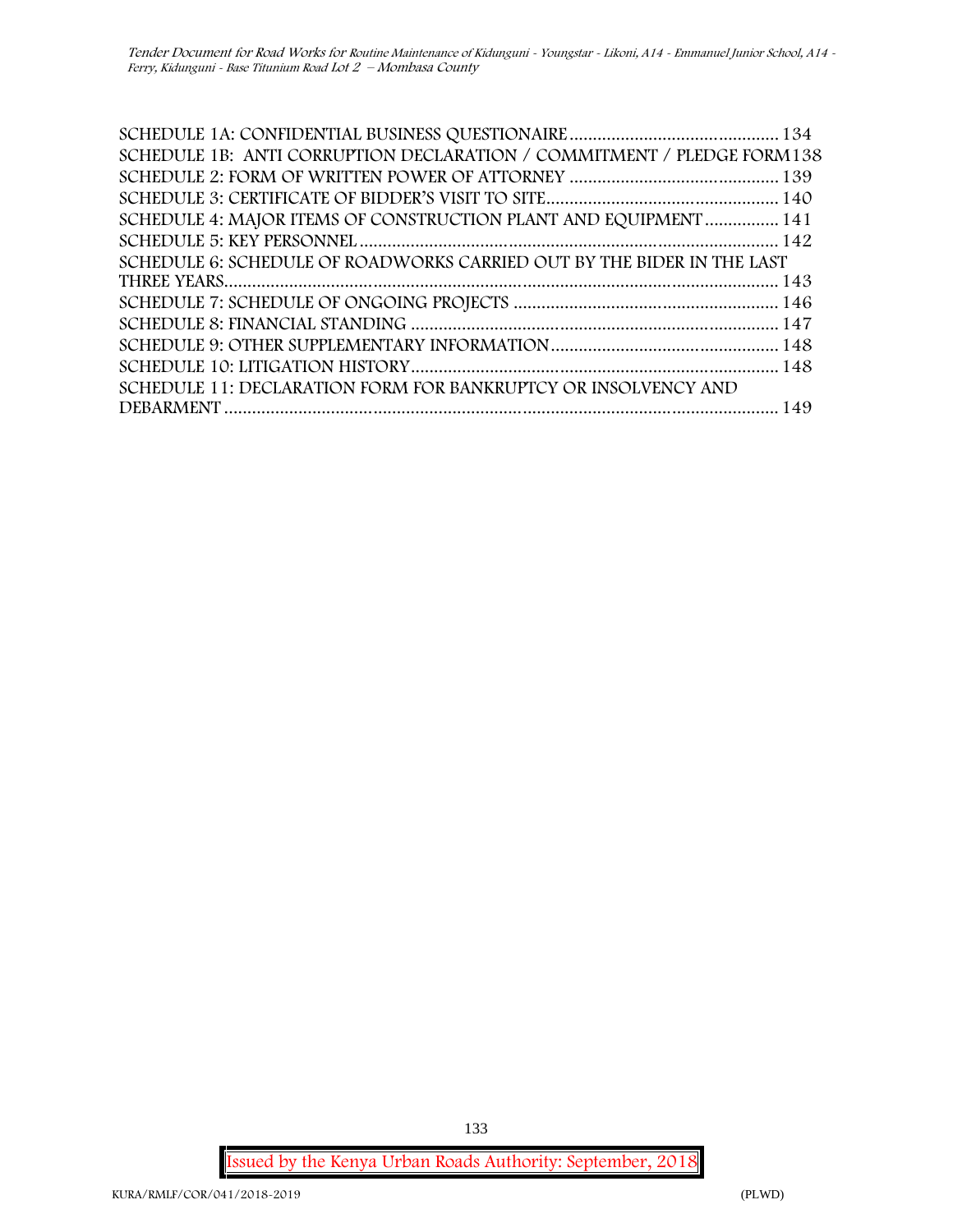# **SCHEDULE 1A: CONFIDENTIAL BUSINESS QUESTIONAIRE**

This Confidential Business Questionnaire of the Government of Kenya shall be completed by the Bidder.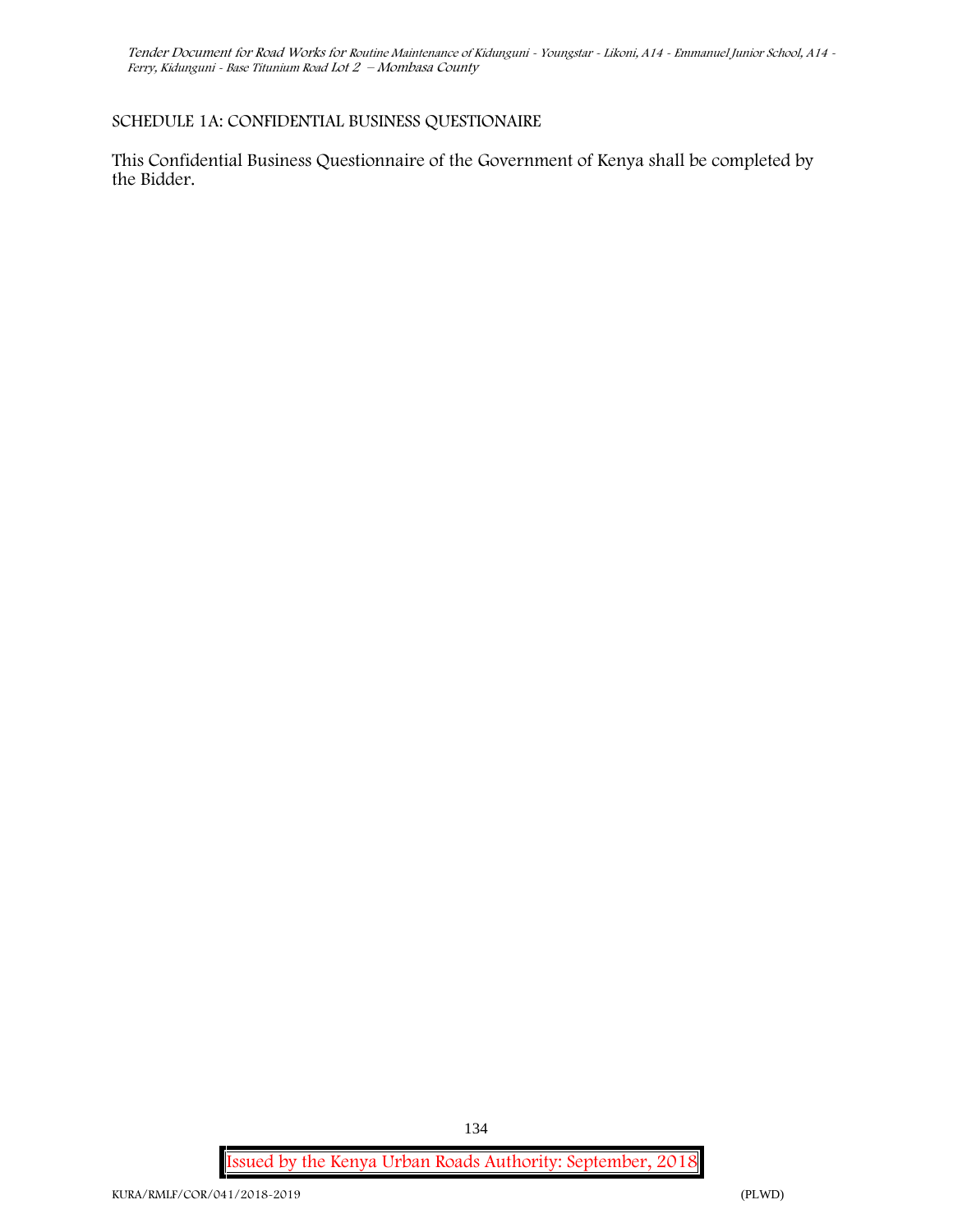#### **REPUBLIC OF KENYA**

#### **CONFIDENTIAL BUSINESS QUESTIONNAIRE**

| You are requested to give the particulars indicated in Part 1 and either Part 2 (a). 2(b) or 2(c)<br>whichever applies to your type of business.<br>You are advised that it is a serious offence to give false information on this Form.<br>Part 1 - General: |
|---------------------------------------------------------------------------------------------------------------------------------------------------------------------------------------------------------------------------------------------------------------|
| Business name                                                                                                                                                                                                                                                 |
| Location of business premises                                                                                                                                                                                                                                 |
|                                                                                                                                                                                                                                                               |
|                                                                                                                                                                                                                                                               |
|                                                                                                                                                                                                                                                               |
|                                                                                                                                                                                                                                                               |
| Maximum value of business which you can handle at any one time:                                                                                                                                                                                               |
|                                                                                                                                                                                                                                                               |
|                                                                                                                                                                                                                                                               |
|                                                                                                                                                                                                                                                               |
| Part $2(a)$ - Sole Proprietor:                                                                                                                                                                                                                                |
| Your name in full                                                                                                                                                                                                                                             |
|                                                                                                                                                                                                                                                               |
|                                                                                                                                                                                                                                                               |
|                                                                                                                                                                                                                                                               |
|                                                                                                                                                                                                                                                               |

**Issued by the Kenya Urban Roads Authority: September, 2018**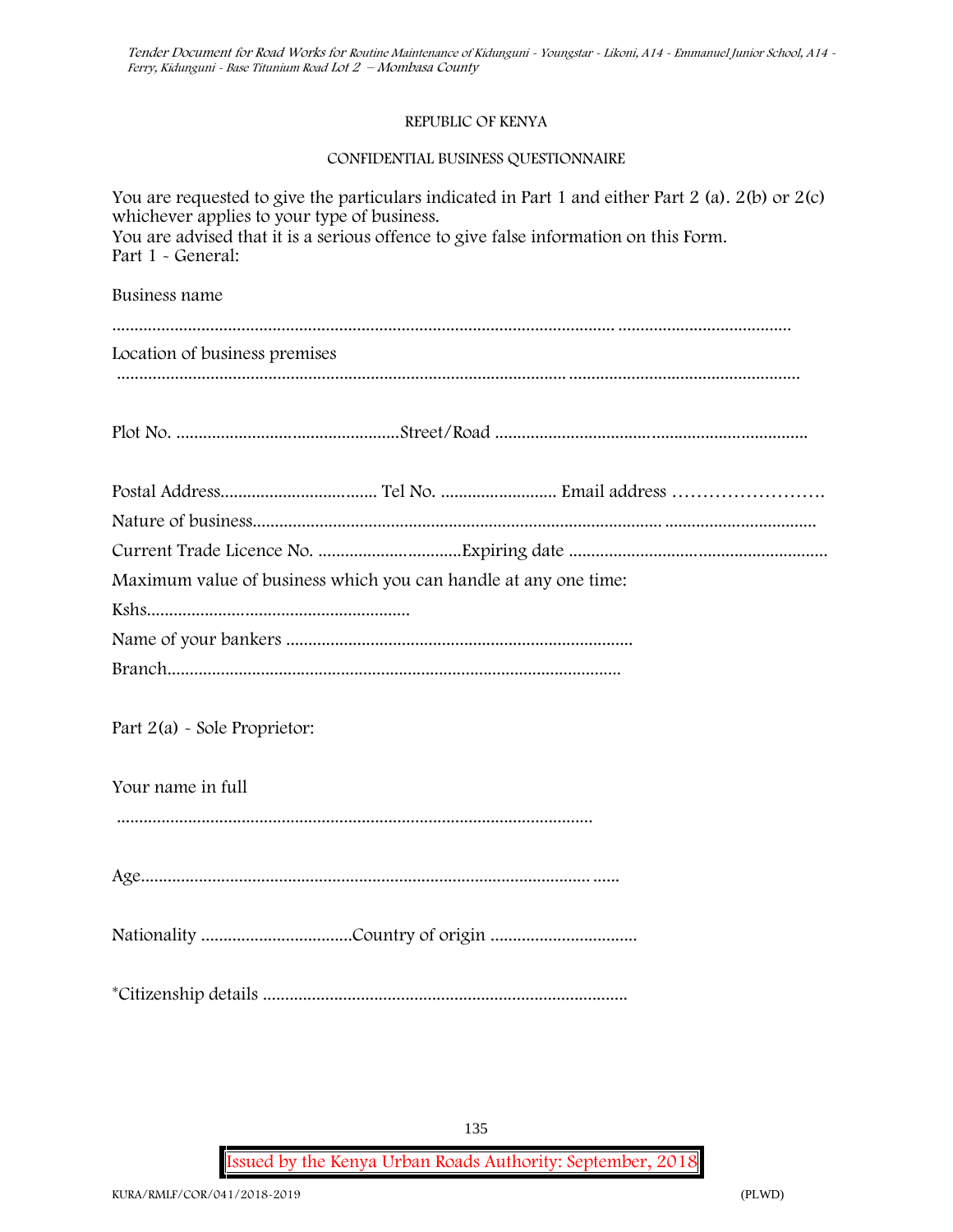Part 2(b) - Partnership:

Give details of partners as follows:

| Name | Nationality                                              | Citizenship Details• | Shares |
|------|----------------------------------------------------------|----------------------|--------|
|      |                                                          |                      |        |
|      |                                                          |                      |        |
|      |                                                          |                      |        |
|      |                                                          |                      |        |
|      |                                                          |                      |        |
|      | Part 2(c) - Registered Company:                          |                      |        |
|      |                                                          |                      |        |
|      | State the nominal and issued capital of the company-     |                      |        |
|      |                                                          |                      |        |
|      |                                                          |                      |        |
| Name | Give details of all directors as follows:<br>Nationality | Citizenship Details• | Shares |
|      |                                                          |                      |        |
|      |                                                          |                      |        |
|      |                                                          |                      |        |
|      |                                                          |                      |        |
|      |                                                          |                      |        |
|      | Attach proof of citizenship (Compulsory)                 |                      |        |
|      | Attach certified copy of Form CR12 (Compulsory)          |                      |        |
|      | I certify that the information given above is correct.   |                      |        |
| Date |                                                          | Signature of Bidder  |        |

Part 3: Interest in the Firm:

136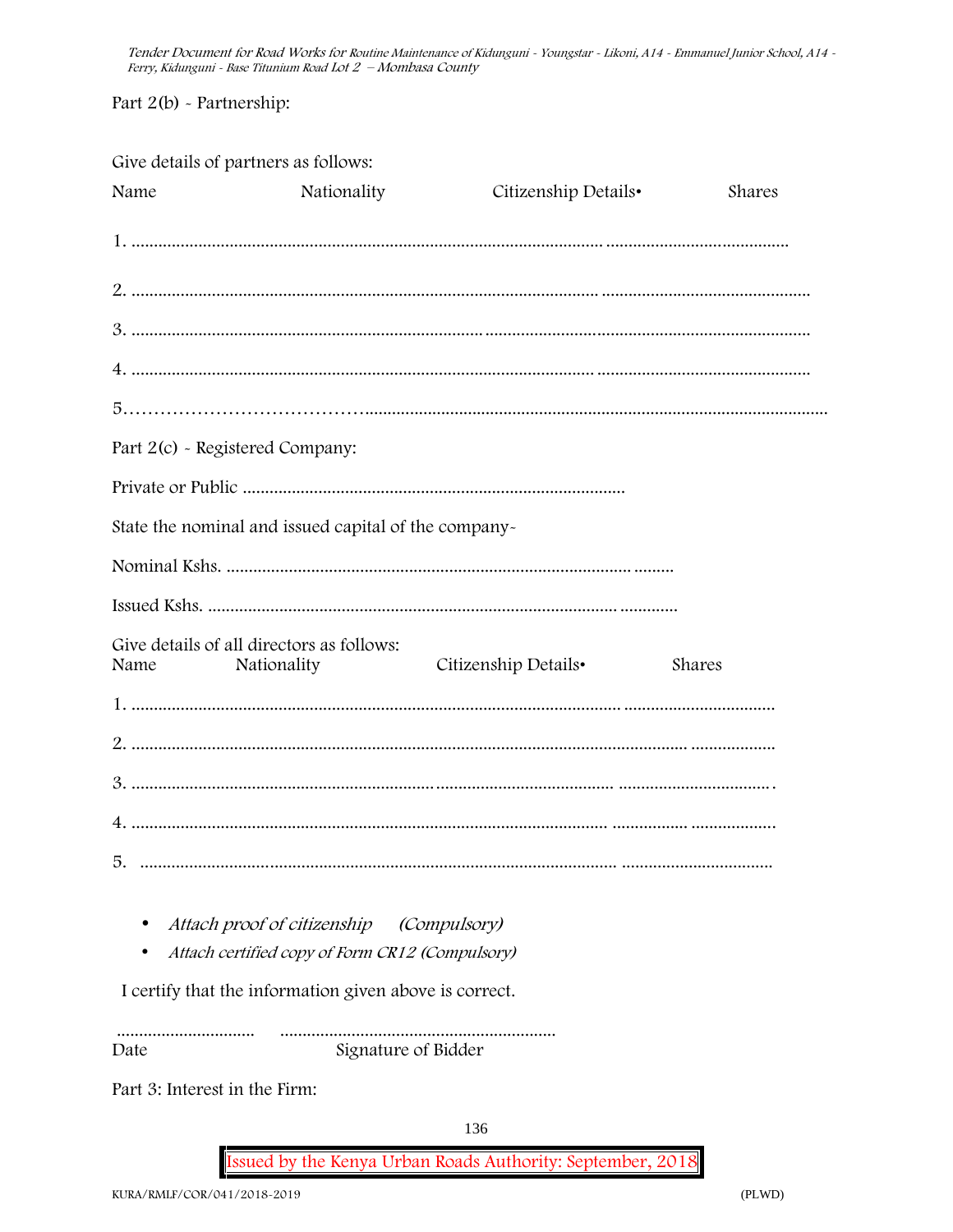Is there any person / persons in the Kenya Urban Roads Authority (KURA) who has interest in this firm? Yes /No\*\*………………………….

I certify that the information given above is correct.

............................... .............................................................. Date Signature of Bidder

**\*\* Delete as necessary**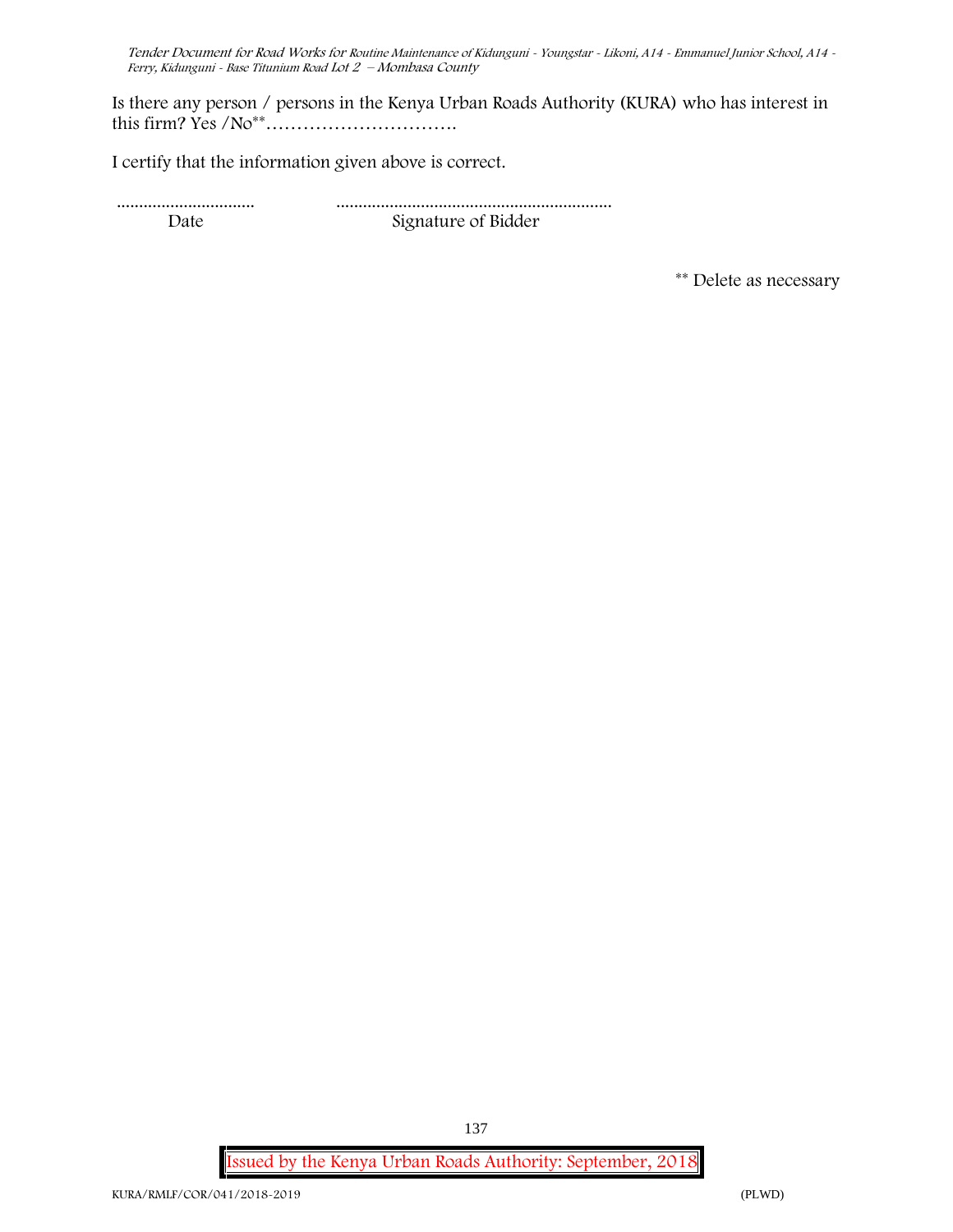# **SCHEDULE 1B: ANTI CORRUPTION DECLARATION / COMMITMENT / PLEDGE FORM**

I/We …………………………………………………………………………… of Post Office Box …………………………………………………………. declare that I/ We recognize that Public Procurement is based on a free, fair and competitive tendering process which should not be open to abuse.

| I/We will not offer or facilitate, directly or indirectly, any inducement or reward to any |  |  |  |  |  |
|--------------------------------------------------------------------------------------------|--|--|--|--|--|
| public officer, their relations or business associates, in connection with tender No.      |  |  |  |  |  |
|                                                                                            |  |  |  |  |  |
| contract if I/We am/are successful.                                                        |  |  |  |  |  |

Signed by ……………………………… C.E.O. or Authorized Representative.

| $C_{i}$ and $L_{i}$ |  |
|---------------------|--|

Signature…………………………………….

Date………………………………………..

**In case of sub-contracting**

Signed by ………………………………….. CEO of the firm to be subcontracted

|--|--|

Signature………………………………….

Date………………………………………..

138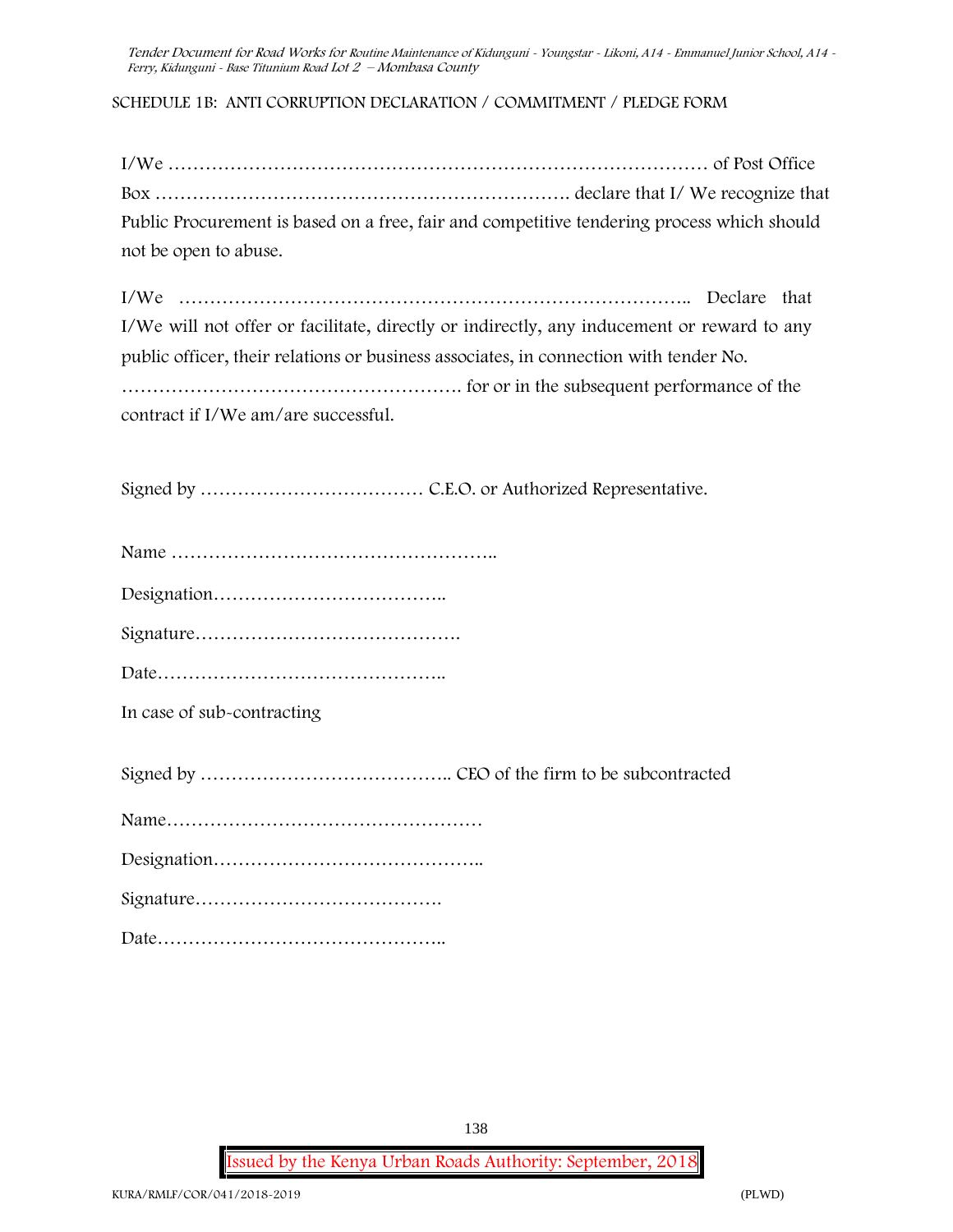# **SCHEDULE 2: FORM OF WRITTEN POWER OF ATTORNEY**

The Bidder shall state here below the name(s) and address of his representative(s) who is/are authorized to receive on his behalf correspondence in connection with the Bid.

………………………………………………………….. (Name of Bidder's Representative in block letters)

………………………………………………………….. (Address of Bidder's Representative)

……………………………………………………………………… (Signature of Bidder's Representative)

Alternate:

………………………………………………………….. (Name of Bidder's Representative in block letters)

…………………………………………………………………… (Address of Bidder's Representative)

………………………………………………………….. (Signature of Bidder's Representative)

\*To be filled by all Bidders.

\*Both representative and alternate **must** attach copy of National Identification card or Passport.

139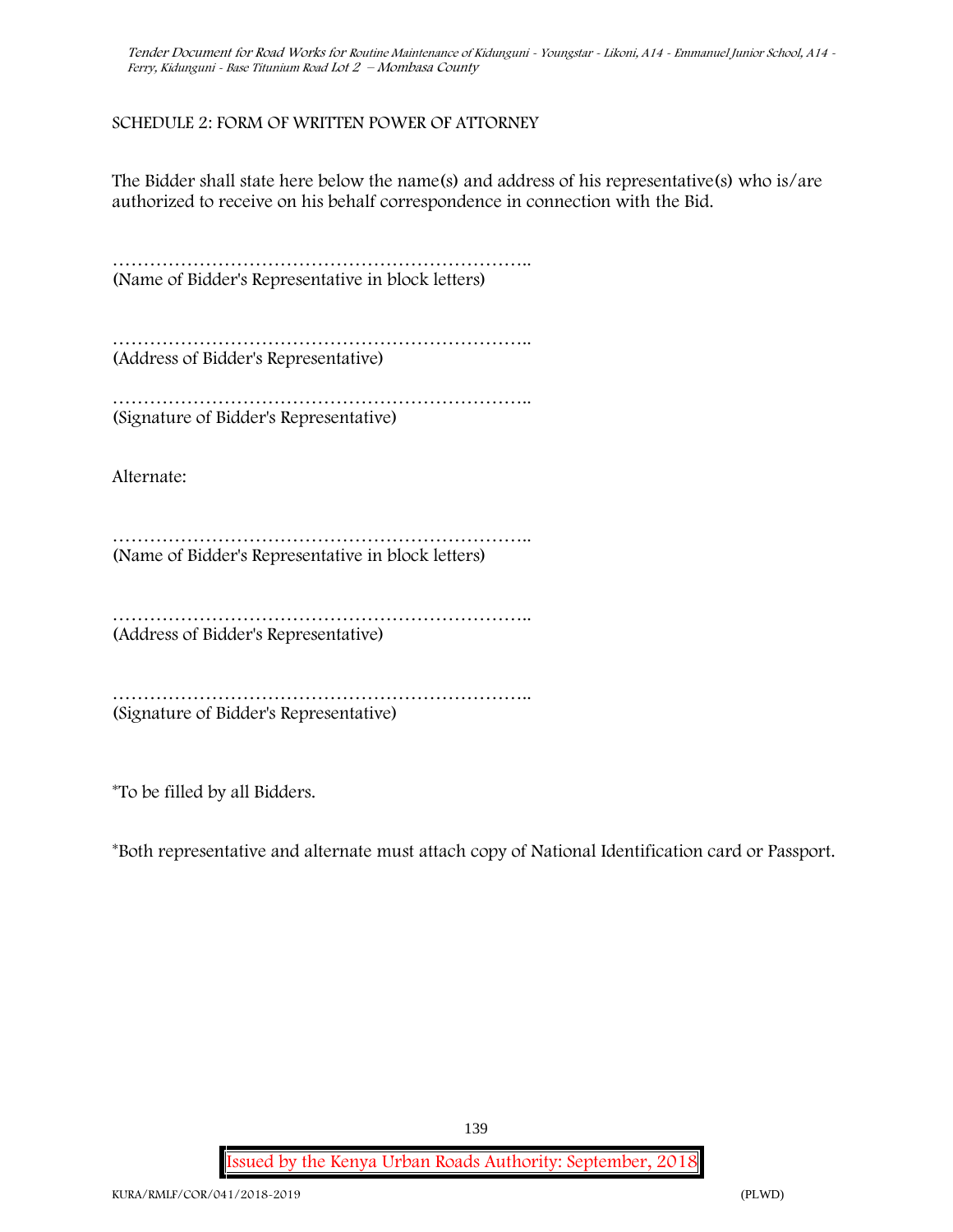**SCHEDULE 3: CERTIFICATE OF BIDDER'S VISIT TO SITE**

This is to certify that

[*Name/s*]……………………………………………………………………………………

………………………………………………………………….

Being the authorized representative/Agent of [*Name of bidder*]

…………………………………………………………………………………………………

…………………………………………………………………………………………………

participated in the organised inspection visit of the site of the works for the

**ROUTINE MAINTENANCE OF KIDUNGUNI - YOUNGSTAR - LIKONI, A14 - EMMANUEL JUNIOR SCHOOL, A14 - FERRY, KIDUNGUNI - BASE TITUNIUM ROAD LOT 2 ROADS: MOMBASA COUNTY**

held on………………………..day of……………………………20……………………….

Signed………………………………………………………………………………………….. (Employer's Representative)

……………………………………………………………………………….…………………

……………………………………… ………………………………….. (Name of Employer's Representative) (Designation)

NOTE: This form is to be completed at the time of the organized site visit.

Or

This is to certify that we,........................................................................... ..................................... have on our own arrangements visited the site of the works and have acquainted ourselves with the scope of the works before submitting our tender for the

# **ROUTINE MAINTENANCE OF KIDUNGUNI - YOUNGSTAR - LIKONI, A14 - EMMANUEL JUNIOR SCHOOL, A14 - FERRY, KIDUNGUNI - BASE TITUNIUM ROAD LOT 2 ROADS: MOMBASA COUNTY**

|                                                                                                 |           | Date: |
|-------------------------------------------------------------------------------------------------|-----------|-------|
| Name of Bidder's representative                                                                 | signature |       |
| NOTE: This part is to be completed if the bidder did not take part in the organized site visit. |           |       |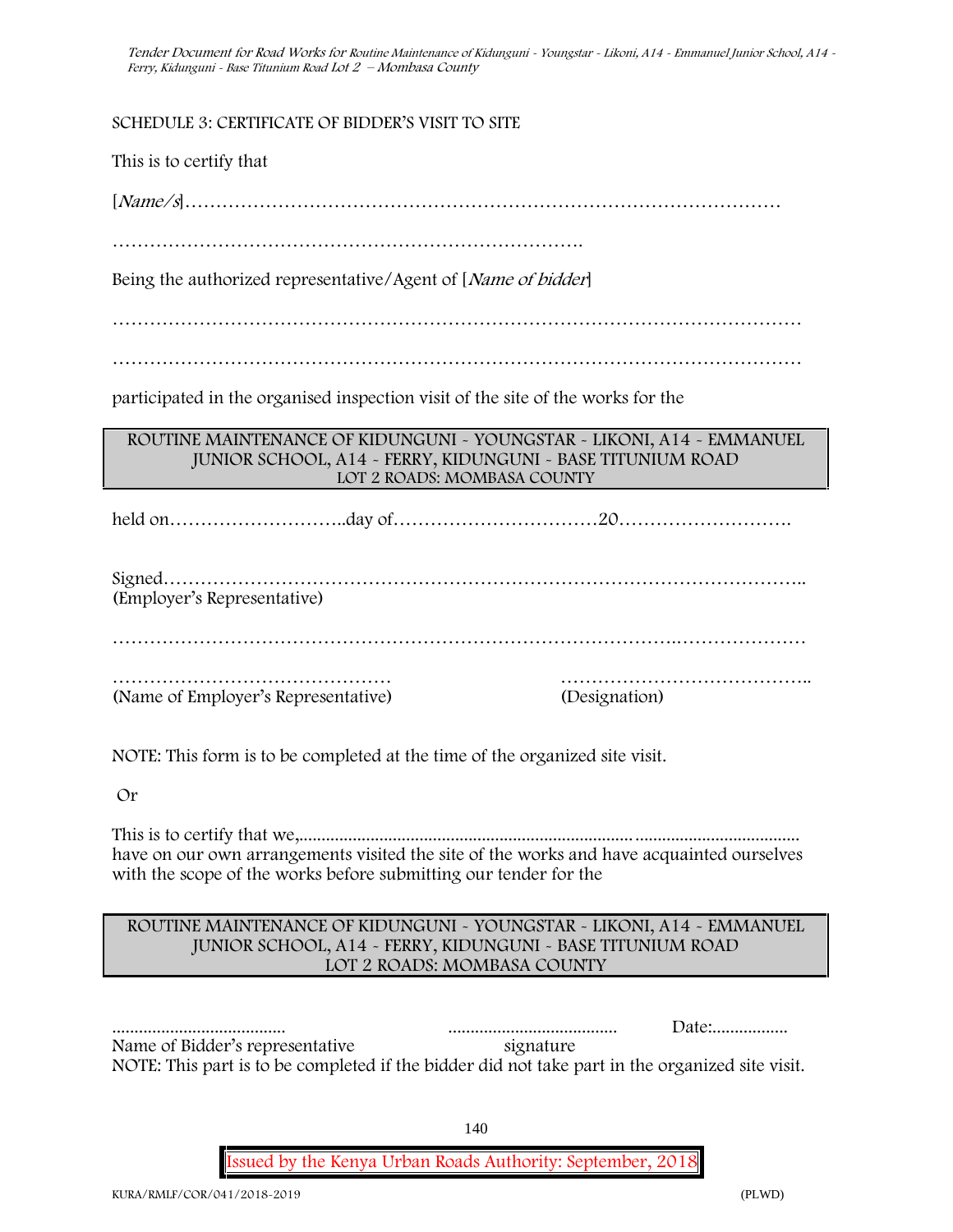*Tender Document for Road Works for Routine Maintenance of Kidunguni - Youngstar - Likoni, A14 - Emmanuel Junior School, A14 -*

#### **SCHEDULE 4: MAJOR ITEMS OF CONSTRUCTION PLANT AND EQUIPMENT**

The Bidder shall enter in this schedule all major items of plant and equipment which he proposes to bring to site. Only reliable plant in good working order and suitable for the work required of it shall be shown on this Schedule. Summary of the same shall be entered in Section 5: Qualification Criteria, Part 7.

I certify that the above information is correct.

………………………… ………………………

141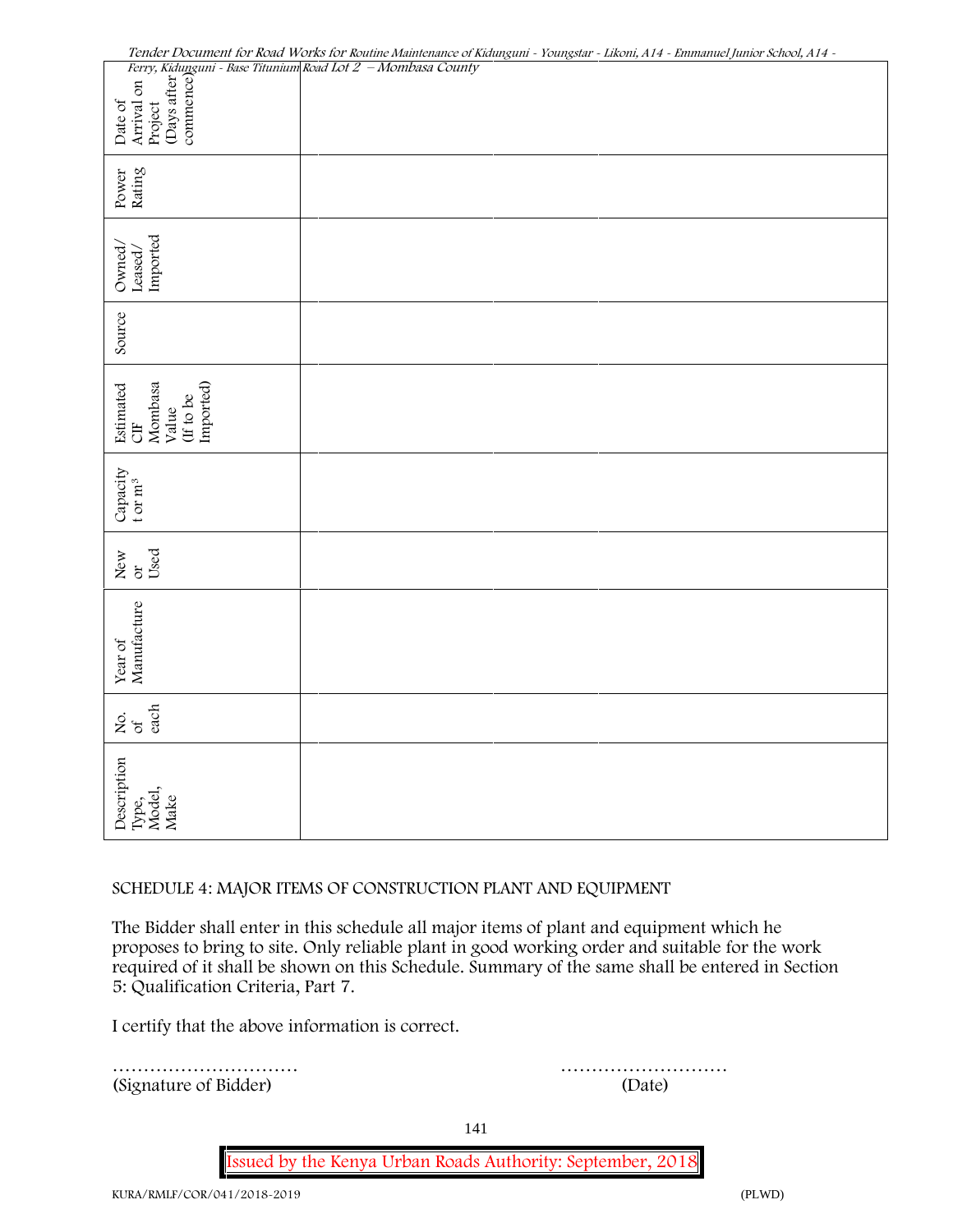# **SCHEDULE 5: KEY PERSONNEL**

| <b>DESIGNATION</b> | <b>NAME</b> | <b>NATIONALITY</b> | SUMMARY OF QUALIFICATIONS AND<br><b>EXPERIENCE</b> |            |            |
|--------------------|-------------|--------------------|----------------------------------------------------|------------|------------|
|                    |             |                    | Qualifications                                     | General    | Specific   |
|                    |             |                    |                                                    | Experience | Experience |
|                    |             |                    |                                                    | (Yrs)      | (Yrs)      |
|                    |             |                    |                                                    |            |            |
| Headquarters       |             |                    |                                                    |            |            |
| Partner/Director   |             |                    |                                                    |            |            |
| or other key staff |             |                    |                                                    |            |            |
| (give designation) |             |                    |                                                    |            |            |
|                    |             |                    |                                                    |            |            |
|                    |             |                    |                                                    |            |            |
| Site Office        |             |                    |                                                    |            |            |
|                    |             |                    |                                                    |            |            |
| 1. Site Agent      |             |                    |                                                    |            |            |
|                    |             |                    |                                                    |            |            |
|                    |             |                    |                                                    |            |            |
| 2. Site Surveyor   |             |                    |                                                    |            |            |
|                    |             |                    |                                                    |            |            |
| 3. Foreman         |             |                    |                                                    |            |            |
|                    |             |                    |                                                    |            |            |
|                    |             |                    |                                                    |            |            |
|                    |             |                    |                                                    |            |            |
|                    |             |                    |                                                    |            |            |

**Note:** The Bidder shall list in this schedule the key personnel he will employ from the Contractor's headquarters and from the Contractor's site office to direct and execute the work together with their qualifications, experience, position held and nationality in accordance with Clause 15.2 and 16.3 of the Conditions of Contract Part II (where required, use separate sheets to add extra data for column 4). Bidders shall attach certified copies of academic certificates, and CVs of all key staff.

I certify that the above information is correct.

………………………… ……………………… (Signature of Bidder) (Date)

142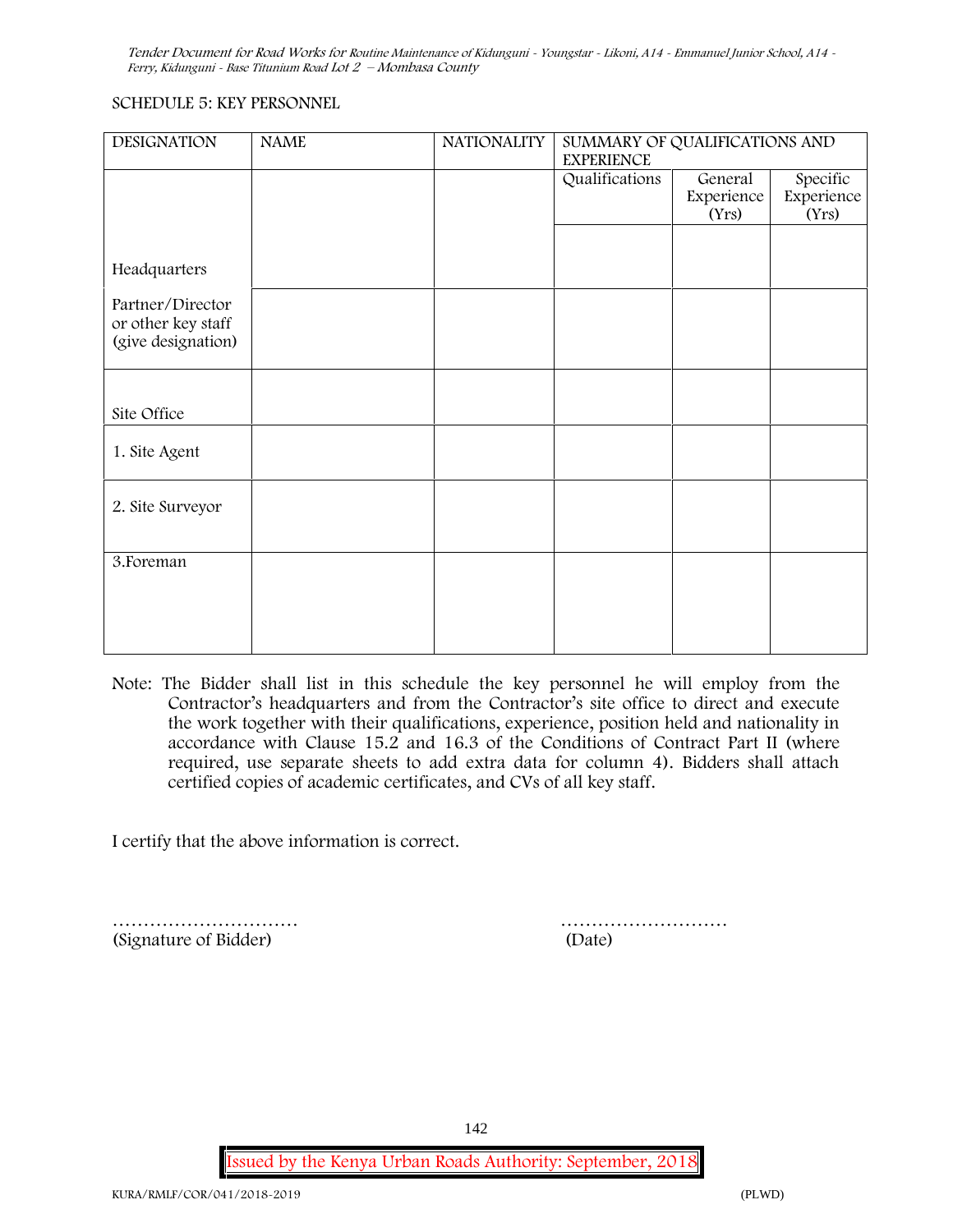# **SCHEDULE 6: SCHEDULE OF ROADWORKS CARRIED OUT BY THE BIDER IN THE LAST THREE YEARS**

#### **SCHEDULE 6A: COMPLETED WORKS**

| DESCRIPTION OF WORKS | NAME OF CLIENT | VALUE OF<br>WORKS (KSHS) $^\ast$ | YEAR COMPLETED/<br><b>REMARKS</b> |
|----------------------|----------------|----------------------------------|-----------------------------------|
|                      |                |                                  |                                   |
|                      |                |                                  |                                   |
|                      |                |                                  |                                   |
|                      |                |                                  |                                   |
|                      |                |                                  |                                   |
|                      |                |                                  |                                   |
|                      |                |                                  |                                   |
|                      |                |                                  |                                   |
|                      |                |                                  |                                   |
|                      |                |                                  |                                   |
|                      |                |                                  |                                   |
|                      |                |                                  |                                   |
|                      |                |                                  |                                   |
|                      |                |                                  |                                   |

**Note:** Bidders shall attach certified copies of letters of award (for each listed project), certified copies of completion certificates.

I certify that the above works were successfully carried out by this Bidder.

(Signature of Bidder) (Date)

………………………… ………………………

\* **Value in KShs using Central Bank of Kenya mean exchange rate at a reference date 7 days before date of BID opening**

143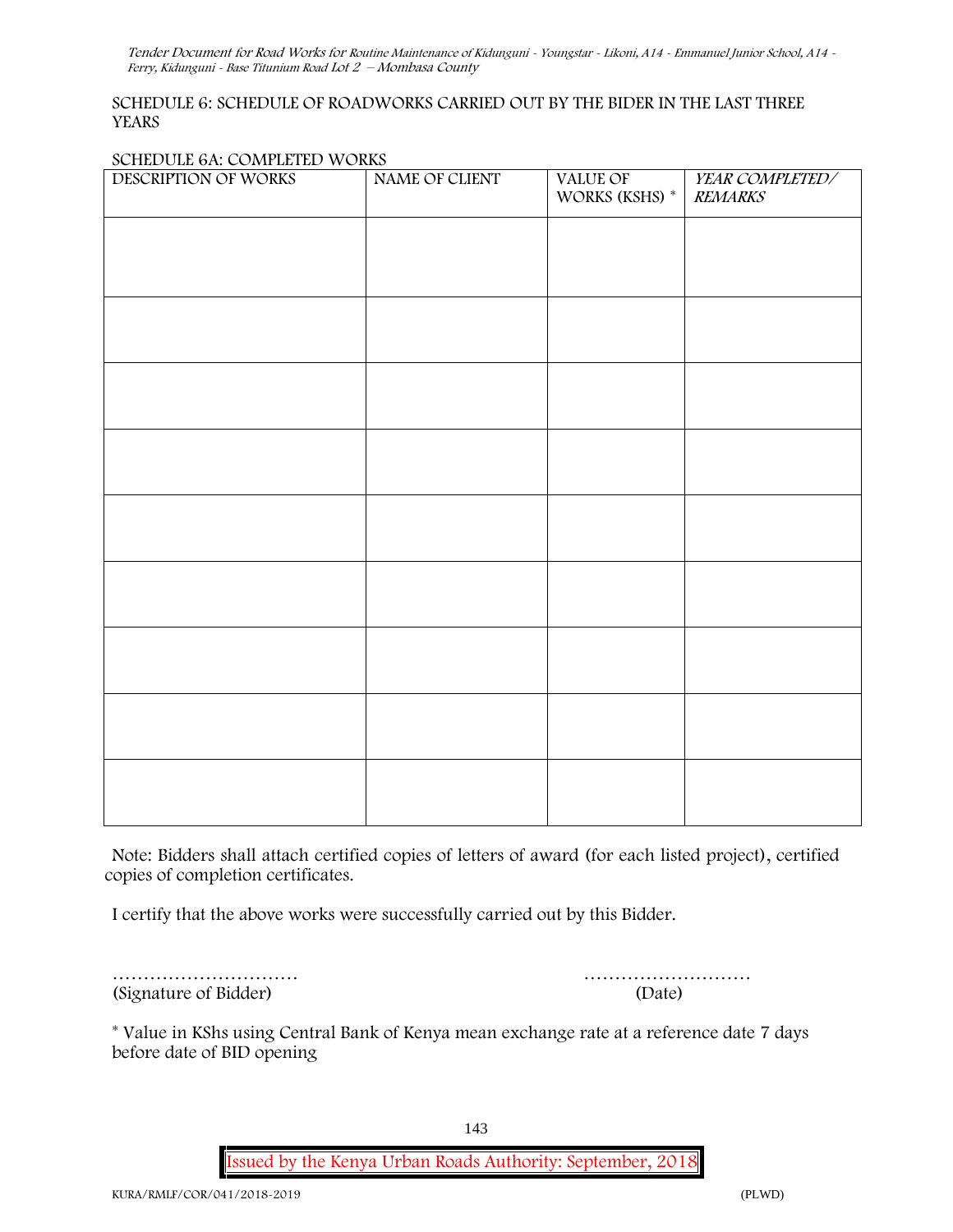### **SCHEDULE 6B: NON-COMPLETED WORKS BEYOND COMPLETION DATE**

| DESCRIPTION OF WORKS | NAME OF CLIENT | VALUE OF<br>WORKS (KSHS) * | YEAR COMPLETED/<br><b>REMARKS</b> |
|----------------------|----------------|----------------------------|-----------------------------------|
|                      |                |                            |                                   |
|                      |                |                            |                                   |
|                      |                |                            |                                   |
|                      |                |                            |                                   |
|                      |                |                            |                                   |
|                      |                |                            |                                   |
|                      |                |                            |                                   |
|                      |                |                            |                                   |
|                      |                |                            |                                   |
|                      |                |                            |                                   |
|                      |                |                            |                                   |
|                      |                |                            |                                   |
|                      |                |                            |                                   |
|                      |                |                            |                                   |
|                      |                |                            |                                   |
|                      |                |                            |                                   |
|                      |                |                            |                                   |
|                      |                |                            |                                   |
|                      |                |                            |                                   |
|                      |                |                            |                                   |

**Note:** Bidders shall attach certified copies of letters of award (for each listed project), certified evidence for executed works for non-completed projects e.g copy of recent payment certificate.

I certify that the above works were successfully carried out by this Bidder.

| (Signature of Bidder) | (Date) |
|-----------------------|--------|

| (Signature of Bidder) | (Date) |
|-----------------------|--------|

\* **Value in KShs using Central Bank of Kenya mean exchange rate at a reference date 7 days before date of BID opening**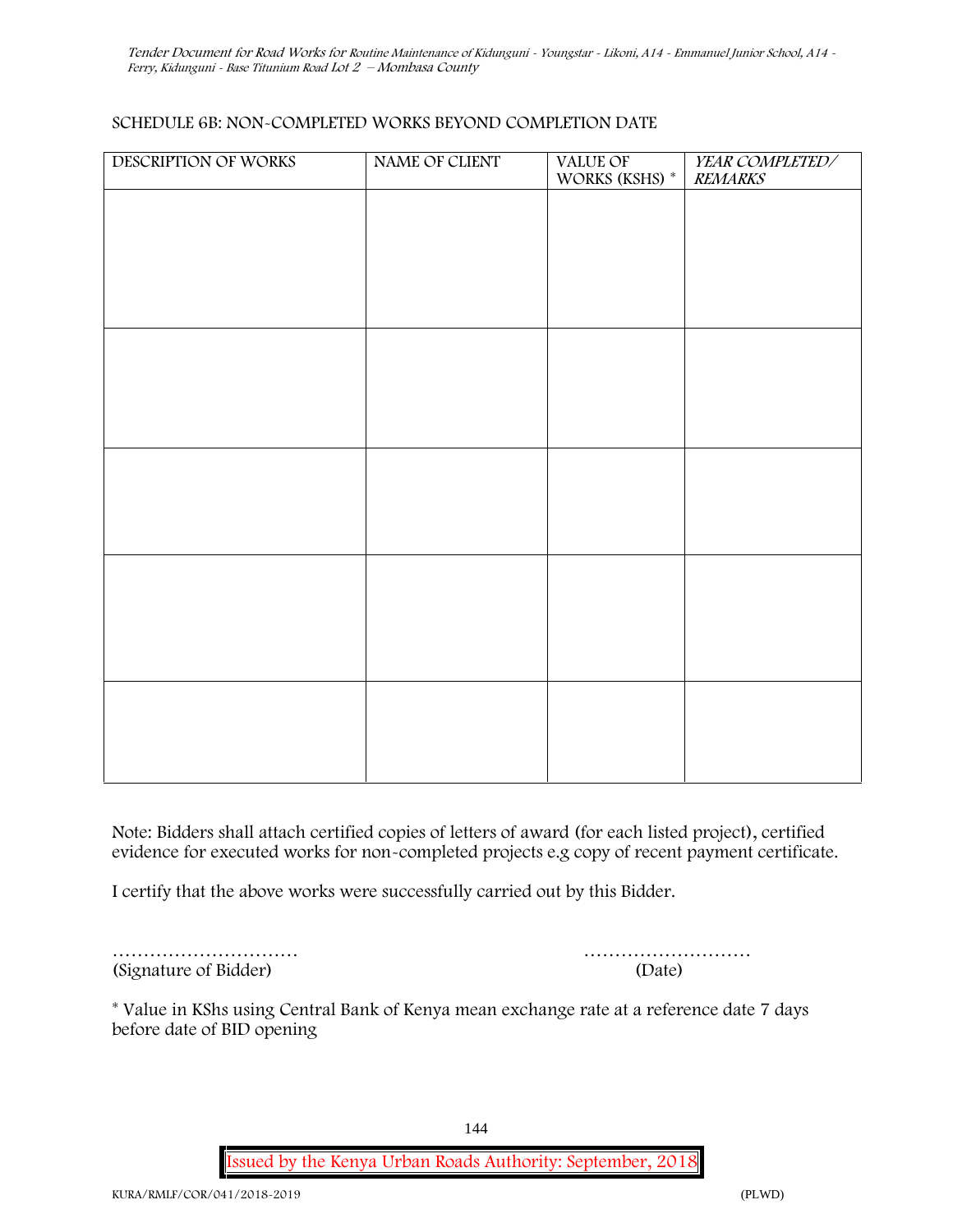### **SCHEDULE 6C: SPECIFIC EXPERIENCE**

| DESCRIPTION OF WORKS | NAME OF CLIENT | VALUE OF       | YEAR COMPLETED/ |
|----------------------|----------------|----------------|-----------------|
|                      |                | WORKS (KSHS) * | <b>REMARKS</b>  |
|                      |                |                |                 |
|                      |                |                |                 |
|                      |                |                |                 |
|                      |                |                |                 |
|                      |                |                |                 |
|                      |                |                |                 |
|                      |                |                |                 |
|                      |                |                |                 |
|                      |                |                |                 |
|                      |                |                |                 |
|                      |                |                |                 |
|                      |                |                |                 |
|                      |                |                |                 |
|                      |                |                |                 |
|                      |                |                |                 |
|                      |                |                |                 |
|                      |                |                |                 |
|                      |                |                |                 |
|                      |                |                |                 |
|                      |                |                |                 |
|                      |                |                |                 |
|                      |                |                |                 |
|                      |                |                |                 |
|                      |                |                |                 |
|                      |                |                |                 |
|                      |                |                |                 |
|                      |                |                |                 |
|                      |                |                |                 |
|                      |                |                |                 |
|                      |                |                |                 |

**Note:** Bidders shall attach certified copies of letters of award (for each listed project), certified evidence for executed works for non-copleted projects e.g copy of recent payment certificate.

I certify that the above works were successfully carried out by this Bidder.

(Signature of Bidder) (Date)

………………………… ………………………

\* **Value in KShs using Central Bank of Kenya mean exchange rate at a reference date 7 days before date of BID opening**

145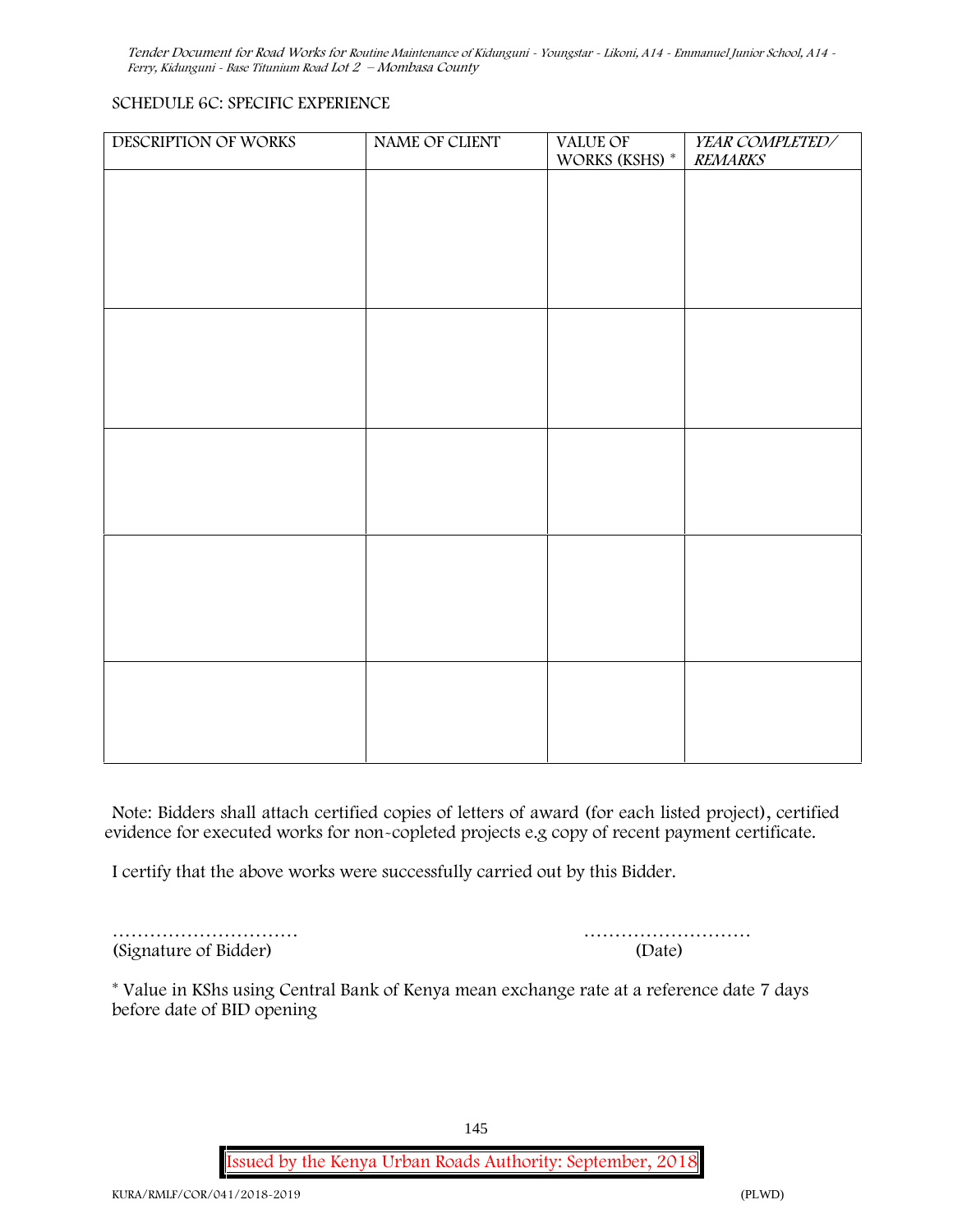### **SCHEDULE 7: SCHEDULE OF ONGOING PROJECTS**

| DESCRIPTION OF<br><b>WORKS</b> | NAME OF<br><b>CLIENT</b> | DATE OF<br>COMMENC<br><b>EMENT</b> | DATE OF<br>COMPLETION | VALUE OF<br>WORKS (KSHS) | <b>VALUE</b><br>COMPLETED<br>UP TO DATE<br>$\%$ | PHYSICALLY<br>COMPLETED<br>UP TO DATE<br>$\%$ |  |
|--------------------------------|--------------------------|------------------------------------|-----------------------|--------------------------|-------------------------------------------------|-----------------------------------------------|--|
|                                |                          |                                    |                       |                          |                                                 |                                               |  |
|                                |                          |                                    |                       |                          |                                                 |                                               |  |
|                                |                          |                                    |                       |                          |                                                 |                                               |  |
|                                |                          |                                    |                       |                          |                                                 |                                               |  |
|                                |                          |                                    |                       |                          |                                                 |                                               |  |
|                                |                          |                                    |                       |                          |                                                 |                                               |  |
|                                |                          |                                    |                       |                          |                                                 |                                               |  |
|                                |                          |                                    |                       |                          |                                                 |                                               |  |

**Note:** 1. Bidders shall attach certified copies of letters of award (for each listed project) and any certified evidence for executed works e.g copy of recent payment certificate.

2. Bidders must indicate all their on-going works as at the time of bidding. Any non disclosure shall constitute non-responsiveness)

I certify that the above works are being carried out by me and that the above information is correct.

………………………… (Signature of Bidder)

| (Date) |  |  |  |  |  |  |  |  |  |  |  |  |  |
|--------|--|--|--|--|--|--|--|--|--|--|--|--|--|

146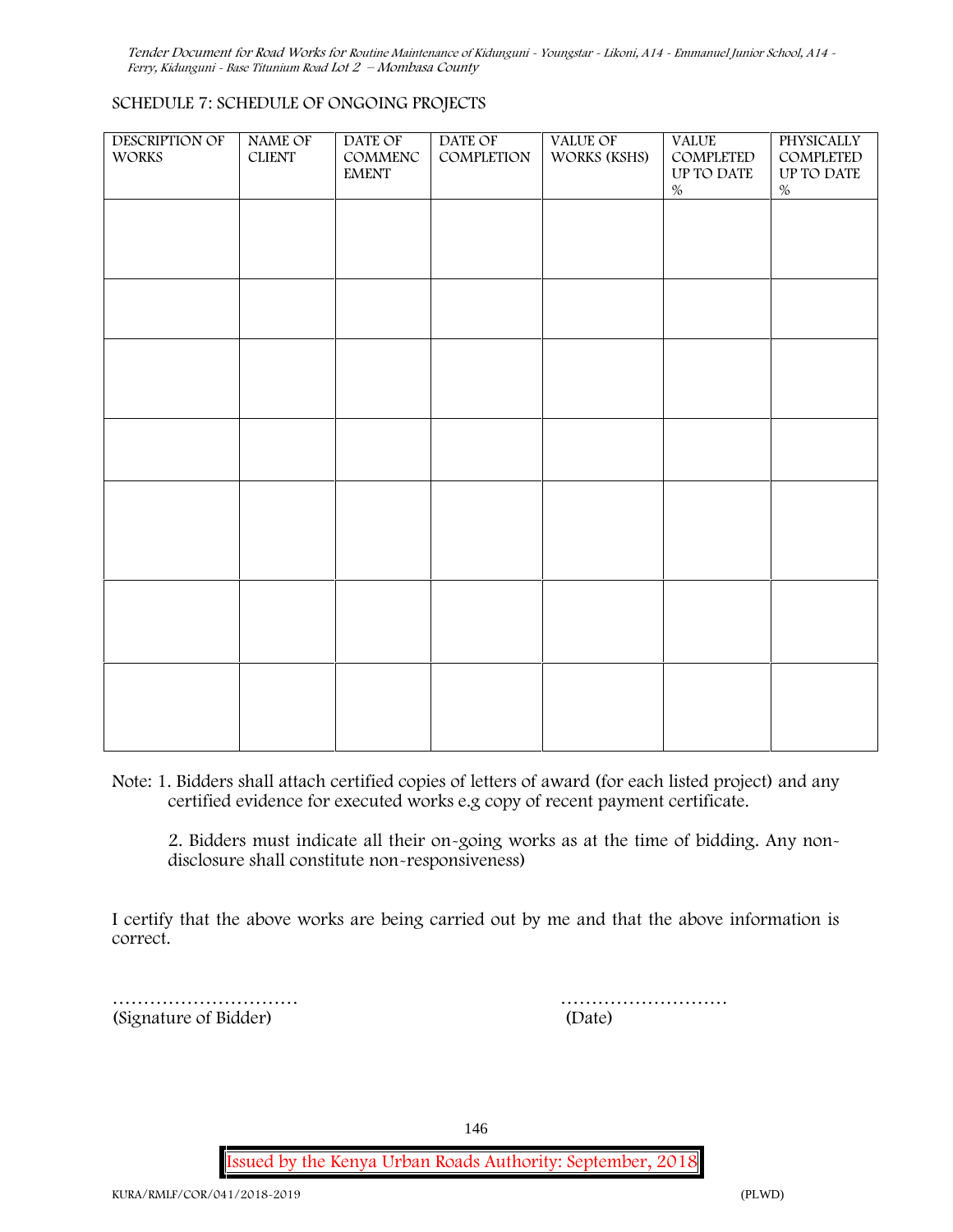### **SCHEDULE 8: FINANCIAL STANDING**

- 1 Submit copies of audited profit and loss statements and balance sheet for the last five calendar years and estimated projection for the next two years with certified English translation where appropriate.
- 2 Give turnover figures for each of the last two (2) financial years. Quote in millions and decimal thereof.

|                               | Year 1(2016) | Year 2(2017) |
|-------------------------------|--------------|--------------|
|                               | Ksh.         | Ksh.         |
| Road works                    |              |              |
| Other civil Engineering works |              |              |
| Other (specify)               |              |              |
| Total                         |              |              |

## SUMMARY OF ASSETS AND LIABILTIES OF THE AUDITED FINANCIAL STATEMENTS OF THE LAST TWO (2) FINANCIAL YEARS.

|                              | Year 1(2016) | Year 2(2017) |
|------------------------------|--------------|--------------|
|                              | KShs.        | KShs.        |
| 1. Total Assets              |              |              |
| 2. Current Assets            |              |              |
| 3. Bank Credit Line Value    |              |              |
| 4. Total Liabilities         |              |              |
| 5. Current Liabilities       |              |              |
| 6. Net Worth $(1-4)$         |              |              |
| 7. Working capital $(2+3-4)$ |              |              |

(a) Name/Address of Commercial Bank providing credit line

……………………………………………………………………………………………… ………………………………………………………………………………………………

(b) Total amount of credit line KShs………………………………………………

Attach a certified copy of Undertaking of the Bank to provide the credit.

(c) Attach bank statements for the last six (6) months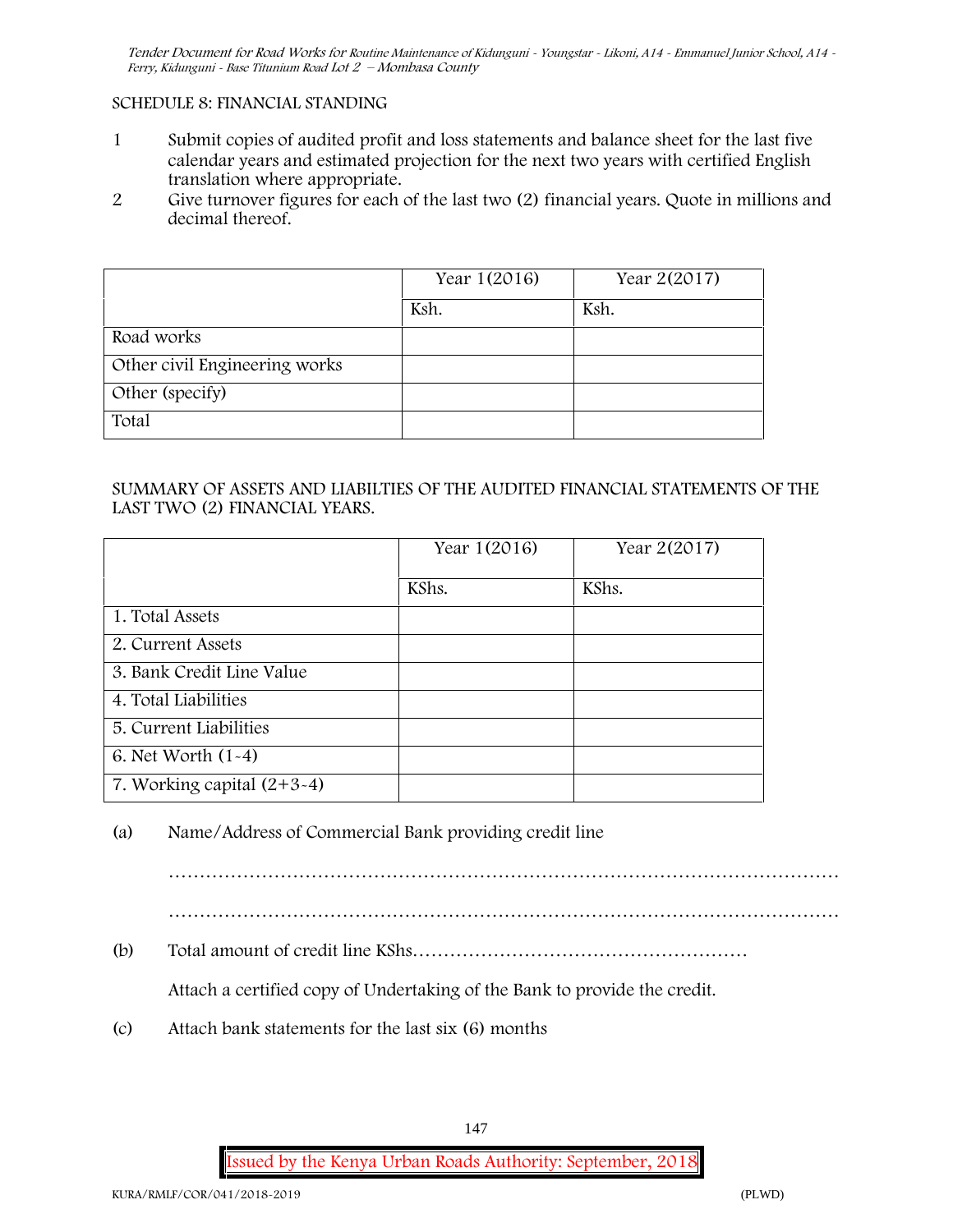# **SCHEDULE 9: OTHER SUPPLEMENTARY INFORMATION**

| reports etc. List them below and attach copies.                    | Financial reports for the last three years, balance sheets, profit and loss statements, auditors'                                                                            |                        |  |  |  |  |
|--------------------------------------------------------------------|------------------------------------------------------------------------------------------------------------------------------------------------------------------------------|------------------------|--|--|--|--|
|                                                                    |                                                                                                                                                                              |                        |  |  |  |  |
|                                                                    |                                                                                                                                                                              |                        |  |  |  |  |
|                                                                    |                                                                                                                                                                              |                        |  |  |  |  |
|                                                                    |                                                                                                                                                                              |                        |  |  |  |  |
|                                                                    | Evidence of access to financial resources to meet the qualification requirements. Cash in hand,<br>lines of credit etc. List below and attach copies of supporting documents |                        |  |  |  |  |
|                                                                    |                                                                                                                                                                              |                        |  |  |  |  |
|                                                                    |                                                                                                                                                                              |                        |  |  |  |  |
|                                                                    |                                                                                                                                                                              |                        |  |  |  |  |
|                                                                    |                                                                                                                                                                              |                        |  |  |  |  |
|                                                                    | Name, address, telephone, telex, fax numbers and email of the Bidders Bankers who may<br>provide reference if contacted by the Contracting Authority.                        |                        |  |  |  |  |
|                                                                    |                                                                                                                                                                              |                        |  |  |  |  |
|                                                                    |                                                                                                                                                                              |                        |  |  |  |  |
|                                                                    |                                                                                                                                                                              |                        |  |  |  |  |
| <b>SCHEDULE 10: LITIGATION HISTORY</b>                             |                                                                                                                                                                              |                        |  |  |  |  |
| Information on current litigation in which the Bidder is involved. |                                                                                                                                                                              |                        |  |  |  |  |
| <b>OTHER PARTY (IES)</b>                                           | <b>CAUSE OF DISPUTE</b>                                                                                                                                                      | AMOUNT INVOLVED (KSHS) |  |  |  |  |
|                                                                    |                                                                                                                                                                              |                        |  |  |  |  |

| UTHER FART FILLS | CAUSL OF DISFUTL | ANIQUINI IINVOLVLU (NOIIO) |
|------------------|------------------|----------------------------|
|                  |                  |                            |
|                  |                  |                            |
|                  |                  |                            |
|                  |                  |                            |
|                  |                  |                            |
|                  |                  |                            |
|                  |                  |                            |
|                  |                  |                            |
|                  |                  |                            |

I certify that the above information is correct.

……………………………. …………………………………….. Date Signature of Bidder

148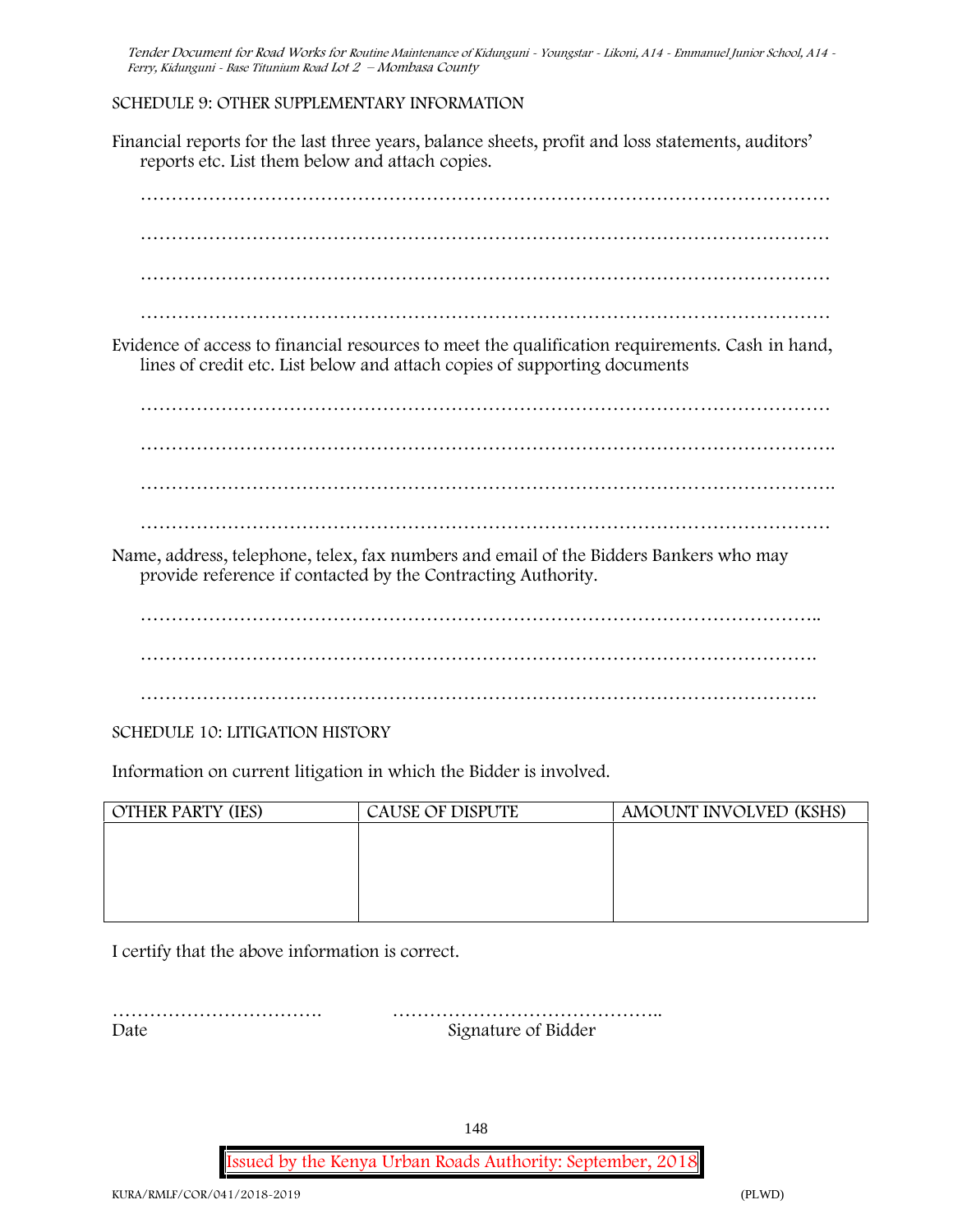#### **SCHEDULE 11: DECLARATION FORM FOR BANKRUPTCY OR INSOLVENCY AND DEBARMENT**

Date ……………………

To

The Director General, Kenya Urban Roads Authority (KURA), P.O. Box 41727 - 00100 IKM Place, 5th Ngong Ave, **NAIROBI**, **KENYA.**

Ladies and Gentlemen,

The Tenderer i.e. (full name and complete physical and postal address)

declare the following: -

- a) That I/ We have not been debarred from participating in public procurement by anybody, institution or person.
- b) That I/ We have not been involved in and will not be involved in corrupt and fraudulent practices regarding public procurement anywhere.
- c) That I/ We are not insolvent, in receivership, bankrupt or in the process of being wound up and is not the subject of legal proceedings relating to the foregoing.
- d) That I/We are not under any ongoing investigation by the Ethics and Anti-Corruption Commission (EACC) for any corrupt and/or economic crimes or practices.
- e) That I/ We are not associated with any other Tenderer participating in this Tender.
- f) That I/We do hereby confirm that all the information given in this tender is accurate, factual and true to the best of our knowledge.

Yours sincerely,

149 …………………………………………………… Name of Tenderer ……………………………………………………………………………….. Signature of duly authorised person signing the Tender ………………………………………………………………………….. Name and Capacity of duly authorised person signing the Tender …………………………………………………………………… Stamp or Seal of Tenderer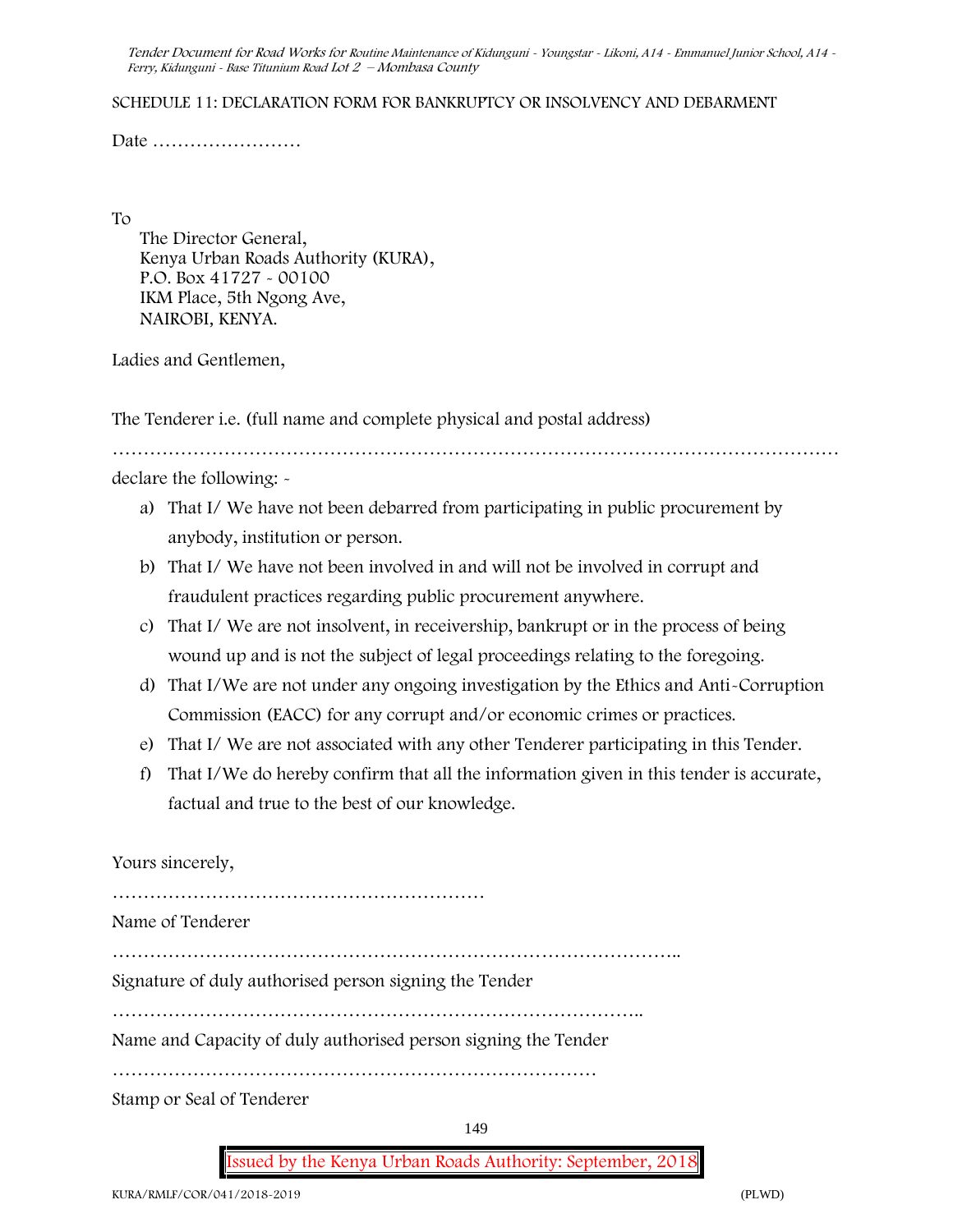# **SECTION XII: FORM OF AGREEMENT**

**Issued by the Kenya Urban Roads Authority: September, 2018**

150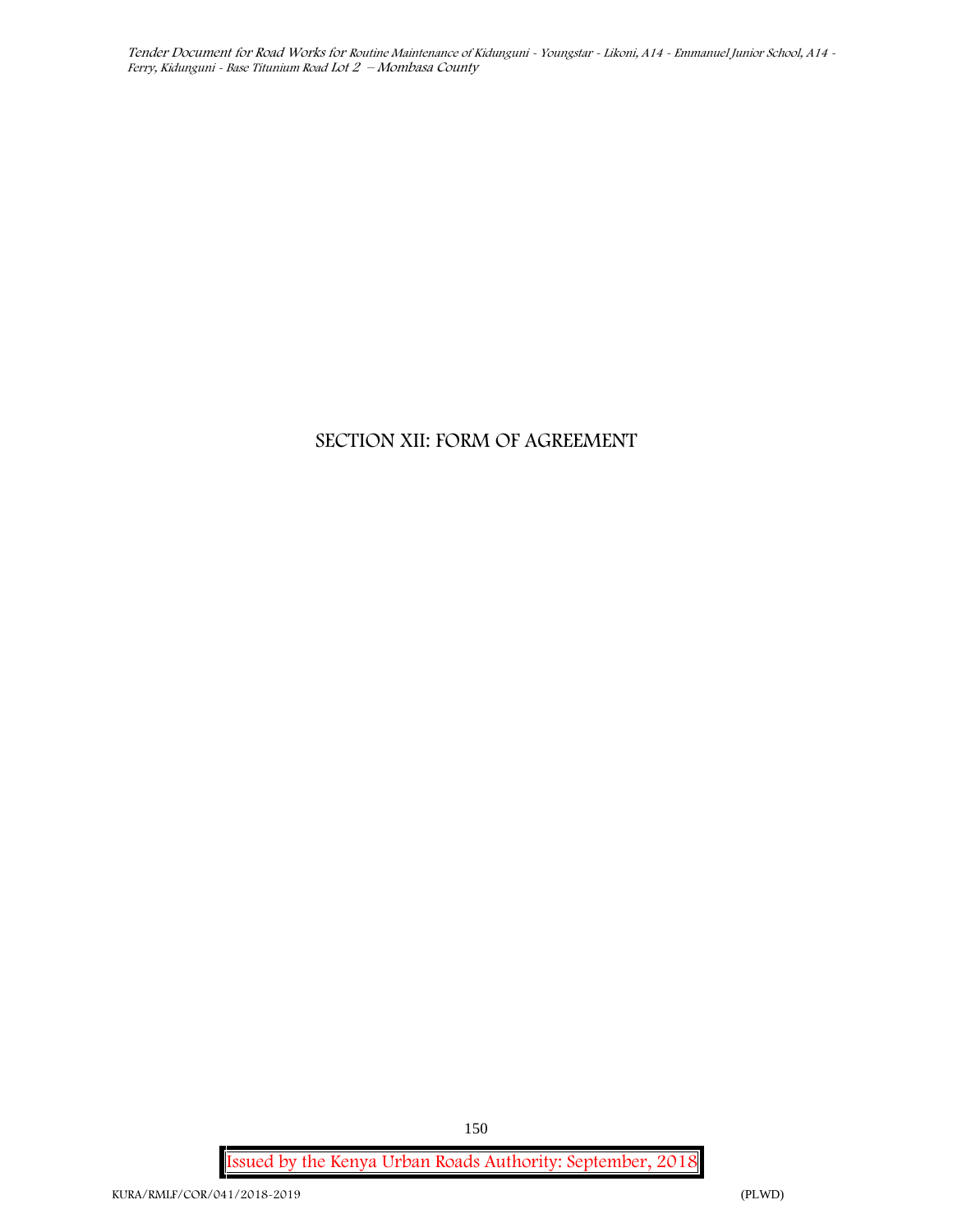**FORM OF AGREEMENT**

*\*\*(To be signed after the award of a contract)*

THIS AGREEMENT is made on the …………………… day of …………………. 20 …………… between the Kenya Urban Roads Authority of P. O. Box 41727-00100, Nairobi, Kenya hereinafter called "the

Employer" of the one part and M/S ................................................................................. (Contractor) of P.O. .................................................... (address) hereinafter called "the Contractor" of the other part.

WHEREAS the Employer is desirous that certain works should be executed, viz.

### **ROUTINE MAINTENANCE OF KIDUNGUNI - YOUNGSTAR - LIKONI, A14 - EMMANUEL JUNIOR SCHOOL, A14 - FERRY, KIDUNGUNI - BASE TITUNIUM ROAD LOT 2 ROADS: MOMBASA COUNTY**

and has a Contract with the Contractor for the execution completion and maintenance of such works in the region NOW THIS AGREEMENT WITNESSETH as follows:

In this agreement words and expressions shall have the same meanings as are respectively assigned to them in the Conditions of Contract hereinafter referred to.

The following document shall be deemed to form and be read and construed as part of this Agreement, viz.:

- The form of bid dated……………………….
- The Conditions of Contract (FIDIC IV) Part 2
- The Conditions of Contract (FIDIC IV) Part 1
- The Special Specification
- The Standard Specifications
- The Priced Bill of Quantities
- The Letter of Award and Acceptance
- Schedules of Supplementary Information
- -The Drawings
- -Other documents as may be agreed and listed

All aforesaid documents are hereinafter referred to as "The Contract".

In consideration of the payment to be made by the Employer to the Contractor, the Contractor hereby covenants with the Employer to execute, complete and maintain the works in conformity in all respects with the provisions of the Contract.

The Employer hereby covenants to pay the Contractor in consideration of the execution, completion and maintenance of the works the Contract Price at the times and in the manner prescribed by the Contract.

IN WITNESS WHEREOF the parties have hereunto set their respective hands on the day and year first above written.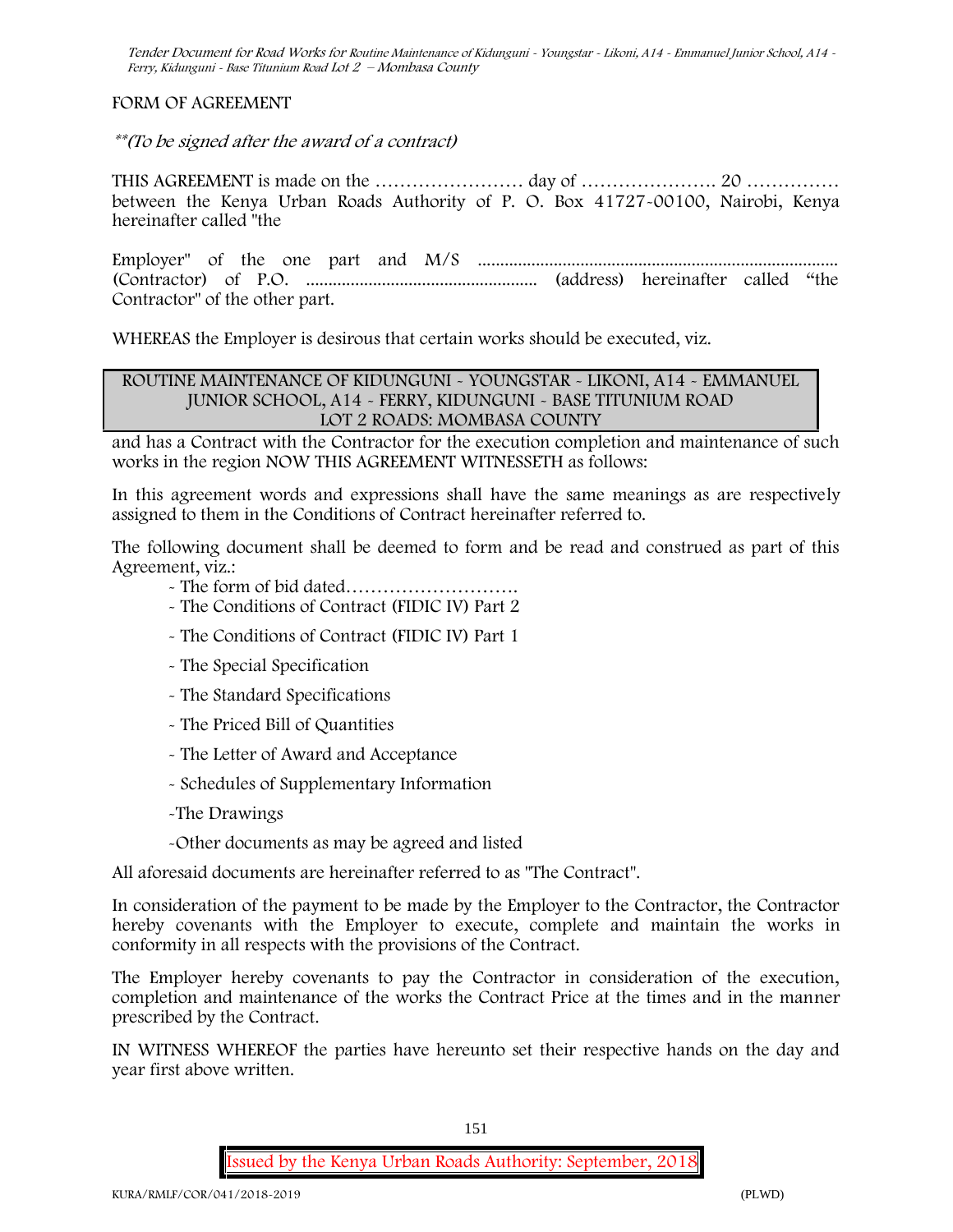### SIGNED SEALED AND DELIVERED

| By the said Employer:   | (Director General, Kenya Urban Roads Authority)<br>For and on behalf of the said Employer |
|-------------------------|-------------------------------------------------------------------------------------------|
| In the presence of:     | (Name and Designation of Witness)<br>(Signature of Witness)<br>(Address Of witness)       |
| By the said Contractor: | (Signature)                                                                               |
|                         | (Name of the Director)                                                                    |
| In the presence of:     | .<br>(Name and Designation of Witness)                                                    |
|                         | (Signature of Witness)                                                                    |
|                         | (Address Of witness)                                                                      |

152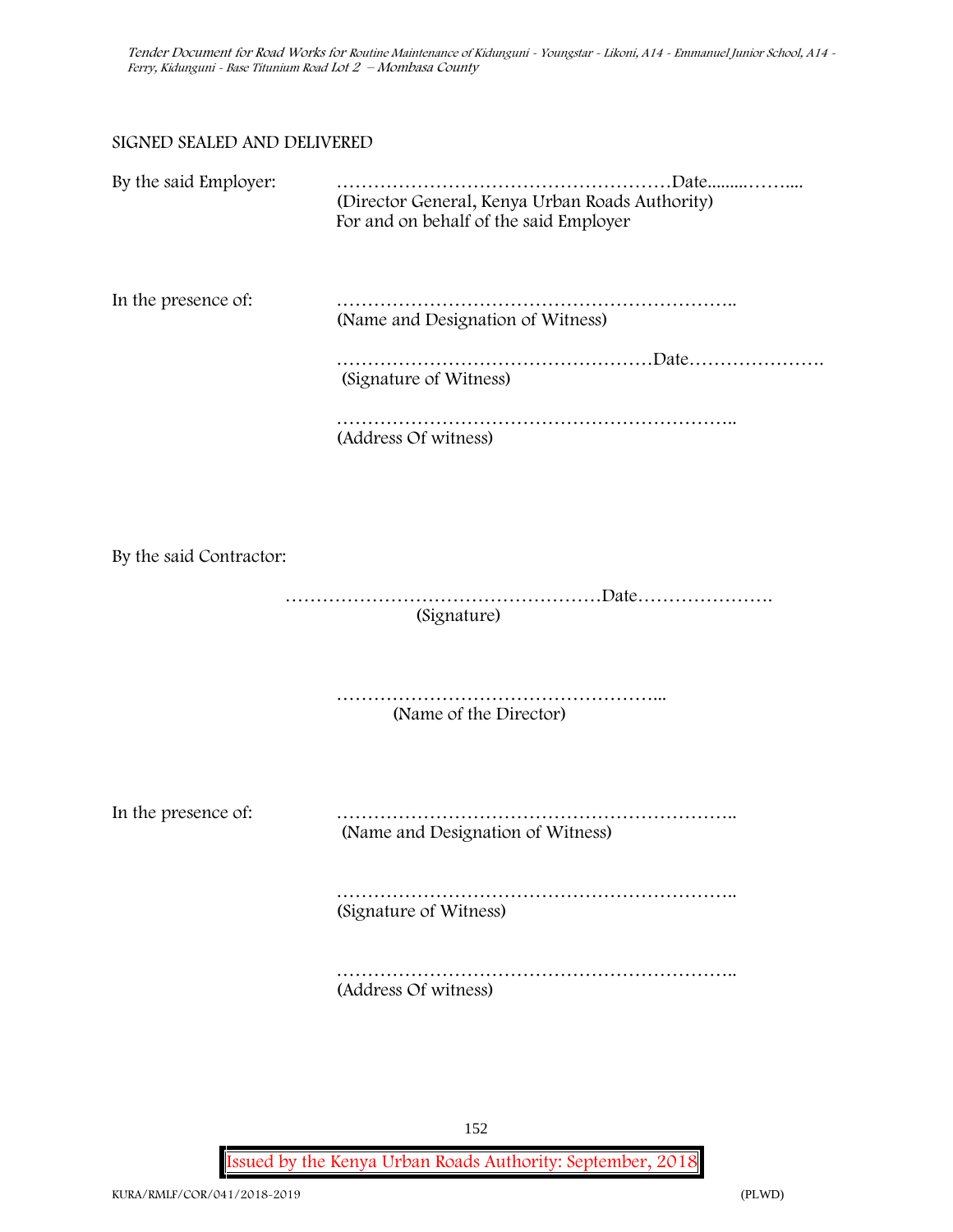# **SECTION XIII: FORM OF PERFORMANCE BANK GUARANTEE (UNCONDITIONAL)**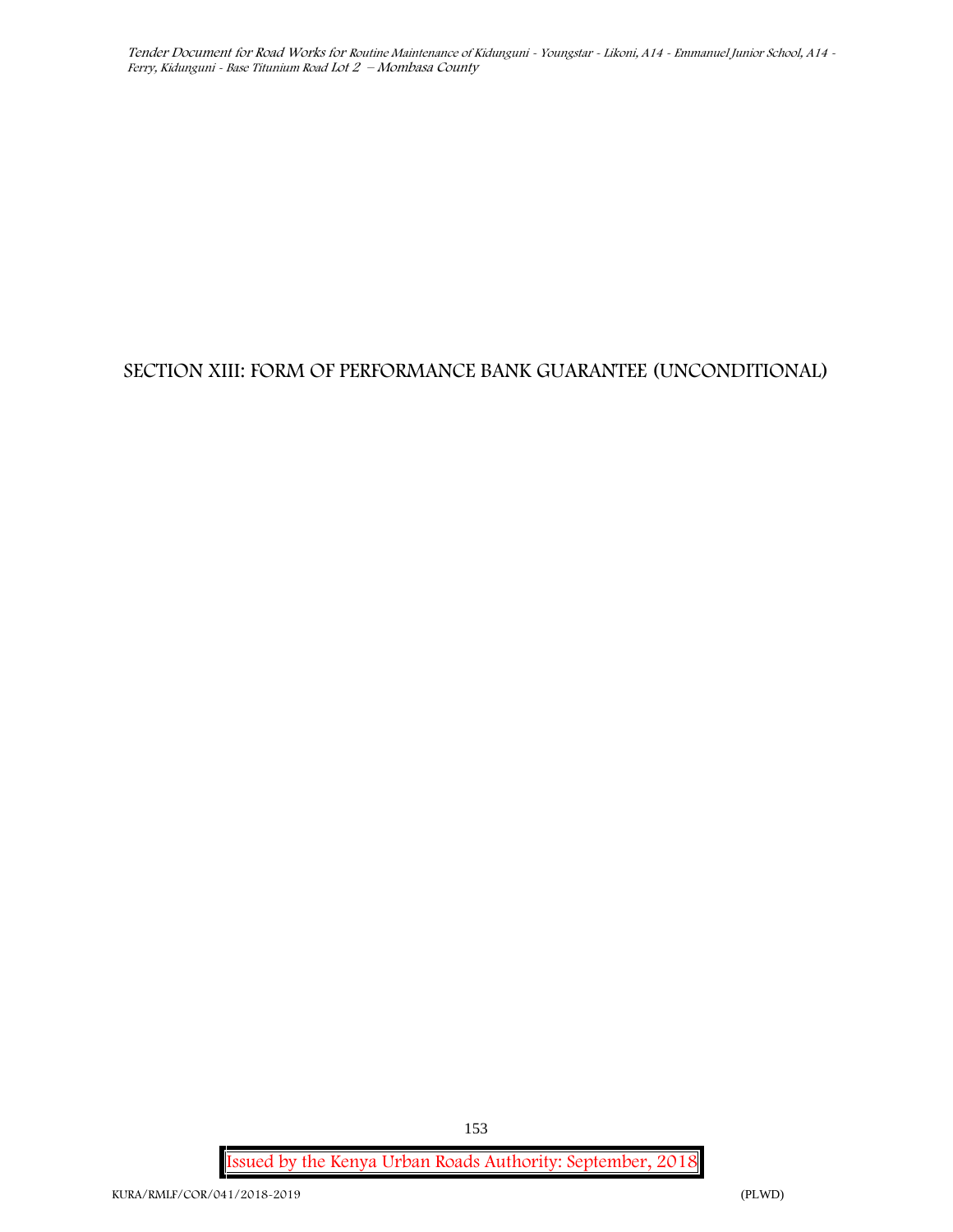### FORM OF PERFORMANCE BANK GUARANTEE (UNCONDITIONAL)

To

The Director General, Kenya Urban Roads Authority (KURA), P.O. Box 41727 - 00100 **NAIROBI**

WHEREAS …………………………………………………………………… (hereinafter called "the Contractor") has undertaken in pursuance of Contract No. ……………………………………Dated …..………………to execute the

### **ROUTINE MAINTENANCE OF KIDUNGUNI - YOUNGSTAR - LIKONI, A14 - EMMANUEL JUNIOR SCHOOL, A14 - FERRY, KIDUNGUNI - BASE TITUNIUM ROAD LOT 2 ROADS: MOMBASA COUNTY**

, ( hereinafter called the "Contract")

AND WHEREAS it has been stipulated by you in the said Contract that the Contractor shall furnish you with a Bank Guarantee by a recognized bank for the sum specified in the Appendix to Form of Bid as security for compliance with his obligations in accordance with the Contract;

AND WHEREAS we have agreed to give the Contractor such a Bank Guarantee;

NOW THEREFORE we hereby affirm that we are the Guarantor and responsible to you on behalf of the Contractor, up to a total of

Kshs………………………………………………………………..……………………..……(amo unt in figures) Kshs. ……………………………………………………………………..……………………………… ………

……(amount in words)

and we undertake to payment to you, upon your first written demand and without cavil or argument, any sum or sums within and up to the limits as aforesaid without your needing to prove or show grounds or reasons for the sum specified therein.

We hereby waive the necessity of you demanding the said debt from the Contractor before presenting us with the demand.

We further agree that no change or addition to or other modification of the terms of the Contract or of the Works to be performed thereunder or of any of the Contract Documents which may be made between you and the Contractor shall in any way release us from any liability under this Guarantee and we hereby waive notice of any such change, addition or modification

This Guarantee shall be valid until 28 days after issuing of the Defects Liability Certificate.